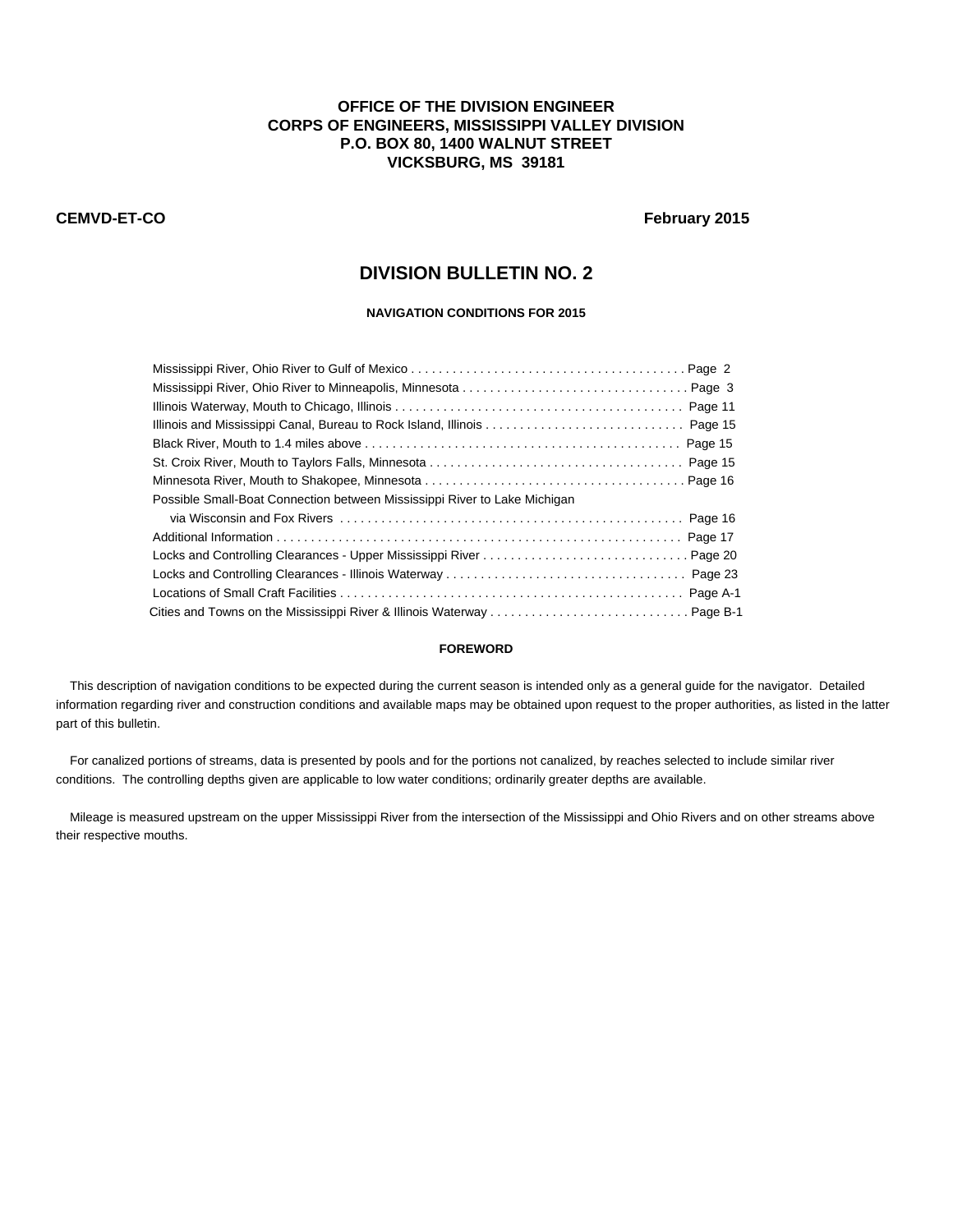### **MISSISSIPPI RIVER, OHIO RIVER TO GULF OF MEXICO**

 This lower section of the Mississippi River is a part of the Lakes-to-Gulf Waterway and is under the jurisdiction of the President of the Mississippi River Commission, Post Office Box 80, Vicksburg, Mississippi 39181-0080, who is also the Division Engineer, Department of the Army, Mississippi Valley Division. Parties desiring more detailed information should communicate with the Vicksburg Office.

 **Cairo, Illinois to Baton Rouge, Louisiana**. The navigation channel of the Mississippi River between the mouth of the Ohio River at Cairo, Illinois and Baton Rouge, Louisiana, is approximately 726 miles long. Navigation in this section of the river is safe and easy throughout the year except for short periods in extremely cold winters, when the upper portions of this reach may contain floating ice for a few days. Between Cairo and Baton Rouge, a channel 9 feet deep and 300 feet wide is maintained. The range between high and low water is about 50 feet at Cairo, 50 feet at Memphis, 60 feet at Vicksburg, 55 feet at Natchez, and 45 feet at Baton Rouge. Detailed data on additional depths normally available to navigation during the high-water seasons can be obtained from the President, Mississippi River Commission, Post Office Box 80, Vicksburg, Mississippi 39180-0080.

 Maximum current velocities, which occur during the period of rising high stages, may be as great as 6 miles per hour. Velocities up to 9 1/2 miles per hour in short stretches of constricted reaches and at bridges have been observed during extreme high-water periods. At low-water stages, current velocities range from 2 to 4 miles per hour.

 The navigation channel is maintained by dredging through the shoal reaches (crossing bars) as required during low water and by snagging operations to remove snags from the channel. Maintenance of the navigation channel is also aided by the stabilization of caving banks usually with articulated concrete revetment, construction of pile and stone dikes to constrict the channel, and improvement dredging to correct channel alignment.

 Twelve fixed bridges cross the Mississippi River between its confluence with the Ohio River just below Cairo and Baton Rouge; four at Memphis, two at Vicksburg, two at Natchez, two at Greenville, and one at Caruthersville, Helena and just above Baton Rouge.

#### **Baton Rouge, Louisiana, to Gulf of Mexico.**

From Baton Rouge, Mile 232.4, above Head of Passes (AHP) to New Orleans, a navigable channel of 45 feet deep and 500 feet wide is authorized. From New Orleans to the Head of Passes, a distance of approximately 104.5 miles, a navigable channel 45 feet deep and 750 feet wide is authorized. Between the Head of Passes and 17.5 miles below Head of Passes (BHP) along Southwest Pass, a navigable channel of 45 feet in depth and 750 feet wide is authorized before entering Bar and Jetty Channel, where authorized dimensions are 45 feet deep and 600 feet wide.

Mileages on the Lower Mississippi River (Gulf of Mexico to the Ohio River) are measured upstream from the Head of Passes.

 The President of the Mississippi River Commission prepares biennially a folio of navigation maps covering the Mississippi River from Cairo, Illinois to the Gulf of Mexico, showing the general outline of navigation channel, navigation lights, bridges, aerial and submarine crossings, ferries, roads, levees, and general topography. This folio may be purchased from Address: Address: U.S. Army Corps of Engineer District, Vicksburg District, 4155 Clay St., Vicksburg, Mississippi 39183-3435, or call (601) 631-5042 or U.S. Army Corps of Engineer District, Memphis District, Clifford Davis Federal Building, Room B-202, Memphis, Tennessee 38103-1894, telephone (901) 544-3351 or U.S. Army Corps of Engineer District, New Orleans District, Post Office Box 60267, Foot of Prytania Street, New Orleans, Louisiana 70160-0267.

 **Port Allen - Morgan City Route**. This is an alternate route of the Gulf Intracoastal Waterway between the Mississippi River (mile 228.3) at Baton Rouge, and Morgan City, Louisiana (mile 95.5 west of Harvey Lock at New Orleans). This route provides a channel 12 feet deep and 125 feet wide and is 64.1 miles long. It is about 161 miles shorter than the route via Harvey Lock at New Orleans.

 **Old River and Atchafalaya River.** This route is the connecting waterway between the Mississippi River (mile 304 AHP) and the Gulf Intracoastal Waterway at Morgan City (mile 95.5 west of Harvey Lock, New Orleans, Louisiana). It provides channel dimensions of 12 feet by 125 feet. The length of the waterway via Old River and the Atchafalaya River is 123 miles and is approximately 177 miles shorter to Morgan City than via Harvey Lock at New Orleans.

 "There are ELEVEN bridges crossing the Atchafalaya River: two at Simmesport, one at Melville, three at Krotz Springs, two at Whiskey Bay Pilot Channel, and three at Morgan City."

 Higher current velocities may be expected at high water stages and particularly at the upper bridges. Downbound vessels should use extreme caution in navigating the bridges. At low stages, moderate velocities allow easier navigation. Also, there are several overhead pipeline crossings.

 The controlling navigation depth of this channel is usually at Three Rivers. Here, the navigation channel is maintained by dredging and depths from 9 to 12 feet are available, dependent upon river stages. The Grand and Six-mile Lake section is marked by unlighted reflector type buoys and several shorelights. The channel above Grand Lake is marked by mile posts and direction signs.

 **Mississippi River - Gulf Outlet (MRGO).** This project was de-authorized in WRDA 2007 from channel Mile 60 to the Gulf of Mexico. As part of the Inner Harbor Navigation Canal (IHNC) Hurricane Risk Reduction Project, a floodwall barrier has been constructed across the MRGO Waterway at Mile 59 and a rock closure was constructed across the former channel at approximately Mile 36. Below Mile 60, the MRGO is permanently closed to navigation. The project channel reach above Mile 60 will be maintained to the 36 ft. deep by 500 ft. wide authorization.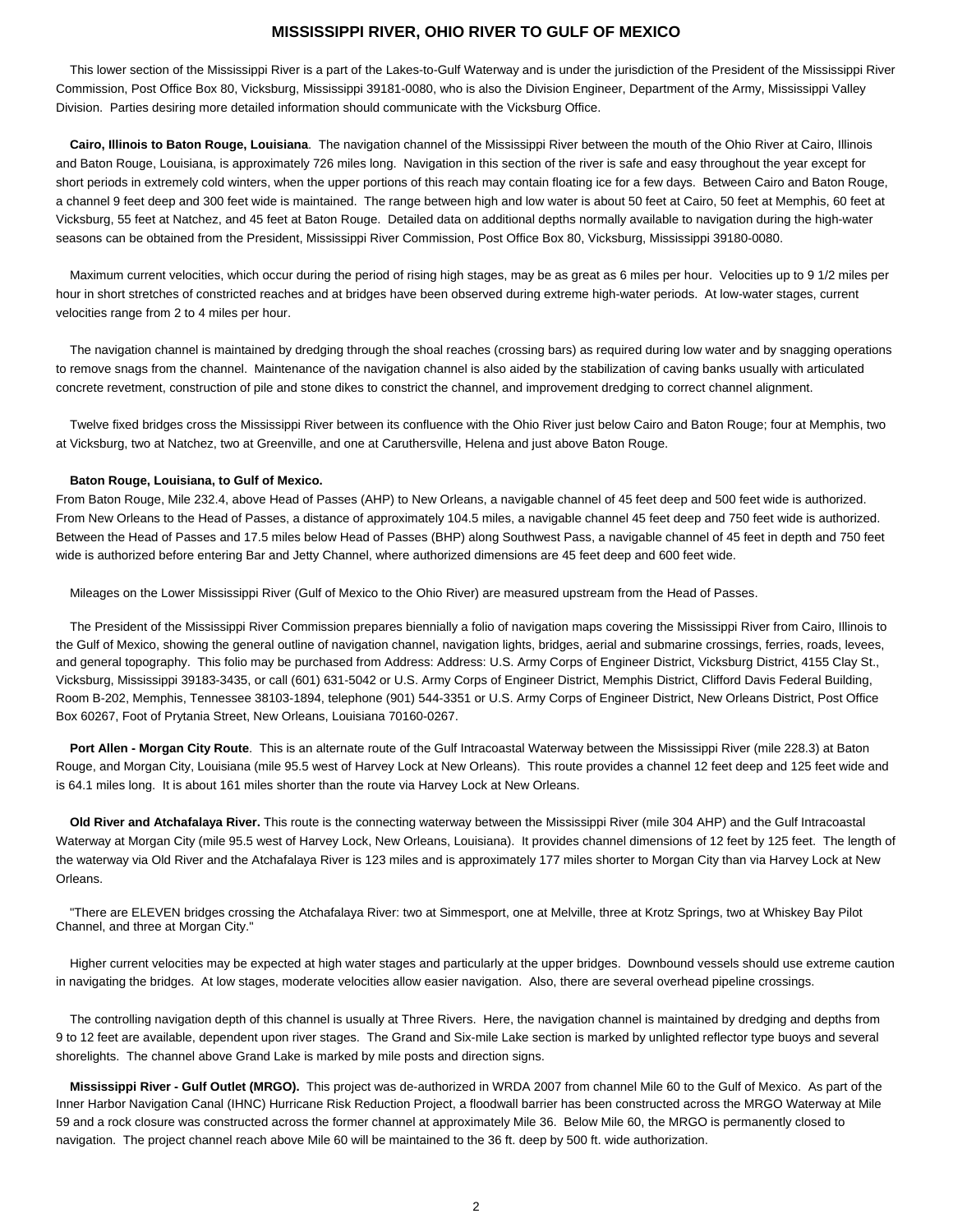**Mississippi River – Outlets at Venice (MROV).** This project consists of the Grand and Tiger Pass channel reaches and the Baptiste Collette Bayou channel. Grand and Tiger Pass comprise a 14 ft. deep by 150 ft. wide channel that expands to 16 ft. deep by 250 ft. wide at approximately the mile 11.5 Tiger Pass channel marker. This navigation channel allows direct access to the western Louisiana coastal regions for the local Mississippi River based petrochemical and fishing industries. The Baptiste Collette Bayou channel is a 14 ft. deep by 150 ft. wide channel that expands to 16 ft. deep by 250 ft. wide at approximately the mile 6.1 channel marker. The Baptiste Collette Bayou channel allows direct access to the eastern Louisiana coastal regions for the local Mississippi River based petrochemical and fishing industries.

 **Waterway from Empire, LA to the Gulf of Mexico.** The project consists of a 9 ft. deep by 80 ft. wide channel that extends approximately 10 miles from the right descending bank of the Mississippi River at mile 29.5 to the Gulf of Mexico. The channel is used by large fishing and mineral resource production companies to access the western Louisiana coastal regions.

 **Gulf Intracoastal Waterway (GIWW) –** This project extends from Brownsville, Texas to St. Marks, Florida, passing through all 5 Gulf Coast States. The New Orleans District's portion of this project is located entirely within southern Louisiana. Included in the project is the "main stem" running from the Pearl River in the east to the Sabine River in the west, a distance of 302 miles. The GIWW is a man-made inland and coastal barge channel which is authorized to dimensions of -16 ft. deep (M.L.G.) by 200 ft. wide west of the Atchafalaya River and -16 ft. deep (M.L.G.) by 150 ft. wide from the Atchafalaya River to the Mississippi River. East of the Mississippi River the authorization is -12 ft. deep (M.L.G.) by 150 ft. wide. The Harvey Canal and Port Allen to Morgan City alternate route are authorized to -12 ft. deep (M.L.G.) by 125 ft. wide.

 **Gulf Intracoastal Waterway**: As part of the Inner Harbor Navigation Canal (IHNC) Hurricane Risk Reduction Project, a floodgate structure has been constructed in the vicinity of Mile 15.5, East of the Harvey Lock (EHL).

 **Gulf Intracoastal Waterway (Harvey Canal)**: A floodgate structure has been constructed, just south of the Lapalco Bridge at Mile 2.8, West of the Harvey Lock (WHL).

 **Gulf Intracoastal Waterway:** As part of the GIWW West Closure Complex (WCC), a floodgate structure has been constructed in the vicinity of Mile 6.9, West of the Harvey Lock (WHL). Note: in the event of a closure to navigation at Harvey Lock, the Algiers Canal, which intersects at Mile 6.5 of the Harvey Canal, can be used as an alternate route.

### **MISSISSIPPI RIVER, OHIO RIVER TO MINNEAPOLIS, MINNESOTA**

The Mississippi River between the Ohio River and the Soo Line Railway Bridges at Minneapolis, Minnesota, 857.6 miles, has been improved to provide a waterway with least depth of 9 feet and with widths suitable for long-haul common-carrier service. Between the Ohio River, mile 0, and Locks No. 27 at Granite City, Illinois, mile 185.1 (a short distance below the Missouri River), improvement is being accomplished by bank protection and dikes to constrict and regulate the channel, supplemented by dredging as necessary. At present, a controlling depth of 9 feet between the Ohio River and Locks No. 27 is normally available year round. Controlling depths may temporarily become less than 9 feet at certain localities. Controlling bars are removed by dredging as promptly as practical, until ice formation prevents dredging.

 Lock No. 27 at the lower end of the Chain of Rocks Canal (located on the left bank between miles 184.0 and 194.0) provides a 110-foot by 1200-foot main lock on the left bank of the canal and 110-foot by 600-foot auxiliary lock on the right bank of the canal.

 Improvement between Alton and Minneapolis has been accomplished by a canalization plan which includes 28 locks and dams, (including Lock No. 27 there are 29 Locks and Dams) and now affords a 9-foot channel throughout. (For locations of structures refer to tables on the last pages of this bulletin.) Locks have widths of 110 feet, except at upper and lower St. Anthony Lock sites and the twin locks at Site No. 1, Minneapolis, which have widths of 56 feet. Controlling lock lengths are 400 feet at these three locks sites. Lock No. 19, Keokuk, Iowa, and Melvin Price Lock, Alton, Illinois, are 110 feet by 1200 feet long. All other locks provide a usable length of 600 feet. A twin lock at Lock 15, is 360 feet by 110 feet at mile 482.9.

 At controlled pool elevations, depths of 10 feet or more are available over miter-gate sills, as a result of the construction of Dam No. 27 (a low water dam in old river at mile 190.3), the lower sill at the Melvin Price Lock provides a minimum of 18 feet at low water. Lock No. 19, Keokuk, Iowa, affords 13.0 feet over its lower miter gate sill.

At Locks, St. Anthony Falls through 10, buoys and US Coast Guard restricted area signs mark the upstream and downstream restricted areas.

 At Locks and Dams No. 11 through 22, flashing red lights have been installed to mark the 150-foot restricted lines below the gate sections of the dams and the 600-foot lines above the dams. At Locks and Dams 24 through 26, the lights are 600 feet above and 300 feet below the dams.

 Channel widths generally 200-feet to 300-feet are available throughout the Upper Mississippi River. The United States Coast Guard marks the channel with aids to navigation lights, daymarks, and lighted and unlighted buoys. During the winter months, unlighted buoys replace the lighted buoys.

Average navigation seasons for various reaches of the Mississippi River within this Division are:

 Ohio River to Keokuk, IA\*. . . . . . . . . . . . . . . . . . . All Year Keokuk, IA, to Rock Island, IL. . . . . . . . . . . . . . . . 01 March-31 Dec. Rock Island, IL, to Minneapolis, MN. . . . . . . . . . . . . . 20 March-05 Dec.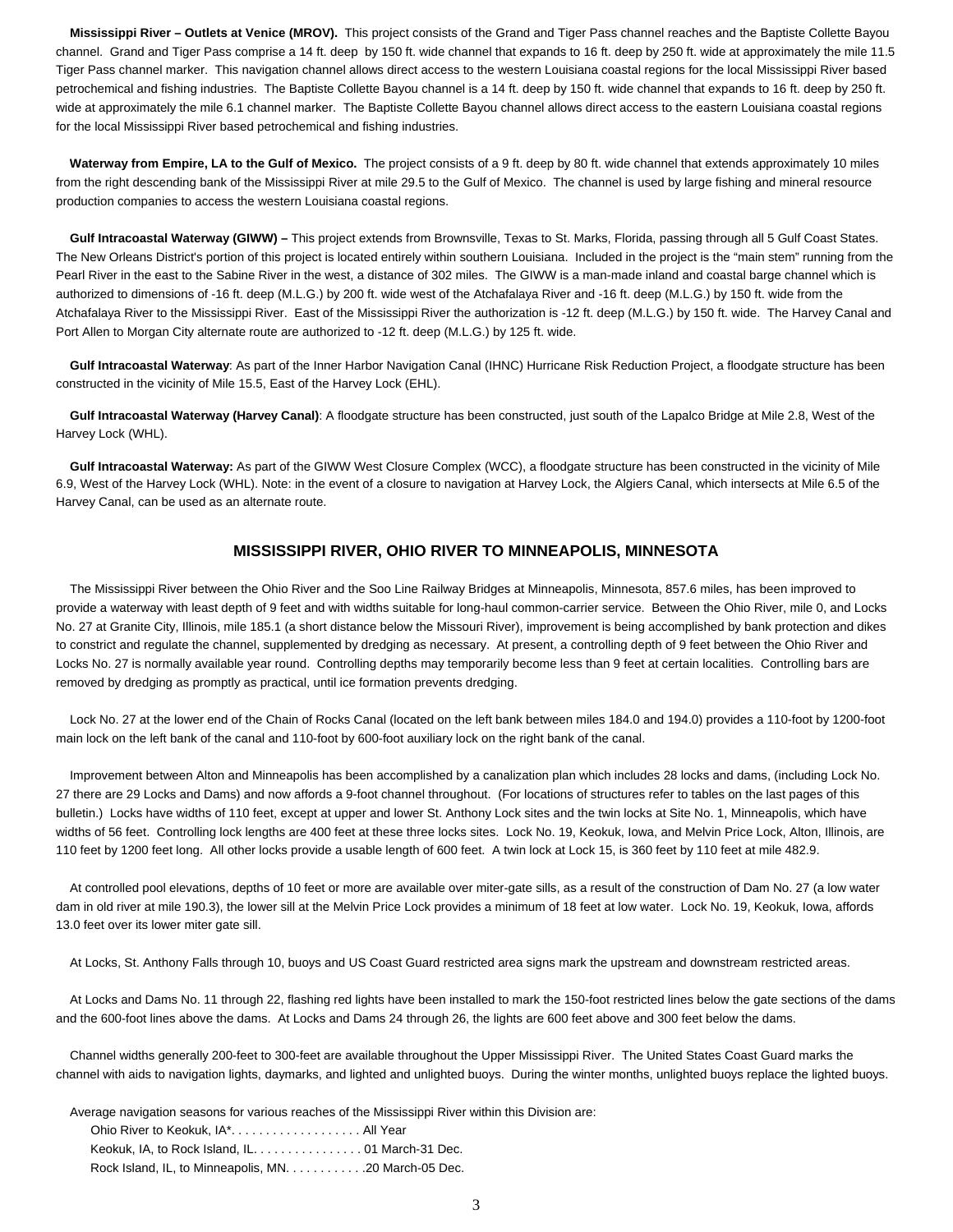\*This section has usually been open to navigation throughout the winter months. During periods of extremely cold weather ice may be encountered in December, January, and February, but complete stoppage seldom occurs except in the pool above Melvin Price Lock, mile 200.8, where severe weather may stop traffic for duration of the cold wave.

 Controlling vertical clearances stated in the following Mississippi River pool descriptions are obtained at center of the channel span, unless otherwise noted. The names and location of the structures involving these clearances are shown in tabular form on the last pages of this bulletin.

 Flashing light traffic signal systems are installed and in operation at all sites in the Mississippi Valley Divisions. These signals will be operated in accordance with paragraph (e) of the publication entitled "Regulations to Govern the Use, Administration and Navigation of the Ohio River, Mississippi River above Cairo, Illinois and Their Tributaries."

#### **"FEDERAL REGULATIONS"**

 Pursuant to the provisions of Section 5 of the River and Harbor Act of 1 August 1894 (2 Stat. 362; 33 U.S.C. 499), Section 117.33 of the Code of Federal Regulations, Title 33, Chapter I, the operation of drawbridges during a major disaster of civil defense emergency is regulated as follows:

\* \* \* \* \* \* \* \* \* \* \* \* \* \* \* \* \* \* \* \* \* \*

#### **Section 117.33 Closure of Draw for Natural Disasters or Civil Disorders**

 Drawbridges need not open for the passage of vessels during periods of natural disasters or civil disorders declared by the appropriate authorities unless otherwise provided for in Subpart B or directed to do so by the District Commander.

#### **Section 117.35 Operation During Repair or Maintenance**

(a) When operation of the draw must deviate from the regulations in this part for scheduled repair or maintenance work, the drawbridge owner shall request approval from the District Commander at least 30 days before the date of the intended change. The request shall include a brief description of the nature of the work to be performed and the times and dates or requested changes. The District Commander's decision is forwarded to the applicant within five working days of the receipt of the request. If the request is denied, the reasons for the denial are forwarded with the decision.

(b) When the draw is rendered inoperative because of damage to the structure or when vital, unscheduled repair or maintenance work shall be performed without delay, the drawbridge owner shall immediately notify the District Commander and give the reasons why the draw is or should be rendered inoperative and the expected date of completion of the repair or maintenance work.

(c) All repair or maintenance work under this section shall be performed with all due speed in order to return the draw to operation as soon as possible.

(d) If the operation of the draw will be affected for periods of less than 60 days, the regulations in this part will not be amended. Where practicable, the District Commander publishes notice of the temporary deviations from the regulations in this part in the Federal Register and Local Notices to Mariners. If operation of the draw is expected to be affected for more than 60 days, the District Commander publishes temporary regulations covering the repair period.

#### **Section 117.37 Opening or Closure of Draw for Public Interest Concerns.**

(a) For reasons of public health or safety or for public functions, such as street parades and marine regattas, the District Commander may authorize the opening or closure of a drawbridge for a specified period of time.

(b) Requests for opening or closure of a draw shall be submitted to the District Commander at least 30 days before the proposed opening or closure and include a brief description of the proposed event or other reason for the request; the reason why the opening is required, and the times and dates of the period the draw is to remain open or closed.

(c) Approval by the District Commander depends on the necessity for the opening or closure, the reasonableness of the times and dates, and the overall effect on navigation and users of the bridge.

#### **Section 117.31 Closure of Draw for Emergency Vehicles.**

When a drawtender is informed by a reliable source that an emergency vehicle is due to cross the draw, the drawtender shall take all reasonable measures to have the draw closed at the time the emergency vehicle arrives at the bridge.

 Pursuant to the provisions of Section 5 of the River and Harbor Act of 1 August 1894, (28 Stat. 352, 33 U.S.C. 499), Sections 117.667, 117.671, 117.1099, and 117.1103, Chapter I, Title 33, Code of Federal Regulation governing the operations of bridges across the Upper Mississippi River and its tributaries, the operations of bridges across the Upper Mississippi River between Lock and Dam No. 10 and Lock and Dams No. 1, and the St. Croix River, Wisconsin and Minnesota, between the mouth and Bayport, Minnesota, are regulated as follows: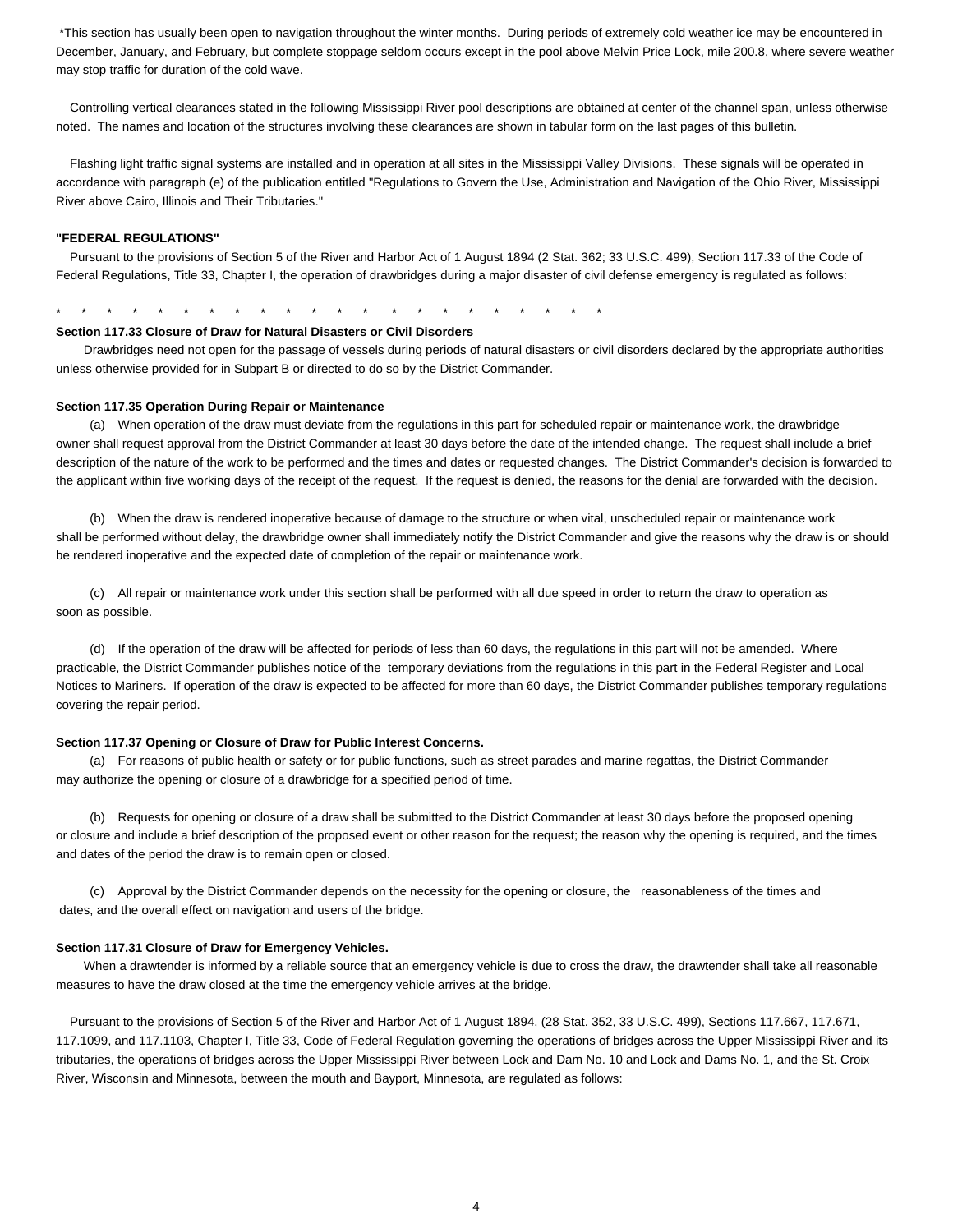#### **Section 117.667 (117.1099) St. Croix River.**

(a) The draws of the BNSF Bridge, mile 0.2, and the US 16-61Bridges, mile 0.3, all at Prescott, and the Chicago and Northwestern Railroad Bridge, mile 17.3 at Hudson, shall open on signal; except that, from December 15 through March 31, the draws shall open on signal if at least 24 hours notice is given.

\* \* \* \* \* \* \* \* \* \* \* \* \* \* \* \* \* \* \* \*

(b) The draw of the S36 Bridge, mile 23.4 at Stillwater, shall open on signal as follows: from October 16 through May 14, if at least 24 hours notice Is given.

#### **Section 117.671 (117.1103) Upper Mississippi River.**

 (a) The draws of all bridges between Lock and Dam No. 10, mile 615.1, and Lock and Dam No. 2, mile 815.2, shall open on signal; except that, from December 15 through the last day of February, the draws shall open on signal if at least 24 hours notice is given.

 (b) The draws of all bridges between Lock and Dam No. 2, mile 815.2, and Lock and Dam No. 1, mile 847.6, shall open on signal; except that, from December 15 through the last day of February, the draws shall open on signal if at least 12 hours notice is given. General Information: River conditions and controlling bridge clearance on the Mississippi River, Ohio River to Minneapolis, Minnesota, are as follows:

#### **Upper St. Anthony Pool (mi. 857.6 to 853.7)**

 River conditions: Controlling channel depths: about 9 feet. Current velocities: 1/2 to 2 miles per hour.

Controlling clearances: 1. Horizontal - 121 feet (Upper Great Northern Railroad Bridge, mile 854.4).

2. Vertical - 23.3 (above normal pool) at 3rd Avenue Bridge, mile 854.1, Minneapolis, Minnesota.

General: Mooring cells are located just upstream from the lock on the right descending side of the channel at mile 854.6.

#### **Lower St. Anthony Pool (mi. 853.7 to 853.4)**

River conditions: Controlling channel depths: about 9 feet.

 Current velocities: 1/2 to 2 miles per hour in navigable channel. Greater velocities may be encountered outside the navigation channel during high flows.

Controlling clearances: 1. Horizontal - 56 feet.

2. Vertical - 24.4 feet (above 40,000 cfs).

Both clearances at the Hennepin County Stone Arch, mile 853.7, Minneapolis, Minnesota.

General: Mooring cells are located just upstream on the right descending side of the channel at mile 853.5.

#### **Pool No. 1 (mi. 853.4 to 847.6)**

 River conditions: Controlling channel depths: about 9 feet. Current velocities: 1/2 mile per hour at ordinary stages; about 5 miles per hour at extreme high stages.

Controlling clearances: 1. Horizontal - 160 feet

2. Vertical - 39.4 feet above normal pool

Both clearances at the BNSF Bridge, mile 853.0, Minneapolis, Minnesota.

#### **Pool No. 2 (mi. 847.6 to 815.2)**

 River conditions: Controlling channel depths: about 9 feet Current velocities: 1 mile per hour at ordinary stages; 3 miles per hour at high stages.

Controlling clearances: 1. Horizontal - 158 feet.

2. Vertical - 59.6 feet above normal pool.

Both clearances are at the Robert Street Highway Bridge, mile 839.2, St. Paul Minnesota.

 General: Openings to permit passage of small boats have been made at the head and foot of Newport Island Slough, mile 831. Commercial barge cleaning services are available on the right bank, miles 838.0 and 840.5. Potable water is available at St. Paul Lambert Landing mile 839.0.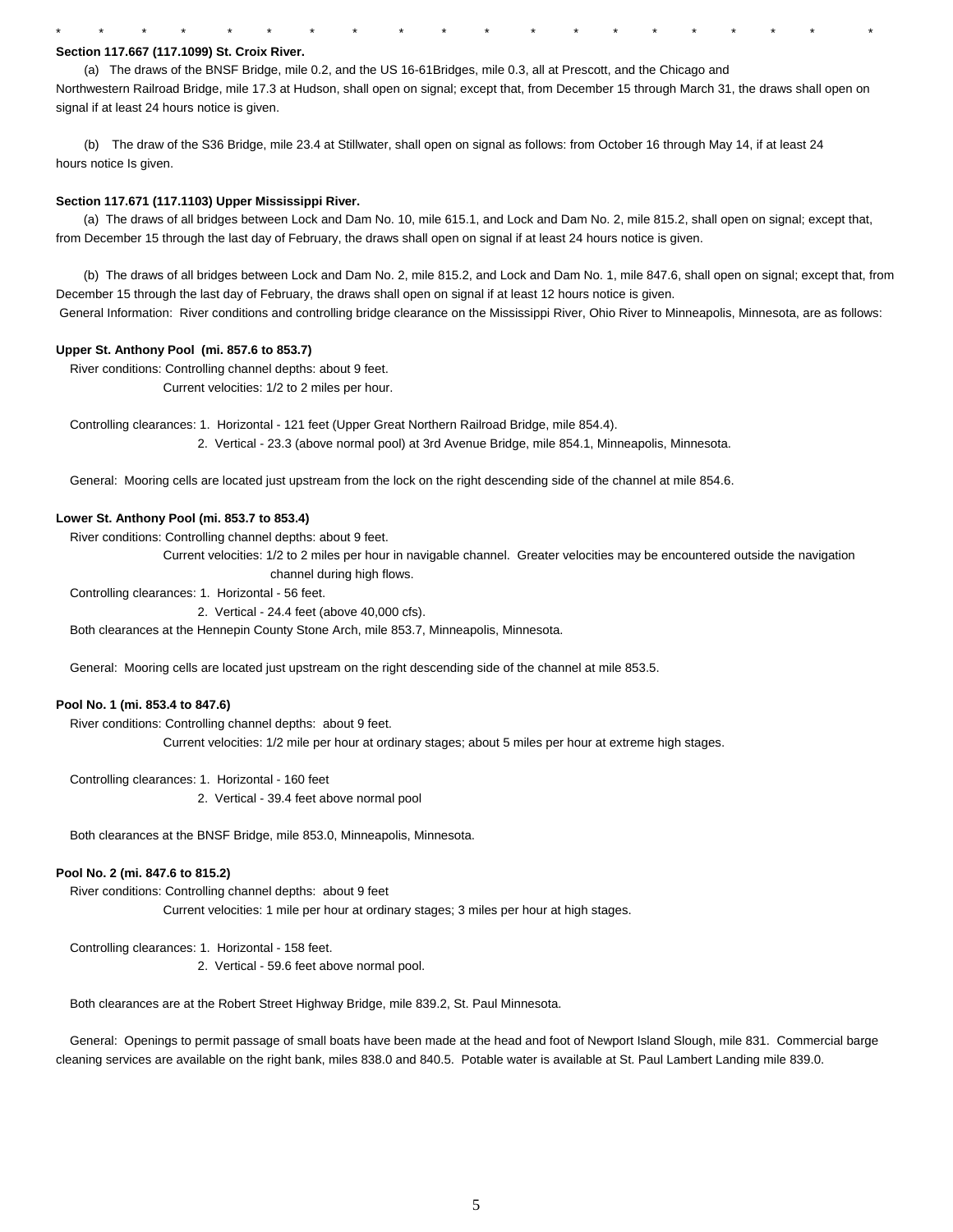### **Pool No. 3 (mi. 815.2 to 796.9)**

River conditions: Controlling channel depths: about 9 feet.

Current velocities: 1 mile per hour at ordinary stages; 3 miles per hour at high stages.

 Controlling clearances: 1. Horizontal - 307.0 feet (Chicago, Milwaukee, St. Paul, and Pacific Railroad Bridge, mile 813.7, Hastings, Minnesota). 2. Vertical - 60 feet above normal pool (Chicago, Milwaukee, St. Paul and Pacific Railroad Bridge, Mile 813.7).

 General: Potable water is available within 200 feet of docking facilities at Hastings and Prescott. (See page 25, Appendix A, for information concerning St. Croix River, mouth at mile 811.3).

#### **Pool No. 4 (mi. 796.9 to 752.8)**

River conditions: Controlling channel depths: about 9 feet.

Current velocities: 1 mile per hour at ordinary stages; 4 miles per hour at high stages.

 Controlling clearances: 1. Horizontal - 402.5 feet (Wabasha, Minnesota) Highway Bridge, mile 760.2. 2. Vertical - 62.49 feet above normal pool (Wabasha Highway Bridge, mile 760.2)

General: Pool includes Lake Pepin. Levees exist at Red Wing, Minnesota (mile 790.7), and Wabasha, Minnesota (mile 760.0).

#### **Pool No. 5 (mi. 752.8 to 738.1)**

River conditions: Controlling channel depths: about 9 feet.

Current velocities: 1 mile per hour at ordinary stages, 3 miles per hour at high stages.

Controlling clearances: 1. Horizontal - No bridges cross this pool.

 2. Vertical - 72.3 feet above high water of 1965, which was 20.7 feet on the Winona gage. (Aerial wire crossing, mile 750.5).

#### **Pool No. 5A (mi. 738.1 to 728.5)**

River conditions: Controlling channel depths: about 9 feet.

Controlling velocities: 1 mile per hour at ordinary stages; 3 miles per hour at high stages.

Controlling clearances: No bridges or aerial wires cross this pool.

General: The Corps of Engineers' Service Base is at Fountain City Bay (mile 733.3), a short distance above Fountain City, Wisconsin.

#### **Pool No. 6 (mi. 728.5 to 714.3)**

River conditions: Controlling channel depths: about 9 feet.

Controlling velocities: 1 mile per hour at ordinary stages; 3 miles per hour at high stages.

Controlling clearances: Aerial wires crossing at miles 728.2 and 725.1, elevation 727.5 M.S.L.

#### Controlling bridge clearances:

- 1. Horizontal 434.1 feet (Winona, Minnesota Highway Bridge mile 725.9)
- 2. Vertical 64.2 feet above normal pool. (Winona, Minnesota) Highway Bridge, (mile 725.9).

General: Levee exists at Winona, Minnesota, (mile 725.8)

### **Pool No. 7 (mi. 714.3 to 702.5)**

 River conditions: Controlling channel depths: about 9 feet. Controlling velocities: 1 mile per hour at ordinary stages; 3 miles per hour at high stages.

Controlling clearances: No bridges or aerial wires cross this pool.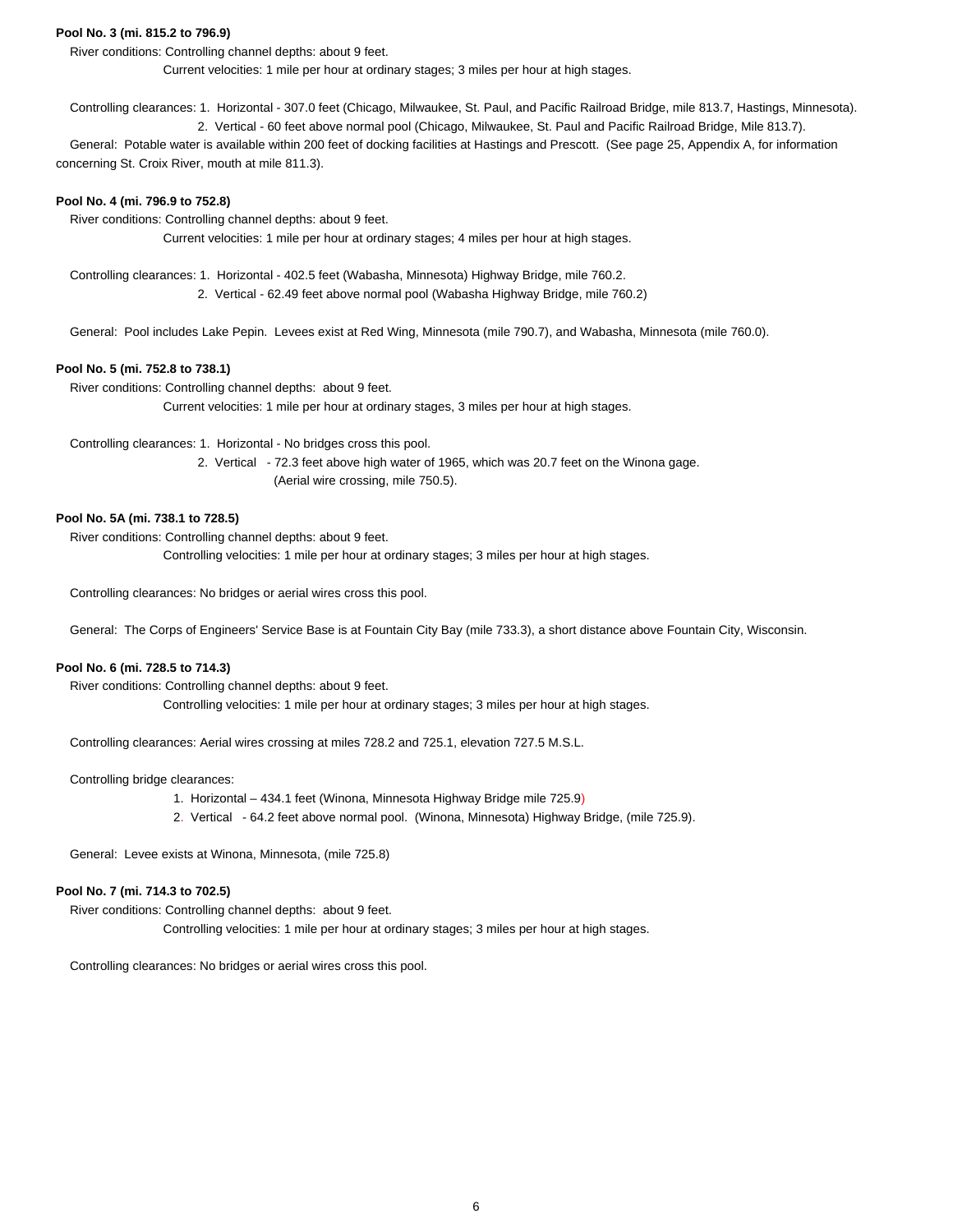### **Pool No. 8 (mi. 702.5 to 679.2 including Black River mi. 0 to 1.4)**

#### River conditions: Controlling channel depths: about 9 feet

Controlling velocities: 1 mile per hour at ordinary stages, 3 miles per hour at high stages.

Controlling clearances excluding Black River, mile 0 to 1.4:

- 1. Horizontal 150 feet (Chicago, Milwaukee, St. Paul & Pacific Railroad Bridge, mile 699.8, above LaCrosse, Wisconsin).
- 2. Vertical Dresbach Highway Bridge, I-90, mile 701.7.

Clearances: Horizontal main channel span, 411.0 feet.

Vertical main channel span at center of span, 62.7 feet above normal pool.

Controlling clearances for the Black River (mile 0 to 1.4):

- 1. Horizontal 127 feet (Chicago, Milwaukee, St. Paul, & Pacific Railroad Bridge, mile 1.0, LaCrosse, Wisconsin).
- 2. Vertical No limit.

Note 1: Two hours advance notice is required to open the bridge.

 Note 2: The Black River is navigable for small craft to Onalaska Dam, mile 5, with a minimum depth of 4 feet. The highway bridge at mile 1.9 provides vertical clearance of 12.9 feet above flat pool (elevation 631), and zero clearances above high water of 1965, which was 17.9 feet on the LaCrosse gage. Twenty-four hours notice is required to open this bridge. Bridge replaced with non-opening bridge at Clinton St. Also a non-opening bridge for I-90 at mile 3.5. The available elevation and clearance is on file at the Wisconsin Department of Transportation.

LaCrosse Highway Bridge Clearances: 1. Horizontal - main channel span, 462.0 feet.

 2. Vertical - main channel span, 67.3 feet above normal pool, and 97.4 feet above zero of gage, Mile 696.8. Miles from Cairo: 697.6

 General: Paved levee at LaCrosse, Wisconsin (mile 697.9), affords cargo transfer point. Potable water is available within 100 feet of docking facilities. Servicing facilities for small craft are available at North LaCrosse on the Black River, 1.7 miles above its mouth.

#### **Pool No. 9 (mi. 679.2 to 647.9)**

River conditions: Controlling channel depths: about 9 feet.

Controlling velocities: 2 miles per hour at ordinary stages; 3 miles per hour at high stages.

 Controlling clearances: 1. Horizontal - 640 feet. 2. Vertical - 67.5 feet above normal pool.

Both clearances are at the Lansing, Iowa, Highway Bridge, mile 663.4.

#### **Pool No. 10 (mi. 647.9 to 615.1)**

 River conditions: Controlling channel depths: about 9 feet; however, east channel at Prairie du Chien is about 8 feet. Channel in lower section of pool is marked with permanent markers.

Controlling velocities: about 2 miles per hour at ordinary stages; 4 miles per hour at high stages.

 Controlling clearances for main channel: 1. Horizontal - 451.5 feet, pier to pier. 2. Vertical - 60.0 feet above normal pool.

Both clearances are at Marquette-Prairie du Chien Main Channel Bridge, mile 634.9.

 Controlling clearances for east channel: 1. Horizontal - 338.0 feet. 2. Vertical - 60 feet above normal pool.

Both clearances are at Marquette Highway Bridge at Prairie du Chien, Wisconsin, mile 634.8.

### **Pool No. 11 (mi. 615.1 to 583.0)**

River conditions: Controlling channel depths: about 9 feet.

Controlling velocities: 2 miles per hour at ordinary stages; 4 miles per hour at high stages.

Controlling clearances: 1. Horizontal - No bridges cross this pool.

2. Vertical - No restrictions over this pool.

 General: There is a guard wall extending upstream from the river wall and a guide wall extending upstream from the landwall of Lock 11. There is a deflection dike above this lock.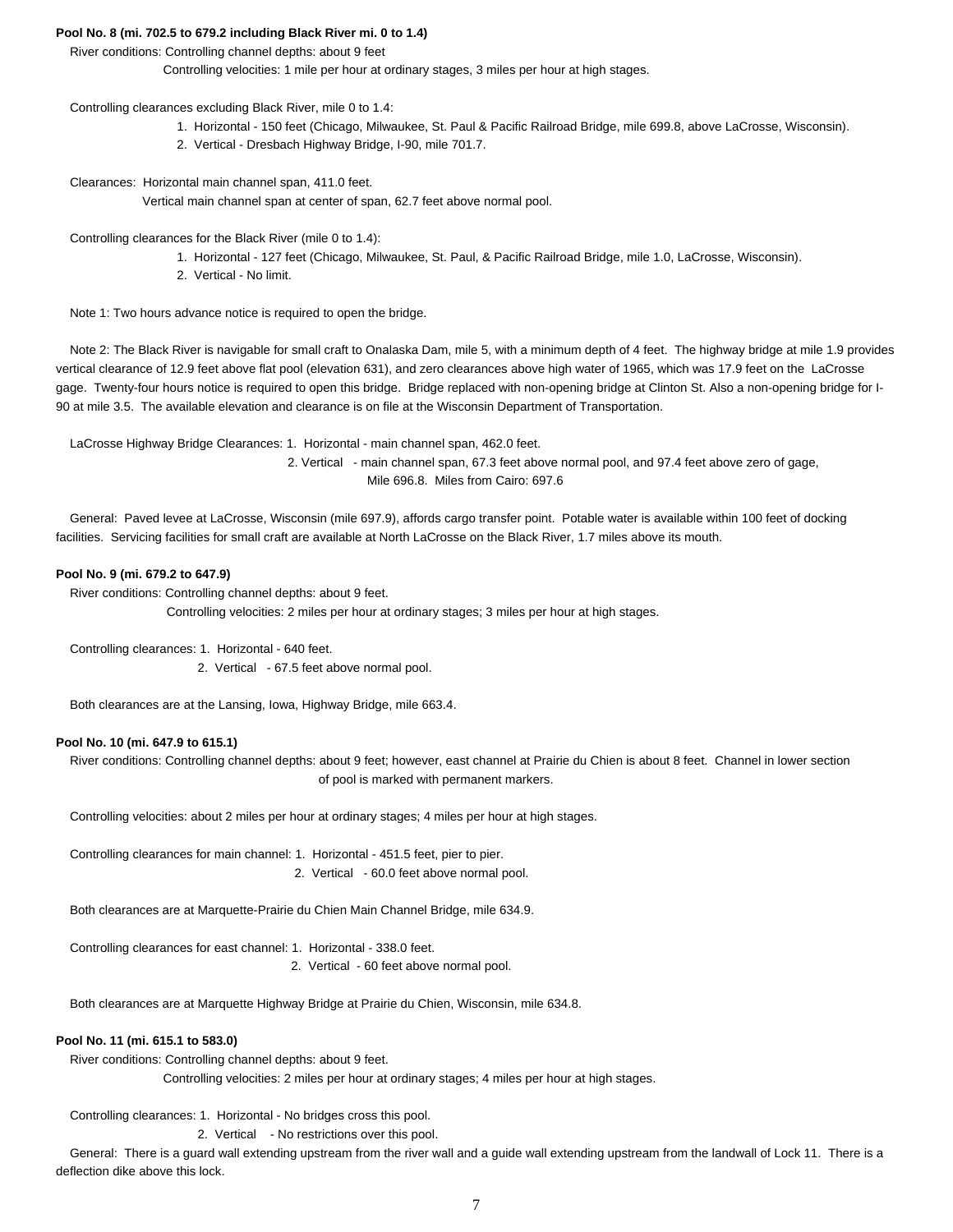### **Pool No. 12 (mi. 583.0 to 556.7)**

River conditions: Controlling channel depths: about 9 feet.

Controlling velocities: about 2 miles per hour at ordinary stages; 4 miles per hour at high stages.

 Controlling clearances: 1. Horizontal - 146.8 feet (Canidian National Illinois Central, mile 579.9, Dubuque, Iowa). 2. Vertical - 64 feet above flat pool (low water). (Mid 300 feet, Julien Dubuque Highway Bridge, mile 579.3).

 Note: In closed position the channel span of the Chicago Central and Pacific Railroad Bridge provides a vertical clearance of 19.9 feet above flat pool (low water).

General: The Coast Guard Base and Docks are located in the harbor of refuge at Dubuque, Iowa (mile 579.5).

General: Mooring cell, mile 557.5, approximately, on right descending bank.

#### **Pool No. 13 (mi. 556.7 to 522.5)**

River conditions: Controlling channel depths: about 9 feet.

Controlling velocities: 2 miles per hour at ordinary stages; 4 miles per hour at high stages.

 Controlling clearances: 1. Horizontal - 154 feet (Iowa, Chicago & Eastern Company Railroad Bridge, mile 535.0, Sabula, Iowa. 2. Vertical - 63.5 feet above flat pool (low water). (Sabula Railroad Bridge, Iowa draw, Mile 535.0)

Note: In closed position, the channel span of the Iowa, Chicago & Eastern Bridge provides vertical clearance of 18.3 feet above flat pool (low water).

 General: A mooring cell is on the left of the channel at mile 523.7, above Lock 13. Dike extension of upper guide wall of the lock is equipped with mooring posts at the upper end and mooring rings along the entire face. Navigators are cautioned not to land or trespass on U.S. Military Reservation which extends along the left bank between miles 545.2 and 558.5.

#### **Pool No. 14 (mi. 522.5 to 493.3)**

River conditions: Controlling channel depths: about 9 feet.

Controlling velocities: 2 miles per hour at ordinary stages; 5 miles per hour at high stages.

- Controlling clearances: 1. Horizontal 177.5 feet (Union Pacific Bridge, mile 518.0, Clinton, Iowa).
	- 2. Vertical 60 feet above flat pool (low water) (I-80 Bridge, mile 495.4)
- Note 1: In closed position the channel span of the Union Pacific Bridge provides vertical clearance of 18.7 feet above flat pool (low water).
- Note 2: The secondary channel in Beaver Slough at Clinton, Iowa, was last dredged in 1975 to project depth and 250 feet wide. Aerial wires cross Beaver Slough with a clearance of 42 feet above the high water of 1965.
- Note 3: Old Lock 14 in LeClaire Canal is open to small boat traffic from Memorial Day through mid September. The canal was dredged to 5 feet at flat pool. In addition, a notch approximately 60 feet wide exists on the lateral dam at the head of Smith's Island, mile 494.4, allowing recreational craft to navigate in and out of the canal. The notch is marked with a rock pile on the upstream end and on the downstream end. At present, a small shoal exists in the canal from the marked entrance (notch) to approximately 200 feet downstream. Depths in this area are as shallow as 3.5 feet. Corps of Engineers special purpose buoys are located throughout the Canal. The Canal is a "NO WAKE" Zone.

General: There is a guard wall extending upstream from the river wall to Lock No. 14.

Andrews Anchorage (right bank, mile 519.0) has 2 tractors with lift booms of 4 and 5 ton capacity.

#### **Pool No. 15 (mi. 493.3 to 482.9)**

River conditions: Controlling channel depths: about 9 feet.

Controlling velocities: about 2 miles per hour at ordinary stages; 6 miles per hour at high stages.

Controlling clearances: 1. Horizontal - 710 feet.

2. Vertical - 66.1 feet above flat pool (low water) (Iowa-Illinois Memorial Dual Bridges, mile 485.8).

General: A submerged rock and cement dike separate the main channel from the old Moline Lock, mile 485.1 to the junction buoy at mile 488.1.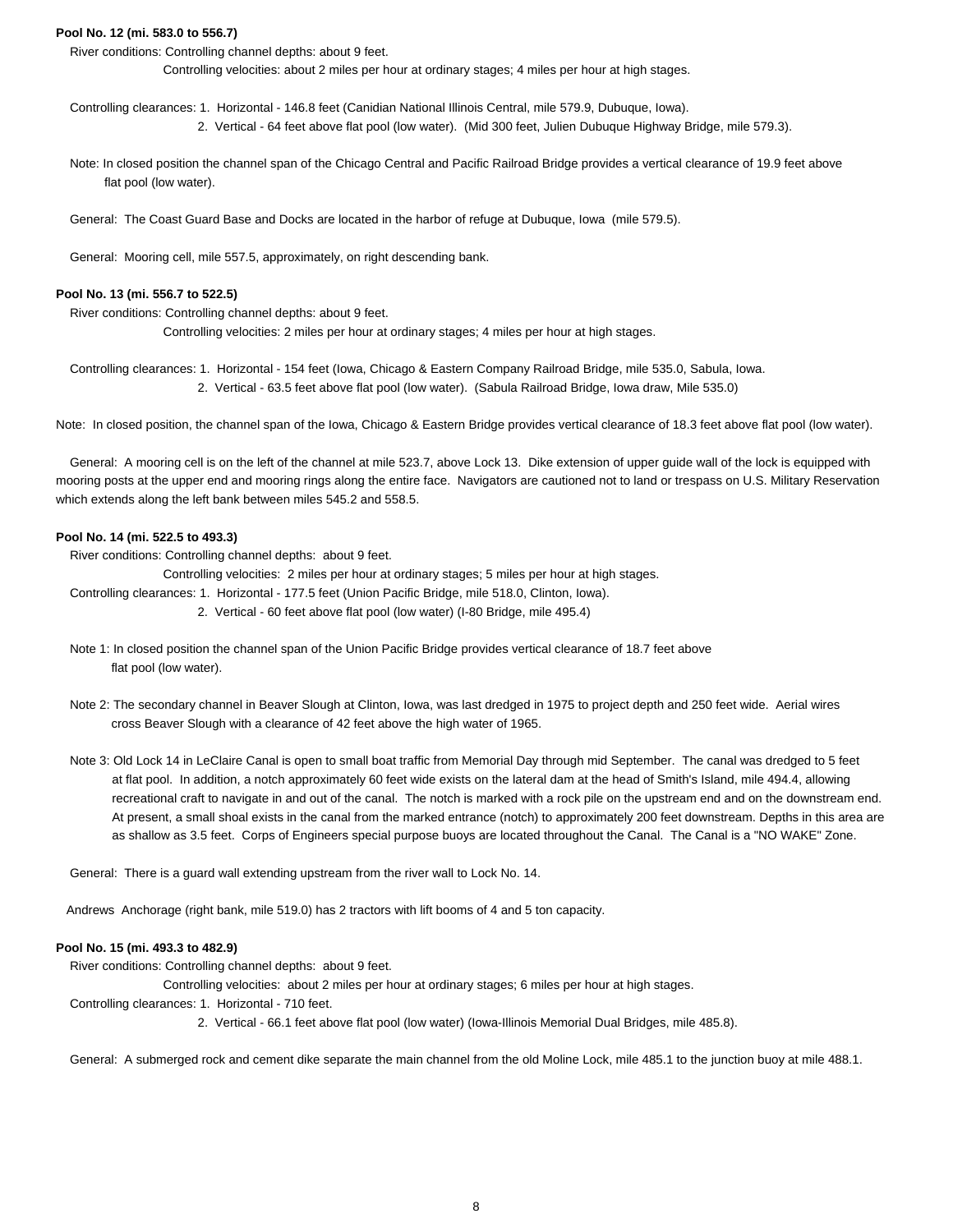#### **Pool No. 16 (mi. 482.9 to 457.2)**

River conditions: Controlling channel depths: about 9 feet.

Controlling velocities: about 2 miles per hour at ordinary stages; 4 miles per hour at high stages.

 Controlling clearances: 1. Horizontal - 197.9 feet (BNSF Bridge, mile 481.4, Rock Island, Illinois). 2. Vertical - 62.5 feet above flat pool (low water) (Interstate 280 Bridge mile 478.3)

 Note 1: In closed position the channel span of the Government Bridge at Rock Island (mile 482.9) provides a vertical clearance of 23.8 feet above flat pool (low water), and the (BNSF Bridge, mile 481.4 provides vertical clearance of 25.7 feet above flat pool (low water).

Note 2: At the Rock Island Centennial Highway Bridge, mile 482.1, project depth exists under only the Illinois channel span.

Note 3: The U.S. Army Corps of Engineers, Rock Island District office is located at Lock 15, mile 482.9.

 General: There is a guard wall extending upstream from the river wall of Lock No. 16. Illinois and Mississippi Canal enters at mouth of the Rock River (mile 479.1). Illinois and Mississippi Canal is not open to navigation.

Note 4: Special purpose buoys will be placed approximately 200' above the Ogee spillway on the right descending bank from 1 April through 30 November weather permitting.

General: There is a guard wall extending upstream from the river wall of Lock No. 16. Illinois and Mississippi Canal enters at mouth of the Rock River (mile 479.1). Illinois and Mississippi Canal is not open to navigation.

#### **Pool No. 17 (mi. 457.2 to 437.1)**

River conditions: Controlling channel depths: about 9 feet.

Controlling velocities: 2 miles per hour at ordinary stages; 4 miles per hour at high stages.

Controlling clearances: 1. Horizontal - 500 feet.

2. Vertical - 65.0 feet above flat pool (low water) (Highway 92 Bridge, mile 455.9).

General: Dike extension of upper guide wall of lock is equipped with mooring rings.

#### **Pool No. 18 (mi. 437.1 to 410.5)**

River conditions: Controlling channel depths: about 9 feet.

Controlling velocities: 2 miles per hour at ordinary stages; 4 miles per hour at high stages.

Controlling clearances: 1. Horizontal - 400 feet at Trans-Action & Associates Bridge remains, mile 428.0, Keithsburg, Illinois.

2. Vertical - No restriction on the pool.

General: A guard wall extends upstream from the river wall of the lock.

#### **Pool No. 19 (mi. 410.5 to 364.2)**

River conditions: Controlling channel depths: about 9 feet.

Controlling velocities: about 2 miles per hour at ordinary stages; 3 miles per hour at high stages.

Controlling clearances: 1. Horizontal - 200 feet, (Ft Madison Highway Bridge, mile 383.9).

2. Vertical - 60.09 feet above flat pool (low water) (New Burlington Highway Bridge, mile 404.19).

 Note: In a closed position, the channel span of the BNSF Bridge provides a vertical clearance of 21.5 feet above flat pool, and the Ft. Madison Railroad Bridge provides vertical clearance of 13.1 feet above flat pool (low water).

 General: Mooring piers are located near the lower approach and above the upper approach to the forebay of Lock No. 19. Forebay is protected by concrete dike extending upstream from Union Electric Power plant.

#### **Pool No. 20 (mi. 364.2 to 343.2)**

River conditions: Controlling channel depths: about 9 feet.

Controlling velocities: 2 miles per hour at ordinary stages; 4 miles per hour at high stages.

 Controlling clearances: 1. Horizontal - 158 feet (Keokuk, Iowa, Municipal Railway and Highway Bridge, mile 364.0). 2. Vertical - 67.3 feet above flat pool (low water) (Keokuk Highway Bridge, mile 363.9).

Note: In a closed position, the channel span of the Keokuk Drawbridge provides 25.2 feet above flat pool (low water).

 General: A guard wall extends upstream from the river wall of the lock. A Coast Guard base and dock is located at mile 363.6, Keokuk, Iowa. A deflection cell is now in place on the downstream side of Lock 20.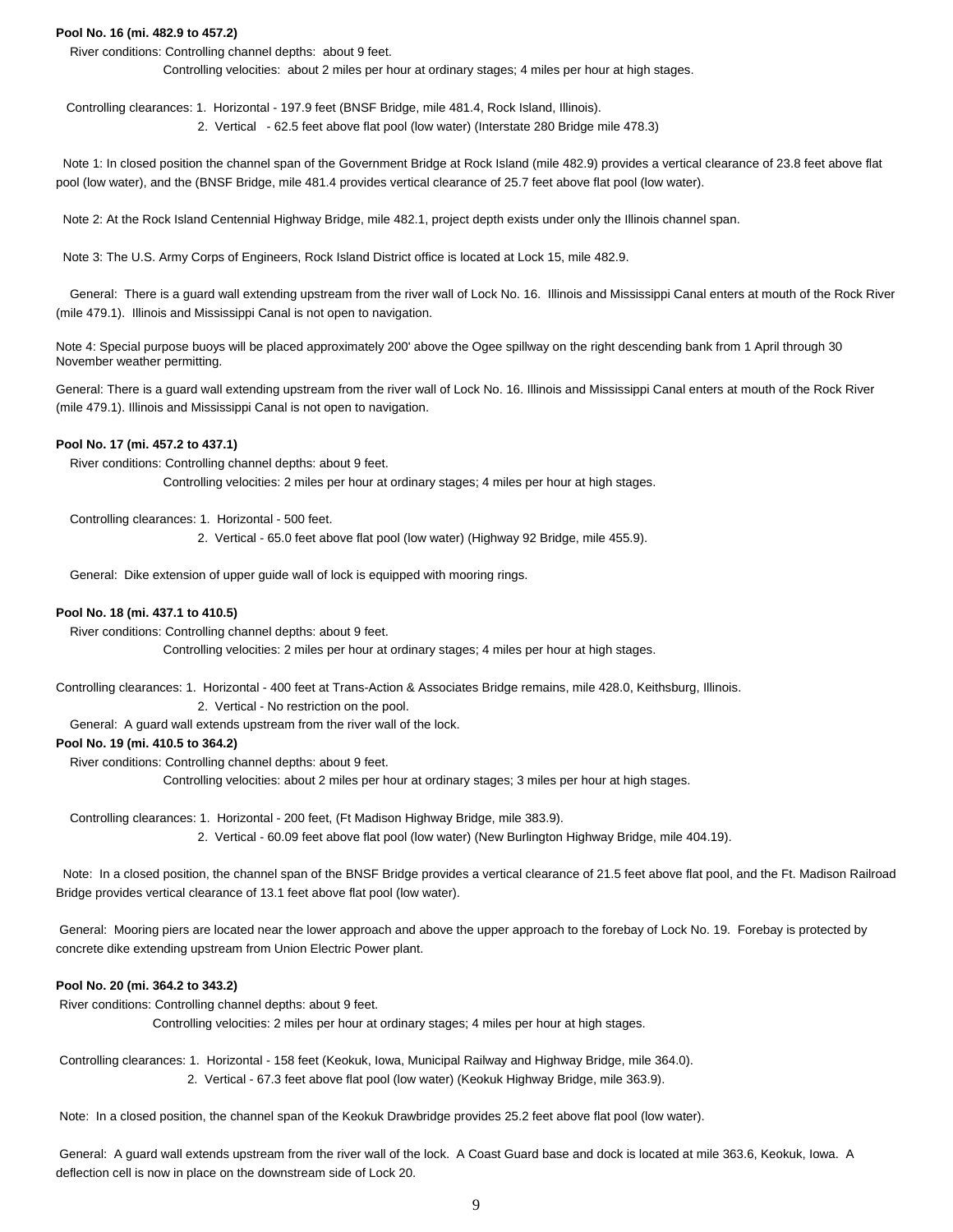### **Pool No. 21 (mi. 343.2 to 324.9)**

River conditions: Controlling channel depths: about 9 feet.

Controlling velocities: about 2 miles per hour at ordinary stages; 4 miles per hour at high stages.

Controlling clearances: 1. Horizontal - 300 feet, BNSF, Mile 328.0).

2. Vertical - 61.38 feet above flat pool (low water) (New Quincy Highway Bridge, Mile 327.2).

 General: A guard wall extends upstream from the river wall of Lock No. 21, and a levee with mooring facilities is located approximately 1/2 mile upstream from the lock. A flow deflection dike is located upstream of Lock No. 21, left descending bank, mile 325.5. A ferry operates between Canton, Missouri, and the Illinois shore (mile 342.6) for transportation of automobiles and light trucks.

#### **Pool No. 22 (mi. 324.9 to 301.2)**

River conditions: Controlling channel depths: about 9 feet.

Controlling velocities: about 2 miles per hour at ordinary stages; 4 miles per hour at high stages.

Controlling clearances: 1. Horizontal - 348 feet (Norfolk Southern Bridge, mile 309.8, Hannibal, Missouri).

2. Vertical - 66.5 feet above flat pool (low water) (Hannibal Highway Bridge, mile 309.2).

 Note: In closed position, the channel span of the Norfolk Southern Bridge provides vertical clearance of 20.7 feet above flat pool (low water). A mooring cell is located on the right bank, mile 301.8, above Lock 22.

General: A flow-deflection dike is located upstream from the lock.

### **Pool No. 24 (mi. 301.2 to 273.4)**

River conditions: Controlling channel depths: about 9 feet.

Controlling velocities: about 1-1/2 miles per hour at ordinary stages; and about 4 miles per hour at high stages.

Controlling clearances: 1. Horizontal - 195.0 feet (Illinois Central Gulf Railroad Bridge, mile 282.1, Louisiana, Missouri.)

2. Vertical - 65.9 feet above high pool stage, (Mid-300 feet, Louisiana Highway Bridge, mile 283.2.)

 Note: In closed position, the main channel span of the Illinois Central Gulf Railroad Bridge provides a vertical clearance of 16.0 feet above normal pool.

#### **Pool No. 25 (mi. 273.4 to 241.4)**

River conditions: Controlling channel depths: about 9 feet.

Controlling velocities: 1-1/2 miles per hour at ordinary stages; 4 miles per hour at high stages.

Controlling bridge clearances: No bridges or aerial wires cross this pool.

### **Melvin Price Pool (mi. 241.4 to 200.8)**

 River conditions: Controlling channel depths: about 9 feet. Controlling velocities: about 2 miles per hour at ordinary stages; 5 miles per hour at high stages.

Controlling clearances: 1. Horizontal - 437.0 feet (Alton Highway Bridge, mile 202.7, Alton, Illinois).

 2. Vertical - 55.2 feet above high water of 1844, which was 32.1 feet on the Grafton gage. (Aerial wire crossing, mile 224.6).

General: In Melvin Price Pool, ferries operate between Illinois and Missouri for transportation of automobiles and light trucks. One at West Point Landing (mile 240.8), one at Fruitland Landing (mile 228.5), and one at Grafton just upriver of the Grafton Public Boat Launch (mile 218.4). These ferries operate until ice conditions cause operations to cease.

#### **Melvin Price Lock & Dam to Missouri River (mi. 200.8 to 195.0)**

 River conditions: Open river conditions exist throughout. Controlling vertical clearance is 52.4 feet above high water of 1944, which was 36 feet on Alton gage. Horizontal clearance, 110 feet, is controlled by width of locks.

General: National Marine Service Dock (mile 196.6 left bank).

Missouri River to McKinley Bridge, St. Louis (miles 195.0 to 182.5)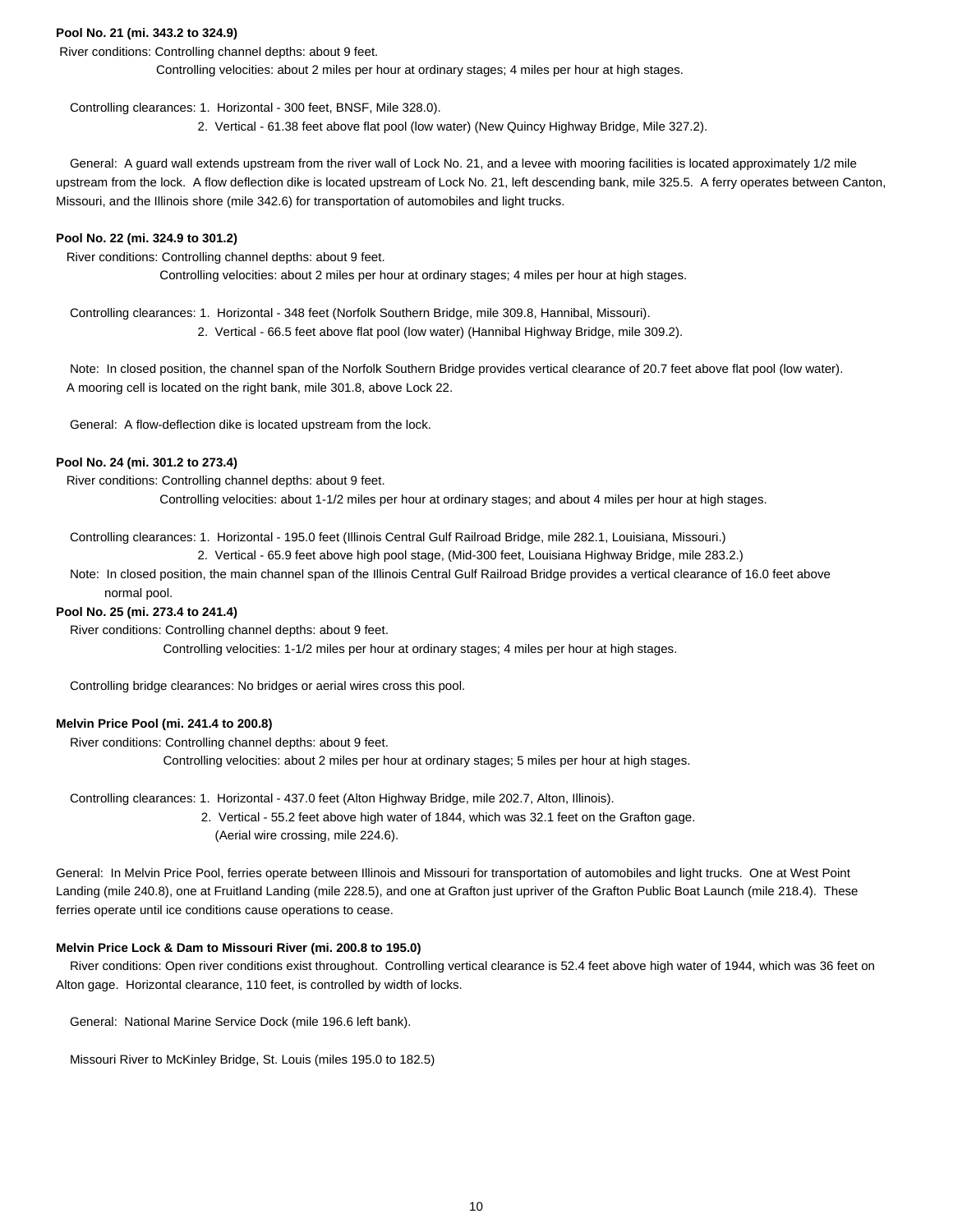River conditions: The Chain of Rocks reach, mile 184.0 to 194.0, has been bypassed by Lock No. 27 chain of Rocks Canal. All traffic is directed to use the Canal and Lock No. 27. Construction of a broad-crested rock-filled dam at mile 190.3 above mouth of Ohio River, forces all commercial traffic to use the canal. Controlling horizontal clearance 348 feet (Chain of Rocks Canal Highway Bridge, mile 190.5). Controlling vertical clearance at I-270 Canal Dual Bridges, mile 190.8, provides 66.1 feet clearance above zero of Chain of Rocks gage. During severe winters, ice hampers or completely blocks traffic at the mouth of the Missouri River and in the Chain of Rocks Canal. Depths less than 9 feet may occur during extreme low water at Lower Access (mile 183.2 - 184.0).

General: Humbolt Boat Service Dock (mile 185. right bank)

#### **Merchants Railroad Bridge to Ohio River (mi. 183.2 - 00.0)**

 River Conditions: Open river conditions exist throughout. Depths less than 9 feet during extreme low water may occur at several localities, with the most serious shoals anticipated at Municipal Dock (mile 181.9 - 182.5), North Market (mile 180.6), Mouth of Meramec River (mile 161.0), Baumstarks (mile 122.5 - 123.5), Horse Island (mile 110.5), Liberty Bend (mile 95.5-96.5), Moccasin Springs (mile 66.0-67.5), Hamburg Island (mile 62.0-63.0), Devils Island (mile 57.0- 62.0), Cape Bend (mile 49.5 - 50.5), Cape LaCroix (mile 46.0 - 47.0), Burnham Island (mile 36.0 - 38.0), Buffalo Island (mile 26.0 -27.0), Scudders (mile 16.2 - 17.8), Grand Lake (mile 13.5 - 14.5), and Greenfield Bend (mile 2.8 - 4.4). Shoals are removed by dredging as they occur. The channel is well marked by lights and buoys. Current velocities vary from 2 to 7 1/2 miles per hour. Controlling bridge clearances are 500 feet horizontal at low water (channel span of McKinley Highway and Railroad Bridge at Venice, Illinois, mile 182.5) and 88.6 feet above zero of St. Louis gage, vertically, (at center of main arch) Eads Highway and Railroad Bridge, St. Louis, Missouri (mile 180.0).

 General: LDC-St. Louis (mile 172.1, right bank), Barbour Boat Works Marineways (mile 162.6, right bank), Mid-West Towing Company, Inc. (mile 127.4 right bank), and Missouri Dry Dock Repair Company (mile 51.3 right bank), maintain shipbuilding, barge repair, and marineway facilities.

 Information on navigation depths, sailing directions, and general navigation conditions on the Upper Mississippi River from St. Louis Harbor, mile 185.1, to Thebes, Illinois, mile 43.7, is contained in the Notice to Mariners - Channel Report issued by the Commanding Officer, U.S. Coast Guard Cutter Sumac, Foot of Iron Street, St. Louis, Missouri 63111.

### **ILLINOIS WATERWAY**

 The Illinois Waterway connects the Mississippi River at Grafton, Illinois (mouth of Illinois River, about 218 miles above the Ohio River) with two outlets to Lake Michigan at Chicago, Illinois, and consists of the following waters:

| To 130th Street (Chicago) (Mile 327.0) |             |
|----------------------------------------|-------------|
|                                        | 272.9 miles |
|                                        | 7.1 miles   |
|                                        |             |
|                                        | 16.1 miles  |
|                                        | 6.1 miles   |
|                                        | 1.3 miles   |
|                                        |             |

\*Total distance from Grafton to Calumet Harbor is 333.4 miles.

| To Lake Street (Chicago) (Mile 325.6)                                                |             |
|--------------------------------------------------------------------------------------|-------------|
|                                                                                      | 272.9 miles |
| Des Plaines River                                                                    | 17.1 miles  |
| Chicago Sanitary and Ship Canal                                                      | 31.1 miles  |
| South Branch of Chicago River.                                                       | 4.5 miles   |
| Lake Street (Chicago) to Lake Michigan                                               | 1.6 miles   |
| Total**. $\ldots$ . $\ldots$ . $\ldots$ . $\ldots$ . $\ldots$ . $\ldots$ 327.2 miles |             |
|                                                                                      |             |

\*\*Total distance from Grafton to Chicago Harbor is 327.2 miles.

 The waterway is relatively narrow, but because of good alignment, stable banks, moderate currents and absence of rapid silting, it is well adapted to navigation. Low-water channel, Grafton to just below Lockport, is generally 300 feet wide and 9 feet deep, except between miles 244.6 and 247, where channel width is 200 feet. From Lockport to Chicago Harbor, about 36 miles, the channel is generally 160 feet wide in the rock section between miles 293.5 and 307.9, and has a bottom width of 202 feet in the earth section between miles 308.0 and 320.9. From the junction of the Chicago Sanitary and Ship Canal and the Calumet-Sag Channel to Calumet Harbor, about 30 miles, the width is generally 225 feet. The controlling bridge clearances are above Lockport. There are eight locks in operation on the Waterway; i.e., LaGrange, Peoria, Starved Rock, Marseilles, Dresden Island, Brandon Road, Lockport, and the Thomas J. O'Brien. The locks have widths of 110 feet and lengths of 600 feet, except the Thomas J. O'Brien Lock, which is 110 feet wide and 1000 feet long.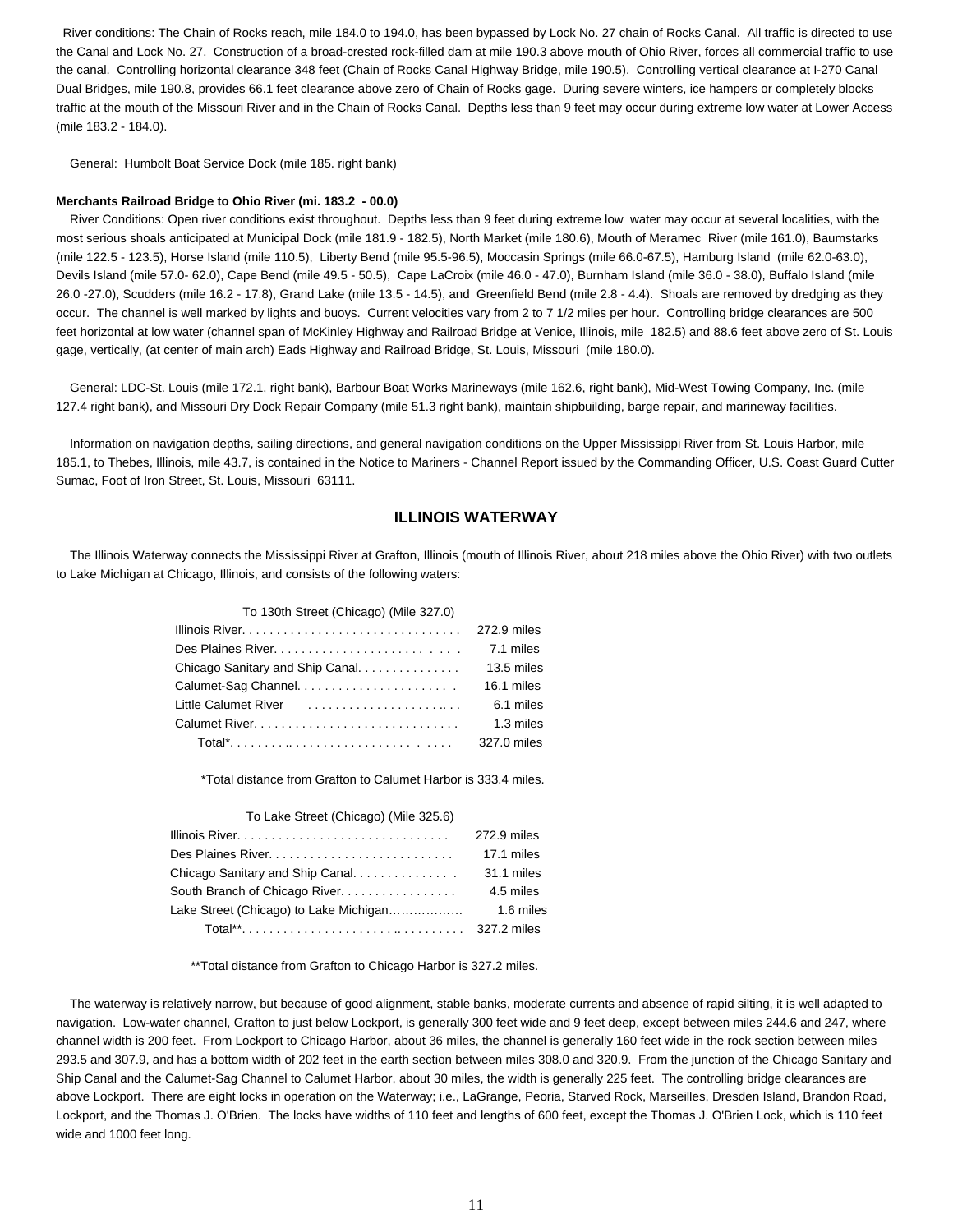#### **Lake Street (Chicago) to Lake Michigan**

Chicago River Entrance and Main Branch of Chicago River...................................1.6 miles

 The channel in the Chicago River Entrance and the main branch of the Chicago River is approximately 250 feet wide, but 10 bascule bridges having horizontal clearances ranging from 176 to 219 feet reduce the usable width of the waterway. Both banks have been improved with revetments. There is one lock, the Chicago Lock, which has a width of 80 feet and a length of 600 feet.

 Below Lockport, the channel is marked by the United States Coast Guard with lighted and unlighted shore aids and unlighted buoys. In general, the unlighted buoys between Grafton and Joliet are set near the nine-foot contour line as measured below normal pool stages and should be given a berth of not less than 50 feet. A considerable number of 5-pile timber structures and steel structures have been installed on the Illinois Waterway for the exhibition of navigation lights. These structures, which extend 20 to 25 feet above the water at normal stages, exhibit lights at elevation slightly above the extreme high-water level. Directional lights showing a narrow beam of high intensity upstream, downstream, or both, have been installed at certain locations. These lights are located in sections where they may be used as leading lights for an unusually long reach and are sometimes shown in conjunction with regular 360 degree passing lights, depending on their location. Above Lockport there are a few shore lights, and project depth of 9 feet is available for full width between retaining walls or riprapped slopes.

 During December, January, and February, ice may be encountered in the Marseilles Canal and the lower river. The heaviest concentrations occur in the upper and lower Peoria Lakes, but seldom cause complete stoppage of navigation.

#### **Alton Pool (mi. 0 - 80.2)**

River conditions: Controlling channel depths: 9 feet is low water.

Controlling velocities: about 1 1/2 miles per hour; maximum, about 3 miles per hour.

- Controlling bridge clearances:
	- 1. Horizontal 202.0 feet (Florence Highway Bridge, mile 56.0)
	- 2. Vertical 41.2 feet (aerial wire crossing, mile 61.6), and 69.0 feet above normal pool (Pearl Railroad Bridge, Mile 43.2 in open position)

Note: In the closed position the channel span of the Illinois Central Gulf Railroad Bridge, mile 43.2, provides a vertical clearance of 20.0 feet above normal pool. In a closed position, Hardin Drawbridge provides 25.9 feet clearance above normal pool stage. Florence Drawbridge provides 26 feet clearance above pool stage when closed. Norfolk and Western Railroad Bridge provides 32 feet above pool level when closed.

WARNING: Wing dams extend from banks between miles 35 and 65. Dams are flooded and marked on channel by buoys.

 General: For transportation of cars and trucks, a ferry operates at Deer Plain subdivision (right bank) Illinois to east bank at Pere Marquette State Park mile 3.6 and a State of Illinois ferry operates at Kampsville (mile 32.0, right bank) to connect State Highways Nos. 108 (left bank) with 100 and 96 (right bank).

#### **LaGrange Pool (mi. 80.2 to 157.7)**

River conditions: Boats pass through the LaGrange Dam (mile 80.2) at high stages when a 9-foot depth can be maintained with wickets lowered.

 Note: All navigators should familiarize themselves with paragraph (v) of the Regulations and not attempt to pass over the dam when the wickets are up.

> Controlling channel depths: about 9 feet at low water. Controlling velocities: 1.3 miles per hour; maximum, 3.4 miles per hour.

Controlling clearances: 1. Horizontal - 150 feet (Union Pacific Bridge, mile 151.2, Pekin, Illinois).

2. Vertical - 47.7 feet above record high water (Havana Highway Bridge, mile 119.6).

#### **Peoria Pool (mi. 157.7 to 231.0)**

River conditions: Boats pass through Peoria Dam (mile 157.7) at high stages when a 9-foot depth can be maintained with wickets lowered.

 Note: All navigators should familiarize themselves with paragraph (v) of the Regulations and not attempt to pass over the dam when the wickets are up.

Controlling channel depths: about 9 feet.

- Controlling clearances: 1. Horizontal 260 feet (Illinois Central Railroad Bridge, mile225.5, LaSalle, Illinois).
	- 2. Vertical 58.8 feet above pool stage (A.T. and S.F. Railroad Bridge, mile 181.9).

 General: Permanent navigation aids on concrete capped steel sheet piling cells are in place in the upper and lower Peoria Lakes. The Martin Oil Services, Inc., (mile 160.2) has facilities available for fueling towboats.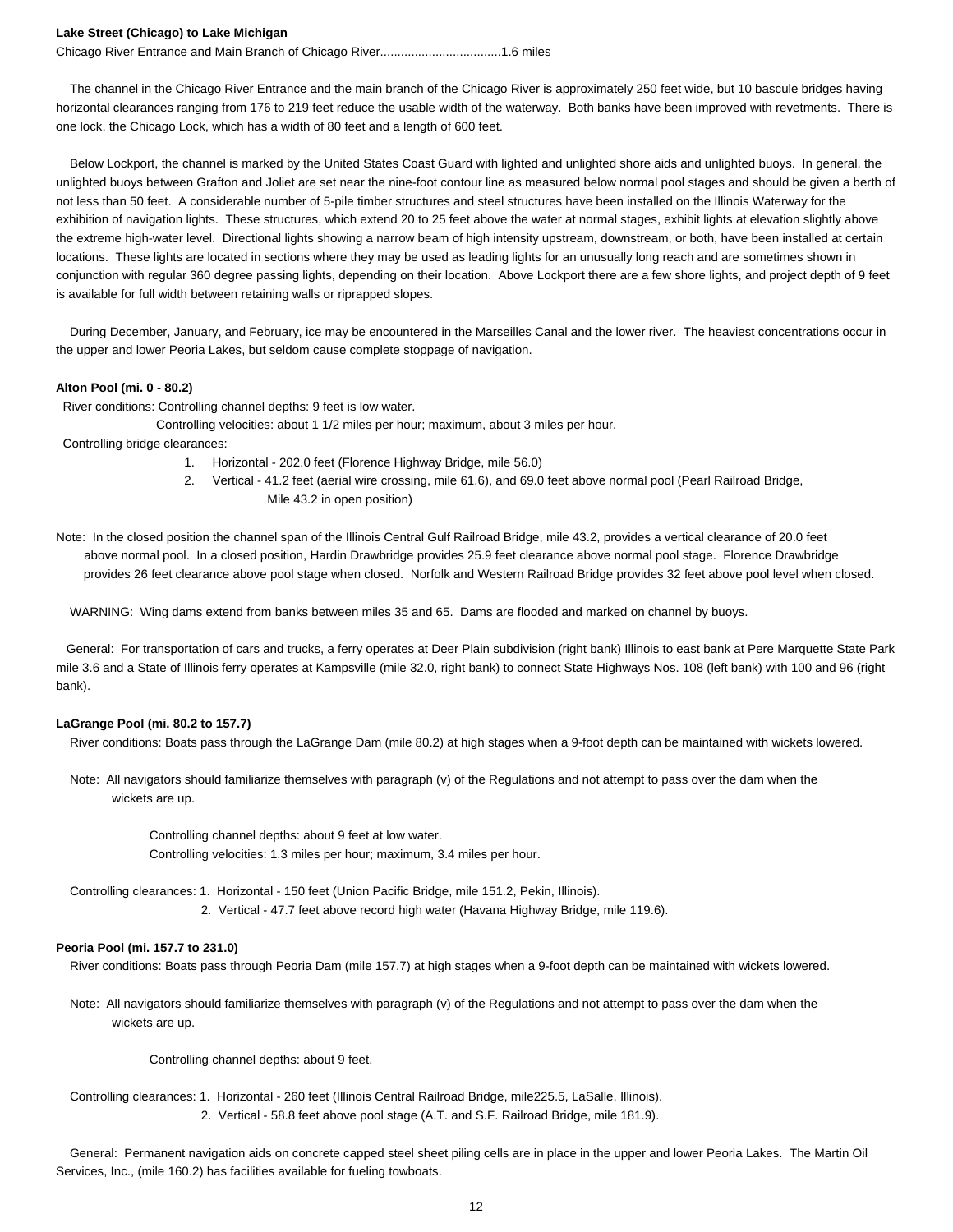### **Starved Rock Pool (mi. 231.0 to 244.6)**

 River conditions: Controlling channel depths: about 9 feet. Controlling velocities: about 0.8 miles per hour in lower 9 miles; about 1.7 miles per hour in upper 4.5 miles.

Controlling clearances: 1. Horizontal - 167 feet (Illinois Rail Net Bridge, mile 239.4).

2. Vertical - 47.6 feet above pool stage (Veterans Memorial Highway Bridge, mile 239.7).

#### **Marseilles Pool (mi. 244.6 to 271.5)**

 River conditions: Lower 2-1/2 miles of pool consist of an artificial canal which provides a width of 200 feet and controlling depth of about 9 feet. Marseilles Dam is at upper end of canal (mile 247.0).

> Controlling channel depth on pool: about 9 feet. Controlling velocities: none in canal; above Marseilles Dam 1.6 miles per hour; maximum 2.13 miles per hour.

Controlling clearances: 1. Horizontal - 140 feet (Chessie Railroad Drawbridge, mile 254.1).

2. Vertical – 50.45 feet above normal pool (Marseilles Highway Bridge, mile 246.9).

General: The channel is well marked with buoys. The lights in general are so placed that they may be used as leading lights.

#### **Dresden Island Pool (mi. 271.5 to 286.0)**

River conditions: Controlling channel depths: about 9 feet.

Controlling velocities: below Treat's Island - 0.8 to 1.4 miles per hour; above Treat's Island - 0.8 to 1.7 miles per hour.

Controlling clearances: 1. Horizontal - 110 feet (Rockdale-Brandon Road Bridge, over lower approach to Brandon road Lock, mile 285. 2. Vertical - 47.7 feet above pool stage (I-55 Bridge, mile 277.9).

#### **Dresden Island Pool (mi. 271.5 to 286.0)(Continued)**

General: Channel well marked by buoys. Shore lights generally are so located that they may be used as leading lights. Upper 1.5 miles of channel are in rock cut.

### **Brandon Road Pool (mi. 286.0 to 291.1)**

 River conditions: Controlling channel depths: about 9 feet. Controlling velocities: up to 2 miles per hour.

 Controlling clearances: 1. Horizontal - 150 feet (5 bridges at Joliet, Illinois), mile 287.4-288.4). 2. Vertical - 47.4 feet above pool stage (I-80 Bridge, mile 286.9).

Note: The channel from Brandon Road Lock to upper section of Joliet, a distance of about 2.8 miles, is confined by concrete retaining walls.

General: On right bank about 1,400 feet above the dam are 10 mooring piers which may be used for interchange of tows.

 Note: The 10 piers mentioned are normally occupied by a fleeting service, or for semi-permanent dockage. Additional mooring facilities are provided on the right bank, above CSXT Bridge (mile 287.6), for use when waiting for bridges to open.

#### **Lockport Lock to Chicago Harbor (mi. 291.1 - 327.2)**

 This section consists of 31.1 miles of the Chicago Sanitary and Ship Canal between Lockport and South Damen Avenue, Chicago, and 6.1 miles of West Fork of South Branch, South Branch and Main Branch of the Chicago River between South Damen Avenue and Chicago Harbor.

Lockport Lock (mi. 291.1): Depth over lower miter sill at low water is 15 feet. Depth over upper miter sill varies from 11 feet to 20 feet, depending on elevation of water surface in canal.

**Chicago Water Cannon (mi. 326.8):** Between Michigan Avenue and Lake Shore Drive, the Metropolitan Water Reclamation District of Greater Chicago (MWRDGC) operates a fountain which shoots a stream of water from the north shore south across the river. This fountain attraction operates for 10 minutes per hour on the hour from 10:00 a.m. to 3:00 p.m. and from 5:00 p.m. to 11:00 p.m. from Memorial Day to October 31. On calm days this stream reaches 60 feet in height and falls to within 10 feet of the south shore.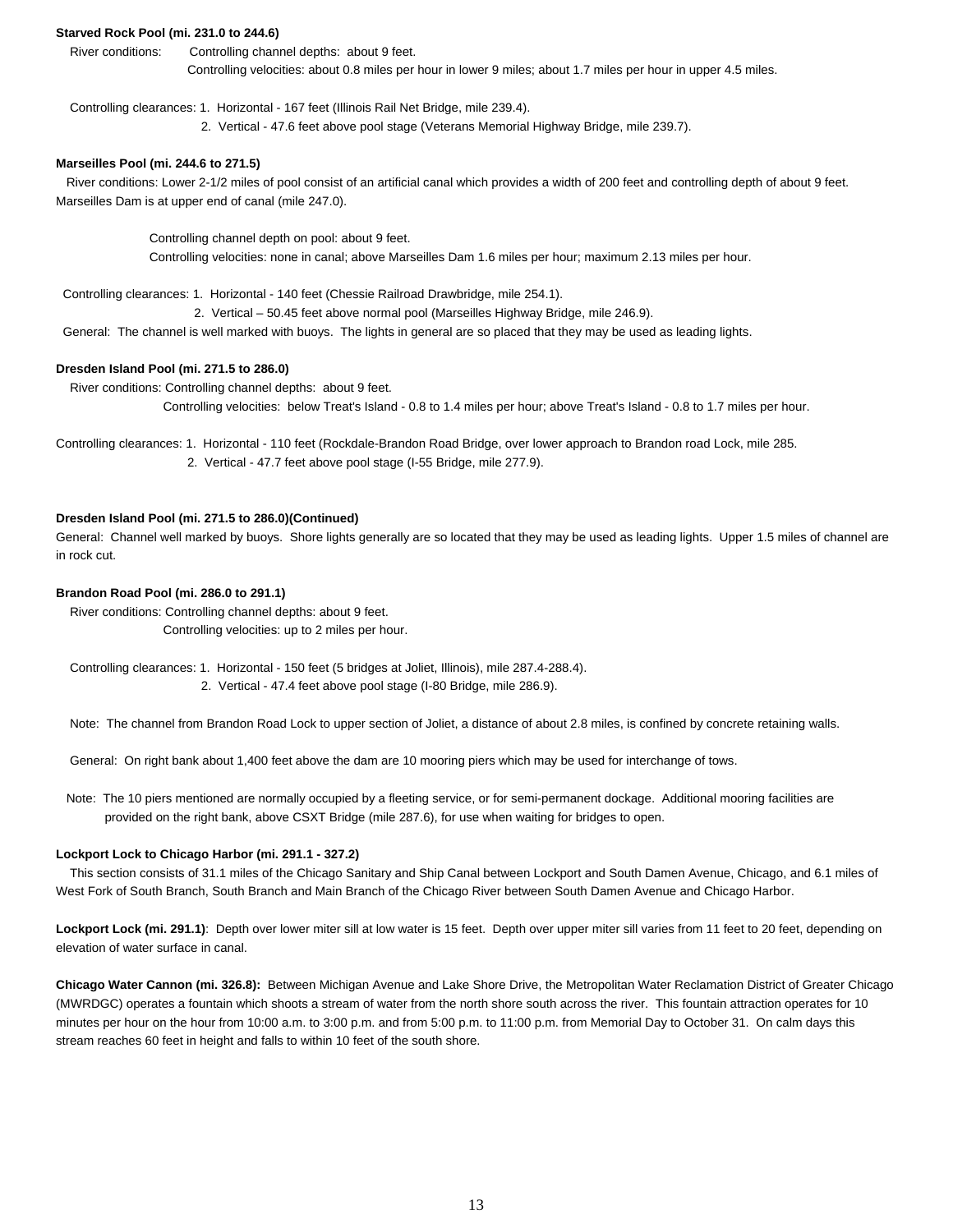**Chicago Harbor Lock (mi. 327.2):** The controlling works and lock were constructed by the Sanitary District of Chicago to limit the amount of water taken from Lake Michigan. The river level at this point is normally maintained, by the Sanitary District, at about 0.6 feet below low water datum for Lake Michigan, pursuant to the provisions of 33 CFR 207.420.

 The navigation lock is located about 40 feet south of the centerline of the river entrance channel and about 1,800 feet east of the Lake Shore Drive Bridge. The lock is 80 feet by 600 feet and has a depth of 23 feet below low water datum over the sills.

 Channel conditions: Drawdown may occur when heavy rainfall is predicted. Drawdown will result in current velocities which are treacherous and at times cannot be navigated. In the Chicago River, current velocities average 0.2 to 0.4, with a maximum of 2.0 miles per hour. These velocities are increased at bridges which decrease channel cross-section.

 Controlling horizontal and vertical clearances: 95 feet horizontally, BNSF Bridge, mile 318.9, and 17.0 feet vertically (8-track Railroad Bridge at Chicago, Illinois, mile 320.4) above water datum. There are movable bridges across the South Branch Chicago River and main branch from mile 321.1 to 326.9. The only exception is the Dan Ryan Expressway Bridge at mile 322.9 having a fixed controlling vertical clearance of 64.4 feet. Before storm run-off channel depths may temporarily be reduced several feet and bridge clearances increased several feet due to drawdown. During and after storm run-off channel depths may temporarily be increased several feet and bridge clearances decreased several feet.

General: Shoals exist along right bank between the 16th and 9th Street highway bridges (miles 292.1 and 292.8) at Lockport, Illinois.

 Navigators are warned that before, during and after heavy rainfall and run-off in the Chicago area, sluice gates located on the right bank at mile 293.2, will be open, causing a strong set-over. Special warning signals have been installed on top of the superstructure (red flasher type) and can be seen in both directions.

 Navigators are warned to use caution and nominal speed when passing the many craft, either moving or moored at terminals, which use this relatively narrow channel.

**Sag Junction to Calumet Harbor - The "Sag Route" (mi. 303.5 - 333.4).** (Note: Inbound navigation should be warned that vertical clearance is 19.1 feet above water datum at BNSF Bridge, mile 300.6).

#### **Calumet Sag Channel (mi. 303.5 - 319.7)**

 Channel conditions: About 10.2 miles of channel is of rock section between miles 303.5 and 313.7 and about 6 miles of channel is of earth and rock section, between miles 313.7 and 319.7. Both sections generally have a bottom width of 225 feet. Some areas are narrower due to deferred maintenance, consistent with traffic usage.

 Current velocities average 0.2 to 0.4 miles per hour; maximum during heavy run-off 1.3 miles per hour. Controlling bridge clearance 188.5 feet horizontally at mile 310.7 Southwest Highway (State Highway 7) Bridge; vertically, 24.4 feet above water datum at 104th Street Bridge, (mile 307.4).

#### **Little Calumet River (mi. 319.7 - 325.7)**

 River conditions: There is a sharp bend in this reach at mile 320.7 to 322.2. The water level is approximately 1.5 feet below the level of Lake Michigan.

#### **Calumet River to Calumet Harbor (mi. 325.7 - 333.4)**

 River conditions: The portion of the Calumet River connecting the Little Calumet (mile 325.7) to Turning Basin No. 5 (mile 327.3) has a controlling horizontal clearance of 110 feet at the Thomas J. O'Brien Lock (mile 326.5). The controlling vertical clearance is 29.4 feet at the 130th Street Bridge (mile 327.0).

 The portion of the Calumet River connecting Turning Basin No. 5 (mile 327.3) to Lake Michigan (mile 333.4) has a controlling horizontal clearance of 135.7 feet at the Baltimore and Ohio Railroad Bridge (mile 332.0). The controlling vertical clearance is 120.0 feet at the Conrail Central Vertical Lift Bridge (mile 332.0).

 General: A temporary dike constructed across Lake Calumet from the north side of Slip No. 2 to the north side of Slip No. 3 to facilitate dredging and construction of new slips, now prevents passage of small boats into and out of the shallow areas of Lake Calumet north of the dike.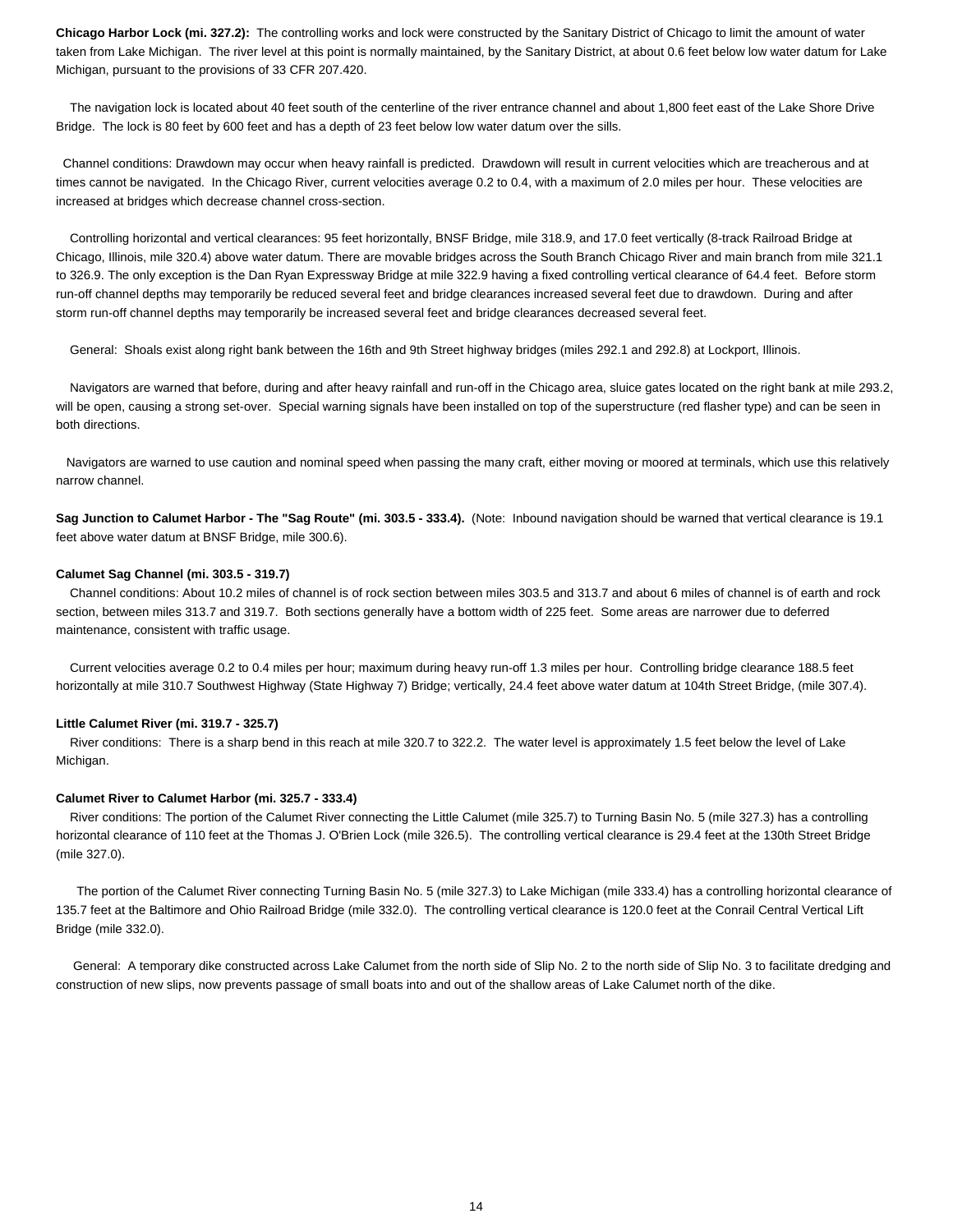### **ILLINOIS AND MISSISSIPPI CANAL**

 The Illinois and Mississippi Canal (Hennepin Canal), 75 miles long, once connected the Illinois River near Bureau, Illinois, with the Mississippi River just below Rock Island, Illinois. A feeder canal extends for 29 miles from Rock River at Rock Falls, Illinois, to summit level of the main canal about 28 miles from the Illinois River. The Illinois and Mississippi Canal (Hennepin Canal) was transferred by the Corps of Engineers to the State of Illinois on 1 August 1970. The canal is now operated and maintained as a park by the State of Illinois.

 Operations of the Illinois and Mississippi Canal (Hennepin) were discontinued on 1 July 1951. This action resulted from a lack of use by commercial traffic for which it was originally constructed.

 The use of the canal by pleasure craft is limited to those craft which may readily be portaged around locks or other obstructions. The locks will not be operated for craft of any type.

### **BLACK RIVER, WISCONSIN, MOUTH TO 1.4 MILES ABOVE**

See Pool No. 8, Mississippi River, page 6 of this bulletin.

### **ST. CROIX RIVER, MOUTH TO TAYLORS FALLS, MINNESOTA**

 The St. Croix River enters the Mississippi River at Prescott, Wisconsin, 811.3 miles above the Ohio River. From its mouth to Stillwater, Minnesota, 24.5 miles, the Corps of Engineers maintains the channel to the level of use, which, in recent years, is only recreational and excursion boat traffic. Aids to navigation on the St. Croix River include 7 battery-operated shore lights, and unlighted buoys as required. From Stillwater to Taylors Falls, 27.3 miles, the river is marked with daymarks and unlighted buoys for the use of pleasure craft.

 River conditions: Minimum channel width from the mouth to Stillwater, about 200 feet, with controlling depth about 9 feet. From Stillwater to Taylors Falls, minimum channel width about 50 feet, with controlling depth 1-foot at extreme low water. In low-flow periods a 5 foot and a 2-foot channel may be available to points about 5 miles and 15 miles above Stillwater, respectively. Maximum current velocity below Stillwater is about 2 miles per hour at highwater through Chicago, Milwaukee, St. Paul and Pacific Railway drawbridge near Hudson, Wisconsin (mile 17.3). Above Stillwater, velocities vary considerably as channel conditions change, at times reaching considerable intensities in limited reaches. Controlling clearances from the mouth to Stillwater (mile 24.5) are horizontally 132 feet (Hudson Railroad Bridge mile 17.5) and vertically 61.1 feet above 1965 normal pool (I-94 Dual Bridges, mile 16.1).

Pursuant to provisions of 33 CFR 667 and 117.1099, bridge openings are as follows:

### **(16) ST. CROIX RIVER, WISCONSIN AND MINNESOTA**

The draw of the Stillwater Bridge, mile 23.4 shall open on signal:

From May 15 through October 15 from Monday through Friday, except Federal holidays, as follows:

 8 a.m. to 11 a.m. every hour on the hour 11 a.m. to 2:30 p.m. every hour and half hour 2:30 p.m. to 5:30 p.m. every hour and a half 5:30 p.m. to 6:30 p.m. every hour on the half 6:30 p.m. to 10 p.m. every hour and half hour 10 p.m. to 8 a.m. if at least two hours notice is given

On Saturdays, Sundays, and Federal holidays, as follows:

 8 a.m. to 9 a.m. every hour and half hour 9 a.m. to 8 p.m. every hour on the hour 8 p.m. to midnight every hour and half hour Midnight to 8 a.m. if at least two hours notice is given

From October 16 through May 14 if at least 24 hours notice is given.

 Controlling clearances between Stillwater and Taylors Falls are 102 feet horizontally at the Soo Line Bridge (mile 40.7) and 9.9 feet vertically above 1950 high water (29.2 feet above low water) at fixed highway bridge at Osceola (mile 45.0). Drawbridge at mile 40.7 has a clearance above 1950 high water of 7.6 feet (26.9 feet above low water).

Pursuant to provision of 33 CFR Section 117.667(c) and 117.1099(c) draw need not be open for passage of vessels.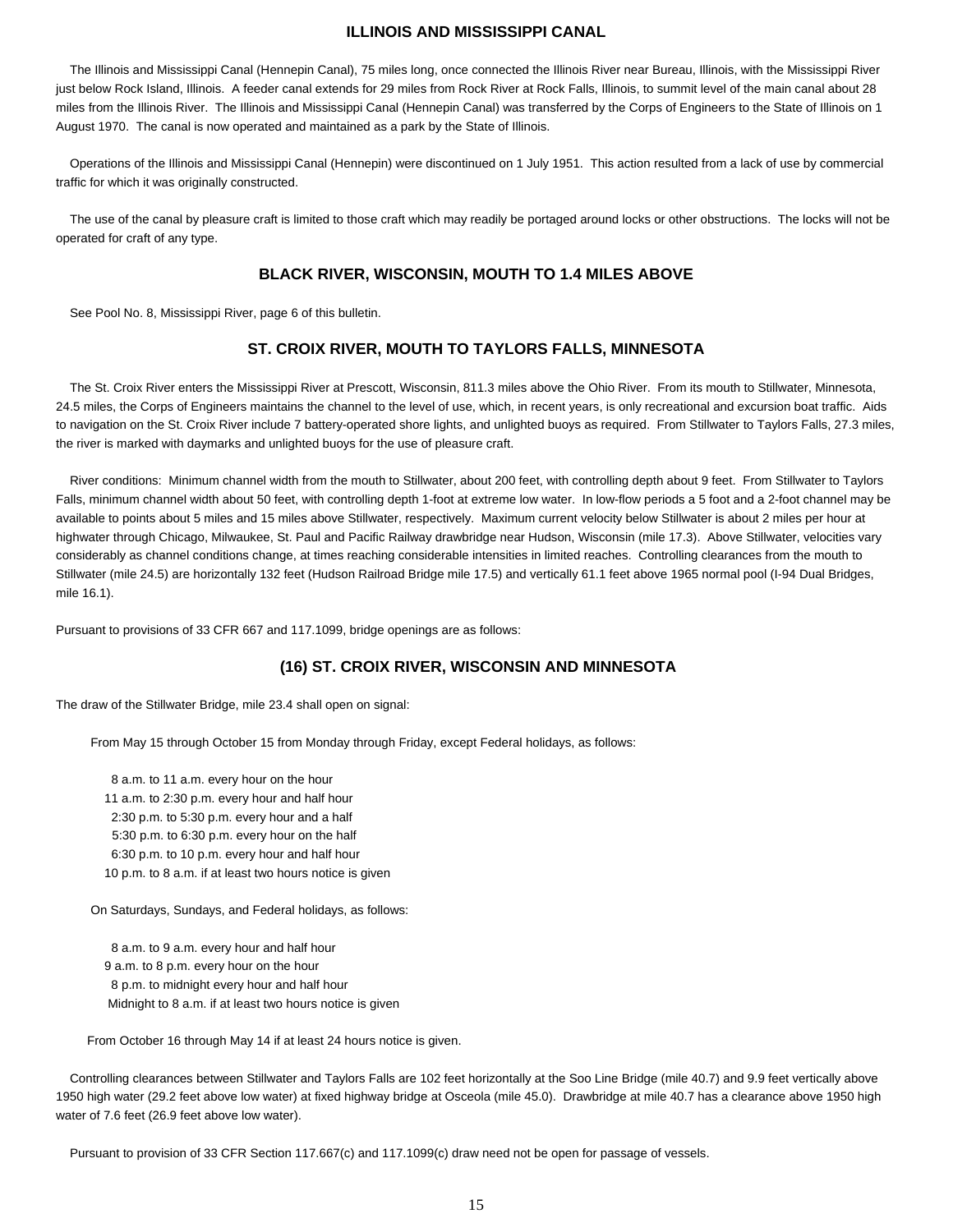### **MINNESOTA RIVER, MOUTH TO SHAKOPEE, MINNESOTA**

 The Minnesota River enters the Mississippi River at St. Paul, Minnesota, 844.0 miles above the Ohio River. From the mouth to the vicinity of Shakopee, Minnesota, a distance of 25 miles, aids to navigation include unlighted buoys and daymarks as required.

River conditions: Controlling channel depth about 9 feet, from mouth to Savage, Minnesota, mile 14.7..

. Controlling vertical clearance from mouth to Mile 14.7 is the Interstate Highway 35W bridge, Mile 10.9, 53.6 feet above flat pool. With spans closed, S00 Line Railroad bridge, mile 14.3, provides little or no clearance above high water. Drawspan is maintained in open to navigation position and only closes for trains.

 General: Small craft mooring facilities are at Cedar Avenue, right bank, mile 7.3, and Shakopee, Minnesota, mile 25.0. Cargill, Inc., terminal facilities are located at Port Cargill on the right bank, mile 13.1. Industrial terminals for barge fleeting are located on the right bank, mile 7.4; right bank, mile 10.8; and right bank, between miles 14.4 and 14.7.

### **MISSISSIPPI RIVER TO LAKE MICHIGAN VIA WISCONSIN & FOX RIVERS**

 A possible route for canoe trips between the Mississippi River and Lake Michigan at Green Bay, Wisconsin, exists via the Wisconsin River to Portage, Wisconsin (116 miles), canal to Portage connecting the Wisconsin and Fox Rivers, canalized Fox River to DePere (156 miles) and improved Fox River to Green Bay (7 miles). The unimproved Wisconsin River may be quite difficult and hazardous to navigate. Due to tortuous channel, shifting nature of the stream bed, and high current velocity, navigation would early be impossible even if sufficient depth of channel existed. Vessels may be taken down the Wisconsin River during very high water at the risk of the owner. Regulation navigation on this river, even for small craft, is practically out of the question.

 A lock 35 feet wide and 139 feet long, with lift of about 30 feet, provides passage through the Prairie du Sac Dam, about 26 miles below Portage. However, due to the scouring of the river bed below the dam, the lower sill of the lock is above the tailwater during much of the summer season, and due to lack of need for this facility, no change in the structure has been ordered. It is understood that occasionally small boats are transported around the dam.

 There are at least 15 bridges across the river between Portage and the Mississippi River. Controlling bridge clearances are 42 feet horizontally (Chicago, Milwaukee, St. Paul & Pacific Railroad at Lone Rock, Wisconsin, mile 55.0) and 1.1 feet vertically above high water of 20.8 feet above low water (BNSF at Prairie du Chien, Wisconsin, mile 1.4).

 Regulations to Govern the Operation of Drawbridges Across the Wisconsin River, provide that whenever a vessel, unable to pass under closed bridge, desires to pass through the draw, advance notice of at least 48 hours of the time the opening is required shall be given to the authorized representative of the owner of, or agency controlling, the bridge.

The canal at Portage connecting the Wisconsin River and the Fox River is no longer navigable at the Ft. Winnebago (Fox River) end.

 The Fox River from Portage, mile 163.0, to 9 miles above Lake Winnebago, near the Town of Butte Des Morts on Big Lake Butte Des Morts, mile 65.0, following the water route from Green Bay, is maintained by the State of Wisconsin. Operation of the Lock at Portage, at the upper end of the connecting canal, has been suspended. Water control structures have been erected on the Fox River, at Governor Bend, Montello, Grand River, Princeton, White River, and Berlin to maintain the pools above as the locks at these locations have been removed. (The lock at Eureka is no longer operated) and is under the control of the Wisconsin Department of Natural Resources. Continuous navigation on the Upper Fox River for powered pleasure craft extends only to the vicinity of Eureka.

 Existing projects for the Fox River from Lake Butte Des Morts to DePere (65 miles) provide for depths of 6 feet and 18 to 24 feet from DePere to Green Bay. The latest known controlling depth from Green Bay to DePere is 8 to 20 feet and from DePere to the mouth of the Wolf River in Big Lake Butte Des Morts is 6 feet at standard low water. Locks on the canalized portion of the river vary in width from 33.6 feet to 36.6 feet and in length from 144.0 feet to 146.5 feet. Some shoaling has occurred.

 The Wolf River, a tributary of the Fox River, is navigable by small craft for a distance of 47 miles from its mouth, 10 miles above Oshkosh, to the head of navigation at New London, Wisconsin.

 Improvements have been made to obtain a channel of navigable width and 4 feet depth, by dredging across bars and removing snags) overhanging trees and other obstructions between the mouth of the river and New London. The channel will admit passage of boats drawing 4.0 feet to 1 mile below Partridge Crop Lake, thence 2 feet to New London. Small boats navigate the river as far as New London.

 The Fox River navigation project between Menasha, Wisconsin and DePere, Wisconsin, was placed in caretaker status on October 15, 1983. The Corps of Engineers has not operated the locks since that time, and has transferred the navigation system to the State of Wisconsin, Fox River Navigational System Authority. Lock operation on the Lower Fox River has been curtailed to only three locks. Rapids Croche Lock has been closed and cofferdammed for prevention of sea lamprey migration to Lake Winnebago to preserve the sturgeon spawning habitat. As a consequence of the disruption of through navigation between Lake Winnebago and Green Bay, the Fox River Navigational System Authority operates only DePere, Little Kaukauna, and Menasha Locks. The Lower Fox River locks are being operated by the Fox River Navigational System Authority located at 1008 Augustine Street, Kaukauna, WI 54130, or telephone: 920/759-9833. Visit www.foxriverlocks.org for current schedule and fee information.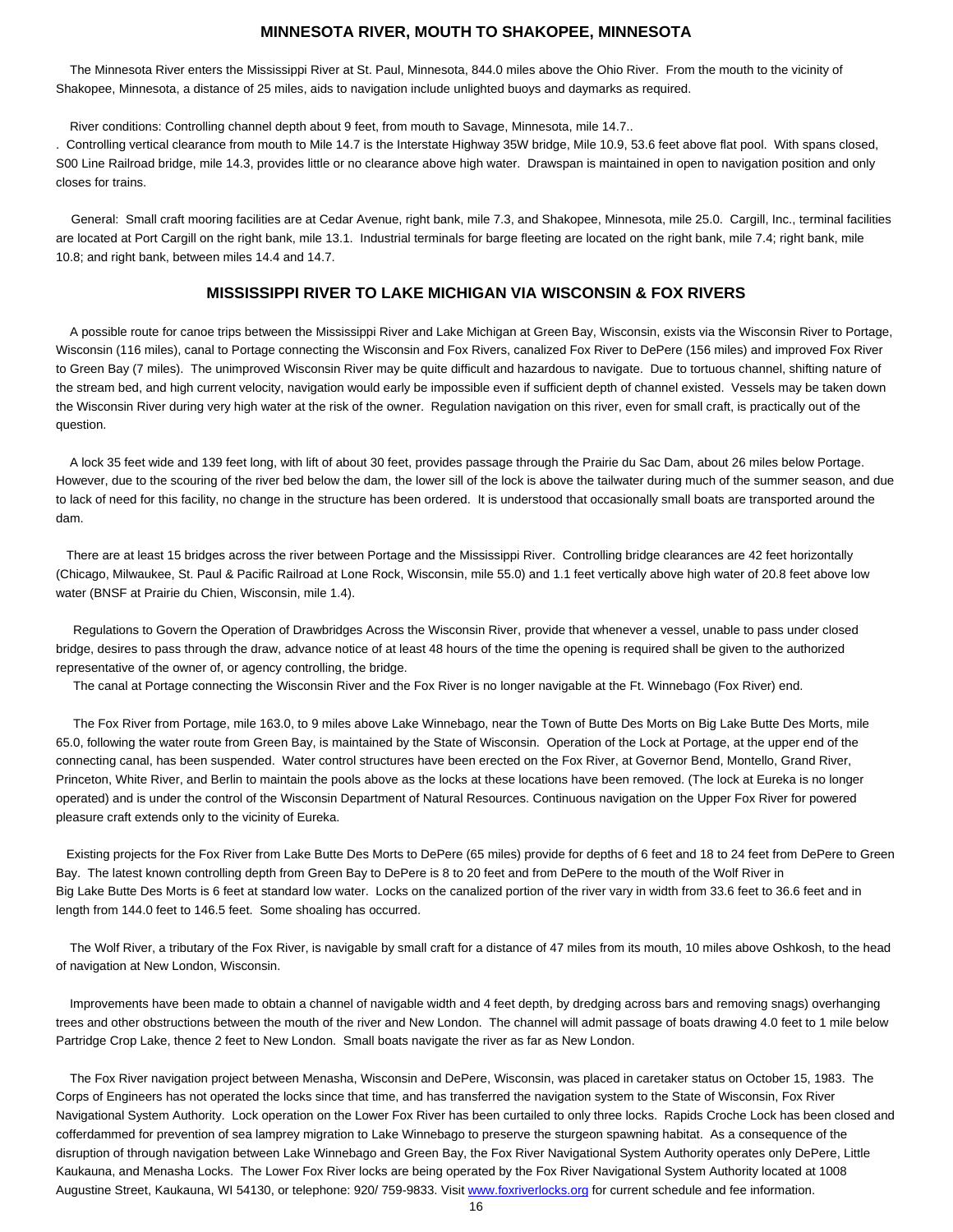All bridges crossing the Fox River in the reaches above Big Lake Butte Des Morts open on demand or with proper advance notice.

 Controlling bridge clearances of the Fox River in the reaches below Big Lake Butte Des Morts are 35.4 feet horizontally and 54.2 vertically above standard low water. Of the 30 bridges crossing the river and canals from Big Lake Butte Des Morts through Green Bay, 9 are swing, 14 bascule, 1 lift, and 5 fixed. The fixed bridges at Appleton have vertical clearances of 54.6 and 62.9 feet above standard low water and at Kimberly - Little Chute fixed bridge has a vertical clearance of 54 feet above standard low water. The lift bridge at Kaukauna has a vertical clearance, when raised, of 65 feet above standard low water.

 Advance notice of two hours is required for all openings of the George Street drawbridge across the Fox River at DePere, Wisconsin, between 6:00 p.m. and 8:00 a.m., Central Standard Time, pursuant to the provisions of 33 CFR 117.1087(b).

 Controlling bridge clearances on the Wolf River are 56.5 feet horizontally and 15.0 feet vertically above standard low water. Of the 6 bridges crossing the Wolf River from its mouth to New London, 2 are bascule, 1 swing, and 3 fixed. The fixed bridge at Northport has a vertical clearance of 15.9 feet above standard low water, and the fixed bridges at New London have vertical clearances of 15.0 and 15.5 feet above standard low water. The owner of the bridge at Gills Landing (Minneapolis, St. Paul and Sault Sainte Marie Railway) requires 24-hour notice to open the draw span for passage of vessels. Opening can be requested by calling (715) 344-1910.

#### **REQUESTS FOR ADDITIONAL INFORMATION**

 If additional information is desired concerning any specific waterway or section of waterway lying wholly within the jurisdiction of a District Engineer, request for such should be made to the proper district office. If the waterway or section lies in two or more districts' jurisdiction, requests for information may be addressed to each District Engineer for data pertaining to waterways under his jurisdiction. Requests for information should be as specific as practicable and preferably should indicate the purpose for which data are desired.

**MISSISSIPPI RIVER, OHIO RIVER TO 1.2 MILES BELOW DAM NO. 22 (mi. 0-300**) including eastern tributaries to mile 261 (except Illinois River above LaGrange Lock and Dam, mile 80.2), and western tributaries to mile 300 (except Missouri River).

U.S. Army Corps of Engineer, St. Louis District, 1222 Spruce Street, St. Louis, Missouri 63103-2833.

**MISSISSIPPI RIVER, 1.2 MILES BELOW DAM 22 TO 1.1 MILES BELOW DAM NO. 10 (mi. 300-614)** Including tributaries from miles 261 to 614 on east and miles 300-614 on west.

U.S. Army Corps of Engineer, Rock Island District, Clock Tower Building, Post Office Box 2004, Rock Island, Illinois 61204-2004.

**MISSISSIPPI RIVER, 1.1 MILES BELOW DAM NO. 10 TO LAKE ITASCA (mi. 614-SOURCE)** including tributaries above mile 614.

U.S. Army Corps of Engineers, St. Paul District, 180 5<sup>th</sup> Street East, Suite 700, St. Paul, MN 55101-1678.

#### **ILLINOIS WATERWAY AND TRIBUTARY STREAMS**. From the mouth to LaGrange Lock and Dam, mile 80.2

U.S. Army Corps of Engineer, St. Louis District, 1222 Spruce Street, St. Louis, Missouri 63103-2833.

### **ILLINOIS WATERWAY AND TRIBUTARY STREAMS above LaGrange Lock and Dam, mi. 80.2 -325.6** (Lake Street, Chicago) and mile 327.0 (130th Street, Chicago).

U.S. Army Corps of Engineer, Rock Island District, Clock Tower Building, Post Office Box 2004, Rock Island, Illinois 61204-2004.

#### **CHICAGO RIVER ENTRANCE AND MAIN BRANCH OF CHICAGO RIVER**

U.S. Army Corps of Engineer, Chicago District, 231 South LaSalle Street, Suite 1500, Chicago, Illinois 60604

### **TRIBUTARIES TO LAKE SUPERIOR ADJOINING MISSISSIPPI RIVER BASIN**

U.S. Army Corps of Engineer, Detroit District, 477 Michigan Avenue, Detroit, Michigan 48226.

**MISSISSIPPI RIVER, OHIO RIVER TO MOUTH** Including all tributaries except the Arkansas River, the White River above Peach Orchard Bluff, Arkansas, and the Red River above Fulton, Arkansas.

 Division Engineer, U.S. Army Engineer Division, Mississippi Valley, Post Office Box 80, Vicksburg, Mississippi 39181-0080, who is also President of the Mississippi River Commission.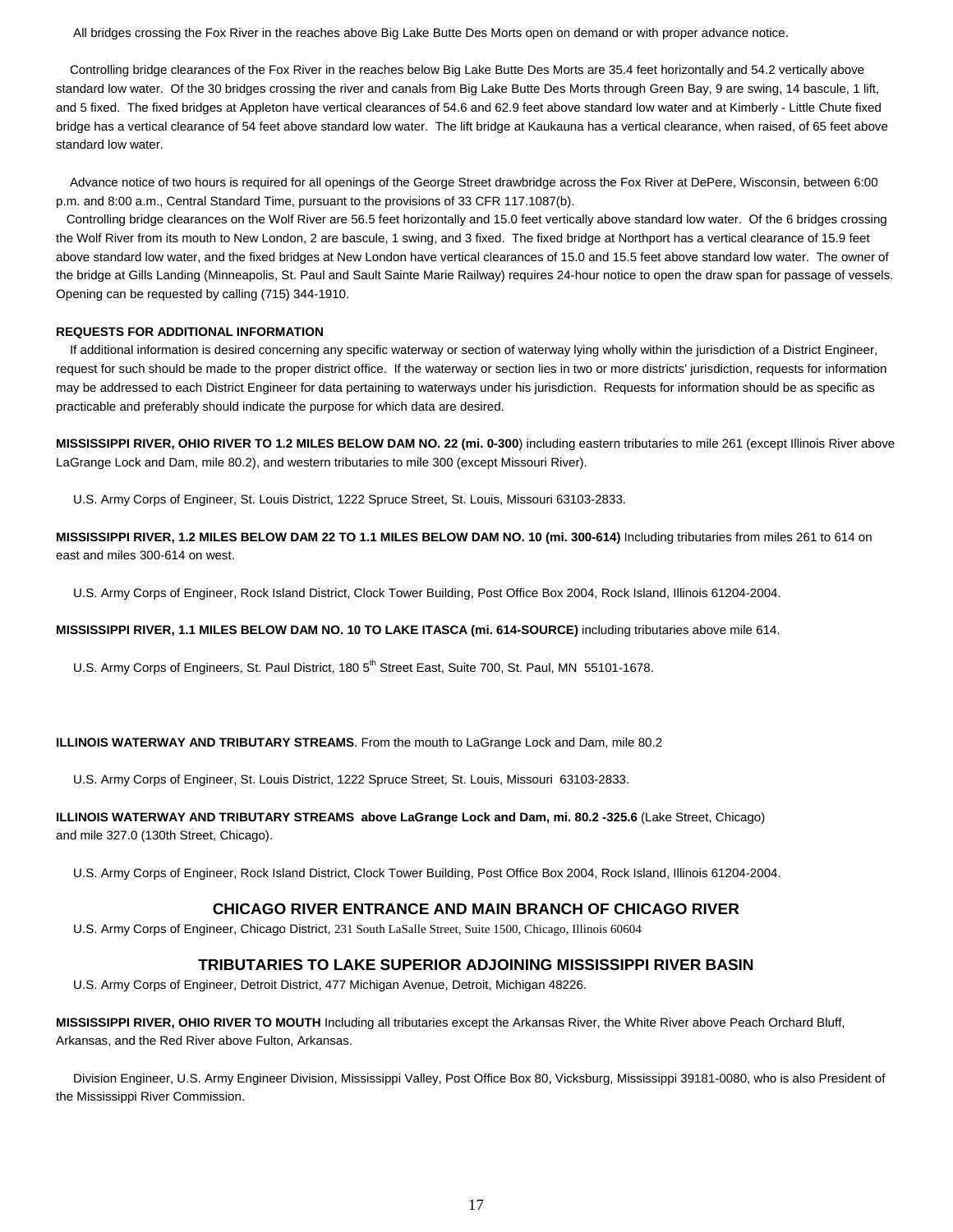**HEADWATER SECTIONS OF ARKANSAS, WHITE, AND RED RIVERS** Including Arkansas River and tributaries, the White River and tributaries above Peach Orchard Bluff, Arkansas, and the Red River and tributaries above Fulton, Arkansas.

Division Engineer, U.S. Army Engineer Division, Southwestern, 1114 Commerce Street, Dallas, Texas 75242-0216.

### **MISSOURI RIVER AND TRIBUTARIES**

U.S. Army Corps of Engineer, Omaha District, 1616 Capital Avenue, Omaha, Nebraska 68120

### **OHIO RIVER AND TRIBUTARIES**

U.S. Army Corps of Engineer, Great Lakes and Ohio River Division, Room 1032 Cincinnati, Ohio 45202-3222.

#### **GREAT LAKES**

 Navigation Charts, and the Great Lakes Coast Pilot (Coast Pilot 6). (Distributed by the Federal Aviation Administration). Address: FAA, Distribution Division (AJW-3550), 10201 Good Luck Road, Glenn Dale, Maryland 20769-9700, telephone (800) 638-8972. A free catalog (specify the Great Lakes) of the NOAA charts of the Great Lakes will be furnished upon request.

#### **NOTICE TO MARINERS**

 The U.S. Coast Guard Ninth District publishes the Ninth District Local Notice to Mariners weekly from January to December every year. It summarizes information considered essential to the safe passage of navigation. This publication covers the St. Lawrence Seaway, Great lakes, and the Illinois Waterway from mile marker 291 northward to Lake Michigan. . Available at no charge through the Navigation Center Website www.navcen.uscg.gov Please address questions to Commander (dpw), Ninth Coast Guard District, 1240 East Ninth Street, Cleveland and Ohio 44199-2060, or call (216) 902- 6073.

#### **LIGHT LIST**

 The LIGHT LIST Volume VII, Great lakes (COMDTPUB P16502.7), lists lights, fog signals, buoys, day beacons and racons on the Great Lakes. Illustrations of the U.S. Aids to Navigation System, Geographic Range tables, a Luminous Range diagram, and glossary of side to navigation terms are included. Address: Superintendent of Documents, P.O. Box 371954, Pittsburgh, PA 15250-7954. Information pertaining to this publication may be obtained from: Commandant (G-MOV-3). U.S. Coast Guard, 2100 Second Street, S.W., Washington, DC 20593-0001.Changes made in aids to navigation are addressed in Broadcast and the Local Notices to Mariners. These should be used to correct the current Light List. The Light List, Vol. V, is available for purchase by mail from the Government Printing Office by calling (202) 512-1800, or is available for purchase on the Internet at: http://bookstore.gpo.gov Stock Number 050-012-00463-3. or a free online version of the Light List is available via the U.S. Coast Guard Navigation Center Website at: http://www.navcen.uscg.gov/ .

### **RULES OF THE ROAD**

 NAVIGATION RULES, INTERNATIONAL-INLAND (COMDTINST MI6672.2a) "Rules of the Road". This publication contains (Inland Navigation Rules Act of 1980) regulations applying to navigation of the Western Rivers, Inland Waters (Great Lakes), and International Waters. The public can obtain copies from the Government Printing Office by calling (202) 512-1800 or is available for purchase on the Internet at: http://bookstore.gpo.gov Stock Number 050-12-00407-2. Address: Superintendent of Documents, U.S. Government Printing Office, Washington, DC 20402. Inquiries regarding specific rules should be addressed to Commandant (G-MOV-3), U.S. Coast Guard, 2100 Second Street, S.W., Washington DC 20593-0001.

#### **OTHER PUBLICATIONS**

The following publications of interest to navigators are available in this and other Federal offices:

.

**MISSISSIPPI VALLEY DIVISION BULLETIN NO. 1** - Describes maps and charts of the Mississippi River System suitable for navigation.

### **REGULATIONS TO GOVERN THE USE, ADMINISTRATION AND NAVIGATION OF THE OHIO RIVER, MISSISSIPPI RIVER ABOVE CAIRO, ILLINOIS WATERWAY AND THEIR TRIBUTARIES.**

**RULES AND REGULATIONS TO GOVERN THE OPERATIONS OF THE DRAWBRIDGES CROSSING THE MISSISSIPPI RIVER AND ALL ITS NAVIGABLE TRIBUTARIES AND OUTLETS.** Director, Western Rivers Operation, 1222 Spruce Street, St. Louis, Missouri 63103-2832.

**"Navigational Rules, International - Inland"** (COMDTINST M16672.2 (Series) contains the Inland Navigation Rules Act of 1980. The public can obtain copies from the Government Printing Office by calling (202) 512-1800 or E-Mail: http://bookstore.gpo.gov Stock Number 050-012-00407-2. A copy of the navigation rules is required to be in the pilothouse of all vessels. Copies of the rules may be available from various license training and upgrading schools.

#### **LIGHT LIST - MISSISSIPPI RIVER SYSTEM**

(United States Coast Guards-USCG)

The U.S. Coast Guard biannually publishes a list of aids to navigation on the river mentioned in this bulletin which may be obtained from the Superintendent of Documents, U.S. Government Printing Office, Washington, DC 20402. Information pertaining to this publication may be obtained from the Commander (dpw), Eighth Coast Guard District, 500 Povdras Street, New Orleans, Louisiana 70130, telephone (504) 671-2327. The Light List is also available for purchase on the Internet at http://bookstore.gpo.gov/ Stock Number 050-012-00461-7 or a free online version of the Light List is available via the U.S. Coast Guard Navigation Center Website at: http://www.navcen.uscg.gov/.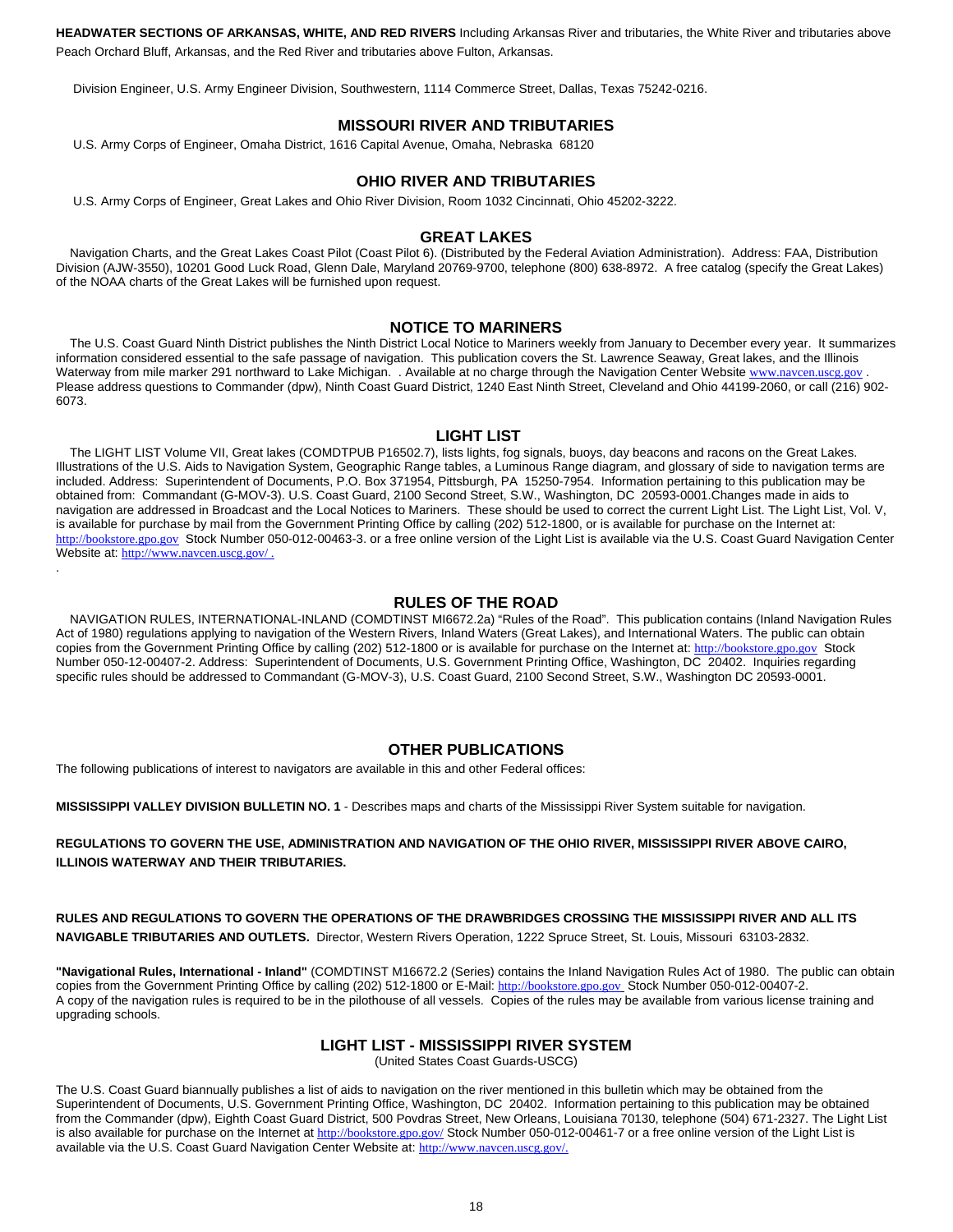### **NOTICE TO NAVIGATION INTERESTS**

The District Engineers issue "Notice to Navigation Interests" containing data on available channel widths and depths, sailing directions, locations of shoals, snags, wrecks, and other obstructions to navigation as occasions require. Interested parties may have their name placed on the mailing list to receive such notices as issued, without charge, by making a request to the appropriate District Office listed above.

### **NOTICE TO MARINERS - MISSISSIPPI RIVER AND TRIBUTARIES**

 The U.S. Coast Guard issues "Notices to Mariners" containing data on aids to navigation, channel conditions, menaces to navigation, drawbridge closures, marine dangers, etc. The Notice to Mariners is available electronically through the U.S. Coast Guard Navigation Website: www.navcen.uscg.gov

.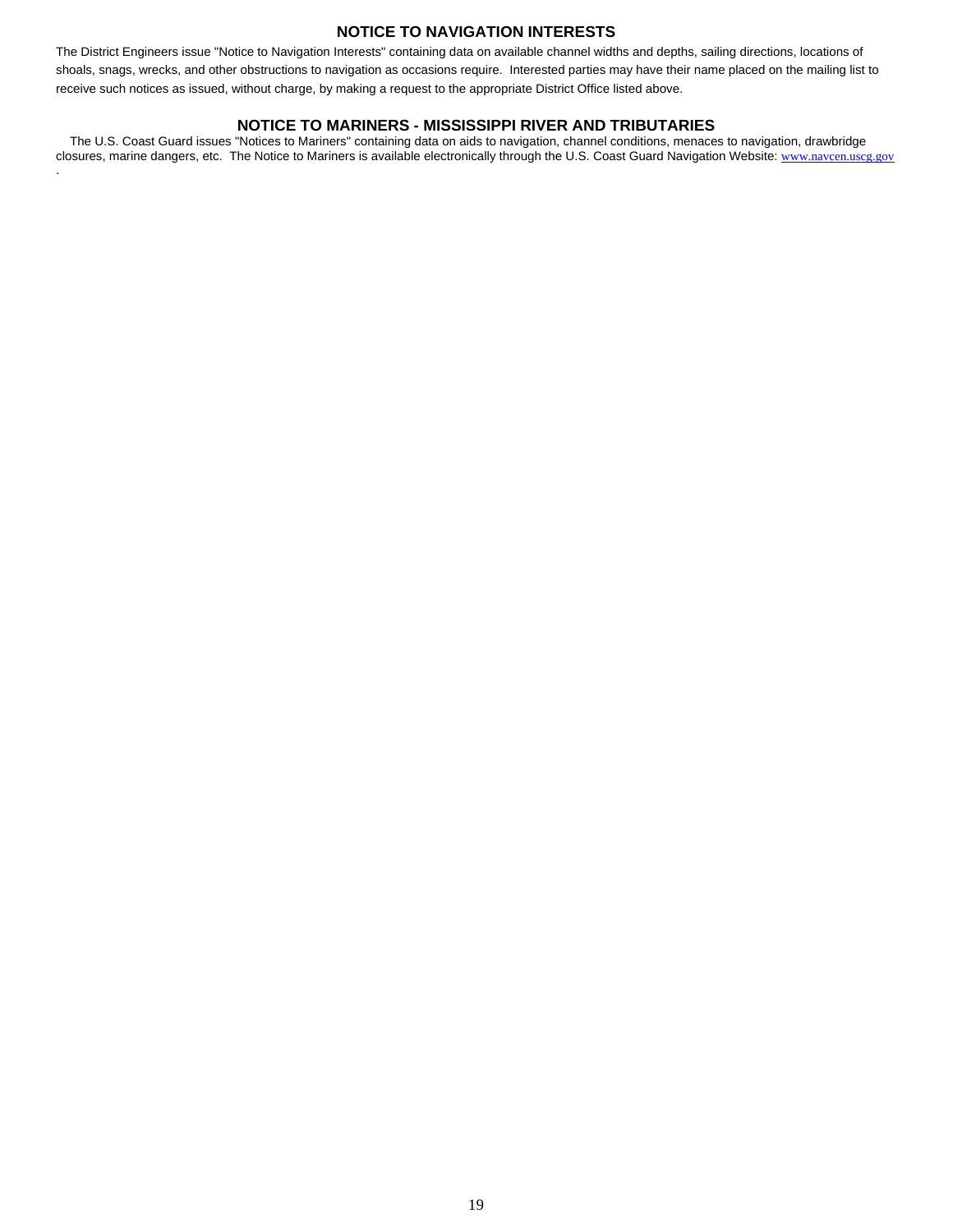# **STATUS OF LOCKS AND DAMS-CONTROLLING CLEARANCES IN MISSISSIPPI RIVER POOLS**

| Lock<br>Name or No.  | <b>Miles Above</b><br><b>Ohio River</b> | <b>Nearest Town</b> | <b>Bank</b> | <b>Usable Lock</b><br><b>Size in Feet</b> | Lift in<br>Feet<br>$*1(1)$ | <b>Horizontal Name &amp; Mile</b>                         | <b>Horizontal</b><br><b>Clearance in</b><br>Feet | <b>Vertical Name &amp; Mile</b>                           | <b>Vertical</b><br><b>Clearance in</b><br>Feet *2 |
|----------------------|-----------------------------------------|---------------------|-------------|-------------------------------------------|----------------------------|-----------------------------------------------------------|--------------------------------------------------|-----------------------------------------------------------|---------------------------------------------------|
| Upper St.<br>Anthony | 853.7                                   | Minneapolis, MN     | R           | 56x400                                    | 49.2                       | <b>Upper BNSF RR Bridge</b><br>(854.4)                    | 121.0                                            | Upper BNSF RR (854.1) *(6)                                | 23.3                                              |
| Lower St.<br>Anthony | 853.4                                   | Minneapolis, MN     | R           | 56x400                                    | 24.9                       | Henn Co. Stone Arch (853.7)                               | 56.0                                             | Henn Co. Stone Arch (853.7)                               | 24.4                                              |
| 1                    | 847.6                                   | Minneapolis, MN     | R           | 56x400                                    | 37.9                       | BNSF RR Bridge (853.0)                                    | 160.0                                            | Cedar Avenue (853.1) *(6)                                 | 28.6                                              |
| 2                    | $815.2*(6)$                             | Hastings, MN        | R           | 110x600                                   | 12.2                       | Robert St. Hwy (839.2)                                    | 158.0                                            | Robert St. Hwy Bridge (839.2) *(6)                        | 59.6                                              |
| 3                    | 796.9                                   | Red Wing, MN        | R           | 110x600                                   | 8.0                        | CMSP&P RR (813.7)                                         | 307.0                                            | Hastings RR Bridge (813.7)                                | 60                                                |
| 4                    | 752.8                                   | Alma, WI            | L           | 110x600                                   | 7.0                        | Wabasha Hwy (760.2)                                       | 402.5                                            | New Wabasha Hwy (760.2)                                   | 62.49                                             |
| 5                    | $738.1*(3)$                             | Minnesota City, MN  | R           | 110x600                                   | 9.0                        | No bridges cross this pool                                |                                                  | Aerial Wire Crossing (750.5) *(3)                         | 72.3                                              |
| 5A                   | 728.5                                   | Fountain City, WI   | R           | 110x600                                   | 5.5                        | No bridges or aerial wires<br>cross this pool             |                                                  |                                                           |                                                   |
| 6                    | 714.3                                   | Trempealeau, WI     | L           | 110x600                                   | 6.5                        | Winona Hwy (725.9)                                        | 420.0                                            | Winona Hwy Bridge (725.9)                                 | 64.2                                              |
| 7                    | 702.5                                   | LaCrescent, MN      | R           | 110x600                                   | 8.0                        | No bridges or aerial wires<br>cross this pool             |                                                  |                                                           |                                                   |
| 8                    | 679.2                                   | Genoa, WI           | L           | 110x600                                   | 11.0                       | LaCrosse RR (699.8)                                       | 150.0                                            | Dresbach Hwy Bridge (I-90)<br>(701.7) At Center of Span   | 62.7                                              |
| 9                    | 647.9                                   | Lynxville, WI       | L           | 110x600                                   | 9.0                        | Lansing Hwy (663.4)                                       | 640.0                                            | Lansing Hwy Bridge (663.4)                                | 67.5                                              |
| 10                   | 615.1                                   | Guttenberg, IA      | R           | 110x600                                   | 8.0                        | Marquette-Prairie du Chien<br>Main Channel Bridge (634.9) | 451.5                                            | Marquette-Prairie du Chien Main<br>Channel Bridge (634.9) | 60.0                                              |

\*NOTES:

(1) Lifts at flat pool stages.

(2) Vertical Clearance above flat pool (low water).

(3) Above recorded high water indicated on pages 8 and 15.

(4) Lock and Dam No. 23 not constructed.

(5) With depth of 18 feet on lower lock sill.

(6) At 40,000 cfs flow.

(7) Lift is based on St. Louis Gage 0.0 and upper pool reading of EL.395, Vertical clearance based on upper pool of EL.395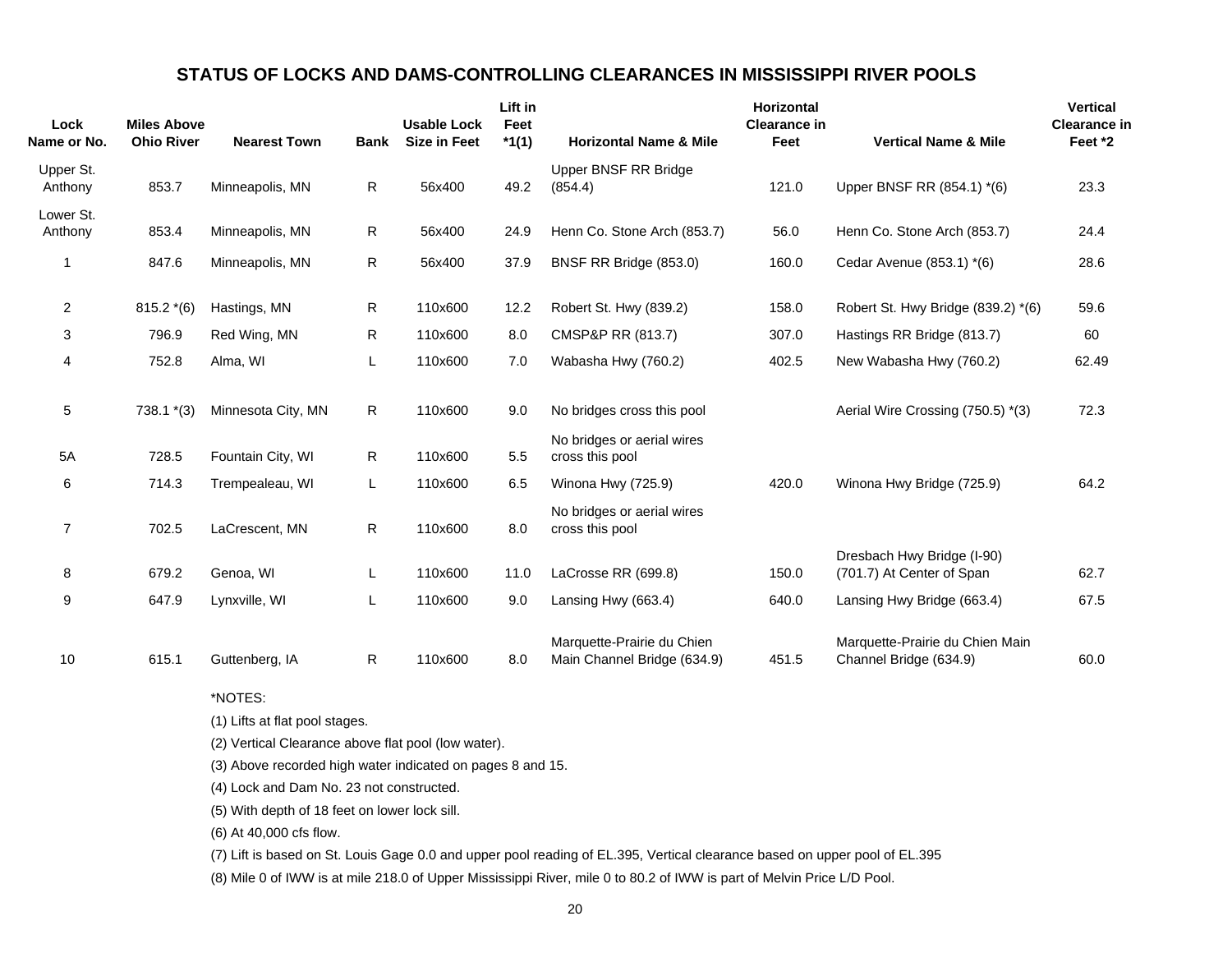# **STATUS OF LOCKS AND DAMS-CONTROLLING CLEARANCES IN MISSISSIPPI RIVER POOLS (continued)**

| Lock<br>Name or No. | <b>Miles Above</b><br><b>Ohio River</b> | <b>Nearest Town</b> | <b>Bank</b>  | <b>Usable Lock</b><br><b>Size in Feet</b> | Lift in<br>Feet<br>$*1(1)$ | <b>Horizontal Name &amp; Mile</b>                       | <b>Horizontal</b><br><b>Clearance in</b><br>Feet | <b>Vertical Name &amp; Mile</b>           | <b>Vertical</b><br><b>Clearance in</b><br>Feet *2 |
|---------------------|-----------------------------------------|---------------------|--------------|-------------------------------------------|----------------------------|---------------------------------------------------------|--------------------------------------------------|-------------------------------------------|---------------------------------------------------|
| 11                  | 583.0                                   | Dubuque, IA         | $\mathsf{R}$ | 110x600                                   | 11.0                       | No bridges cross this pool                              | N/A                                              | No restrictions over this pool            | N/A                                               |
| 12                  | 556.7                                   | Bellevue, IA        | R            | 110x600                                   | 9.0                        | CNIC RR (579.9)                                         | 146.8                                            | Julien Dubuque Hwy Br (579.3)             | 64                                                |
| 13                  | 522.5                                   | Fulton, IL          | L            | 110x600                                   | 11.0                       | Sabula (535.0)                                          | 154.0                                            | Sabula (535.0)                            | 64                                                |
| 14                  | 493.3                                   | Pleasant Valley, IA | R            | 110x600                                   | 11.0                       | UP RR Bridge (518.0)                                    | 177.5                                            | Interstate 80 Hwy (495.4)                 | 60                                                |
|                     |                                         |                     | L            | 80x320                                    |                            |                                                         |                                                  |                                           |                                                   |
| 15                  | 482.9                                   | Rock Island, IL     | L            | 110x600                                   | 16.0                       | IA-IL Memorial (I-74)(485.8)                            | 710.0                                            | IA-IL Memorial (I-74)(485.8)              | 66.1                                              |
|                     |                                         |                     |              | 110x360                                   | 16.0                       |                                                         |                                                  |                                           |                                                   |
| 16                  | 457.2                                   | Muscatine, IA       | L            | 110x600                                   | 9.0                        | Crescent Bridge (BNSF) RR<br>Lift Span (481.4)          | 197.9                                            | $I-280(478.3)$                            | 62.5                                              |
| 17                  | 437.1                                   | New Boston, IL      | L            | 110x600                                   | 8.0                        | Muscatine Hwy Bridge (455.9)                            | 500.0                                            | Muscatine Hwy Bridge (455.9)              | 65                                                |
| 18                  | 410.5                                   | Gladstone, IL       | L            | 110x600                                   | 9.8                        | Keithsburg RR (428.0) No<br>Bridge (Structure in River) | 400.0                                            | No restrictions over this pool            | N/A                                               |
| 19                  | 364.2                                   | Keokuk, IA          | R.           | 110x1200                                  | 38.0                       | Ft Madison Hwy (383.9)                                  | 200.0                                            | Gr River Hwy Bridge (404.2)               | 60.1                                              |
| 20                  | 343.2                                   | Canton, MO          | R.           | 110x600                                   | 10.0                       | Keokuk Junction RR (364.0)                              | 158.0                                            | keokuk Hwy (US 136)(363.9)                | 67.5                                              |
| 21                  | 324.9                                   | Quincy, IL          | L            | 110x600                                   | 10.5                       | <b>BNSF RR (328.0)</b>                                  | 300.0                                            | Quincy Bayview Hwy (327.2)                | 61.3                                              |
| 22                  | 301.2                                   | New London, MO      | $\mathsf{R}$ | 110x600                                   | 10.2                       | Norfolk Southern (Hannibal) R<br>(309.9)                | 348.8                                            | Norfolk Southern (Hannibal) RR<br>(309.9) | 61.4                                              |

\*NOTES:

(1) Lifts at flat pool stages.

(2) Vertical Clearance above flat pool (low water).

(3) Above recorded high water indicated on pages 8 and 15.

(4) Lock and Dam No. 23 not constructed.

(5) With depth of 18 feet on lower lock sill.

(6) At 40,000 cfs flow.

(7) Lift is based on St. Louis Gage 0.0 and upper pool reading of EL.395, Vertical clearance based on upper pool of EL.395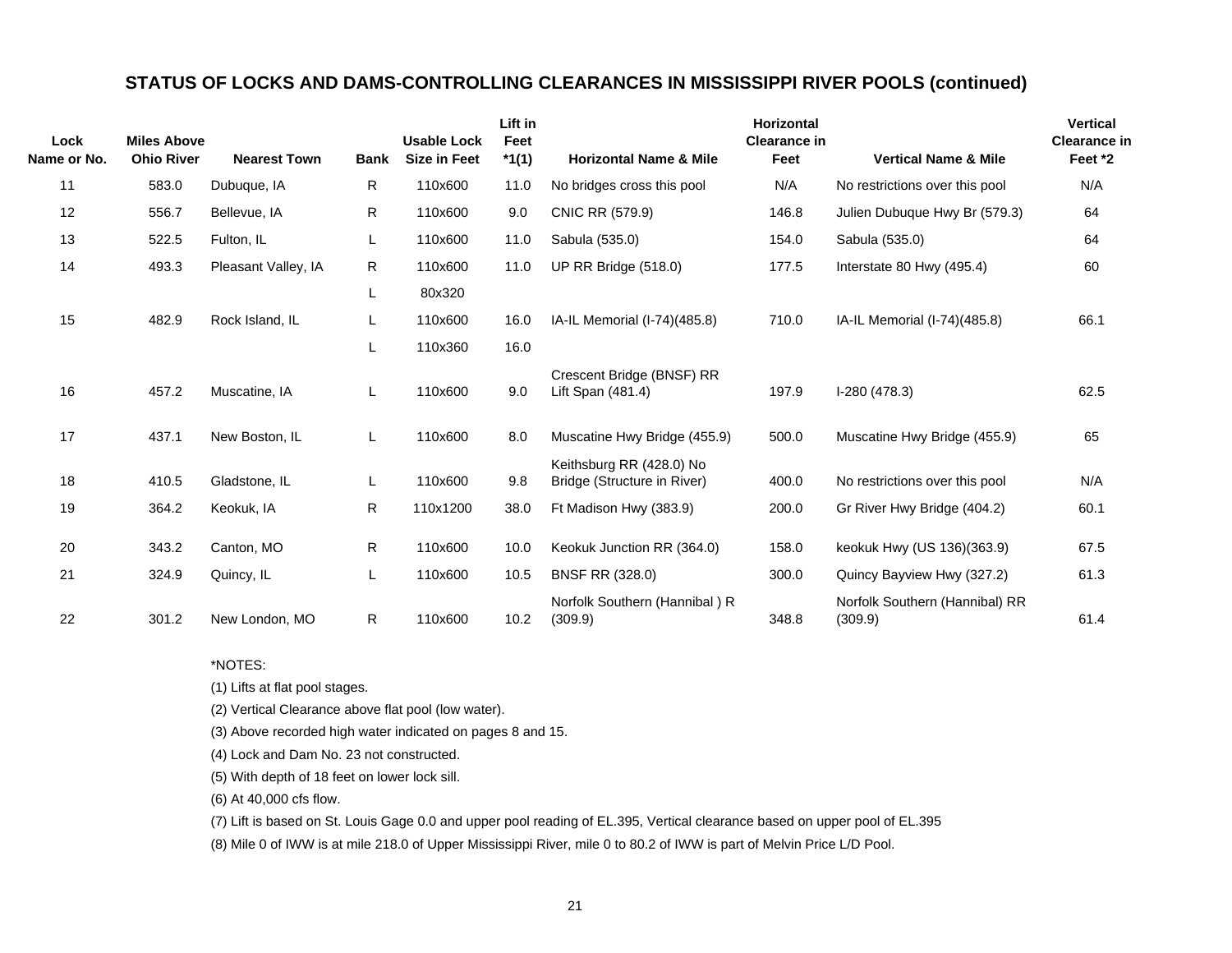# **STATUS OF LOCKS AND DAMS-CONTROLLING CLEARANCES IN MISSISSIPPI RIVER POOLS (continued)**

| Lock<br>Name or No.                 | <b>Miles Above</b><br><b>Ohio River</b> | <b>Nearest Town</b> | <b>Bank</b> | <b>Usable Lock</b><br><b>Size in Feet</b> | Lift in<br>Feet<br>$*1(1)$ | <b>Horizontal Name &amp; Mile</b>              | Horizontal<br><b>Clearance in</b><br>Feet | <b>Vertical Name &amp; Mile</b>           | <b>Vertical</b><br><b>Clearance in</b><br>Feet *2 |
|-------------------------------------|-----------------------------------------|---------------------|-------------|-------------------------------------------|----------------------------|------------------------------------------------|-------------------------------------------|-------------------------------------------|---------------------------------------------------|
|                                     |                                         |                     |             |                                           |                            |                                                |                                           |                                           |                                                   |
| $23*(4)$                            |                                         |                     |             |                                           |                            |                                                |                                           |                                           | $*(2)$                                            |
| 24                                  | 273.4                                   | Clarksville, MO     | R           | 110x600                                   | 15.0                       | Louisiana Rr (282.1)                           | 195.0                                     | Louisiana Hwy Bridge<br>(Mid 300')(283.2) | 65.9                                              |
| 25                                  | 241.4                                   | Winfield, MO        | R           | 110x600                                   | 15.0                       | No bridges or aerial wires<br>cross this pool. |                                           |                                           |                                                   |
| Melvin Price Pool                   |                                         |                     |             |                                           |                            |                                                |                                           |                                           |                                                   |
| $*(8)$                              | 200.8                                   | Alton, IL           | L           | 110x1200                                  | 23.0                       | Clark Hwy (202.4)                              | 670.0                                     | Clark Hwy (202.4)                         | 66.4                                              |
|                                     |                                         |                     |             | 110x600                                   | $*(5)$                     |                                                |                                           |                                           |                                                   |
|                                     |                                         |                     |             |                                           |                            | In Chain of rocks Canal                        |                                           |                                           |                                                   |
| 27                                  | 185.0                                   | Granite City, IL    | L           | 110x1200                                  | 15.0                       | (190.5)                                        | 348.0                                     | I-270 Canal Bridges (190.8)               | 66.1                                              |
|                                     |                                         |                     |             | 110x600                                   | $*(7)$                     |                                                |                                           |                                           | $*(7)$                                            |
| Dam No. 27                          | 190.3                                   | St. Louis, MO       | R.          | (no lock)                                 |                            |                                                |                                           |                                           |                                                   |
| Melvin Price Lock<br>& Dam (Pool on |                                         |                     |             |                                           |                            |                                                |                                           | Aerial wire crossing (61.6)               |                                                   |
| Illinois River)                     | $*(8)$                                  | Alton, IL           | L           | 110x1200                                  | 23.0                       | Florence Hwy Bridge (56.0)                     | 203.2                                     | Pearl RR Br (43.2)(open)                  | 41.2                                              |

#### \*NOTES:

(1) Lifts at flat pool stages.

(2) Vertical Clearance above flat pool (low water).

(3) Above recorded high water indicated on pages 8 and 15.

(4) Lock and Dam No. 23 not constructed.

(5) With depth of 18 feet on lower lock sill.

(6) At 40,000 cfs flow.

(7) Lift is based on St. Louis Gage 0.0 and upper pool reading of EL.395, Vertical clearance based on upper pool of EL.395

69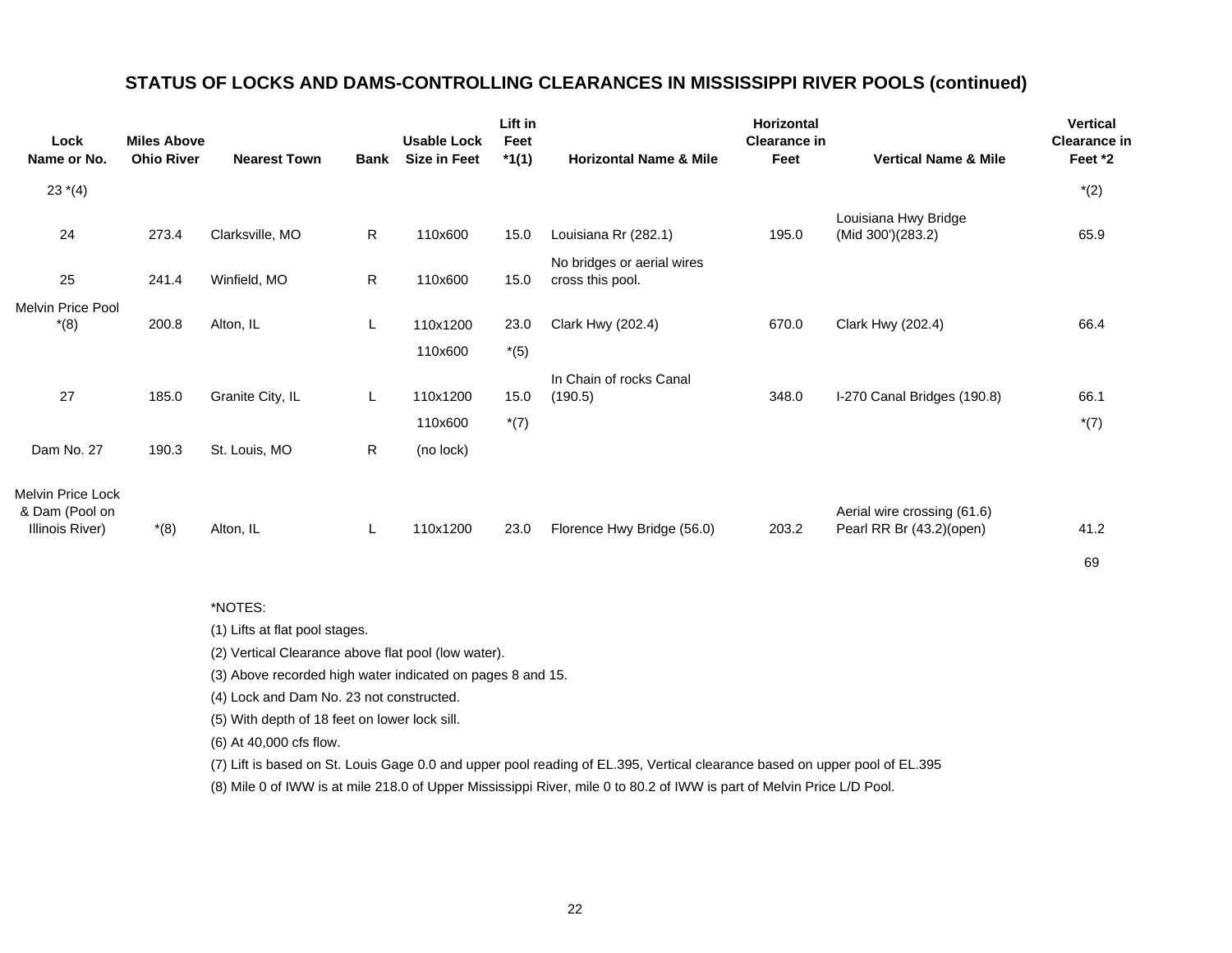# **STATUS OF LOCKS AND DAMS-CONTROLLING CLEARANCES IN ILLINOIS WATERWAY**

| Lock<br>Name or No.                        | <b>Miles Above</b><br><b>Mississippi</b><br><b>River</b> | <b>Nearest Town</b> | <b>Bank</b> | <b>Usable Lock</b><br><b>Size in Feet</b> | Lift in<br>Feet<br>$*1(1)$ | <b>Horizontal Name &amp; Mile</b>         | <b>Horizontal</b><br><b>Clearance in</b><br>Feet | <b>Vertical Name &amp; Mile</b>          | <b>Vertical</b><br><b>Clearance in</b><br>Feet *2 |
|--------------------------------------------|----------------------------------------------------------|---------------------|-------------|-------------------------------------------|----------------------------|-------------------------------------------|--------------------------------------------------|------------------------------------------|---------------------------------------------------|
| LaGrange                                   | 80.2                                                     | Versailles, IL      | R           | 110x600                                   |                            | <b>UP RR Bridge (151.2)</b>               | 150.0                                            | Havana Hwy Bridge (119.6)                | 68.4                                              |
| Peoria                                     | 157.7                                                    | Creve Coeur, IL     | L           | 110x600 *(3)                              |                            | Private RR (225.5)                        | 260.0                                            | BNSF RR Bridge (181.9)                   | 58.8                                              |
| <b>Starved Rock</b>                        | 231.0                                                    | Utica, IL           | R.          | 110x600                                   |                            | Illinois RR Bridge (239.4)                | 167.0                                            | Illinois RR Bridge (239.4)               | 47                                                |
| <b>Marseilles</b>                          | 244.6                                                    | Marseilles, IL      | L           | 110x600                                   |                            | Chessie System RR Bridge<br>(254.1)       | 140.0                                            | Seneca RR (254.1)                        | 48                                                |
| Dresden Island                             | 271.5                                                    | Morris, IL          | L           | 110x600                                   |                            | <b>Brandon Road Drawbridge</b><br>(285.8) | 110.0                                            | I-55 Bridge (277.9)                      | 47.2                                              |
| <b>Brandon Island</b>                      | 286.0                                                    | Rockdale, IL        | R           | 110x600                                   |                            | 5 Bridges @ Joliet<br>$(287.4 - 288.4)$   | 150.0                                            | I-80 Bridge (286.9)                      | 46.9                                              |
| Lockport Lock<br>Sanitary & Ship)<br>Canal | 291.1                                                    | Lockport, IL        | L           | 110x600                                   |                            | Canal dimensions                          | 160.0                                            | BNSF RR Bridge (300.7)                   | 19.7                                              |
| Chicago Lock                               | 327.2                                                    | Chicago, IL         | R.          | 80x600                                    |                            | BNSF RR Bridge (318.9)                    | 95.0                                             | CSX Chessie Conrail RR Bridge<br>(320.4) | 17.6                                              |
| Calumet-Sag<br>Channel                     | 303.5                                                    | Lemont, IL          |             |                                           |                            | Southwest Highway Bridge<br>(310.7)       | 188.5                                            | Overhead Pipeline (316.6)                | 24.4                                              |
| Thomas J.<br>O'Brien                       | 326.5                                                    | Chicago, IL         | R           | 110x1000                                  |                            | CSXT RR (332.0)                           | 135.7                                            | CSXT RR (332.0)                          | 120                                               |
|                                            |                                                          | *NOTES:             |             |                                           |                            |                                           |                                                  |                                          |                                                   |

(1) Lifts at flat pool stages.

(2) Vertical Clearance above flat pool (low water). Clearances upstream from T.J. O'Brien L&D are above Low Water Datum - Lake Michigan (IGLD '85)

(3) Above recorded high water indicated on pages 8 and 15.

(4) Lock and Dam No. 23 not constructed.

(5) With depth of 18 feet on lower lock sill.

(6) At 40,000 cfs flow.

(7) Lift is based on St. Louis Gage 0.0 and upper pool reading of EL.395, Vertical clearance based on upper pool of EL.395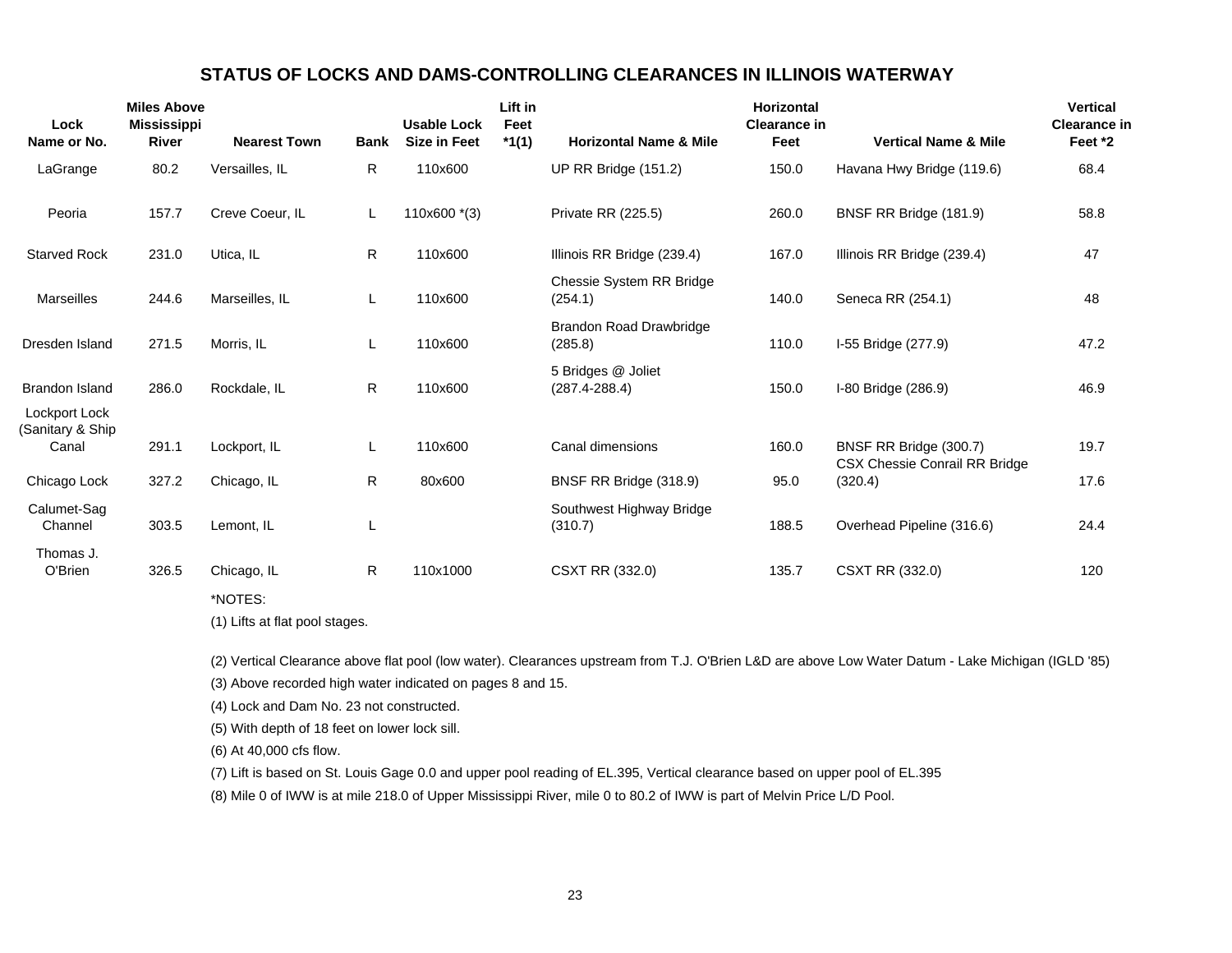#### **DIVISION BULLETIN NO.2 – 2015 APPENDIX A**

#### **Locations of Small Boat Harbors, Launching Areas and Docking Facilities**

#### **Some locations are Private, Limited Services and/or subject to fees Diesel Fuel on call in advance at some locations**

| Minneapolis to Ohio River (Upper & Lower St. Anthony Falls & Pool 1 - 27). Page 2 - 28 |
|----------------------------------------------------------------------------------------|
|                                                                                        |
| Minnesota River (Confluence w/Mississippi River Mile 844.0). Page 33                   |
| St. Croix River (Confluence w/Mississippi River Mile 811.3). Page 33 - 34              |
|                                                                                        |
|                                                                                        |
|                                                                                        |
|                                                                                        |
|                                                                                        |
|                                                                                        |
|                                                                                        |
|                                                                                        |
|                                                                                        |
|                                                                                        |
|                                                                                        |
|                                                                                        |
|                                                                                        |
|                                                                                        |
|                                                                                        |
|                                                                                        |
|                                                                                        |
|                                                                                        |
|                                                                                        |
|                                                                                        |
|                                                                                        |
|                                                                                        |
|                                                                                        |
|                                                                                        |
|                                                                                        |
|                                                                                        |
|                                                                                        |
|                                                                                        |
|                                                                                        |
|                                                                                        |

#### **LEGEND**

- **BR** Boat Rental **I** Ice **RP** Repairs
	-
	-
- **CC Courtesy Car LM Laundromat S Storage**
- **DD Dry Dock LP LP Gas SH Showers** 
	-
	-
	- **FI Fishing T** Phone T SV Service **PI SV** Service **SV** Service **PI Phone Pumpout Station P** Towing
	-
	- GR Groceries<br>H Hauling
	-
- 
- 
- 
- 
- 
- 
- **DF Diesel Fuel AREA** Diesel Fuel MR Marine Railway SH Showers<br>
B Blectricity MS Marine Supplies SP Supplies  **E - Electricity MS – Marine Supplies SP - Supplies** 
	-
	-
	- **G Gas PS Pumpout Station T Towing**
	- **GR Groceries PW Potable Water W Water** 
		-
- **B Bait HB Houseboat Rental RF Refreshment** 
	-
- **C Camping L Lift RR Restrooms**
- C Camping L Lift RR Restrooms<br>
CA Cabins LG Lodging RS Restaurant<br>
CC Courtesy Car LM Laundromat S Storage
	-
	-
	-
	-
	-
	-
	-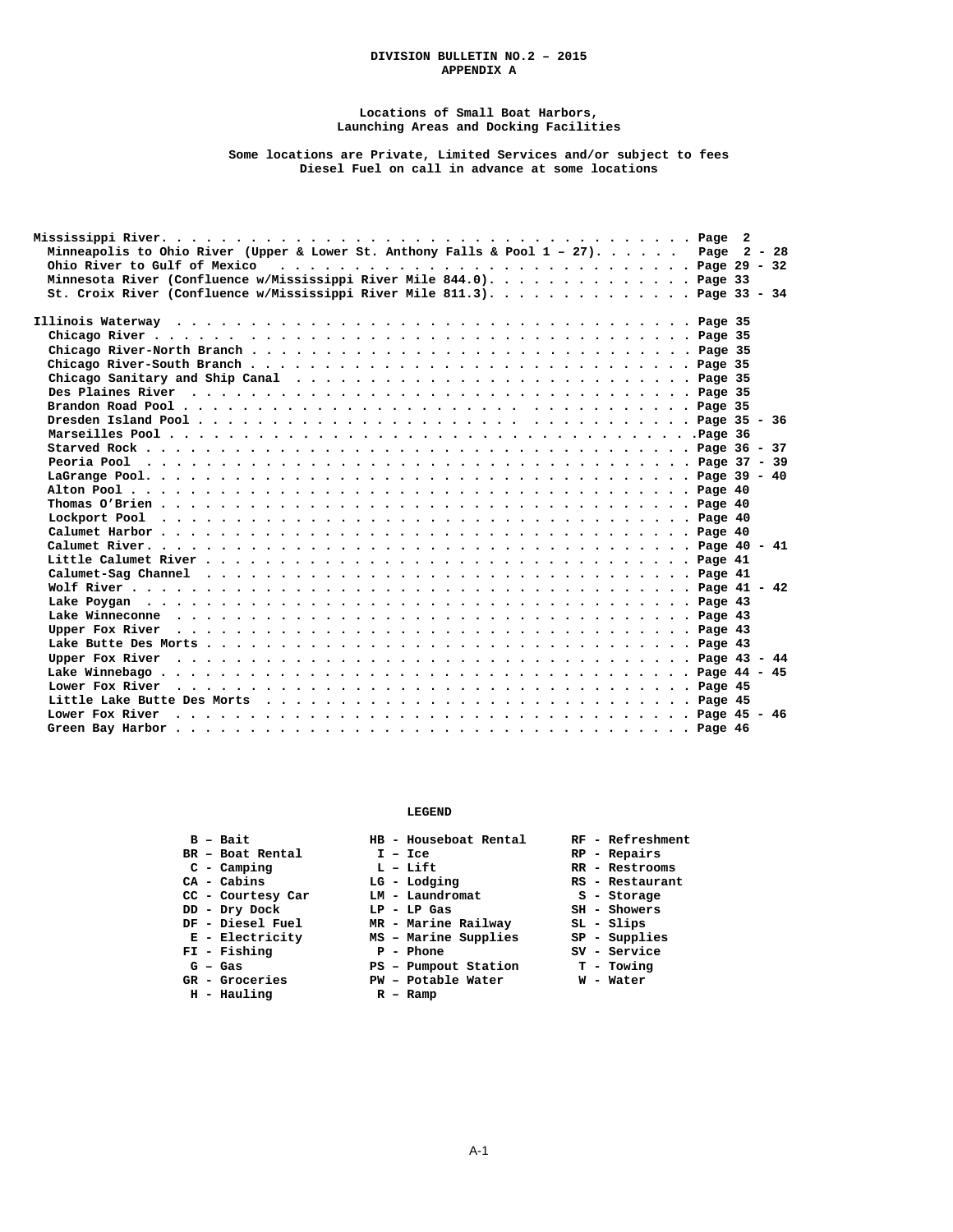### **LOCATION OF FACILITIES AVAILABLE TO SMALL CRAFT OPERATIONS**

### **MISSISSIPPI RIVER**

**(Minneapolis to Ohio River)** 

|       |      |                                                          |                                                                           | FACILITIES |                      |                                |  |  |  |
|-------|------|----------------------------------------------------------|---------------------------------------------------------------------------|------------|----------------------|--------------------------------|--|--|--|
|       |      |                                                          |                                                                           |            | Launching            | Other                          |  |  |  |
| Mile  | Bank | Name                                                     | Location/Address                                                          |            | Area Dockage Service |                                |  |  |  |
|       |      |                                                          | Upper St. Anthony Falls Pool (mi. 853.7 to 857.6)(St. Paul District, MVP) |            |                      |                                |  |  |  |
| 863.0 | R    | Brooklyn Park Pub Access                                 | 83rd Avenue                                                               | x          |                      | FI,PW,R,RR,W                   |  |  |  |
|       |      | $(763)$ 424-8000                                         | Brooklyn Park, MN                                                         |            |                      |                                |  |  |  |
|       |      |                                                          |                                                                           |            |                      |                                |  |  |  |
| 860.3 | ъ    | Anoka County Riverfront Regional Park                    | 5100 East River Road                                                      | x          |                      | E,FI,L,R,RR,W                  |  |  |  |
|       |      | / Islands of Peace                                       | Fridley, MN                                                               |            |                      |                                |  |  |  |
|       |      | (763) 757-3920                                           |                                                                           |            |                      |                                |  |  |  |
| 857.8 | R    | Three Rivers Park District -                             |                                                                           |            |                      |                                |  |  |  |
|       |      | (formerly Hennepin Parks)                                | 4900 Mississippi Court,<br>4.0 mi. above USAF Lock                        | х          |                      |                                |  |  |  |
|       |      | North Mississippi Regional Park Minneapolis, MN 55430    |                                                                           |            |                      |                                |  |  |  |
|       |      | $(612)$ 370-4865 / (763) 559-9000                        |                                                                           |            |                      |                                |  |  |  |
|       |      |                                                          |                                                                           |            |                      |                                |  |  |  |
| 854.8 | L    | Boom Island Park                                         | 700 Sibley Street NE                                                      | x          | x                    | PW, RR                         |  |  |  |
|       |      | $(612)$ 230-6400                                         | Minneapolis, MN 55413                                                     |            |                      |                                |  |  |  |
|       |      |                                                          |                                                                           |            |                      |                                |  |  |  |
|       |      |                                                          | Lower St. Anthony Falls Pool (mi. 853.4 to 853.7)(St. Paul District, MVP) |            |                      |                                |  |  |  |
|       |      | There are no facilities in Pool Lower St. Anthony Falls. |                                                                           |            |                      |                                |  |  |  |
|       |      |                                                          |                                                                           |            |                      |                                |  |  |  |
|       |      | Pool 1 (mi. 847.6 to 853.4) (St. Paul District, MVP)     |                                                                           |            |                      |                                |  |  |  |
|       |      |                                                          |                                                                           |            |                      |                                |  |  |  |
| 852.4 | т.   | Mississippi River Public                                 |                                                                           | x          |                      | R                              |  |  |  |
|       |      | Access / University of<br>Minnesota                      |                                                                           |            |                      |                                |  |  |  |
|       |      |                                                          |                                                                           |            |                      |                                |  |  |  |
| 850.1 | R    | Minneapolis Rowing Club                                  |                                                                           | x          |                      | R                              |  |  |  |
|       |      | (Private)                                                |                                                                           |            |                      |                                |  |  |  |
|       |      |                                                          |                                                                           |            |                      |                                |  |  |  |
|       |      | Pool 2 (mi. 815.2 to 847.6)(St. Paul District, MVP)      |                                                                           |            |                      |                                |  |  |  |
|       |      |                                                          |                                                                           |            |                      |                                |  |  |  |
| 846.5 | т.   | Hidden Falls (Public Ramp)                               | St. Paul, MN 55118                                                        | x          |                      | RR.                            |  |  |  |
|       |      |                                                          |                                                                           |            |                      |                                |  |  |  |
| 845.0 | L,   | Watergate Marina                                         | 2500 Crosby Farm Road                                                     | x          | SL180                | B,DD,DF,E,G,H,I                |  |  |  |
|       |      | $(651) 695 - 3780$                                       | St. Paul, MN 55116                                                        |            |                      | L, LG, LM, LP, MS, P           |  |  |  |
|       |      |                                                          |                                                                           |            |                      | $\mathtt{PS,PW,R,RF,RP,RR}$    |  |  |  |
|       |      |                                                          |                                                                           |            | 30 Ton Lift          | S, SH, SL, SP, SV, T, W        |  |  |  |
|       |      |                                                          |                                                                           |            |                      |                                |  |  |  |
| MN1.5 | ь.   | Fort Snelling St. Park                                   | Hwy. 5 & Post Rd in St. Paul                                              | x          |                      | $E$ , $F1$ , $P$ , $PW$ , $RF$ |  |  |  |
|       |      | $(612)$ 725-2724                                         | St. Paul, MN 55111                                                        |            |                      | RR, SH, SP                     |  |  |  |
| 842.2 | R    | Lilydale Regional Park                                   |                                                                           | x          |                      |                                |  |  |  |
|       |      |                                                          | St. Paul, MN 55118                                                        |            |                      |                                |  |  |  |
| 840.1 | R    | Harriet Island Reg Park                                  | 200 Ohage Blvd Plato Blvd.                                                | x          | x                    |                                |  |  |  |
|       |      | Harriet Island Pavilion                                  | & W. Water Street                                                         |            |                      |                                |  |  |  |
|       |      | $(651)$ 292-7010                                         | Saint Paul, MN 55107                                                      |            |                      |                                |  |  |  |
|       |      |                                                          |                                                                           |            |                      |                                |  |  |  |
| 839.7 | R    | St. Paul Yacht Club                                      | 375 Water Street W                                                        | x          | SL175                | DD, DF, E, G, H, I             |  |  |  |
|       |      | $(651)$ 292-8964                                         | Saint Paul, MN 55107-2020                                                 |            |                      | L, PW, RF, S, SH, SL           |  |  |  |
|       |      |                                                          |                                                                           |            |                      | SP,W                           |  |  |  |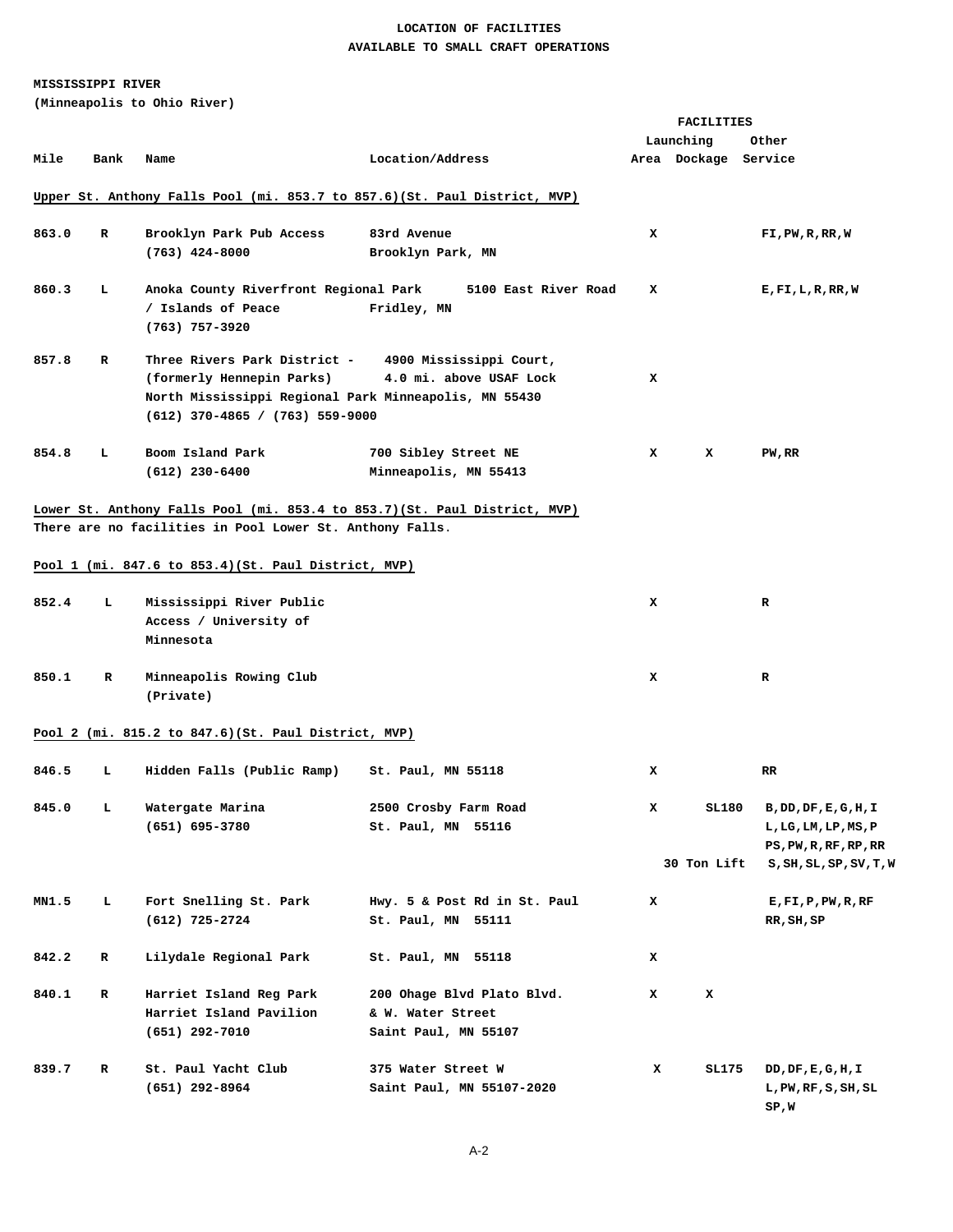| (Minneapolis to Ohio River)(continued) |  |  |  |  |
|----------------------------------------|--|--|--|--|
|----------------------------------------|--|--|--|--|

|       |             |                                                                          |                                                                    |   | FACILITIES           |                                                                                                          |
|-------|-------------|--------------------------------------------------------------------------|--------------------------------------------------------------------|---|----------------------|----------------------------------------------------------------------------------------------------------|
|       |             |                                                                          |                                                                    |   | Launching            | Other                                                                                                    |
| Mile  | Bank        | Name                                                                     | Location/Address                                                   |   | Area Dockage Service |                                                                                                          |
|       |             | Pool 2 (mi. 815.2 to 847.6)(St. Paul District, MVP)(continued)           |                                                                    |   |                      |                                                                                                          |
| 832.5 | R           | South St. Paul Public Access Below I-494 Bridge                          |                                                                    | x | x                    | FI,RR                                                                                                    |
| 830.5 | R           | Twin City Marina, Inc.<br>(Private)<br>$(651)$ 455-9110/9111             | 4455 64 <sup>th</sup> Street East<br>Inver Grove Heights, MN 55076 | x |                      | SL115 DD, E, FI, H, I, L, MS<br>PW, R, RF, RP, RR, RS<br>S, SH, SL, SP, S, W                             |
| 830.3 | $\mathbf R$ | Great River Houseboats<br>$(651)$ 455-4974/4975                          | 4455 66 <sup>th</sup> Street East<br>Inver Grove Heights, MN 55076 | x | SL90                 | CC, E, G, H, I, L, LG<br>LM, MS, P, PS, PW, R<br>RF, RP, RR, RS, S, SH<br>$SL$ , $SP$ , $SV$ , $T$ , $W$ |
| 830.3 | R           | Castaways                                                                | Inver Grove Heights, MN 55075                                      | x | SL35                 | MS,R,SV                                                                                                  |
| 829.4 | L           | St. Paul Park (Public Ramp)                                              | St. Paul Park, MN                                                  | x |                      |                                                                                                          |
| 829.2 | L           | Hidden Harbor Marina<br>$(651)$ 459-2129                                 | 388 9th Avenue West<br>St. Paul Park, MN 55071                     | x | SL152                | DD, E, G, I, L, LM, P<br>PS, PW, RF, RR, RS, SH<br>SL, SP, W                                             |
| 826.2 | R           | River Grove Harbor, Inc.<br>$(651)$ 455-6273                             | 3985 102nd Street E<br>Inver Grove Heights, MN 55075               | x | SL19                 | x                                                                                                        |
| 820.2 | R           | Spring Lake Park                                                         | Country Road # 42                                                  | x |                      |                                                                                                          |
|       |             | Pool 3 (mi. 796.9 to 815.2) (St. Paul District, MVP)                     |                                                                    |   |                      |                                                                                                          |
| 814.6 | R           | Lake Rebecca Municipal<br>Landing                                        |                                                                    | x |                      | R,W                                                                                                      |
| 814.3 | R           | Hastings (Public Landing)                                                | Upstream from Hastings Highway<br>Bridge                           | x |                      | PW, RR                                                                                                   |
| 814.2 | ь.          | Hub's Landing and Marina<br>$(651)$ 755-6540                             | Highway 61<br>P.O. Box 21, 6 Spiral View<br>Hastings, MN 55033     | x | SL50                 | DD, E, GR, I, LG, MS<br>$P$ , $PS$ , $PW$ , $RF$ , $RR$<br>RS, S, SL, SP, W                              |
| 813.8 | L.          | Kings Cove Marina LLC<br>General OFC<br>(651) 437-6186 or (651) 480-8900 | 1 Kings Cove Drive 61<br>Hastings, MN 55033                        |   | SL400                | DF, E, G, I, L, LM<br>MS, PS, R, RF, RP<br>S,SL,SP,W                                                     |
| 813.3 | R           | Hastings Marine Inc<br>$(651)$ 437-9621                                  | $2nd$ and Clay<br>Mail: 1111 1st Street East<br>Hastings, MN 55033 | x | SL110                | DD, E, G, H, I, MS, PS<br>PW, R, RF, RP, RR, S<br>SH, SL, SP, W                                          |
| 811.4 | L.          | Leo's Landing<br>$(715)$ 262-5998                                        | Front Street South<br>Prescott, WI 54021                           |   | SL28                 | B, DD, DF, E, G, GR<br>H,I,LG,MS,P,PS<br>PW, RF, RP, RR, S<br>SH, SL, SO, SV, T, W                       |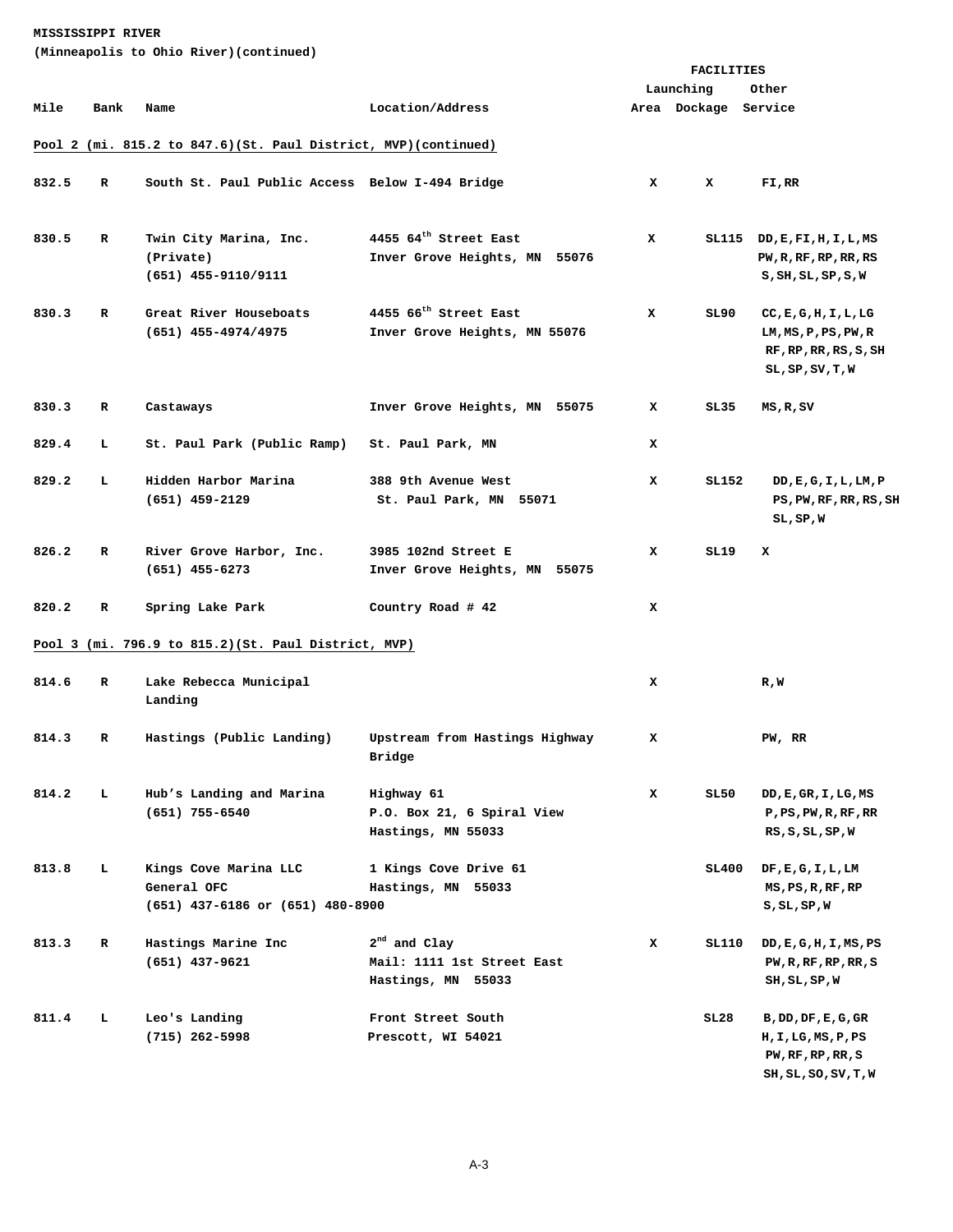**(Minneapolis to Ohio River)(continued)** 

|       |      |                                                                                  |                                                          |   | <b>FACILITIES</b>    |                                                                  |
|-------|------|----------------------------------------------------------------------------------|----------------------------------------------------------|---|----------------------|------------------------------------------------------------------|
|       |      |                                                                                  |                                                          |   | Launching            | Other                                                            |
| Mile  | Bank | Name                                                                             | Location/Address                                         |   | Area Dockage Service |                                                                  |
|       |      | Pool 3 (mi. 796.9 to 815.2) (St. Paul District, MVP) (continued)                 |                                                          |   |                      |                                                                  |
| 811.4 | L    | Point St. Croix Marina<br>(Private)<br>$(715)$ 262-3161                          | 101 North Front Street N<br>Prescott, WI 54021           | x | SL70                 | E, I, P, RF, RR, SL                                              |
| 811.3 | L    | Prescott Public Access                                                           | Prescott, WI                                             | x |                      |                                                                  |
| 811.1 | L    | Miss-Croix Yacht Harbor<br>(Private)<br>$(715)$ 262-5202                         | 451 2nd Street<br>Prescott, WI 54021                     |   | SL130                | DD, DF, E, G, H, I<br>L, PS, PW, RF, RP, RR<br>S,SH,SL,SP,SV,W   |
| 804.5 | R    | North Lake Access<br>MN DNR (651) 259-5740                                       | Dakota County 18                                         | x |                      |                                                                  |
| 800.0 | R    | Treasure Island Resort<br>& Casino<br>(651) 388-6300 or (800) 222-7077 x 2335    | 5734 Sturgeon Lake Road<br>Red Wing, MN 55066            |   | SL140                | C, DF, G, I, L, MS, P<br>PS, RF, RR, RS, SH<br>$SL$ , $SP$ , $W$ |
| 799.9 | ъ.   | Diamond Bluff Landing                                                            | Diamond Bluff, WI                                        | x |                      |                                                                  |
| 799.0 | R    | Sturgeon Lake Access                                                             | 2.1 mi. upstream Lock & Dam 3                            | x |                      |                                                                  |
|       |      | Pool 4 (mi. 752.8 to 796.9)(St. Paul District, MVP)                              |                                                          |   |                      |                                                                  |
| 794.2 | L.   | Roland Everts Resorts                                                            | Pierce County, WI                                        | x | x                    | BR, CA, G                                                        |
| 792.7 | L    | Mr-Sippi Bar, Camp Ground<br>& Marina<br>$(715)$ 792-2992                        | N. 1415 830 <sup>th</sup> Street<br>Hager City, WI 54014 | x | SL10                 | $C$ , $E$ , $F$ I, $I$ , $P$ , $PW$<br>RF, RR, SH, SL, W         |
| 792.7 | R    | Wisconsin Channel Ramp                                                           | Hwy 63, Hager City, WI                                   | x |                      |                                                                  |
| 791.5 | R    | Ole Miss Marina Gas Dock<br>(651) 388-8643/(651)388-5839 Red Wing, MN 55066-1203 | 1135 Reding Avenue                                       | x |                      | SL100 E, G, H, I, MS, P, PS<br>PW, R, RF, RR, S, SH<br>SL,SP,W   |
| 791.4 | R    | Harbor Yacht Club<br>$(651)$ 388-1322                                            | Bay Point Park<br>Red Wing, MN 55066                     | x | SL20                 | $G$ , $GR$ , $PS$ , $RR$                                         |
| 791.4 | R    | Cruise Yacht Club                                                                | Red Wing, MN 55066                                       | x | SL20                 |                                                                  |
| 791.4 | R    | Bay Point Municipal Park                                                         | Red Wing, MN 55066                                       | x |                      | RR,W                                                             |
| 791.2 | R    | Red Wing Marina<br>$(651)$ 388-8995                                              | 918 Levee Road<br>Red Wing, MN 55066-2366                |   | SL22                 | CC, DF, E, FI, G, I<br>MS, P, PS, PW, RF, RR<br>S,SH,SL,SP,SV,W  |
| 790.8 | г    | Trenton Island Yacht Club<br>(715) 792-2035                                      | Above Hwy 63 Bridge<br>N671 825th Street                 |   | SL65                 | C,E,I,PW,RR,SH,SL                                                |

 **Hager City, WI 54014-8052**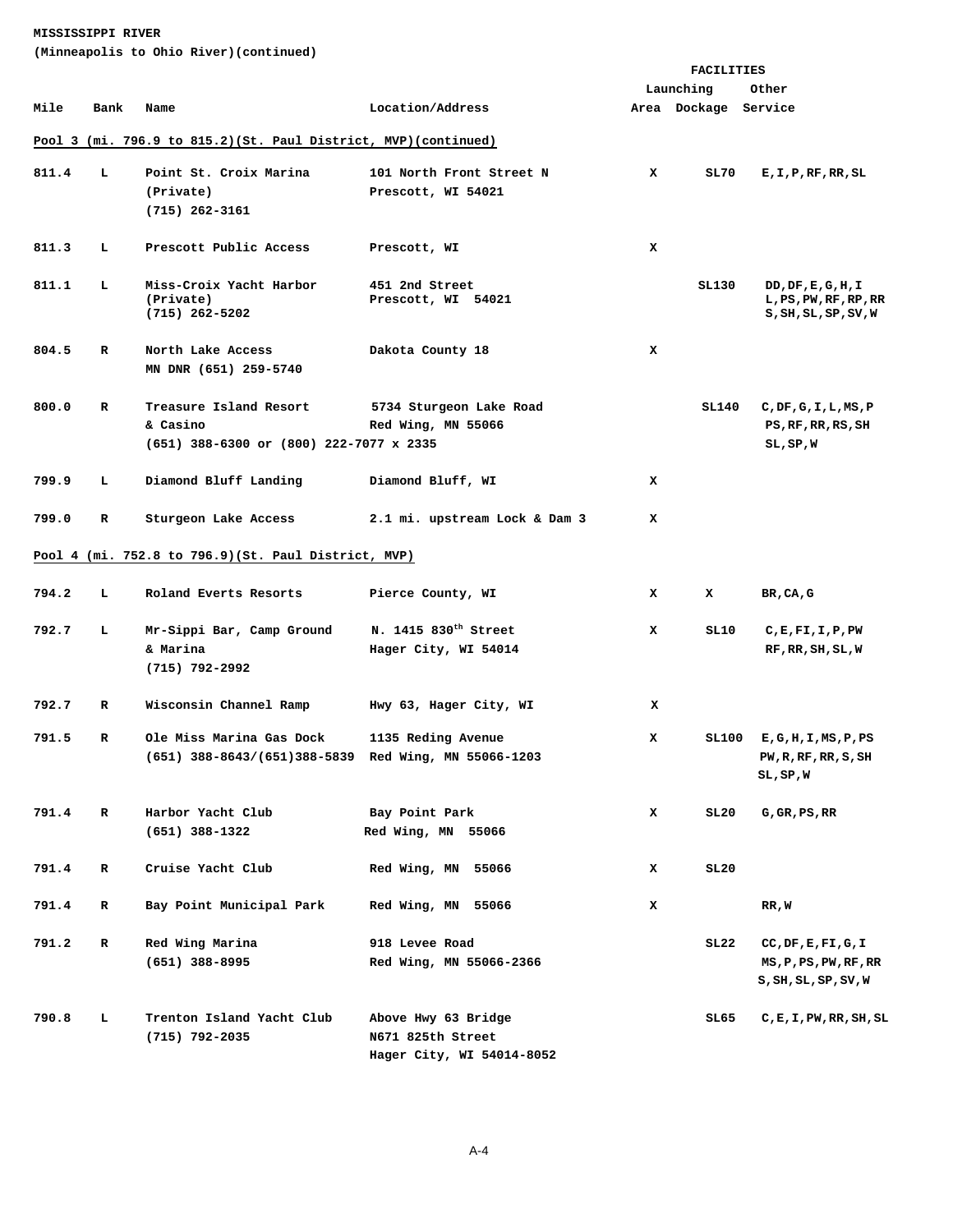**(Minneapolis to Ohio River)(continued)** 

|       |             |                                                                |                                                                          |   | FACILITIES           |                                                                                                            |
|-------|-------------|----------------------------------------------------------------|--------------------------------------------------------------------------|---|----------------------|------------------------------------------------------------------------------------------------------------|
|       |             |                                                                |                                                                          |   | Lauching             | Other                                                                                                      |
| Mile  | Bank        | Name                                                           | Location/Address                                                         |   | Area Dockage Service |                                                                                                            |
|       |             | Pool 4 (mi. 752.8 to 796.9)(St. Paul District, MVP)(continued) |                                                                          |   |                      |                                                                                                            |
| 790.6 | L           | Island Campground & Marina<br>$(651)$ 388-3890                 | Above Hwy 63 Bridge<br>32730 County 2 Blvd<br>Red Wing, MN 55066-6312    | x | SL60                 | C, SP                                                                                                      |
| 789.2 | R           | Bill's Bay Marina, Inc.<br>$(651)$ 388-8426                    | 430 Nymphara Ln<br>Red Wing, MN 55066                                    |   | SL 54                | DD, E, FI, G, GR, H<br>I,L,LG,LM,MS,PS<br>PW, R, RF, RP, RR, S<br>SH, SL, SP, SV, T                        |
| 788.5 | R           | Ole Miss Marina                                                | Colvill Park                                                             | x | SL154                |                                                                                                            |
|       |             | $(651)$ 388-5839                                               | Red Wing, MN 55066                                                       |   |                      |                                                                                                            |
| 788.5 | R           | Colvill Park (Public Use)                                      | Red Wing, MN 55066                                                       |   |                      | RF, RR, SH                                                                                                 |
| 786.6 | L           |                                                                | Bay City Village Park Small Boat Harbor & Picnic Grounds<br>Bay City, WI | x | x                    | C,RR,W                                                                                                     |
| 779.8 | L           | Maiden Rock Courtesy Pier                                      | Maiden Rock, WI                                                          | x | x                    | C, P, RR                                                                                                   |
| 778.8 | R           | Florence Township Beach                                        | Historic Old Frontenac                                                   | x |                      |                                                                                                            |
| 776.4 | R           | Hansen's Harbor<br>& Trailer Court<br>$(651)$ 345-3022         | 35853 Hwy 61 Blvd.<br>Lake City, MN 55041-3282                           | x | SL336                | BR, CC, DD, DF, E, G, GR<br>H, I, L, LG, LM, MS, P, PS<br>PW, R, RF, RP, RR, RS, S<br>SH, SL, SP, SV, T, W |
| 775.4 | R           | Hok-SI-La Municipal Park<br>& Campground<br>$(651)$ 345-3855   | 2500 N Highway 61 Blvd<br>Lake City, MN 55041-3277                       | x |                      | C, F1, GR, I, PW, R<br>RF, RR, SH, SP                                                                      |
| 774.6 | R           | Lake City Municipal Park                                       | Lake City, MN                                                            |   |                      | C, RR, SP, W                                                                                               |
| 774.3 | т.          | Stockholm Park                                                 | Stockholm, WI                                                            | x |                      | C, RR, W                                                                                                   |
| 772.8 | $\mathbf R$ | Lake City Marina Offices<br>$(651)$ 345-4211                   | 201 S Franklin Street<br>Lake City, MN 55041                             | x |                      | $SL600$ B, DF, E, FI, G, GR<br>H, I, L, LG, LM, LP<br>MR, PS, PW, R, RF, RP<br>RR, RS, S, SH, SL, T, W     |
| 772.0 | R           | Roschen Park Access                                            | Lake City, MN 55041                                                      |   | x                    | RR, W                                                                                                      |
| 769.9 | L           | Deer Island Picnic Area                                        | Deer Island, WI                                                          | x |                      | C, P, RR                                                                                                   |
| 767.3 | R           | Maple Springs Landing                                          | Hwy 61                                                                   | x |                      |                                                                                                            |
| 767.0 | L.          | Dan's Pepin Marina, INC.<br>$(715)$ 442-4900<br>(Public)       | 303 1st Street, P.O. Box 205<br>Pepin, WI 54759-0205                     | x |                      | $SL190$ DD, $E$ , $FI$ , $H$ , $I$ , $MS$ , $PS$<br>PW, R, RF, RP, RR, RS<br>S, SH, SL, SP, SV, T, W       |
| 766.8 | L           | Pepin Landing<br>(Public)                                      | Pepin, WI 54759                                                          | x |                      |                                                                                                            |

A-5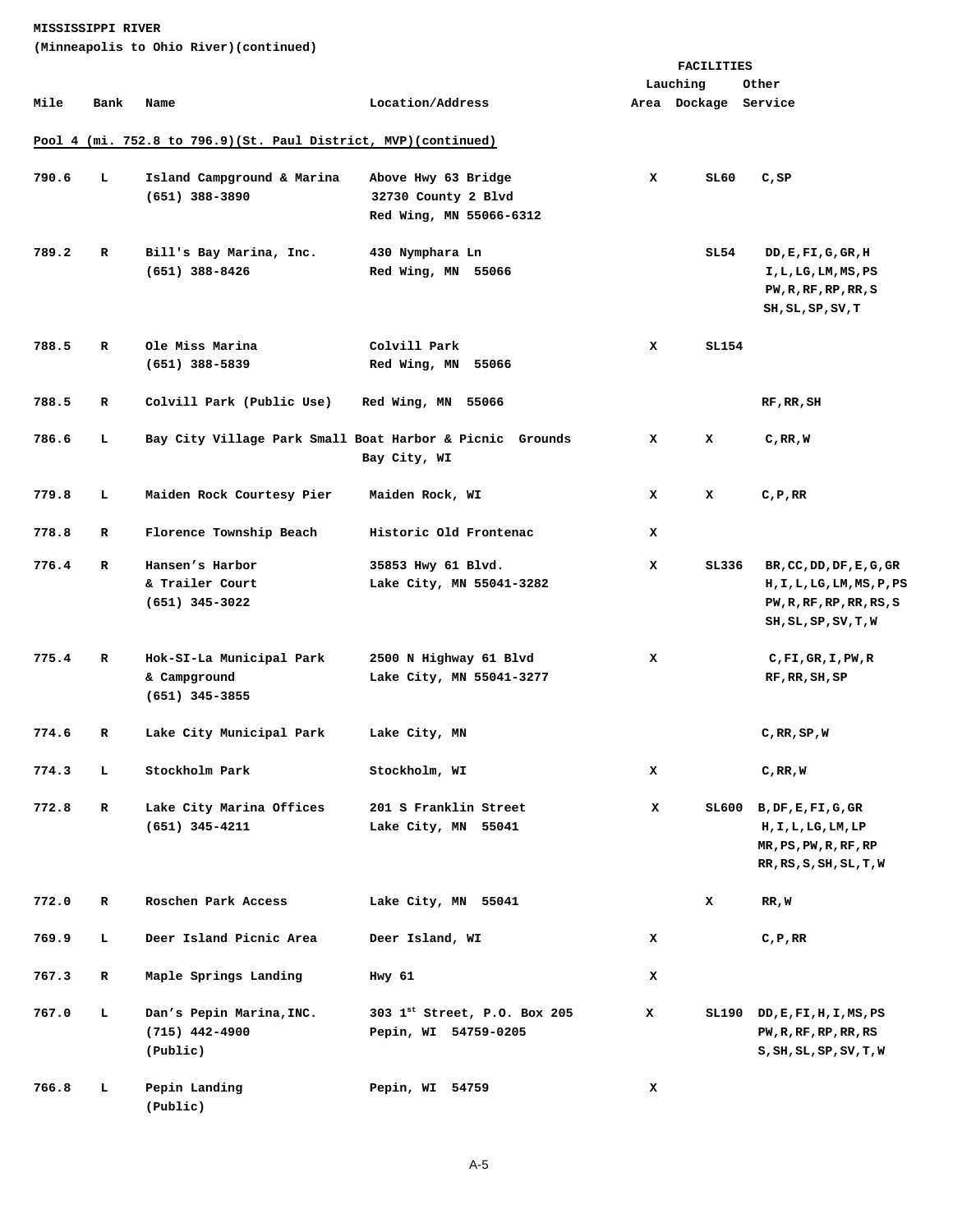**(Minneapolis to Ohio River)(continued)** 

|       |                                                                |                                                      |                                                          |   | FACILITIES           |                                                     |  |  |  |
|-------|----------------------------------------------------------------|------------------------------------------------------|----------------------------------------------------------|---|----------------------|-----------------------------------------------------|--|--|--|
|       |                                                                |                                                      |                                                          |   | Launching            | Other                                               |  |  |  |
| Mile  | Bank                                                           | Name                                                 | Location/Address                                         |   | Area Dockage Service |                                                     |  |  |  |
|       |                                                                |                                                      |                                                          |   |                      |                                                     |  |  |  |
|       | Pool 4 (mi. 752.8 to 796.9)(St. Paul District, MVP)(continued) |                                                      |                                                          |   |                      |                                                     |  |  |  |
| 764.9 | R                                                              | Camp Lacupolis Fishing                               | 71000 Highway 61                                         | x | SL10                 | B, BR, C, CA, E, FI                                 |  |  |  |
|       |                                                                | Resort & Campground                                  | Lake City, MN 55041                                      |   |                      | G,I,R                                               |  |  |  |
|       |                                                                | $(651) 565 - 4318$                                   |                                                          |   |                      |                                                     |  |  |  |
|       |                                                                |                                                      |                                                          |   |                      |                                                     |  |  |  |
| 760.5 | R                                                              | Mississippi Parkside Marina                          | 829 West 3rd Street                                      | x | SL200                | DD, E, FI, G, I, L, LM                              |  |  |  |
|       |                                                                | $(651) 565 - 3809$                                   | Wabasha, MN 55981-1117                                   |   |                      | MS, PS, R, RF, RP, RR                               |  |  |  |
|       |                                                                |                                                      |                                                          |   |                      | SH, SL, SP                                          |  |  |  |
|       |                                                                |                                                      |                                                          |   |                      |                                                     |  |  |  |
| 760.4 | R                                                              | Ikes Park                                            | Wabasha, MN 55981                                        | x |                      | RF, RR                                              |  |  |  |
|       |                                                                |                                                      |                                                          |   |                      |                                                     |  |  |  |
| 760.2 | т.                                                             | Indian Slough, Pontoon Slough, Beef Slough           |                                                          | x |                      |                                                     |  |  |  |
|       |                                                                |                                                      | On Dike Road, Wabasha-Nelson<br>Nelson, WI               |   |                      |                                                     |  |  |  |
|       |                                                                |                                                      |                                                          |   |                      |                                                     |  |  |  |
| 760.1 | R                                                              | Wabasha Municipal Dock                               | Wabasha, MN 55981                                        |   | x                    |                                                     |  |  |  |
| 759.3 | R                                                              | Wabasha Marina & Boatyard                            | 1009 Main Street E                                       | x | SL200                | BR, DD, DF, E, G, GR, I                             |  |  |  |
|       |                                                                | (651) 565-4747                                       | Wabasha, MN 55981-1478                                   |   |                      | L, LM, MS, PS, PW, RF, RP                           |  |  |  |
|       |                                                                |                                                      |                                                          |   |                      | RR, RS, S, SH, SL, SP, SV,                          |  |  |  |
|       |                                                                |                                                      |                                                          |   |                      | T,W                                                 |  |  |  |
|       |                                                                |                                                      |                                                          |   |                      |                                                     |  |  |  |
| 755.4 | т.                                                             | Rieck's Landing (Buffalo River Landing)              |                                                          |   |                      | 3.0 mi. upstream of Alma, WI                        |  |  |  |
| x     |                                                                | C,RR                                                 |                                                          |   |                      |                                                     |  |  |  |
|       |                                                                |                                                      | Along Wisconsin Highway 35                               |   |                      |                                                     |  |  |  |
|       | R                                                              |                                                      |                                                          | x |                      |                                                     |  |  |  |
| 754.4 |                                                                | Peterson Lake Landing                                | 1.6 mi. upstream of Lock & Dam 4<br>Along County Road 24 |   |                      |                                                     |  |  |  |
|       |                                                                |                                                      |                                                          |   |                      |                                                     |  |  |  |
| 754.0 | т.                                                             | Alma Marina                                          | 125 Beach Harbor Road<br>P.O. 158                        | x | SL84                 | B, BR, CA, CC, DD, DF, E                            |  |  |  |
|       |                                                                | $(608) 685 - 3333/3707$<br>$(800)$ 982-8410          | Alma, WI 54610                                           |   |                      | FI,G,GR, HB,I,L,LG<br>LM, LP, MS, P, PS, PW, R      |  |  |  |
|       |                                                                |                                                      |                                                          |   |                      | RF, RP, RR, S, SH, SL, SP                           |  |  |  |
|       |                                                                |                                                      |                                                          |   |                      | SV, T, W                                            |  |  |  |
|       |                                                                |                                                      |                                                          |   |                      |                                                     |  |  |  |
| 753.8 | т.                                                             | Tank Pond Landing                                    | Off marina access                                        | x | x                    | FI                                                  |  |  |  |
|       |                                                                |                                                      |                                                          |   |                      |                                                     |  |  |  |
|       |                                                                | Pool 5 (mi. 738.1 to 752.8) (St. Paul District, MVP) |                                                          |   |                      |                                                     |  |  |  |
|       |                                                                |                                                      |                                                          |   |                      |                                                     |  |  |  |
| 752.7 | т.                                                             | Alma Municipal Courtesy Dock Alma, WI 54610          |                                                          |   | x                    |                                                     |  |  |  |
|       |                                                                |                                                      |                                                          |   |                      |                                                     |  |  |  |
| 751.6 | т.                                                             | Alma (Public Landing)                                | Alma, WI                                                 | x |                      | RR                                                  |  |  |  |
|       | L                                                              |                                                      |                                                          |   |                      |                                                     |  |  |  |
| 747.9 |                                                                | Great River Harbor<br>Campgrounds                    | S2221 State Road 35<br>Alma, WI 54610-8057               | x | SL 30                | B, BR, C, CA, DD, E, FI<br>G, HB, I, LG, LP, MS, PS |  |  |  |
|       |                                                                | $(608)$ 248-2454                                     |                                                          |   |                      | PW, R, RF, RP, RR, SH                               |  |  |  |
|       |                                                                |                                                      |                                                          |   |                      | $SL$ , $SP$ , $T$ , $W$                             |  |  |  |
| 747.7 | R                                                              | Half Moon Landing                                    | West Newton, MN                                          | x |                      | FI,RR                                               |  |  |  |
|       |                                                                |                                                      | Along County Road 84                                     |   |                      |                                                     |  |  |  |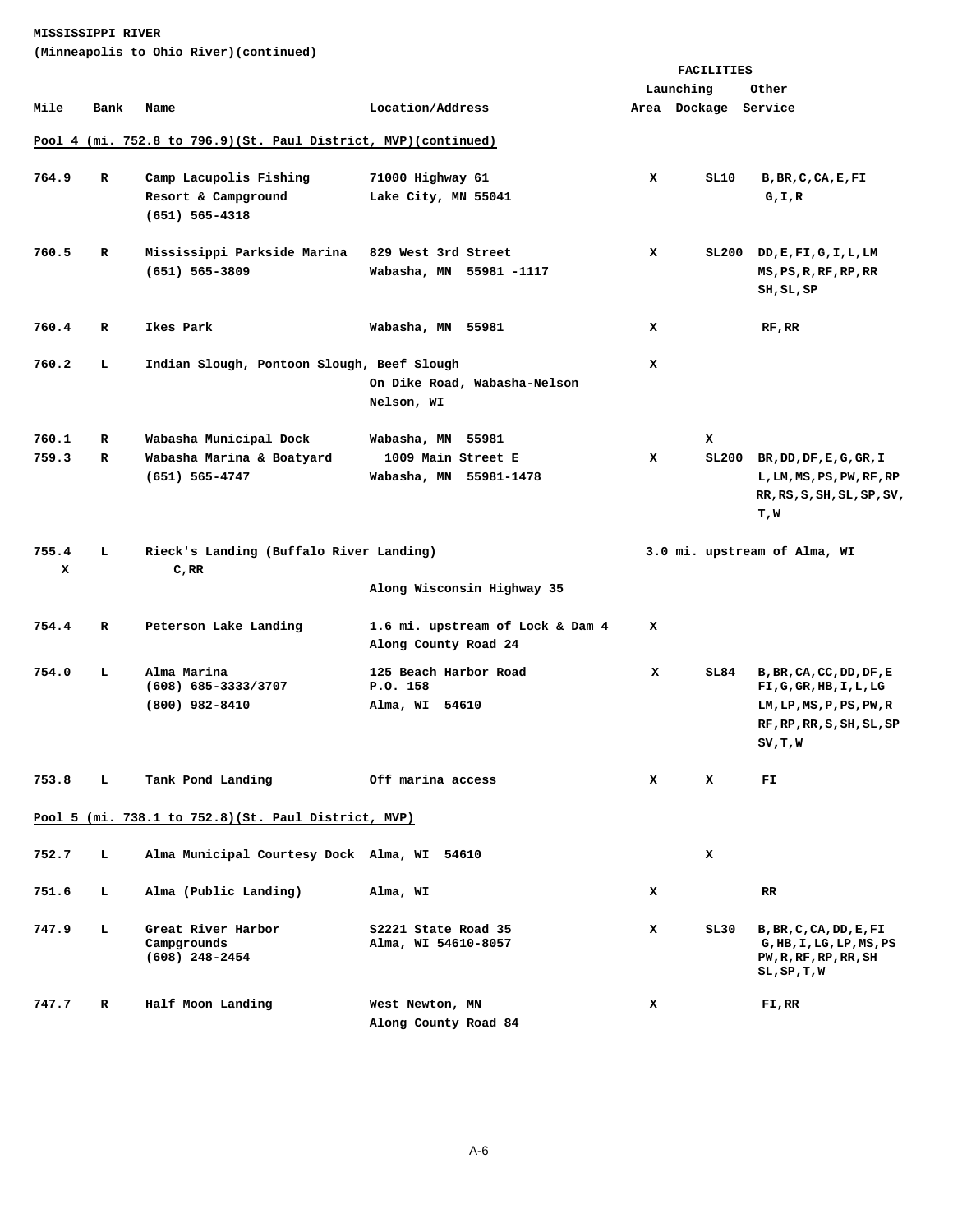**(Minneapolis to Ohio River)(continued)** 

|       |             |                                                                  |                                 |   | FACILITIES           |                            |
|-------|-------------|------------------------------------------------------------------|---------------------------------|---|----------------------|----------------------------|
|       |             |                                                                  |                                 |   | Launching            | Other                      |
| Mile  | Bank        | Name                                                             | Location/Address                |   | Area Dockage Service |                            |
|       |             | Pool 5 (mi. 738.1 to 752.8) (St. Paul District, MVP) (continued) |                                 |   |                      |                            |
|       |             |                                                                  |                                 |   |                      |                            |
| 746.9 | Ъ.          | Belvidere Slough Landing                                         | 1.0 mi upstream from            | x |                      |                            |
|       |             | WI DNR                                                           | Buffalo City, WI                |   |                      |                            |
|       |             |                                                                  | Along County Road 00            |   |                      |                            |
|       |             |                                                                  |                                 |   |                      |                            |
| 746.8 | R           | Goose Lake Landing                                               | 1 mi north of Weaver            |   | x                    |                            |
|       |             |                                                                  | Along County Road 84            |   |                      |                            |
| 745.0 | R           | Weaver Landing                                                   | Weaver, MN                      | x |                      | RR.                        |
|       |             |                                                                  |                                 |   |                      |                            |
| 744.1 | L.          | Buffalo City Landing                                             | Buffalo City, WI                | x |                      |                            |
|       |             |                                                                  |                                 |   |                      |                            |
| 742.9 | т.          | Upper Spring Lake Landing                                        | Buffalo City, WI                | x |                      |                            |
|       |             |                                                                  |                                 |   |                      |                            |
| 741.2 | т.          | Spring Lake Landing                                              | 1.0 mi. below Buffalo City, WI  | x |                      |                            |
|       |             |                                                                  |                                 |   |                      |                            |
| 741.8 | R           | Minneiska Landing                                                | Minneiska, MN                   | x |                      |                            |
|       |             | Pool 5A (mi. 728.5 to 738.1) (St. Paul District, MVP)            |                                 |   |                      |                            |
|       |             |                                                                  |                                 |   |                      |                            |
| 737.7 | R           | Bass Camp                                                        | 12859 Rolbiecki Road            | x | SL50                 | B, BR, C, DD, E, FI, G, GR |
|       |             | $(507)$ 689-2856                                                 | Minnesota City, MN 55959        |   |                      | I, MR, MS, P, PS, PW, R    |
|       |             |                                                                  |                                 |   |                      | RF, RP, SH, SL, SP, SV, W  |
|       |             |                                                                  |                                 |   |                      |                            |
| 735.5 | ъ.          | Merrick State Park                                               | S2965 State Road 35             | x |                      | C, E, F1, LG, P, PS        |
|       |             | $(608)$ 687-4936                                                 | Fountain City, WI 54629-7814    |   |                      | PW, R, RR, SH              |
|       |             |                                                                  |                                 |   |                      |                            |
| 735.0 | 1           | Merrick State Park South                                         | Fountain City, WI 54629         | x |                      | $C$ , PW, RR               |
| 733.4 | т.          | Indian Creek Resort                                              | S2947 Indian Creek Road         |   | SL25                 | CA, E, G, HB, I, PS        |
|       |             | $(608) 687 - 9581$                                               | Fountain City, WI 54629-7810    |   |                      | RF, RP, RR, W              |
|       |             |                                                                  |                                 |   |                      |                            |
| 733.0 | L.          | Fountain City Municipal Dock Fountain City, WI 54629             |                                 | x |                      |                            |
|       |             |                                                                  |                                 |   |                      |                            |
| 731.5 | $\mathbf R$ | Minnesota City Boat Club                                         | 2740 Harbor Drive, P.O. Box 101 | x | SL20                 | B, DD, DF, E, FI, G, I     |
|       |             | (Private)                                                        | Minnesota City, MN 55959        |   |                      | PS, PW, R, RF, RR, S       |
|       |             | $(507)$ 689-2412                                                 |                                 |   |                      | SL,W                       |
|       |             |                                                                  |                                 |   |                      |                            |
| 731.0 | R           | Bob Verchota Landing                                             | Lock & Dam 5A Dike              | x |                      |                            |
|       |             |                                                                  |                                 |   |                      |                            |
| 728.8 | $\mathbf R$ | McNalley Landing                                                 | Lock and Dam 5A Dike Road       | x |                      |                            |
|       |             |                                                                  | Winona, WI 55987                |   |                      |                            |
|       |             | Pool 6 (mi. 714.3 to 728.5) (St. Paul District, MVP)             |                                 |   |                      |                            |
|       |             |                                                                  |                                 |   |                      |                            |
| 728.4 | L.          | Dam Saloon                                                       | W677 State Road 35              |   | x                    | B, BR, FI, RF              |
|       |             | $(608)$ 687-8286                                                 | Fountain City, WI 54629-7214    |   |                      |                            |
|       |             |                                                                  |                                 |   |                      |                            |
| 728.3 | R           | Prairie Island Park                                              | Downstream Lock & Dam 5A, MN    | x |                      | C, G, F1, SH, W, PS        |
|       |             |                                                                  |                                 |   |                      | $P$ , RR, PW, R            |

A-7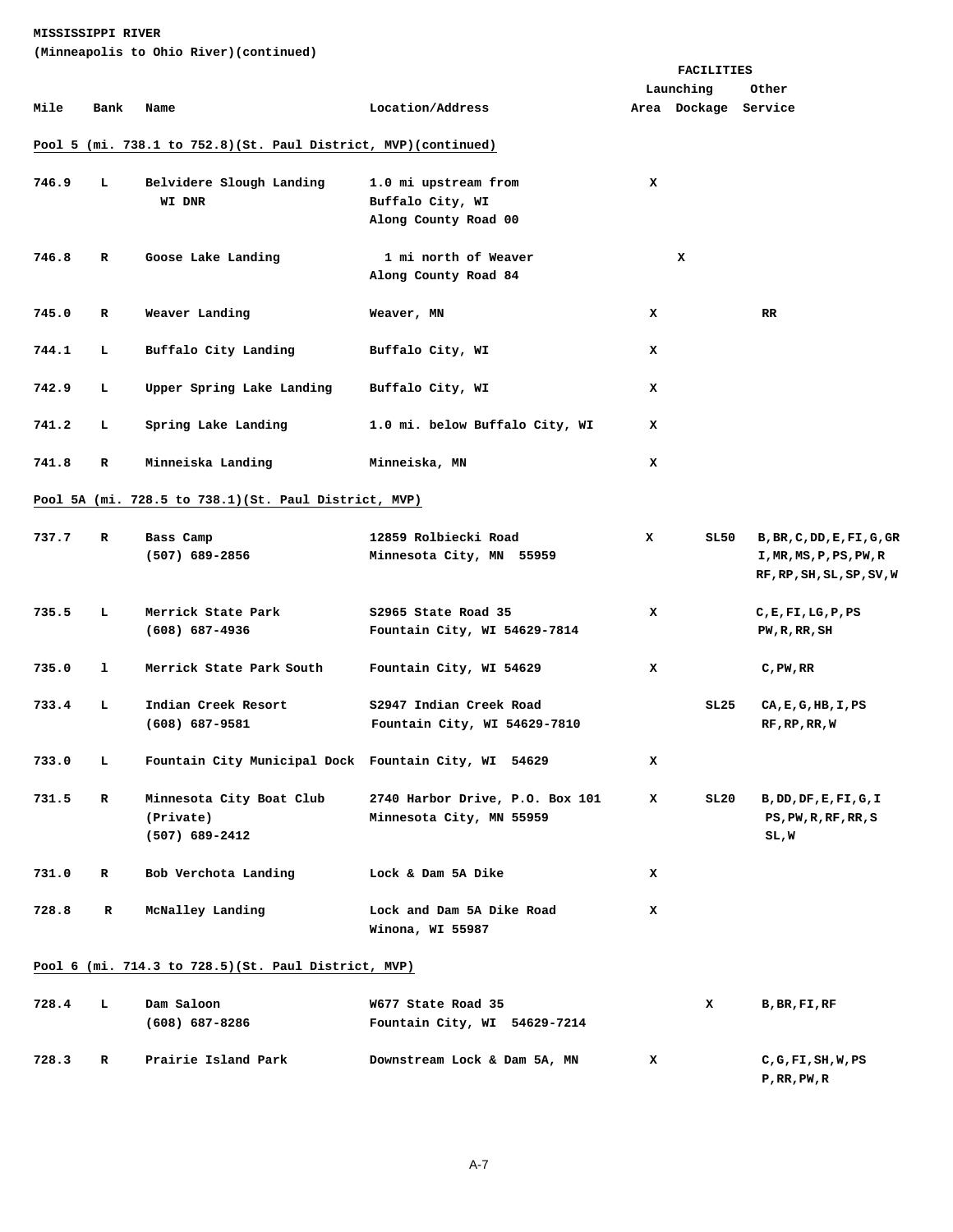**(Minneapolis to Ohio River)(continued)** 

|       |              |                                                                                                  |                                                                                            | <b>FACILITIES</b> |                      |                                                                                                               |
|-------|--------------|--------------------------------------------------------------------------------------------------|--------------------------------------------------------------------------------------------|-------------------|----------------------|---------------------------------------------------------------------------------------------------------------|
|       |              |                                                                                                  |                                                                                            |                   | Launching            | Other                                                                                                         |
| Mile  | Bank         | Name                                                                                             | Location/Address                                                                           |                   | Area Dockage Service |                                                                                                               |
|       |              | Pool 6 (mi. 714.3 to 728.5) (St. Paul District, MVP) (continued)                                 |                                                                                            |                   |                      |                                                                                                               |
| 728.0 | L            | Breezy Point Marina                                                                              | Private Landing                                                                            | x                 |                      | R                                                                                                             |
| 726.2 | L            | Dicks Marine Inc.<br>$(507)$ 452-3809                                                            | Latsch Island, P.O. Box 121<br>Winona, MN 55987-0121                                       |                   | SL210                | DD, E, G, L, I, MS<br>$P$ , $PW$ , $R$ , $RF$ , $RP$ , $RR$                                                   |
| 725.7 | т.           | Latsch Island Landing<br>& Park                                                                  | Winona, MN                                                                                 |                   |                      | S, SH, SL, SV                                                                                                 |
| 725.4 | $\mathbf{R}$ | Levee Park                                                                                       | Downtown Winona<br>Winona, MN 55987                                                        | x                 |                      | RR                                                                                                            |
| 724.8 | $\mathbf{R}$ | Winona Marina<br>$(507)$ 454-5590<br>(Private)                                                   | 16 Laird Street<br>Winona, MN 55987                                                        | x                 | SL57                 | BR, DD, E, FI, G, H, I<br>$L$ , MS, PS, PW, R, RF<br>RP, RR, S, SH, SL, SP<br>SV,W                            |
| 724.6 | R            | St. Charles Street Landing                                                                       | Winona, MN                                                                                 | x                 |                      |                                                                                                               |
| 723.7 | R            | East 5th St. Boat Landing                                                                        | Winona, MN                                                                                 | x                 |                      |                                                                                                               |
| 720.8 | R            | Homer Boat Landing                                                                               | Homer, MN                                                                                  | x                 |                      |                                                                                                               |
| 718.1 | R            | Pla-Mor Camprground<br>& Marina / KOA Riverside Park 6 miles south of Winona<br>$(507)$ 454-2851 | 22718 Little Smokies Lane<br>Winona, MN 55987-4391                                         | x                 |                      | B, BR, C, CA, E, FI<br>GR,I,LG,LM,LP,P<br>PS, PW, R, RF, RR, S<br>SH, SL, T, W, pool,<br>internet, playground |
| 716.5 | L.           | Perrot State Park<br>$(608) 534 - 6409$                                                          | W26247 Sullivan Road<br>2.0 mi. upstream of Lock & Dam 6<br>Trempealeau, WI 54661          | x                 |                      | C, E, F1, I, P, PW, R<br>RR, SH, firewood                                                                     |
| 716.2 | L            | Sullivans Supper Club<br>$(608)$ 534-7775                                                        | W25709 Sullivan Rd<br>Trempealeau, WI 54661-7228                                           | x                 |                      | CC, P, PW, RF, RR, RS                                                                                         |
| 714.4 | L            | Sunset Bay Marina<br>$(800)$ 627-1629                                                            | (Above L/D 6 Dike)<br>Lock & Dam Road                                                      | x                 | SL94                 | $BR$ , $DF$ , $E$ , $G$ , $GR$ , $I$ , $MS$<br>PS, PW, R, RF, RP, RR                                          |
|       |              | Pool 7 (mi. 702.5 to 714.3) (St. Paul District, MVP)                                             |                                                                                            |                   |                      |                                                                                                               |
| 714.0 | L.           | Trempealeau Fishing Barge                                                                        | Below Lock & Dam 6, WI                                                                     |                   | x                    |                                                                                                               |
| 714.0 | L            | Trempealeau Public Ramp                                                                          | Below Lock & Dam 6, WI                                                                     | x                 | x                    |                                                                                                               |
| 714.0 | L.           | Sunset Bay Marina<br>$(608) 534 - 6033$                                                          |                                                                                            | x                 | x                    | $G$ , $GR$ , $MS$ , $R$ , $RR$<br>S, SH, SP, W                                                                |
| 713.7 | L            | Bar & Grill<br>$(608) 534 - 7771$                                                                | Larry's Landing/Hungry Point W23797 Lake Road, Rt.#2, Box 20<br>Trempealeau, WI 54661-9103 |                   | SL15                 | $B$ , $DF$ , $E$ , $G$ , $I$ , $RF$<br>RR, RS, SP                                                             |
| 712.8 | L            | Long Lake                                                                                        | 1.9 mi. downstream of<br>Trempealeau, WI                                                   | x                 |                      | $\mathbf{FI}$                                                                                                 |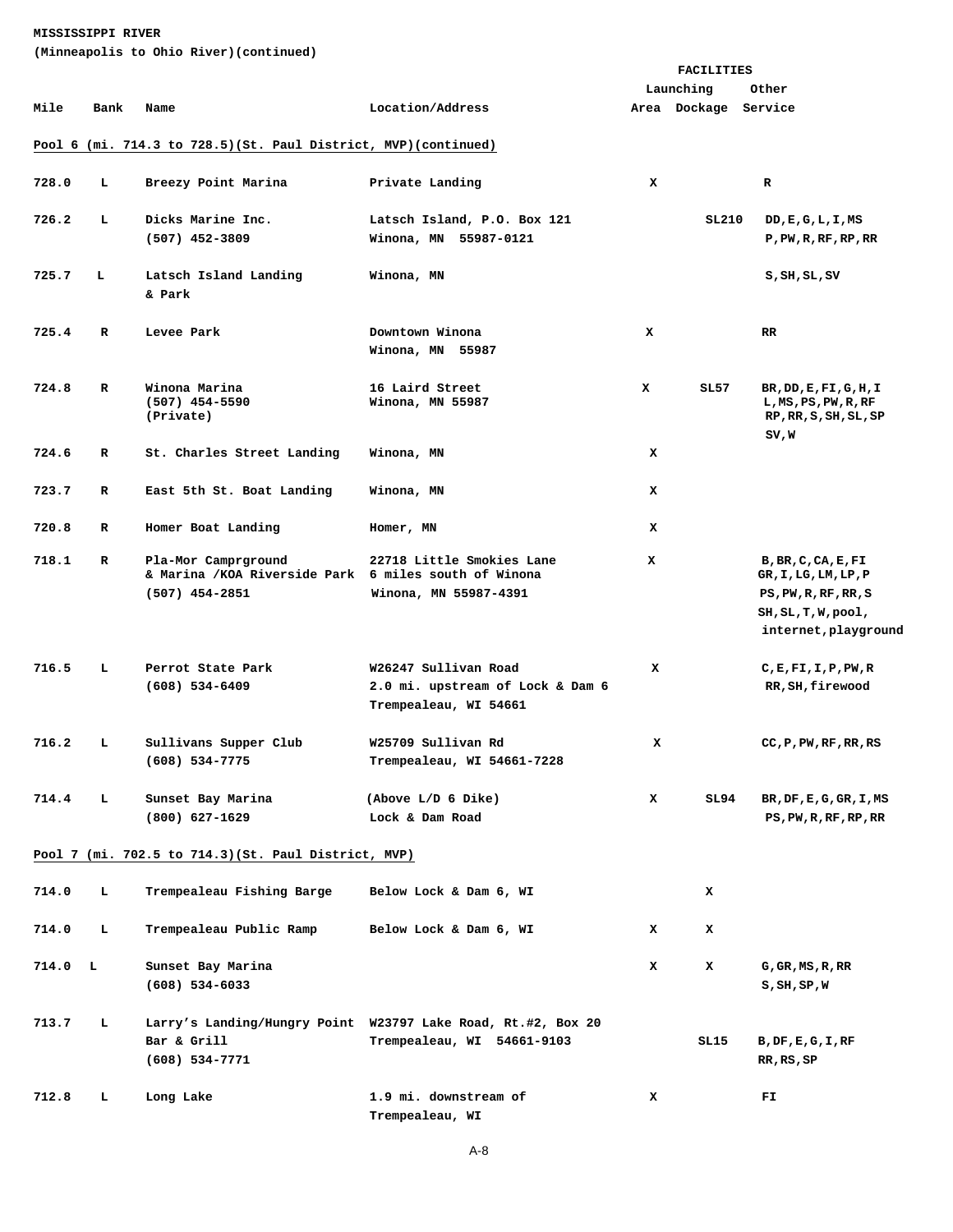|                    |      | (Minneapolis to Ohio River) (continued)                            |                                                                     |   |                      |                                                       |
|--------------------|------|--------------------------------------------------------------------|---------------------------------------------------------------------|---|----------------------|-------------------------------------------------------|
|                    |      |                                                                    |                                                                     |   | <b>FACILITIES</b>    |                                                       |
|                    |      |                                                                    |                                                                     |   | Launching            | Other                                                 |
| Mile               | Bank | Name                                                               | Location/Address                                                    |   | Area Dockage Service |                                                       |
|                    |      | Pool 7 (mi. 702.5 to 714.3) (St. Paul District, MVP) (continued)   |                                                                     |   |                      |                                                       |
| 712.8 <sub>L</sub> |      | Round Lake Landing                                                 |                                                                     | x |                      | R                                                     |
|                    |      |                                                                    |                                                                     |   |                      |                                                       |
| 707.1              | R    | Dakota Landing                                                     | Dakota, MN                                                          | x |                      |                                                       |
| 706.2              | т.   | Brice Prairie Landing                                              | 8023 Cty ZB<br>Onalaska, WI                                         | x |                      | RR,FI                                                 |
| $702.4$ L          |      | Spillway Access                                                    |                                                                     |   |                      | RR.                                                   |
|                    |      | Pool 8 (mi. 679.2-702.5) (St. Paul District, MVP)                  |                                                                     |   |                      |                                                       |
| 705.1              | R    | Dresbach Park                                                      | Dresbach, MN                                                        | x |                      |                                                       |
| 704.6              | т.   | Red Sails Resort                                                   | West 7301 Cty ZB<br>Onalaska, WI 54650                              | x | x                    | C, LG                                                 |
| 704.5              | L    | Schafer's Boats & Bait LLC<br>$(608)$ 781-3100                     | W7221 N Shore Lane<br>Onalaska, WI 54650-9614                       | x | x                    | B, BR, C, CC, DD, E<br>FI,G,I,P,PS,RF,SL              |
| 704.4              | ъ.   | Mosey's Landing                                                    | W7224 North Shore Lane<br>Onalaska, WI 54650                        | x |                      |                                                       |
| 703.5              | ъ.   | Nelson Park                                                        | North end of Lakeshore Drive<br>LaCrosse, WI                        | x | SL35                 | RR.                                                   |
| 703.1              | Ъ.   | Fisherman's Road Landing                                           | Fisherman's Road, French Island<br>Black River, WI                  | x |                      |                                                       |
| 702.5              | ь    | Upper Spilling Landing                                             | Spillway Road-Lake Onalaska<br>LaCrosse, WI                         | x |                      |                                                       |
| 702.4              | т.   | Spillway Access                                                    | French Island, La Crosse, WI                                        | х |                      |                                                       |
| 702.2              | R    | Upper 190 Landing                                                  | 0.3 mi. downstream of Lock & Dam 7                                  | x |                      |                                                       |
| 701.8              | R    | Lower I-90 Landing                                                 | 0.7 mi. downstream of Lock & Dam 7                                  | x |                      |                                                       |
| 701.0              | L    | Best Western Midway Hotel<br>Riverfront Resort<br>$(608)$ 781-7000 | M2.4 on Black River<br>1835 Rose Street<br>La Crosse, WI 54603-2104 |   | x                    | E,FI,I,LG,LM,P<br>PW, RF, RR, RS, SL<br>Temp. Dockage |
| 700.4              | т.   | Black's Cove Marina                                                | Mi. 2.6 on Black River                                              |   | SL50                 | $G$ , MS, PS<br>Temp. Dockage                         |
| 700.3              | т.   | Logan Street Landing                                               | Mi. 2.0 on the Black River<br>La Crosse, WI                         | x |                      |                                                       |
| 700.2              | L    | Clinton Street Bridge<br>Landing                                   | Mi. 1.9 on the Black River<br>La Crosse, WI                         | x |                      | RR.                                                   |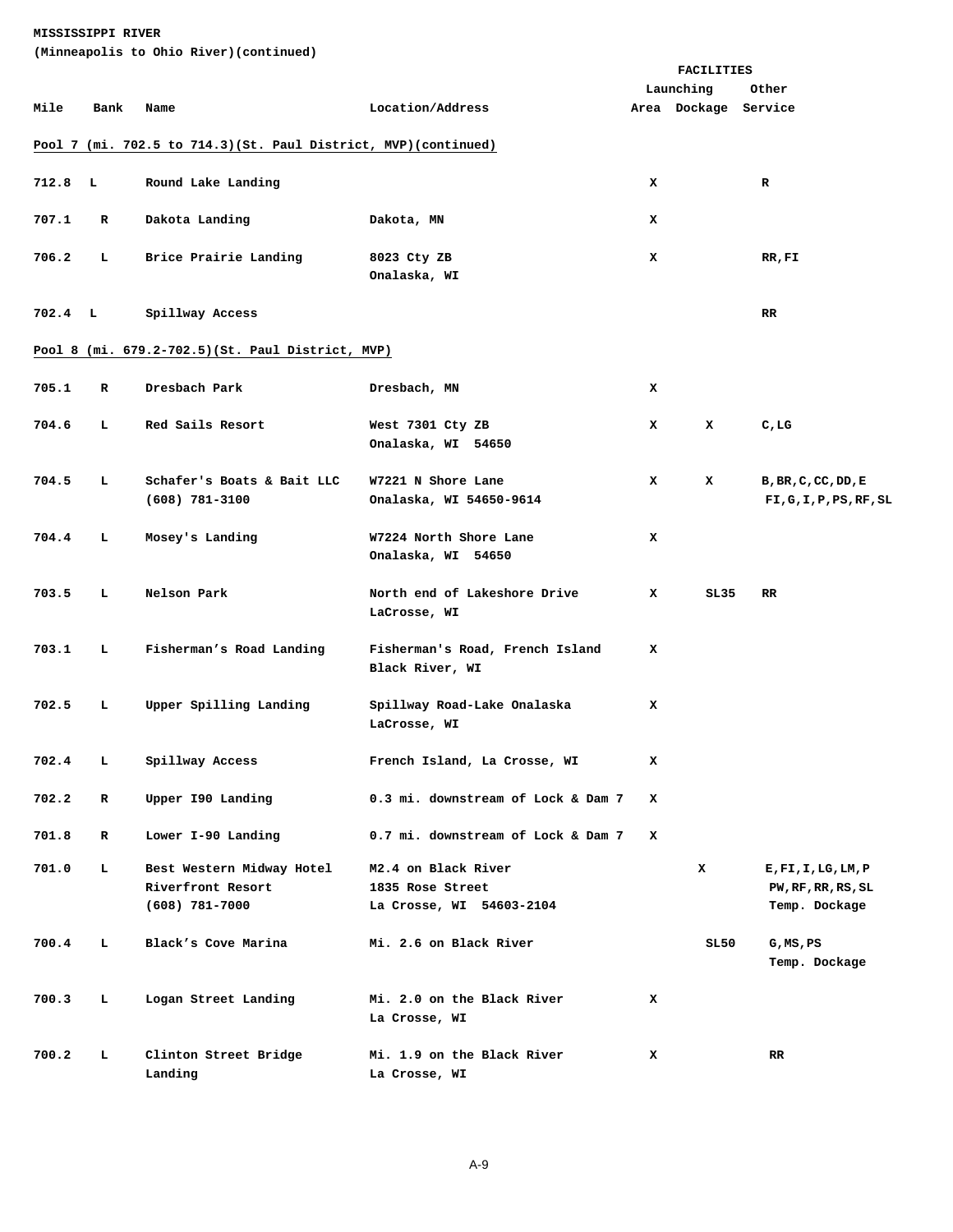**(Minneapolis to Ohio River)(continued)** 

|       |             |                                                               |                                 | <b>FACILITIES</b> |                      |                          |  |
|-------|-------------|---------------------------------------------------------------|---------------------------------|-------------------|----------------------|--------------------------|--|
|       |             |                                                               |                                 |                   | Launching            | Other                    |  |
| Mile  | Bank        | Name                                                          | Location/Address                |                   | Area Dockage Service |                          |  |
|       |             | Pool 8 (mi. 679.2-702.5) (St. Paul District, MVP) (continued) |                                 |                   |                      |                          |  |
| 700.1 | L           | Power House Marine                                            | Mi. 1.8 on Black River          | x                 | SL50                 | H, L, LG, MS, R, RP, S   |  |
|       |             | James E Tucker Incorporated                                   | 518 Logan Street                |                   |                      | SP,T                     |  |
|       |             | $(608)$ 784-9580                                              | La Crosse, WI 54603-2432        |                   |                      |                          |  |
|       |             |                                                               |                                 |                   |                      |                          |  |
| 700.0 | ь.          | North Bay Marine                                              | Mi. 1.7 on Black River          | x                 | SL110                | DD, G, HB, L, MS, PS, PW |  |
|       |             |                                                               | La Crosse, WI 54603             |                   |                      | RP, RS, SP, SV           |  |
|       |             |                                                               |                                 |                   |                      |                          |  |
| 698.8 | R           | Sportsmens Landing                                            | West Channel Bridge             | x                 |                      |                          |  |
|       |             |                                                               | La Crescent, MN                 |                   |                      |                          |  |
|       |             |                                                               |                                 |                   |                      |                          |  |
| 697.7 | R           | Pettibone Park Landing                                        | On Barron Island, LaCrosse, WI  | x                 |                      |                          |  |
| 697.7 | L           | Riverside Park                                                | Downtown La Crosse, WI 54602    |                   | x                    | P,RR                     |  |
|       |             |                                                               |                                 |                   |                      |                          |  |
| 697.4 | $\mathbf R$ | Pettibone Boat Club                                           | S Pettibone Dr, P.O. Box 1042   | x                 | SL220                | DD, DF, E, G, I, P, PS   |  |
|       |             | (Semi-Private)                                                | La Crosse, WI 54601             |                   |                      | R, RF, RR, RS, SH, SV    |  |
|       |             | $(608)$ 784-7743                                              |                                 |                   |                      | W                        |  |
|       |             |                                                               |                                 |                   |                      |                          |  |
| 697.0 | R           | Huck Finn's On The Water                                      | 127 Marina Drive                | x                 | SL150                | DD, DF, E, G, L, LM, MS  |  |
|       |             | $(608)784 - 5110$                                             | La Crosse, WI 54603-1533        |                   |                      | P, PS, PW, R, RF, RP, RR |  |
|       |             |                                                               |                                 |                   |                      | RS, S, SH, SL, SP, T, W  |  |
|       |             |                                                               |                                 |                   |                      |                          |  |
| 696.8 | ь.          | Skipperliner Industries/                                      | 127 Marina Drive, P.O. Box 1051 | x                 | SL183                |                          |  |
|       |             | North Bay Marina                                              | La Crosse, WI 54603-1051        |                   |                      |                          |  |
|       |             | $(608)782 - 7077$                                             |                                 |                   |                      |                          |  |
| 695.5 | ь.          | Green Island Ramp                                             | LaCrosse, WI                    | x                 |                      | Р                        |  |
|       |             |                                                               |                                 |                   |                      |                          |  |
| 694.7 | L           | Chut's Boat landing                                           | 2700 15th Street S              |                   | SL96                 | P,SL                     |  |
|       |             | $(608)$ 788-1588                                              | La Crosse, WI 54601-6417        |                   |                      |                          |  |
|       |             |                                                               |                                 |                   |                      |                          |  |
| 692.0 | L.          | Goose Island Campground                                       | W6488 County Road Gi            | x                 |                      | $C$ , RF, RR, SH, W      |  |
|       |             | $(608)$ 788-7018                                              | Stoddard, WI 54658-9700         |                   |                      | Canoe Rental             |  |
|       |             | (3 landings)                                                  |                                 |                   |                      |                          |  |
| 690.0 | R           | Lawrence Lake Marina                                          |                                 | x                 |                      |                          |  |
|       |             |                                                               | 8995 Lawrence Lane, # 185       |                   | SL40                 | B, CC, DD, E, G, GR, I   |  |
|       |             | & Bait Shop                                                   | Brownsville, MN 55919-5814      |                   |                      | MS, P, PW, R, RF, RP     |  |
|       |             | $(507)$ 482-6615                                              |                                 |                   |                      | RR, SL, SP, SV, T, W     |  |
| 688.5 | R           | Wildcat Landing                                               | 0.4 mi. downstream of           | x                 | x                    | $C$ , RF, RR, SH, W      |  |
|       |             |                                                               | Brownsville, MN                 |                   |                      |                          |  |
|       |             |                                                               |                                 |                   |                      |                          |  |
| 685.8 | г           | Stoddard Park Landing                                         | Stoddard, WI                    | x                 |                      | Р                        |  |
|       |             |                                                               |                                 |                   |                      |                          |  |
| 686.0 | г           | Waters Edge Motel                                             | 201 North Pearl Street          | x                 | SL40                 | B, BR, C, CA, E, FI, LG  |  |
|       |             | $(608)$ 457-2126                                              | Stoddard, WI 54658-9535         |                   |                      | P, PS, PW, R, RR, SH     |  |
|       |             |                                                               |                                 |                   |                      | SL,W                     |  |
|       |             |                                                               |                                 |                   |                      |                          |  |
| 679.4 | г           | Big River Inn                                                 | 500 Main Street, P.O. Box 173   | x                 | x                    | LG, LM, RF, RS           |  |
|       |             | $(608) 689 - 2652$                                            | Genoa, WI 54632                 |                   |                      |                          |  |

 **(Limited access, boats must pass under low RR bridge)**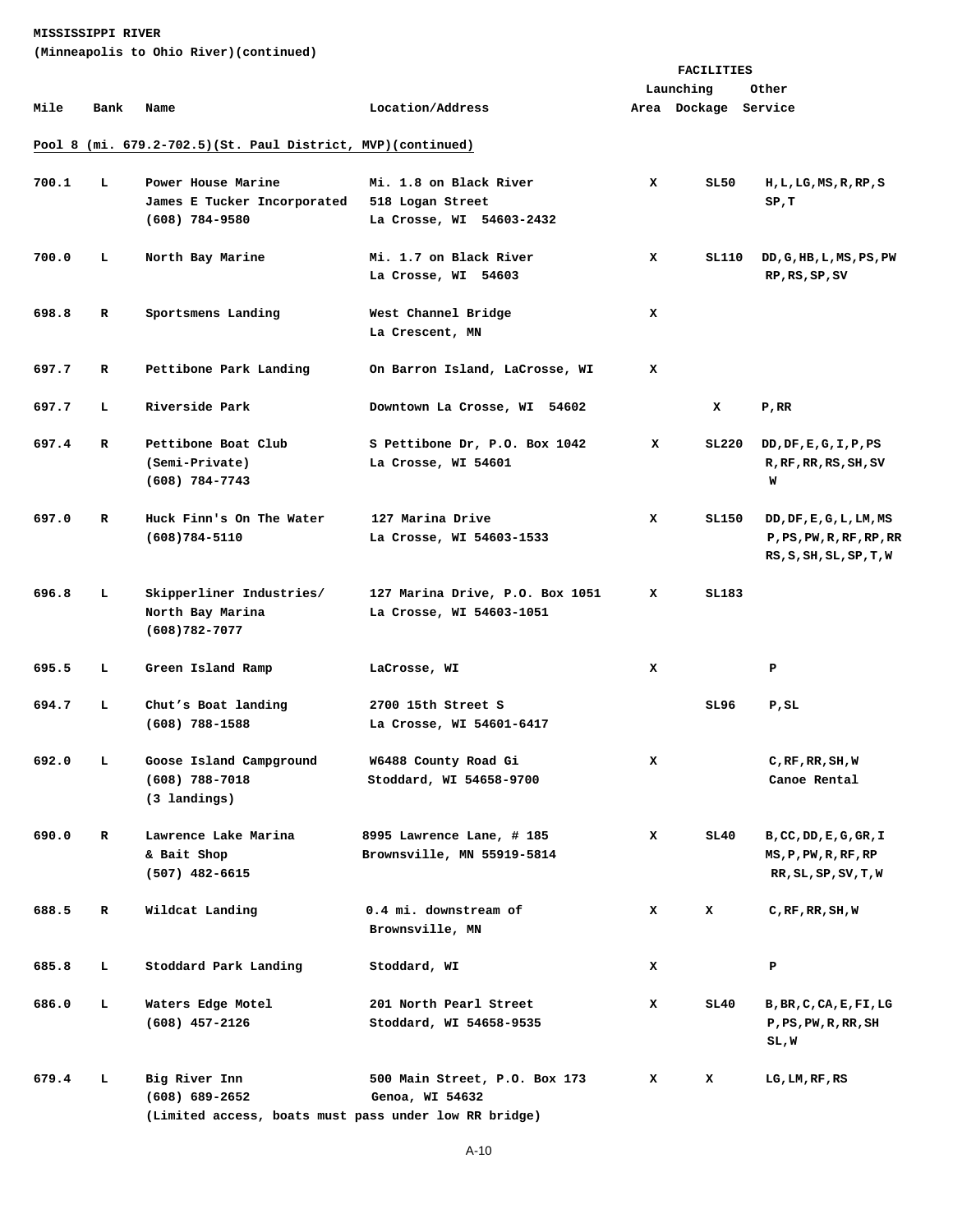**(Minneapolis to Ohio River)(continued)** 

|       |             |                                                                                         |                                                                                    | <b>FACILITIES</b> |                      |                                                                                                                          |  |
|-------|-------------|-----------------------------------------------------------------------------------------|------------------------------------------------------------------------------------|-------------------|----------------------|--------------------------------------------------------------------------------------------------------------------------|--|
|       |             |                                                                                         |                                                                                    |                   | Launching            | Other                                                                                                                    |  |
| Mile  | Bank        | Name                                                                                    | Location/Address                                                                   |                   | Area Dockage Service |                                                                                                                          |  |
|       |             | Pool 9 (mi. 647.9-679.2) (St. Paul District, MVP)                                       |                                                                                    |                   |                      |                                                                                                                          |  |
| 678.3 | т.          | Power Plant Landing                                                                     | 0.9 mi. downstream of Lock & Dam 8                                                 | x                 |                      |                                                                                                                          |  |
| 676.8 | R           | U S Army Corps Of Engineers<br>Millstone Landing<br>$(608) 648 - 3314$                  | 3.0 mi. upstream of New Albin, IA                                                  | x                 |                      | RR, C                                                                                                                    |  |
| 676.0 | R           | Visger's Access                                                                         | 2.0 mi. above New Albin, IA                                                        | x                 |                      |                                                                                                                          |  |
| 675.2 | т.          | U S Army Corps Of Engineers<br>Bad Axe Landing<br>$(608) 648 - 3314$                    | 4 mi. downstream of Lock & Dam 8<br>WI side                                        | x                 |                      | RR.                                                                                                                      |  |
| 673.5 | R           | Iowa Dept. of Natural<br>Resources, New Albin Landing                                   | New Albin, IA                                                                      | x                 |                      | RR.                                                                                                                      |  |
| 672.7 | т.          | Victory Boat Landing                                                                    | Victory, WI                                                                        | x                 |                      |                                                                                                                          |  |
| 670.5 | L           | Tom-Tom's Concessions<br>608-648-3630                                                   |                                                                                    |                   |                      | B, BR, C, E, FI, GR<br>I,P,PS,PW,R,RF<br>RR, SH, SP                                                                      |  |
| 670.6 | т.          | U S Army Corps Of Engineers E590 County Road BI<br>Blackhawk Park<br>$(608) 648 - 3314$ | De Soto, WI 54624-8120                                                             | x                 | x                    | $C$ , $E$ , $F$ I, $P$ . $PS$ , $PW$<br>$R$ , $RR$ , $SH$                                                                |  |
| 669.6 | т.          | Mississippi Sports<br>$(608) 648 - 3630$                                                | E870 Hwy 35 Ghelf Road<br>DeSoto, WI 54624                                         | x                 | SL15                 | B, C, CA, DD, E, FI, GR<br>I, LG, LP, MS, P, PW, R<br>RF, RP, RR, RS, D, S, SL<br>SP, SV, T, W                           |  |
| 667.3 | т.          | DeSoto Landing                                                                          | DeSoto, WI                                                                         | x                 |                      |                                                                                                                          |  |
| 665.3 | L           | Winneshiek Landing                                                                      | 2 miles downstream of DeSoto, WI                                                   | x                 |                      |                                                                                                                          |  |
| 663.8 | $\mathbf R$ | Lansing Municipal Harbor<br>(563) 538-4474                                              | P.O. Box 69<br>(1/4 mile N of Highway Bridge)<br>1 Harbor Drive, Lansing, IA 52151 | x                 | SL120                | E, G, I, PS, R, RF, RR<br>SH,W                                                                                           |  |
| 663.2 | Ь           | Big Slough Boat Landing                                                                 | WI Side, Lansing Branch                                                            | x                 |                      |                                                                                                                          |  |
| 662.5 | $\mathbf R$ | S & S Houseboat Rentals Inc<br>(563) 538-4454/(800) 728-0131 P.O. Box 389               | 990 South Front Street<br>Lansing, IA 52151-9772                                   |                   | SL 60                | BR, DD, E, G, H, HB, I<br>$L$ , $LP$ , $MS$ , $P$ , $PS$ , $PW$<br>$R$ , $RP$ , $RR$ , $S$ , $SH$ , $SL$<br>SP, SV, T, W |  |
| 662.0 | R           | Village Creek Access                                                                    | Lansing, IA 52151                                                                  | x                 | x                    | RR.                                                                                                                      |  |
| 657.9 | L.          | Ferryville (Public Landing)                                                             | Ferryville, WI                                                                     | x                 |                      |                                                                                                                          |  |
| 654.0 | $\mathbf R$ | Heytman's Station<br>(Public Ramp)                                                      | 8 mi. downstream from Lansing, IA                                                  | x                 |                      |                                                                                                                          |  |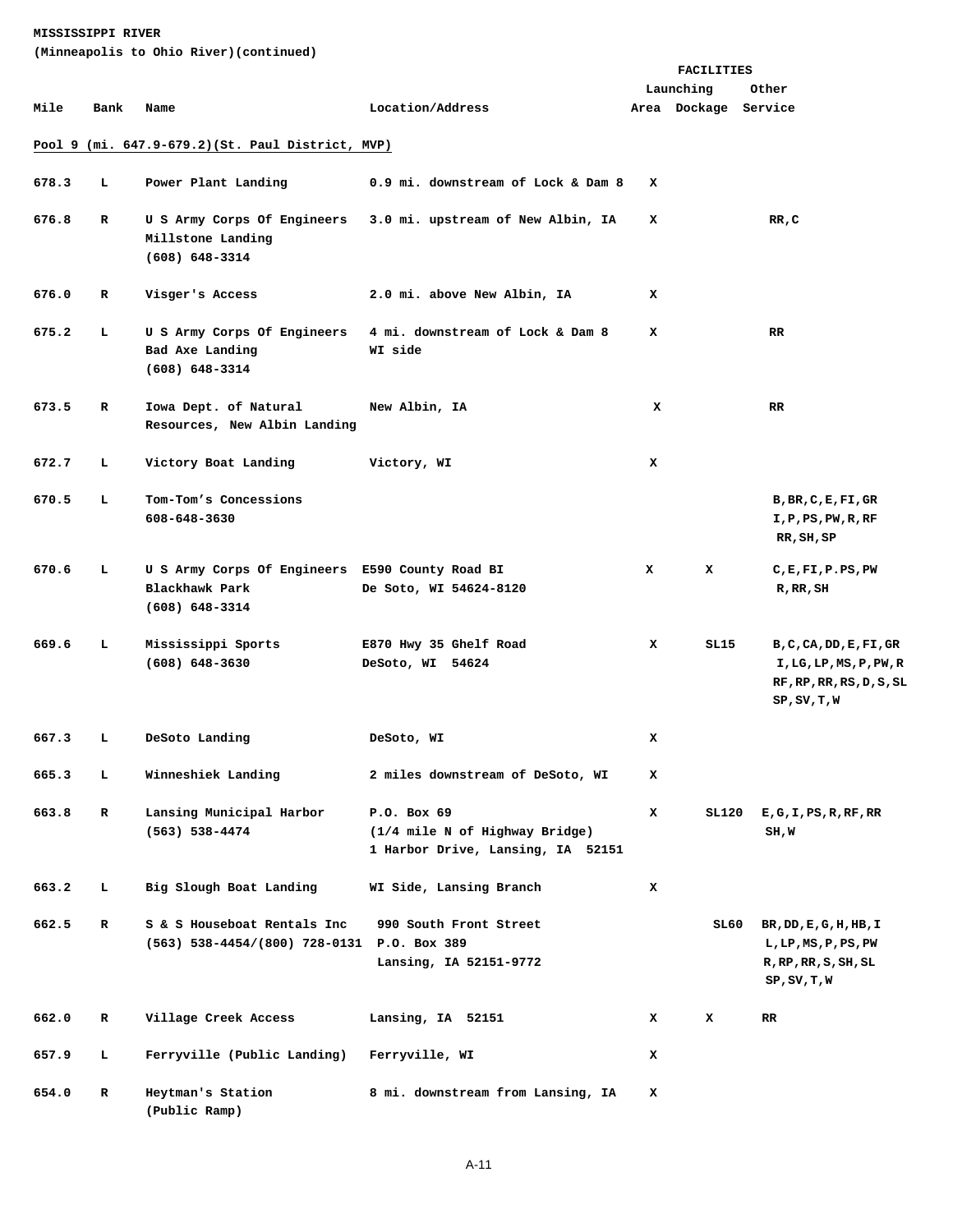| (Minneapolis to Ohio River)(continued)               |                                                               |                                                         |                                                                                              |   |                                   |                                                                                            |  |  |  |
|------------------------------------------------------|---------------------------------------------------------------|---------------------------------------------------------|----------------------------------------------------------------------------------------------|---|-----------------------------------|--------------------------------------------------------------------------------------------|--|--|--|
|                                                      |                                                               |                                                         |                                                                                              |   | <b>FACILITIES</b>                 |                                                                                            |  |  |  |
| Mile                                                 | Bank                                                          | Name                                                    | Location/Address                                                                             |   | Launching<br>Area Dockage Service | Other                                                                                      |  |  |  |
|                                                      | Pool 9 (mi. 647.9-679.2) (St. Paul District, MVP) (continued) |                                                         |                                                                                              |   |                                   |                                                                                            |  |  |  |
| 653.3                                                | L                                                             | Cold Springs                                            | 5 mi. downstream of Ferryville, WI                                                           | x |                                   |                                                                                            |  |  |  |
| 651.1                                                | ъ.                                                            | Lynxville Boat Harbor                                   | Lynxville, WI                                                                                | x | SL35                              | C, RF                                                                                      |  |  |  |
| Pool 10 (mi. 615.1 to 647.9)(St. Paul District, MVP) |                                                               |                                                         |                                                                                              |   |                                   |                                                                                            |  |  |  |
| 646.8                                                | L                                                             | Gordon's Bay Landing                                    | 1.1 mi. downstream of Lock & Dam 9                                                           | x |                                   |                                                                                            |  |  |  |
| 646.6                                                | R                                                             | Public Launch                                           | Harpers Ferry, IA 52146                                                                      | x |                                   | RR, W                                                                                      |  |  |  |
| 646.0                                                | R                                                             | Harpers Ferry Landing                                   | Harpers Ferry, IA 52146                                                                      | x |                                   | $R$ , $RR$                                                                                 |  |  |  |
| 645.8                                                | R                                                             | $(563) 586 - 2382$                                      | Delphey Brothers Marina, Inc. 113 S First Street, P.O. Box 8<br>Harpers Ferry, IA 52146-9716 | x | SL54                              | $B$ , $E$ , $G$ , $I$ , $MS$ , $PW$<br>RP, S, SL, SP, W                                    |  |  |  |
| 645.6                                                | R                                                             | End Of The Line Marina<br>& Bait Shop<br>(563) 586-2475 | 219 S First Street<br>Harpers Ferry, IA 52146-9703                                           |   | SL 54                             | B,E,I,RR,SL                                                                                |  |  |  |
| 644.0                                                | R                                                             | Lund's Camp                                             | 751 Highway 364 Road # 34<br>Harpers Ferry, IA 52146-7510                                    | x | x                                 | G, LG                                                                                      |  |  |  |
| 642.0                                                | R                                                             | Nobles Island                                           | 3.2 mi. downstream of<br>Harpers Ferry, IA                                                   | x |                                   | P,RR                                                                                       |  |  |  |
| 639.2                                                | L                                                             | Ambro Slough                                            | 2.2 mi upstream<br>Prairie du Chien, WI                                                      | x |                                   |                                                                                            |  |  |  |
| 638.7                                                | ъ.                                                            | Gremore-Ambro Landing<br>(Public Use)                   | 2.8 mi. upstream<br>Prairie du Chien, WI                                                     | x |                                   |                                                                                            |  |  |  |
| 638.4                                                | ъ.                                                            | Winneshiek Marina<br>$(608)$ 326-2888                   | 32785 County Road K<br>Prairie du Chien, WI 53821<br>$(1.7 \text{ mi}$ upstream)             | x | SL146                             | B, C, CA, DD, E, FI, G<br>GR, I, L, LM, LP, P, PW<br>R, RF, RR, RS, S, SH, SL<br>SP, SV, W |  |  |  |
| 637.6                                                | R                                                             | Yellow River Access                                     | 3 mi upstream of<br>Marquette, IA                                                            | x |                                   | P                                                                                          |  |  |  |
| 635.8                                                | L.                                                            | Prairie du Chien Marina<br>$(608)$ 326-8032             | 301 N Saint Feriole Drive<br>P.O. Box 380<br>Prairie du Chien, WI 53821-1339                 | x | SL80                              | DD, E, FI, G, I, L, LG<br>MS, P, PS, PW, R, RF<br>RP, RR, S, SH, SL, W                     |  |  |  |
| 635.5                                                | ь                                                             | West Cedar Street                                       | Prairie du Chien, WI                                                                         | x |                                   |                                                                                            |  |  |  |
| 635.5                                                | ь                                                             | North Water Street                                      | St. Feriole Island<br>Prairie du Chien, WI                                                   | x |                                   |                                                                                            |  |  |  |
| 635.4                                                | ь                                                             | Lawler Park                                             | St. Feriole Island<br>Prairie du Chien, WI                                                   | x | x                                 | P,RR,W                                                                                     |  |  |  |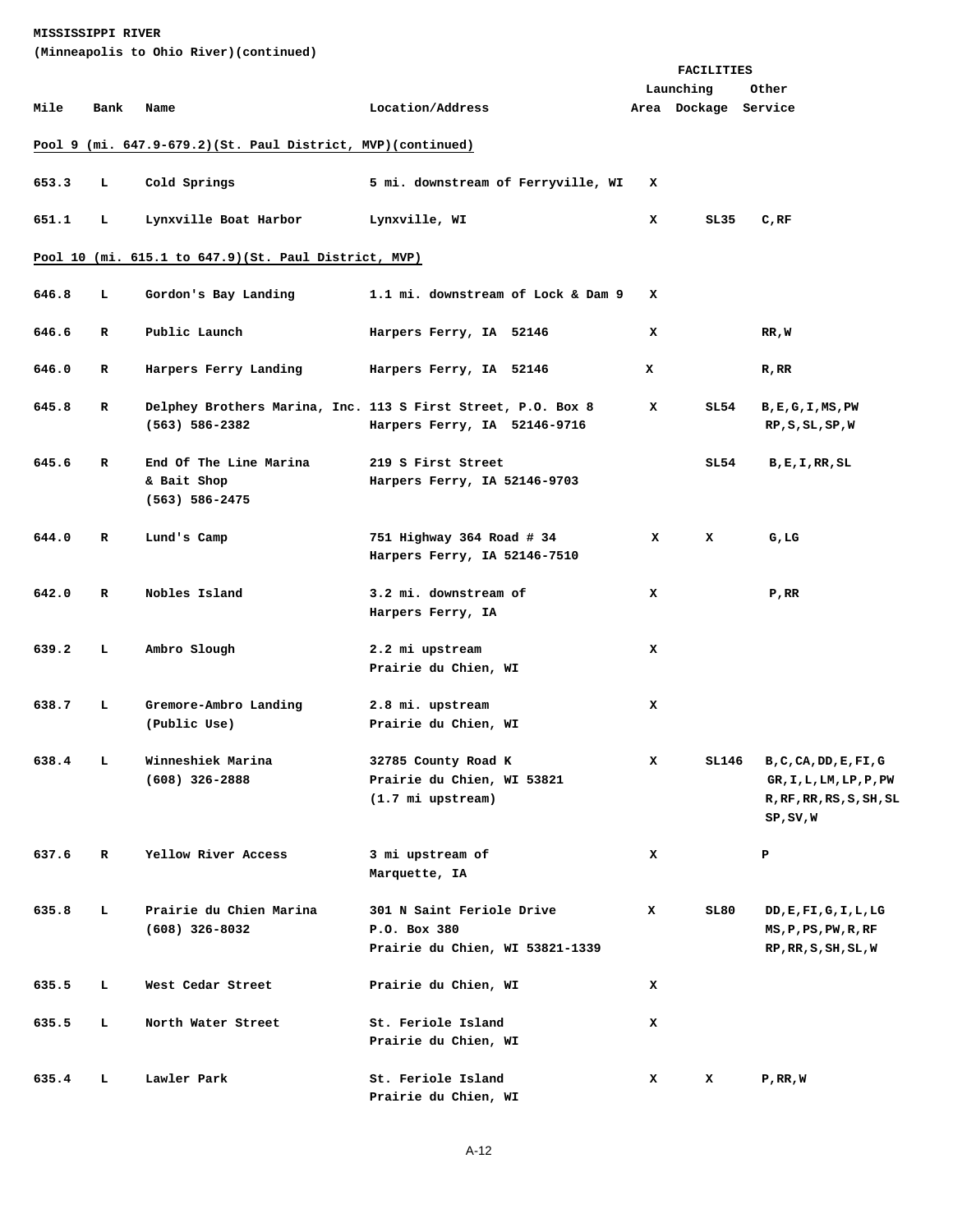**(Minneapolis to Ohio River)(continued)** 

|       | (Minneapolis to Onio Kiver) (continued) |                                                                   |                                                          |   |                                   |                                                                                                               |  |  |
|-------|-----------------------------------------|-------------------------------------------------------------------|----------------------------------------------------------|---|-----------------------------------|---------------------------------------------------------------------------------------------------------------|--|--|
|       |                                         |                                                                   |                                                          |   | <b>FACILITIES</b>                 |                                                                                                               |  |  |
| Mile  | Bank                                    | Name                                                              | Location/Address                                         |   | Launching<br>Area Dockage Service | Other                                                                                                         |  |  |
|       |                                         | Pool 10 (mi. 615.1 to 647.9) (St. Paul District, MVP) (continued) |                                                          |   |                                   |                                                                                                               |  |  |
| 634.8 | R                                       | Public Landing                                                    | Marquette, IA 52158                                      | x | x                                 | RR                                                                                                            |  |  |
| 633.5 | L                                       | Lockwood Street                                                   | Prairie du Chien, WI                                     | x |                                   |                                                                                                               |  |  |
| 634.5 | $\mathbf R$                             | Bridgeview Marina                                                 | Marquette, IA 52158                                      |   | SL68                              | B,G,PS,RF                                                                                                     |  |  |
| 633.7 | L.                                      | Big River Campground<br>$(608)$ 326-2712                          | 106 W Paquette Street<br>Prairie Du Chien, WI 53821-3029 | x |                                   | C, E, F1, P, PS, PW<br>R, RR, SH, W                                                                           |  |  |
| 633.7 | $\mathbf{R}$                            | Boatel's Marina<br>$(563)$ 873-3718                               | McGregor, IA 52157                                       |   | SL95                              | G, HB, I, MS, PS, R, RR, W                                                                                    |  |  |
| 633.5 | $\mathbf{R}$                            | McGregor Marina<br>$(563)$ 873-9613                               | 101 Front Street<br>Mc Gregor, IA 52157-8777             |   | SL50                              | B, BR, DD, DF, E, FI, G, GR<br>H, I, L, LG, LM, MS, P, PS<br>PW, R, RF, RP, RR, RS, S<br>SH, SL, SP, SV, T, W |  |  |
| 633.4 | $\mathbf R$                             | Public Boat Landing                                               | McGregor, IA 52157                                       | x | SL15                              | $_{\rm RR}$                                                                                                   |  |  |
| 630.0 | L                                       | Glen Lake Landing<br>Wyalusing State Park                         | 2 mile upstream from<br>Wyalusing, WI                    | x | x                                 | C, FI                                                                                                         |  |  |
| 627.5 | L                                       | Wyalusing (Public Landing)                                        | Wyalusing, WI                                            | x |                                   | RR                                                                                                            |  |  |
| 627.0 | R                                       | Sny-McGill Boat Landing                                           | 6.5 mi. downstream of McGregor, IA                       | x |                                   |                                                                                                               |  |  |
| 624.8 | R                                       | Clayton Boat Landing                                              | Clayton, IA                                              | x |                                   |                                                                                                               |  |  |
| 624.7 | $\mathbf R$                             | Bill's Boat Landing<br>$(563)$ 964-2112                           | 101 S Front Street<br>Clayton, IA 52049-8258             | x | SL30                              | DD, FI, I, PW, R, RF, RR, RS                                                                                  |  |  |
| 624.5 | L                                       | Bagley Bottoms Landing                                            | Bagley, WI                                               | x |                                   |                                                                                                               |  |  |
| 622.7 | L                                       | River of Lakes Resort<br>$(608)$ 996-2275                         | 132 Packer Drive<br>Bagley, WI 53801-9618                | x | $SL230$ B                         |                                                                                                               |  |  |
| 622.0 | L                                       | Jay's Lake Landing<br>Corps of Engineers                          | 1.6 mi. downstream of Bagley, WI                         | x |                                   | RR.                                                                                                           |  |  |
| 618.5 | г                                       | Glen Haven (Public Landing)                                       | Glen Haven, WI                                           | x | SL15                              | RR.                                                                                                           |  |  |
| 616.4 | R                                       | Bussey Lake Park & Ramp                                           | Guttenberg, IA 52052                                     | x | x                                 | FI,RR                                                                                                         |  |  |
| 616.0 | R                                       | Winegar Works Marina<br>$(563)$ 252-2050                          | Marina Road, P.O. Box 788<br>Guttenberg, IA 52052        | x | SL215                             | DD, E, G, H, I, L, LG<br>MS, P, PS, PW, R, RP<br>RR, S, SH, SL, SP, SV<br>T,W                                 |  |  |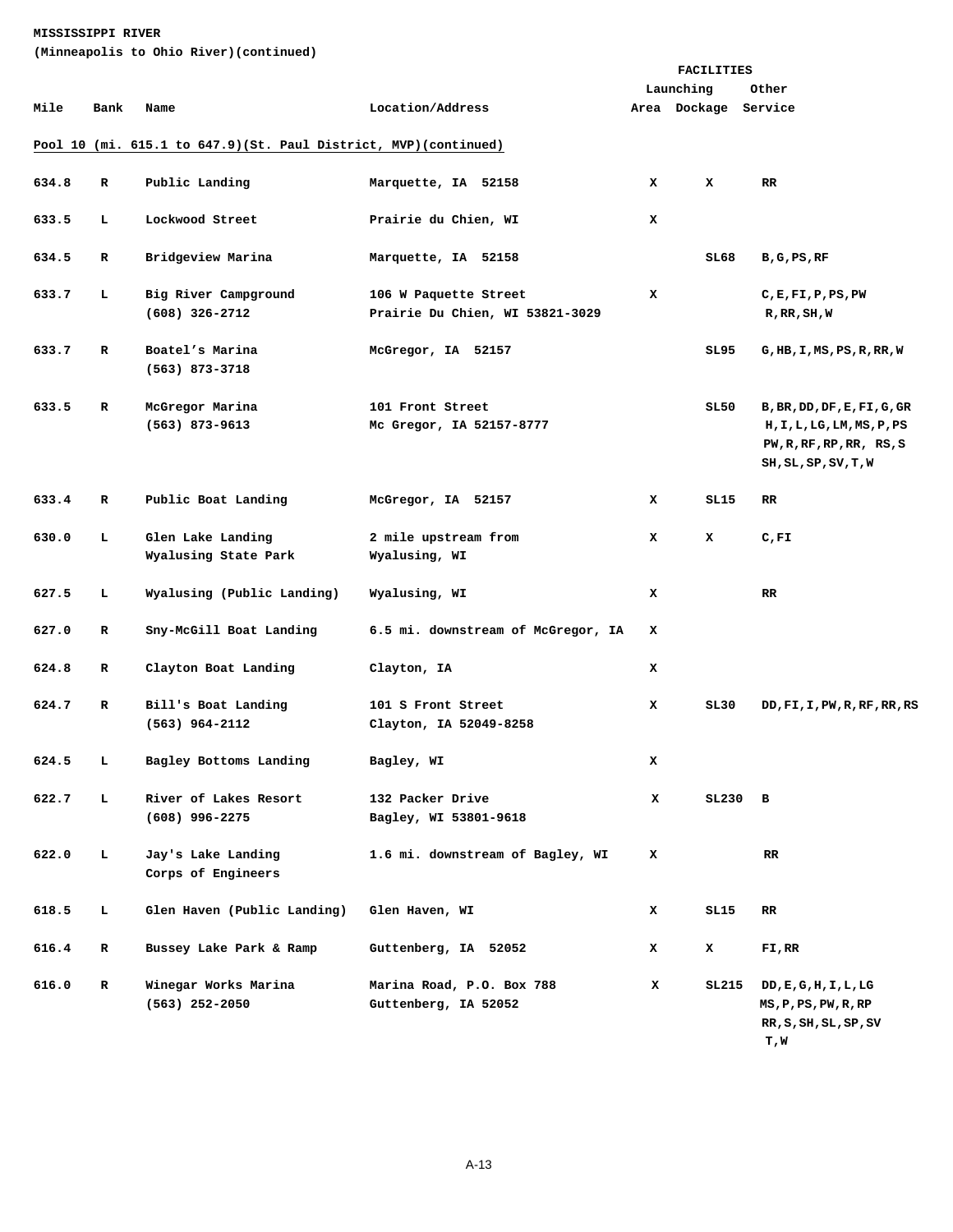| (Minneapolis to Ohio River)(continued) |  |  |  |  |
|----------------------------------------|--|--|--|--|
|----------------------------------------|--|--|--|--|

|       |      |                                                            |                                                                                         |   | FACILITIES           |                                  |
|-------|------|------------------------------------------------------------|-----------------------------------------------------------------------------------------|---|----------------------|----------------------------------|
|       |      |                                                            |                                                                                         |   | Launching            | Other                            |
| Mile  | Bank | Name                                                       | Location/Address                                                                        |   | Area Dockage Service |                                  |
|       |      |                                                            |                                                                                         |   |                      |                                  |
|       |      | Pool 11 (mi. 583.0-615.1) (Rock Island District, MVR)      |                                                                                         |   |                      |                                  |
|       |      |                                                            |                                                                                         |   |                      |                                  |
| 614.9 | R    | The Landing                                                | 703 S River Park Dr, P.O. Box 129                                                       | x |                      | SL12 B, BR, DF, FI, G, GR        |
|       |      | (563) 252-1615/(563) 880-2578 Guttenberg, IA 52052-9340    |                                                                                         |   |                      | H, I, LG, MS, P, PW, R           |
|       |      |                                                            |                                                                                         |   |                      | RF, SL, SP, SV, T, W             |
|       |      |                                                            | South 1st Street                                                                        |   |                      |                                  |
| 614.8 | R    | City Of Guttenberg                                         | Guttenberg Municipal Building 502 Guttenburg Courtesy Docks                             |   | x                    | R                                |
|       |      | $(563)$ 252-1161                                           |                                                                                         |   |                      |                                  |
|       |      |                                                            | Guttenberg, IA 52052-9333                                                               |   |                      |                                  |
| 614.5 | R    | Public Ramp                                                | Guttenberg, IA 52052                                                                    | x |                      | RR.                              |
|       |      |                                                            |                                                                                         |   |                      |                                  |
| 612.2 | R    | *Camp Hide-A-Way                                           | South Highway 52                                                                        | x | x                    | x                                |
|       |      |                                                            | Guttenberg, IA 52052                                                                    |   |                      |                                  |
|       |      |                                                            |                                                                                         |   |                      |                                  |
| 606.6 | L    | Municipal                                                  | Cassville, WI                                                                           | x |                      |                                  |
|       |      |                                                            |                                                                                         |   |                      |                                  |
| 606.5 | L    | Cassville Courtesy Docks                                   | P.O. Box 171                                                                            |   | x                    | B, C, CA, DF, E, FI, G           |
|       |      | $(608)$ 725-5180                                           | Cassville, WI 53806                                                                     |   |                      | GR, H, I, LG, LM, LP, P          |
|       |      |                                                            |                                                                                         |   |                      | PS, PW, R, RF, RP, RR, RS        |
|       |      |                                                            |                                                                                         |   |                      | S, SH, SL, SP, SV, T, W          |
| 605.5 | L    | Eagles Roost Resort & Motel                                | 1034 Jack Oak Road                                                                      | x | x                    | B, BR, CA, CC, E, FI             |
|       |      | $(608)$ 725-5553                                           | Cassville, WI 53806-9506                                                                |   |                      | I, LG, PW, R, RR, SL, W          |
|       |      | Upper area of Jack Oak Slough                              |                                                                                         |   |                      |                                  |
|       |      |                                                            |                                                                                         |   |                      |                                  |
| 603.6 | R    | *Lowell's Landing                                          | North Buena Vista, IA 52066                                                             | x | x                    | E, G, I, R, RF, RR, SP, W        |
|       |      | c/o 4350 Kenlworth Court                                   |                                                                                         |   |                      |                                  |
|       |      |                                                            |                                                                                         |   |                      |                                  |
| 603.6 | R    | *J.D.'s Landing                                            | North Buena Vista, IA 52066<br>$c$ /o 1007 N. 2 <sup>nd</sup> St., Guttenberg, IA 52052 |   |                      | E, G, I, R, RF, RR, SP, W        |
|       |      |                                                            |                                                                                         |   |                      |                                  |
| 601.6 | L    | Bertom Lake (Public Use)                                   | 3 1/2 mi. SE of Cassville, WI                                                           |   | x                    |                                  |
|       |      |                                                            |                                                                                         |   |                      |                                  |
| 599.9 | R    | *Don Anthony Boat Docking                                  | Waupeton, IA                                                                            | x | x                    | x                                |
|       |      | $(563) 552 - 9900$                                         |                                                                                         |   |                      |                                  |
|       |      |                                                            |                                                                                         |   |                      |                                  |
| 596.0 | R    | Finley's Landing                                           | 24709 Finley's Landing Road                                                             | x | x                    | C, E, F1, PW, R, RR              |
|       |      | Dubuque County Conservation                                | Sherrill, IA 52073                                                                      |   |                      | SH,SL,W                          |
|       |      | $(563) 556 - 6745$                                         |                                                                                         |   |                      |                                  |
|       |      |                                                            |                                                                                         |   |                      |                                  |
| 590.9 | т.   | U S Army Corps Of Engineers<br>Grant River Recreation Area | 2 miles downstream of Potosi, WI<br>3990 River Lane                                     |   | x                    | C, E, F1, PS, PW, R<br>RR, SH, W |
|       |      | $(563) 582 - 0881$                                         | Potosi, WI 53820                                                                        |   |                      |                                  |
|       |      |                                                            |                                                                                         |   |                      |                                  |
| 589.5 | R    | Mud Lake Recreation Area                                   | Dubuque County Conservation Board                                                       | x |                      | C, E, F1, G, MS, P, PW           |
|       |      | 22312 Golf Lake Road                                       | Dubuque, IA 52001                                                                       |   |                      | R, RF, RP, RR, SH, SL            |
|       |      | (563) 556-6745                                             |                                                                                         |   |                      | SP, T, W                         |
|       |      |                                                            |                                                                                         |   |                      |                                  |
| 589.7 | R    | Arrowhead Marina                                           | 22500 Golf Lake Road                                                                    | x | x                    | E,FI,G,H,I,LG,MS                 |
|       |      | $(563) 552 - 2303$                                         | Dubuque, IA 52001-9517                                                                  |   |                      | PS, PW, R, RF, RP, RR            |
|       |      |                                                            |                                                                                         |   |                      | $S$ , $SL$ , $SP$ , $SV$ , $W$   |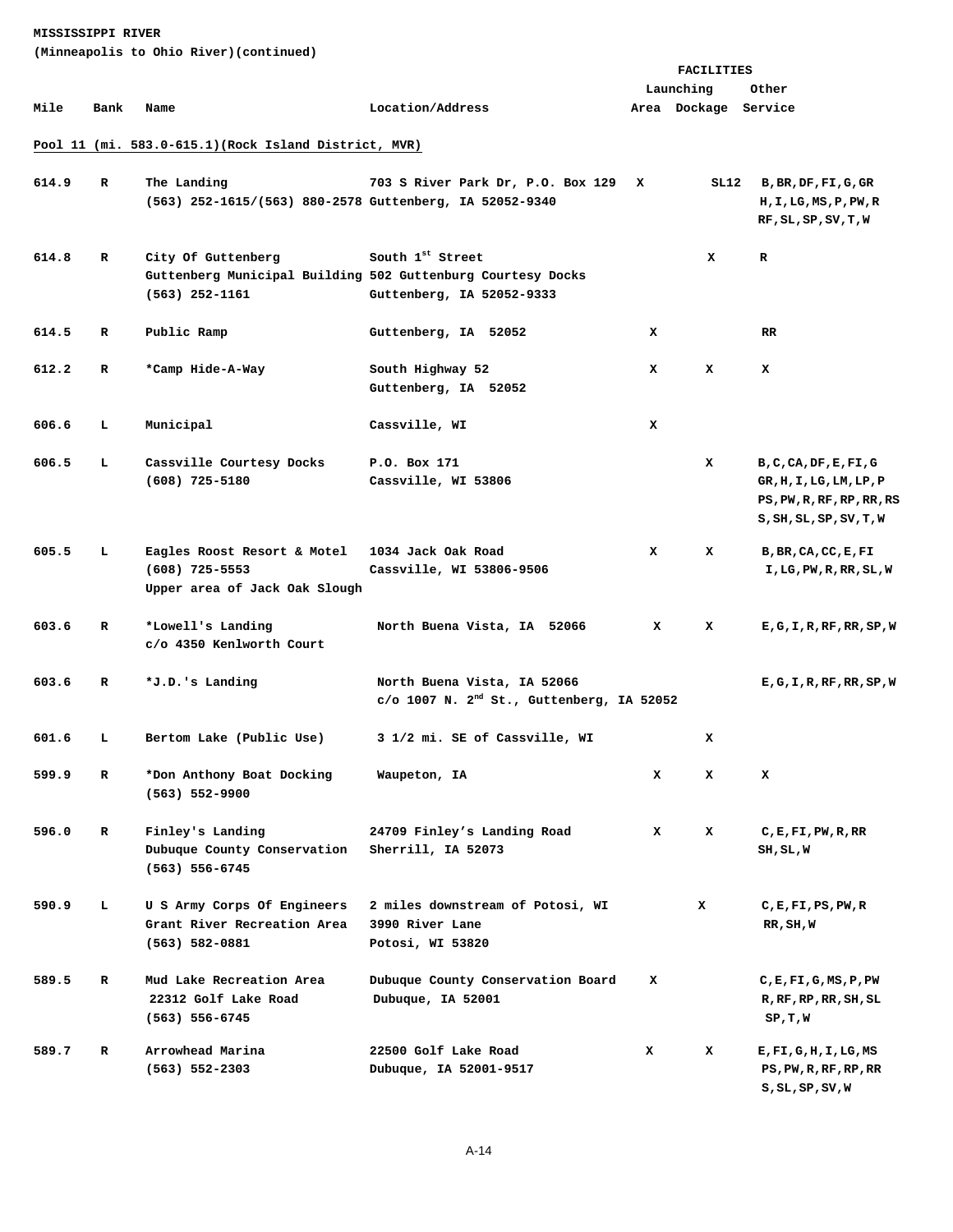|       |                                                                   |                                                          |                                                                                 |   | FACILITIES           |                                              |  |  |  |
|-------|-------------------------------------------------------------------|----------------------------------------------------------|---------------------------------------------------------------------------------|---|----------------------|----------------------------------------------|--|--|--|
|       |                                                                   |                                                          |                                                                                 |   | Launching            | Other                                        |  |  |  |
| Mile  | Bank                                                              | Name                                                     | Location/Address                                                                |   | Area Dockage Service |                                              |  |  |  |
|       |                                                                   |                                                          |                                                                                 |   |                      |                                              |  |  |  |
|       | Pool 11 (mi. 583.0-615.1) (Rock Island District, MVR) (continued) |                                                          |                                                                                 |   |                      |                                              |  |  |  |
|       |                                                                   |                                                          |                                                                                 |   |                      |                                              |  |  |  |
| 583.0 | R                                                                 | U S Army Corps Of Engineers                              | 3000 Lock & Dam Road                                                            | x |                      | RR.                                          |  |  |  |
|       |                                                                   | Lock and Dam No. 11                                      | Dubuque, IA 52001-1400                                                          |   |                      |                                              |  |  |  |
|       |                                                                   | $(563) 582 - 1204$                                       |                                                                                 |   |                      |                                              |  |  |  |
| 583.0 | ъ                                                                 | Grant County<br>O-Leary's Boat Landing<br>(608) 723-2675 | Mail: 111 S Jefferson Street, Fl 2<br>Lancaster, WI 53813-1672                  | x |                      | FI.                                          |  |  |  |
| 583.0 | ъ                                                                 | Eagle Pt Fishing Barge<br>$(608)$ 748-4443               | (Just below Dubuque L/D)<br>4380 Eagle Point Road<br>Hazel Green, WI 53811-9747 |   |                      | B,FI,R,RF                                    |  |  |  |
|       |                                                                   | Pool 12 (mi. 556.7-583.0) (Rock Island District, MVR)    |                                                                                 |   |                      |                                              |  |  |  |
|       |                                                                   |                                                          |                                                                                 |   |                      |                                              |  |  |  |
| 556.7 | R                                                                 | U S Army Corps Of Engineers                              | 401 North Riverview Street                                                      | x |                      |                                              |  |  |  |
|       |                                                                   | Lock and Dam No. 12                                      | Bellevue, IA 52031-1243                                                         |   |                      |                                              |  |  |  |
|       |                                                                   | $(563)$ 872-3314                                         |                                                                                 |   |                      |                                              |  |  |  |
|       |                                                                   |                                                          |                                                                                 |   |                      |                                              |  |  |  |
| 582.4 | R                                                                 | AY McDonald Park                                         | 0.6 mi. below Lock 11, Dubuque, IA                                              | x |                      | FI,R,RR                                      |  |  |  |
|       |                                                                   | City of Debuque                                          | Hawthorne & Volunteer Drive                                                     |   |                      |                                              |  |  |  |
|       |                                                                   | $(563) 589 - 4264$                                       | Dubuque, IA 52001                                                               |   |                      |                                              |  |  |  |
|       |                                                                   |                                                          |                                                                                 |   |                      |                                              |  |  |  |
| 582.0 | R                                                                 | Dubuque Marina                                           | 5 Eagle Pt                                                                      | x | x                    | C,DD,DF,E,FI,G,H,I                           |  |  |  |
|       |                                                                   | $(563) 582 - 3653$                                       | Dubuque, IA 52001                                                               |   |                      | L, LM, LP, MS, P, PS, PW                     |  |  |  |
|       |                                                                   |                                                          |                                                                                 |   |                      | R RF, RP, RR, RS, S, SH                      |  |  |  |
|       |                                                                   |                                                          |                                                                                 |   |                      | $SL$ , $SP$ , $SV$ , $T$ , $W$               |  |  |  |
| 581.5 | R                                                                 | Miller Riverview Park                                    | 1851 1801 Admiral Sheehy Drive                                                  |   |                      | $C$ , $E$ , $F$ I, $PS$ , $PW$ , $RR$ , $SH$ |  |  |  |
|       |                                                                   | City of Debuque                                          | Dubuque, IA 52001                                                               |   |                      |                                              |  |  |  |
|       |                                                                   | $(563) 589 - 4263$                                       |                                                                                 |   |                      |                                              |  |  |  |
|       |                                                                   |                                                          |                                                                                 |   |                      |                                              |  |  |  |
| 581.0 | R                                                                 | Schmitt Harbor                                           | 1801 Admiral Sheehy Drive                                                       | x | x                    | FI, R, RR                                    |  |  |  |
|       |                                                                   | City of Debuque                                          | Dubuque, IA 52001                                                               |   |                      |                                              |  |  |  |
|       |                                                                   | $(563) 589 - 4263$                                       |                                                                                 |   |                      |                                              |  |  |  |
|       |                                                                   |                                                          |                                                                                 |   |                      |                                              |  |  |  |
| 580.7 | $\mathbf{R}$                                                      | American Marine                                          | 1630 E 16th Street EXT                                                          |   | x                    | C, DF, E, G, GR, I, L, LM                    |  |  |  |
|       |                                                                   | At Dubuque Yacht Basin                                   | Dubuque, IA 52001-2334                                                          |   |                      | MS, P, PS, PW, RF, RP                        |  |  |  |
|       |                                                                   | $(563) 588 - 9564$                                       |                                                                                 |   |                      | RR, RS, SH, SL, SP                           |  |  |  |
|       |                                                                   |                                                          |                                                                                 |   |                      | SV,W                                         |  |  |  |
|       |                                                                   |                                                          |                                                                                 |   |                      |                                              |  |  |  |
| 579.5 | L                                                                 | Public Ramp                                              | East Dubuque, IL                                                                | x |                      |                                              |  |  |  |
|       |                                                                   | City of East Debuque                                     |                                                                                 |   |                      |                                              |  |  |  |
| 579.2 | т.                                                                | Mid-Town Marina                                          | 285 5th St, P.O. Box 145                                                        | x | x                    | C,E,FI,G,H,I,L,LM                            |  |  |  |
|       |                                                                   | $(815)$ 747-3310                                         | East Dubuque, IL 61025-1412                                                     |   |                      | MS, PS, PW, R, RF, RP                        |  |  |  |
|       |                                                                   |                                                          |                                                                                 |   |                      | RR, RS, S, SH, SL, SP                        |  |  |  |
|       |                                                                   |                                                          |                                                                                 |   |                      | SV,T,W                                       |  |  |  |
|       |                                                                   |                                                          |                                                                                 |   |                      |                                              |  |  |  |
| 577.8 | L.                                                                | TJS Incorporated                                         | 780 Harbor Drive                                                                | x |                      | x<br>BR, R, RF, RR, RS                       |  |  |  |
|       |                                                                   | $(815)$ 747-8860                                         | East Dubuque, IL 61025-1448                                                     |   |                      |                                              |  |  |  |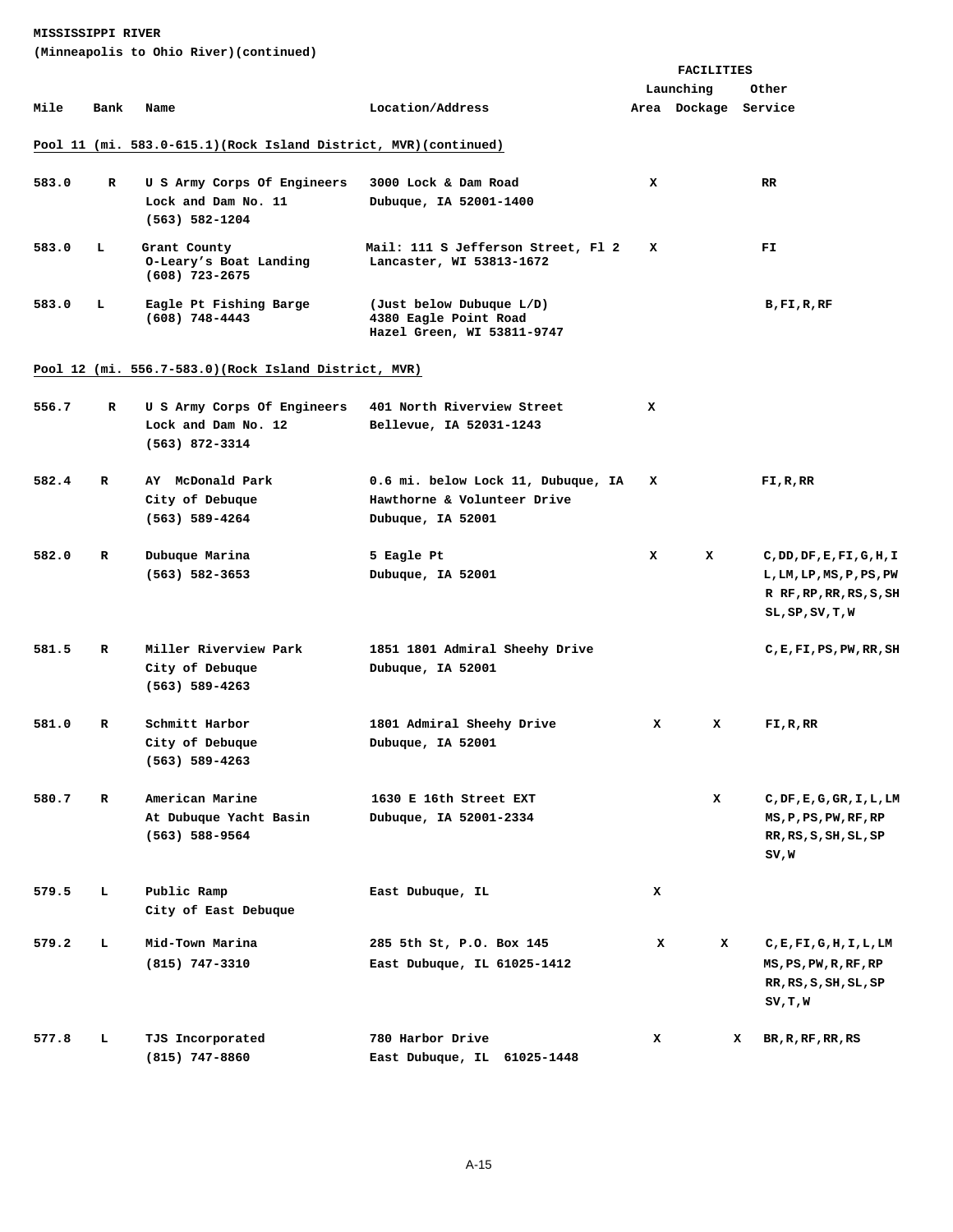|       |      |                                                                             |                                                                                                                               | <b>FACILITIES</b> |                      |                                                                                     |  |
|-------|------|-----------------------------------------------------------------------------|-------------------------------------------------------------------------------------------------------------------------------|-------------------|----------------------|-------------------------------------------------------------------------------------|--|
|       |      |                                                                             |                                                                                                                               |                   | Launching            | Other                                                                               |  |
| Mile  | Bank | Name                                                                        | Location/Address                                                                                                              |                   | Area Dockage Service |                                                                                     |  |
|       |      |                                                                             |                                                                                                                               |                   |                      |                                                                                     |  |
|       |      | Pool 12 (mi. 556.7-583.0) (Rock Island District, MVR) (continued)           |                                                                                                                               |                   |                      |                                                                                     |  |
| 574.5 | т.   | Frentress Lake Marine<br>Center Inc<br>$(815)$ 747-3155                     | 830 West Gill Road<br>East Dubuque, IL 61025-9530                                                                             | x                 |                      | X B, DF, E, G, I, I, LM, MS<br>P, PS, PW, R, RF, RP<br>RR, S, SH, SL, SP, SV<br>T,W |  |
|       |      |                                                                             |                                                                                                                               |                   |                      |                                                                                     |  |
| 573.5 | R    | Massey Marina<br>$(563) 556 - 3416$                                         | 2526 Massey Marina Lane<br>Dubuque, IA 52003-9534                                                                             | x                 |                      | x<br>B, C, E, FI, G, I, PS, PW<br>R, RF, RR, RS, SH, SL, W                          |  |
| 561.0 | L.   | Chestnut Mountain Resort<br>$(815)$ 777-1320                                | 8700 West Chestnut Road<br>P.O. Box 6328<br>Galena, IL 61036-2227                                                             | x                 |                      | x<br>DD, FI, I, RF, RR, RS                                                          |  |
| 559.6 | R    | Spruce Creek Harbour & Park<br>Mail: Business Office<br>$(563) 652 - 3783$  | 30711 396 Avenue<br>Bellevue, IA 52031<br>$18670$ $63^{\text{rd}}$ Street<br>Maquoketa, IA 52060<br>2.5 miles north of L/D 12 | x                 |                      | x<br>$C$ , E, FI, PW, R, RR, SH, SL                                                 |  |
| 558.5 | т.   | U S Army Corps Of Engineers<br>Blanding Landing<br>$(563) 582 - 0881$       | 1 mi. upstream of Lock & Dam 12<br>5722 S River Road<br>Hanover, IL 61041-9522                                                | x                 |                      | $C$ , E, FI, P, PW, R, RR, SH                                                       |  |
|       |      | Pool 13 (mi. 522.5-556.7) (Rock Island District, MVR)                       |                                                                                                                               |                   |                      |                                                                                     |  |
| 556.4 | R    | Bellevue Courtesy Dock<br>$(563)$ 872-5830                                  | Chamber of Commerce<br>210 N. Riverview, P.O. Box 12<br>Bellevue, IA 52031                                                    | x                 | x                    | C, DD                                                                               |  |
| 556.2 | R    | Riverbottom, Inc.<br>$(563)$ 872-5201                                       | 102 East Dorchester<br>Bellevue, IA 52031                                                                                     | x                 | x                    | C, G, I, R, RS, W                                                                   |  |
| 553.0 | R    | U S Army Corps Of Engineers<br>Pleasant Creek, Recreation Area 19995 Hwy 52 | 3.7 mi. below Lock & Dam 12<br>Bellevue, IA 52031                                                                             | x                 |                      | $C$ , FI, P, PS, PW, R, RR, W                                                       |  |
| 539.6 | г    | Mississippi Palisades<br>State Park (815) 273-2731                          | 16327 Il Route 84<br>Savanna, IL 61074-8538                                                                                   |                   | x                    | B, C, E, F1, GR, I, P<br>PS, PW, R, RF, RR, SH<br>SP,W                              |  |
| 537.0 | г    | Savanna Marina<br>$(815)$ 273-2955                                          | 1 Main Street<br>Savanna, IL 61074-1566                                                                                       | x                 | x                    | B, DD, E, G, I, LG, MS, P<br>PS, PW, R, RF, RR, RS<br>S,SH,SL,SP,SV,W               |  |
| 537.4 | г    | Municipal                                                                   | Savanna, IL                                                                                                                   | x                 | x                    |                                                                                     |  |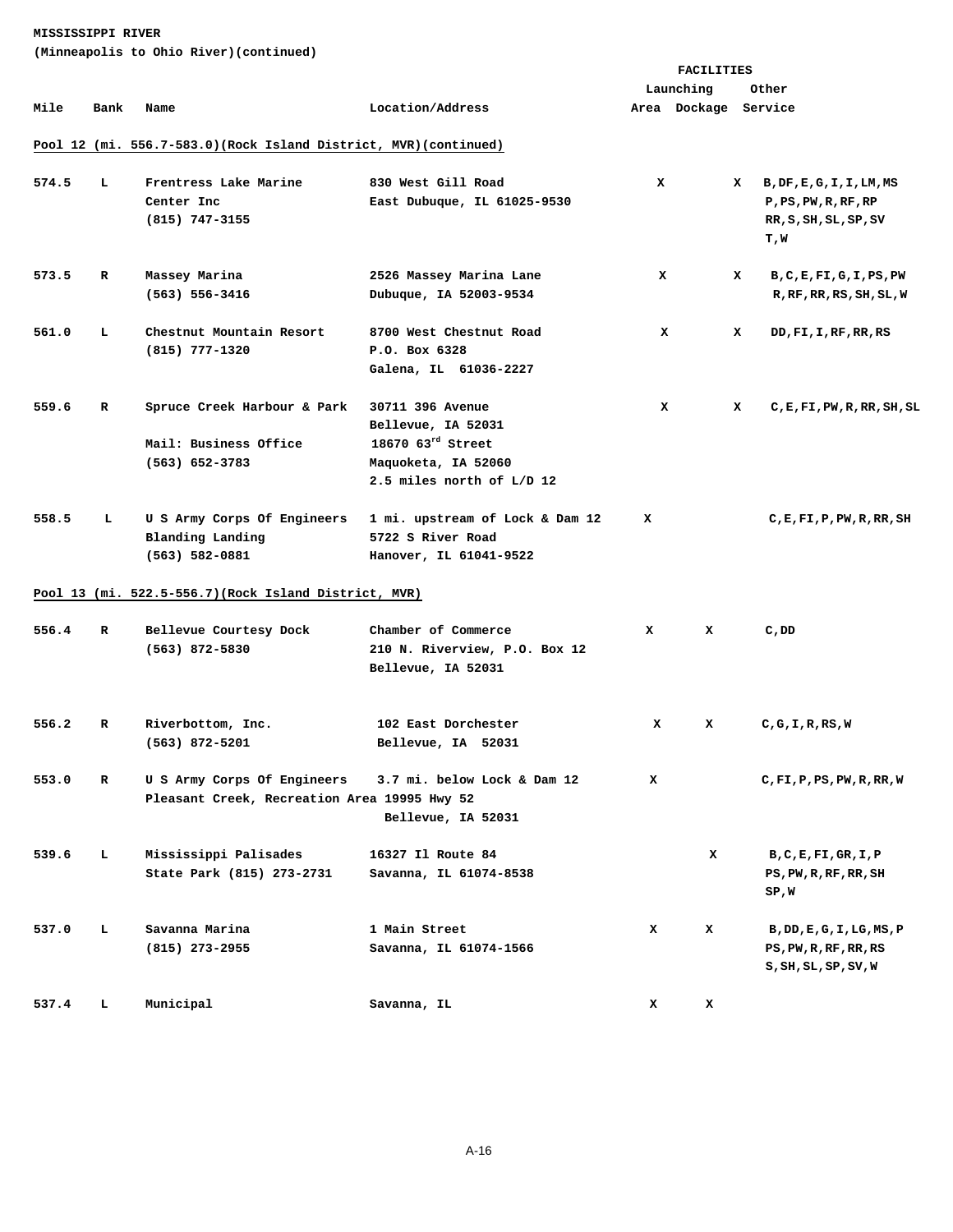|       |      |                                                                                 |                                                                                     |   | FACILITIES           |                                                                                                     |
|-------|------|---------------------------------------------------------------------------------|-------------------------------------------------------------------------------------|---|----------------------|-----------------------------------------------------------------------------------------------------|
|       |      |                                                                                 |                                                                                     |   | Launching            | Other                                                                                               |
| Mile  | Bank | Name                                                                            | Location/Address                                                                    |   | Area Dockage Service |                                                                                                     |
|       |      | Pool 13 (mi. 522.5-556.7) (Rock Island District, MVR) (continued)               |                                                                                     |   |                      |                                                                                                     |
| 536.8 | т.   | Savanna Slough (Municipal)                                                      | Savanna, IL                                                                         | x | x                    | x                                                                                                   |
| 535.7 | R    | Sabula Municipal<br>Courtesy Dock<br>$(563) 652 - 3783$                         | Esmay Slough<br>Sabula, IA                                                          | x | x                    |                                                                                                     |
| 535.5 | R    | HomePort<br>(563) 687-2692                                                      | 515 N River Street<br>Sabula, IA 52070                                              |   | x                    | $P$ , RR                                                                                            |
| 534.5 | R    | Island City Harbor Inc<br>$(563)$ 687-2825                                      | 305 South Avenue, P.O. Box 10<br>Sabula, IA 52070<br>1/4 mile below railroad bridge | x | x                    | CA, DD, DF, E, FI, G, HB<br>I,L,LG,MS,P,PS,PW<br>$R$ , $RP$ , $RR$ , $S$ , $SH$ , $SL$<br>SP,SV,T,W |
| 534.5 | R    | South Sabula Lake Park<br>$(563) 652 - 3783$                                    | 1516 South Avenue<br>Sabula, IA<br>52070                                            | x |                      | $C$ , $E$ , $F$ I, $PW$ , $RR$ , $SH$                                                               |
| 532.0 | ь.   | *Rubio, Christopher                                                             | 302 Main Street<br>Savanna, IL 61074                                                | x |                      | x                                                                                                   |
| 531.0 | т.   | U S Army Corps Of Engineers<br>Big Slough (Public Use)<br>$(815)$ 259-3628      | 7 mi. upstream of Thomson, IL<br>Riverview Road<br>Thomson, IL 61285                | x |                      | PW, R, RR                                                                                           |
| 526.0 | ь.   | U S Army Corps Of Engineers<br>Thomson Causeway<br>Recreation Area              | 1740 Lewis Avenue<br>Thomson, IL 61285                                              | x |                      | C, E, F1, P, PS, PW<br>$R$ , $RF$ , $RR$ , $SH$ , $W$                                               |
| 525.5 | R    | U S Army Corps Of Engineers<br>Bulger's Hollow (Public Use)<br>$(815)$ 259-3628 | 2.9 mi. above Lock & Dam 13<br>$468^{\text{th}}$ Avenue<br>Clinton, IA 52732        | x |                      | $C$ , PW, R, RR                                                                                     |
| 522.5 | т.   | U S Army Corps Of Engineers<br>Lock & Dam 13 (Public Use)<br>$(815) 589 - 3313$ | 0.2 mi. above Lock & Dam 13<br>4999 Lock Road<br>Fulton, IL 61252                   | x |                      | $C$ , FI, LG, R, RR                                                                                 |
|       |      | Pool 14 (mi. 493.3-522.5) (Rock Island District, MVR)                           |                                                                                     |   |                      |                                                                                                     |
| 520.9 | R    | Municipal                                                                       | Clinton, IA                                                                         | x |                      |                                                                                                     |
| 519.8 | г    | *Windmill Marina                                                                | 1800 4th Street<br>Fulton, IL 61252                                                 | x | x<br>20 Ton Lift     | x                                                                                                   |
| 519.5 | г    | Fulton Marina, Inc.<br>(815) 589-2222                                           | 1800 4th Street<br>Fulton, IL 61252-1761                                            |   | x                    | DD, E, G, I, L, PS, PW<br>$R$ , $RP$ , $RR$ , $S$ , $SL$ , $W$                                      |
| 519.4 | R    | Lateke Sportscenter, Inc.<br>$(563)$ 242-2973                                   | 1209 Roosevelt Street<br>Clinton, IA 52732-5202                                     | x | x                    | $LP$ , $MS$ , $RP$ , $SL$ , $SP$ , $SV$                                                             |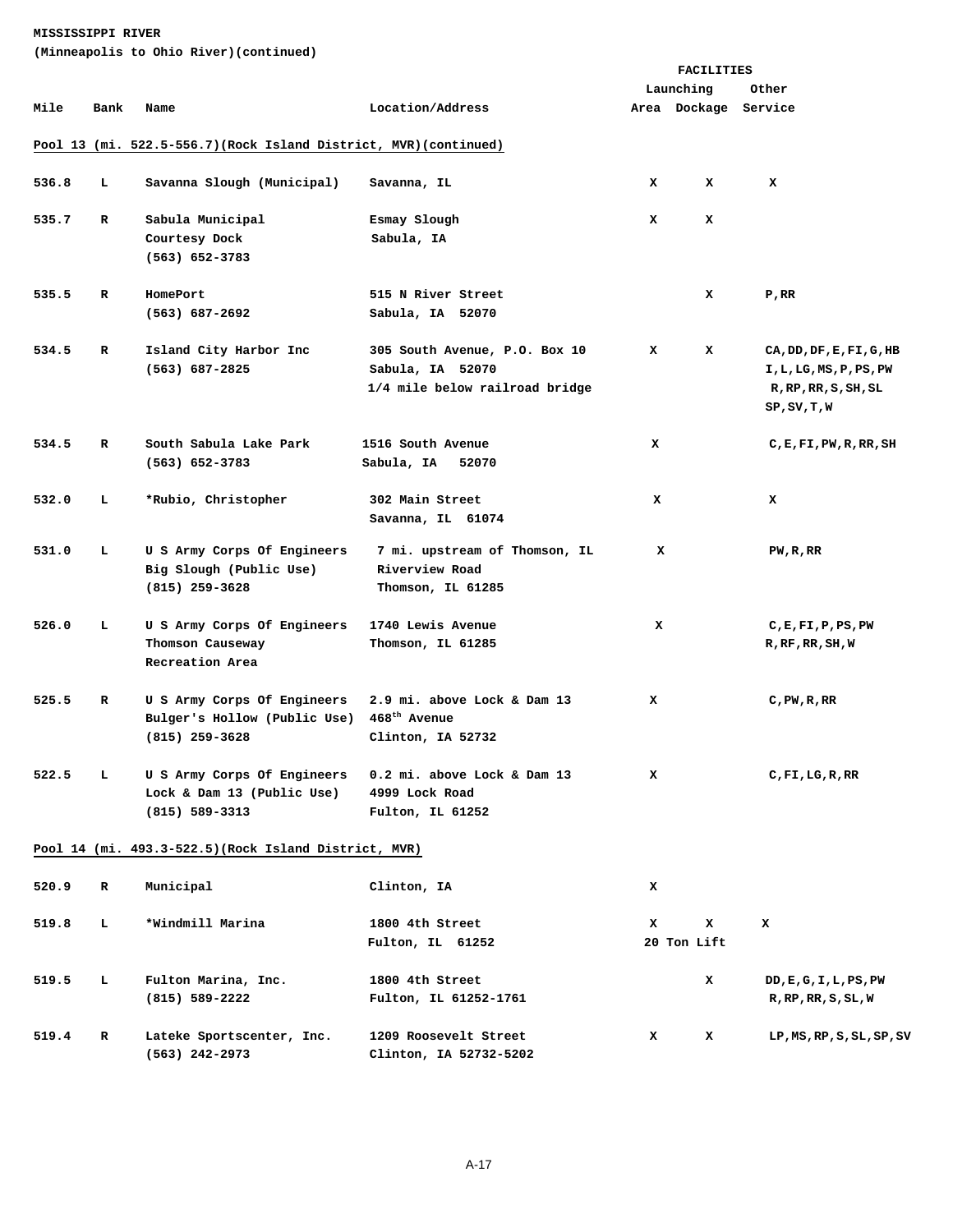|       |              |                                                                         |                                                         | FACILITIES |                      |                                                    |
|-------|--------------|-------------------------------------------------------------------------|---------------------------------------------------------|------------|----------------------|----------------------------------------------------|
|       |              |                                                                         |                                                         |            | Launching            | Other                                              |
| Mile  | Bank         | Name                                                                    | Location/Address                                        |            | Area Dockage Service |                                                    |
|       |              | Pool 14 (mi. 493.3-522.5) (Rock Island District, MVR) (continued)       |                                                         |            |                      |                                                    |
|       |              |                                                                         |                                                         |            |                      |                                                    |
| 517.6 | L.           | U S Army Corps Of Engineers                                             | Ebson Road                                              | x          |                      | $R$ , $RR$                                         |
|       |              | Cattail Slough (Public Use)<br>$(815)$ 259-3628                         | Fulton, IL 61252                                        |            |                      |                                                    |
| 517.3 | R            | Municipal                                                               | BeAvenuer Slough, Clinton, IA                           | x          |                      |                                                    |
| 513.5 | L            | Municipal                                                               | Albany, IL                                              | x          | x                    |                                                    |
| 511.7 | $\mathbf{R}$ | Camanche Marina                                                         | 115 $4^{\text{th}}$ Avenue                              |            | x                    | E, G, I, MS, P, PS                                 |
|       |              | $(563)$ 259-1514                                                        | Camanche, IA 52730                                      |            |                      | PW, R, RF, RR, SL, W                               |
| 504.0 | R            | Princeton (Public Use)                                                  | 2.0 mi. above Princeton, IA                             | x          |                      |                                                    |
| 503.1 | R            | Public Boat Launch                                                      | 5th Street<br>Cordova, IL 61242                         | x          |                      |                                                    |
| 503.2 | R            | Leisure Harbor Inn                                                      | 701 Main Avenue                                         |            | x                    | CC, E, FI, I, LG                                   |
|       |              | $(309)$ 654-2233                                                        | Cordova, IL 61242                                       |            |                      | PW, SL, SV, W                                      |
|       |              |                                                                         |                                                         |            |                      |                                                    |
| 503.3 | R            | Bennett Landing                                                         | 10th Street<br>Cordova, IL 61242                        | x          |                      | RR.                                                |
| 502.5 | R            | Princeton Beach Marina<br>$(563)$ 289-5024                              | 203 River Drive, P.O. Box 0408<br>Princeton, IA 52768   |            | x                    | B, E, FI, I, MS, R, RF<br>RP, RR, S, SL, SP, SV, W |
| 502.4 | R            | Municipal                                                               | Princeton, IA                                           | x          |                      |                                                    |
| 497.5 | ъ.           | Port Byron Courtesy Dock                                                | Port Byron, IL                                          |            | x                    | RR, RS adjacent                                    |
| 497.2 | R            | Sneaky Pete's Cowboy,<br>Steaks Inc<br>(563) 289-4277                   | 207 N Cody Rd, P.O. Box 758<br>Le Claire, IA 52753-9219 | x          | x                    | RF, RR, RS                                         |
| 497.1 | $\mathbf R$  | Municipal                                                               | LeClaire, IA                                            | x          | x                    |                                                    |
| 496.3 | R            | Schuler Shady Grove Park                                                | Rapid City, IL                                          | x          | x                    | RR, Gazebo, Bike                                   |
| 495.7 | $\mathbf{R}$ | Captains Quarters Dry Stak<br>$(563)$ 289-5050                          | 1211 Canal Shore Drive SW<br>Le Claire, IA 52753-9527   | x          | x                    | DD, E, G, I, L, MS, PS<br>RF, RP, RR, S, SH, SL    |
|       |              |                                                                         |                                                         |            | 22K Lift             | (Limited), SP, SV<br>T,W                           |
| 495.0 | $\mathbf{R}$ | Green Gables Marina INC.                                                | 2315 Canal Shore Drive                                  | x          | x                    | E, G, I, L, MS, PS, R, RP                          |
|       |              | $(563)$ 289-5652                                                        | LeClaire, IA 52753                                      |            |                      | 20 ton travellift RR, S, SH, SL, W                 |
| 493.2 | ь.           | U S Army Corps Of Engineers<br>Fisherman's Corner N<br>$(815)$ 259-3628 | 16123 - 84 Route N<br>Hampton, IL 61256                 | x          |                      | $C$ , $E$ , $PW$ , $RR$ , $SH$                     |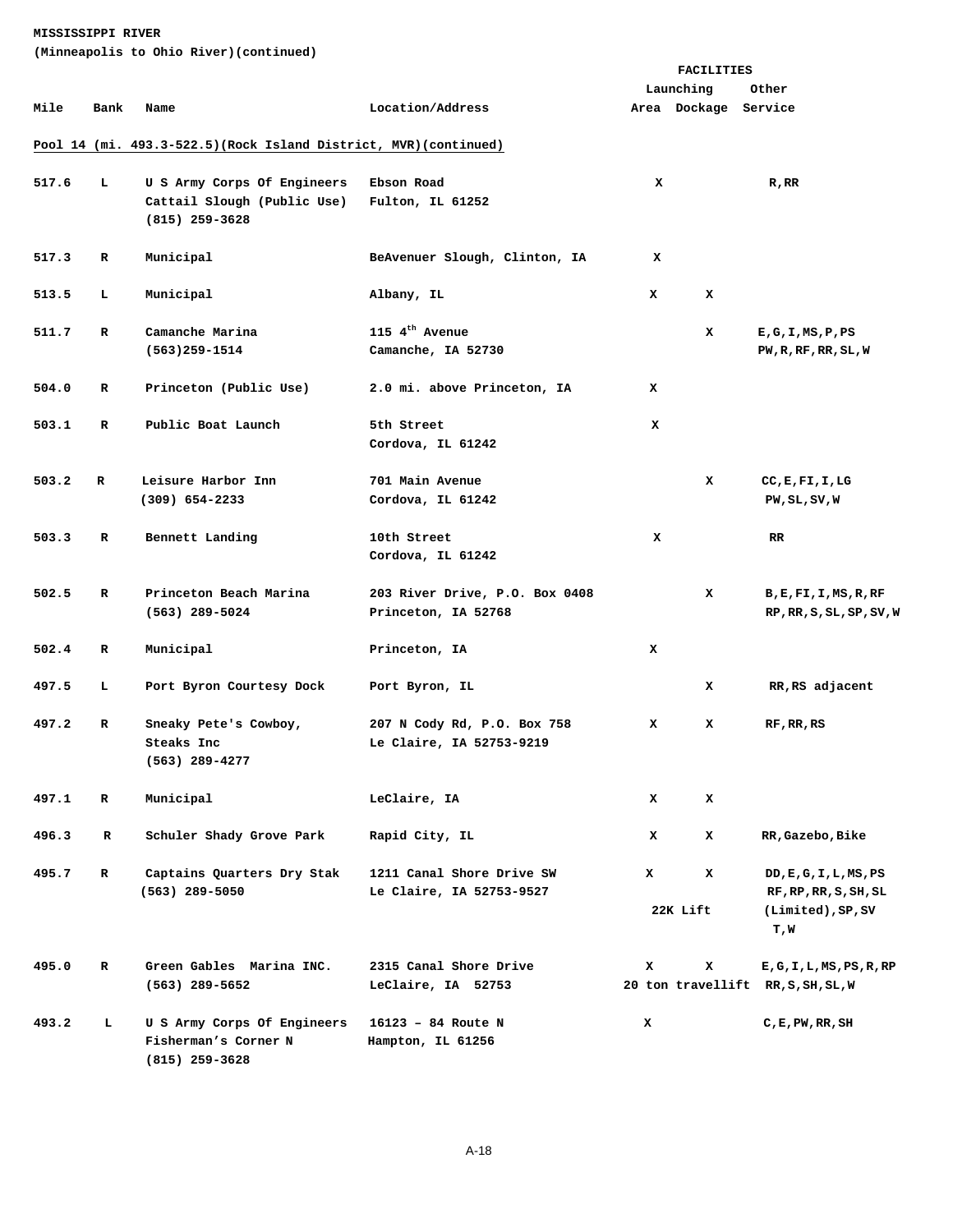|       |      | (Minneapolis to Ohio River)(continued)                                                 |                                                                              |   |              |                                                                           |
|-------|------|----------------------------------------------------------------------------------------|------------------------------------------------------------------------------|---|--------------|---------------------------------------------------------------------------|
|       |      |                                                                                        |                                                                              |   | FACILITIES   |                                                                           |
|       |      |                                                                                        |                                                                              |   | Launching    | Other                                                                     |
| Mile  | Bank | Name                                                                                   | Location/Address                                                             |   | Area Dockage | Service                                                                   |
|       |      | Pool 14 (mi. 493.3-522.5) (Rock Island District, MVR) (continued)                      |                                                                              |   |              |                                                                           |
| 493.1 | R    | U S Army Corps Of Engineers<br>Lock and Dam No. 14<br>$(563)$ 332-4357                 | 25549 - 182 <sup>nd</sup> Street, P.O. Box 15<br>Pleasant Valley, IA 52767   | x |              | PW, R, RR                                                                 |
|       |      | Pool 15 (mi. 482.9-493.3) (Rock Island District, MVR)                                  |                                                                              |   |              |                                                                           |
| 493.0 | т.   | Illinewek Ramp (Public Use)                                                            | 2 mi. above Hampton, IL                                                      | x |              | RR                                                                        |
| 492.9 | R    | IA Dept. of Natural<br>Resources Ramp                                                  | 0.1 mi. down from Lock & Dam 14                                              | x |              | RR.                                                                       |
| 490.9 | т.   | Campbells Slough                                                                       | East Moline, IL                                                              | x | x            |                                                                           |
| 490.0 | г    | Island Marina Corp<br>$(309)$ 755-0492                                                 | 400 Island Avenue<br>16116 route 84 North East<br>East Moline, IL 61244-1020 |   | x            | CC, DD, E, FI, H, L, MS<br>PW, R, RP, RR, S, SL<br>SP, SV, T, W           |
| 489.2 | т.   | Municipal                                                                              | East Moline, IL                                                              | x |              |                                                                           |
| 488.2 | г    | Marquis Harbor                                                                         | c/o Quad City Marine<br>4801 River Drive<br>Moline, IL 61265                 |   | x            | E, I, MS, P, PS, RR, RS<br>SH,W                                           |
| 488.0 | L    | Municipal                                                                              | Moline, IL                                                                   |   | x            | x                                                                         |
| 487.0 | ь    | Municipal                                                                              | Moline, IL                                                                   | x |              | x                                                                         |
| 485.7 | R    | Municipal                                                                              | Bettendorf, IA                                                               | x |              |                                                                           |
| 484.0 | R    | Lindsay Park Yacht Club<br>(563) 324-1317/(309) 781-1173 Davenport, IA 52803           | Foot of Mound                                                                | x | x            | DD,DF, E, G, I, L, LM<br>MS,P,PS,PW,R,RF<br>RR, RS, S, SH, SL, SP<br>SV,W |
| 483.5 | т.   | U S Army Corps Of Engineers<br>Mississippi River<br>Visitor Center<br>$(309)$ 794-5338 | Building 328, Arsenal Island<br>Rock Island, IL 61204                        |   |              | PW, RR                                                                    |
| 483.5 | R    | Quad City Marine                                                                       | 935 East River Drive<br>Davenport, IA 52803                                  |   | x            | E,L,MS,P,RS,W                                                             |
|       |      | Pool 16 (mi. 457.2-482.9) (Rock Island District, MVR)                                  |                                                                              |   |              |                                                                           |
| 481.6 | R    | Municipal Ramp                                                                         | Davenport, IA                                                                | x |              |                                                                           |
| 480.6 | R    | Credit Island Boat Ramp                                                                | Davenport, IA                                                                | x |              |                                                                           |
| 480.1 | г    | Municipal                                                                              | Rock Island, IL                                                              | x |              |                                                                           |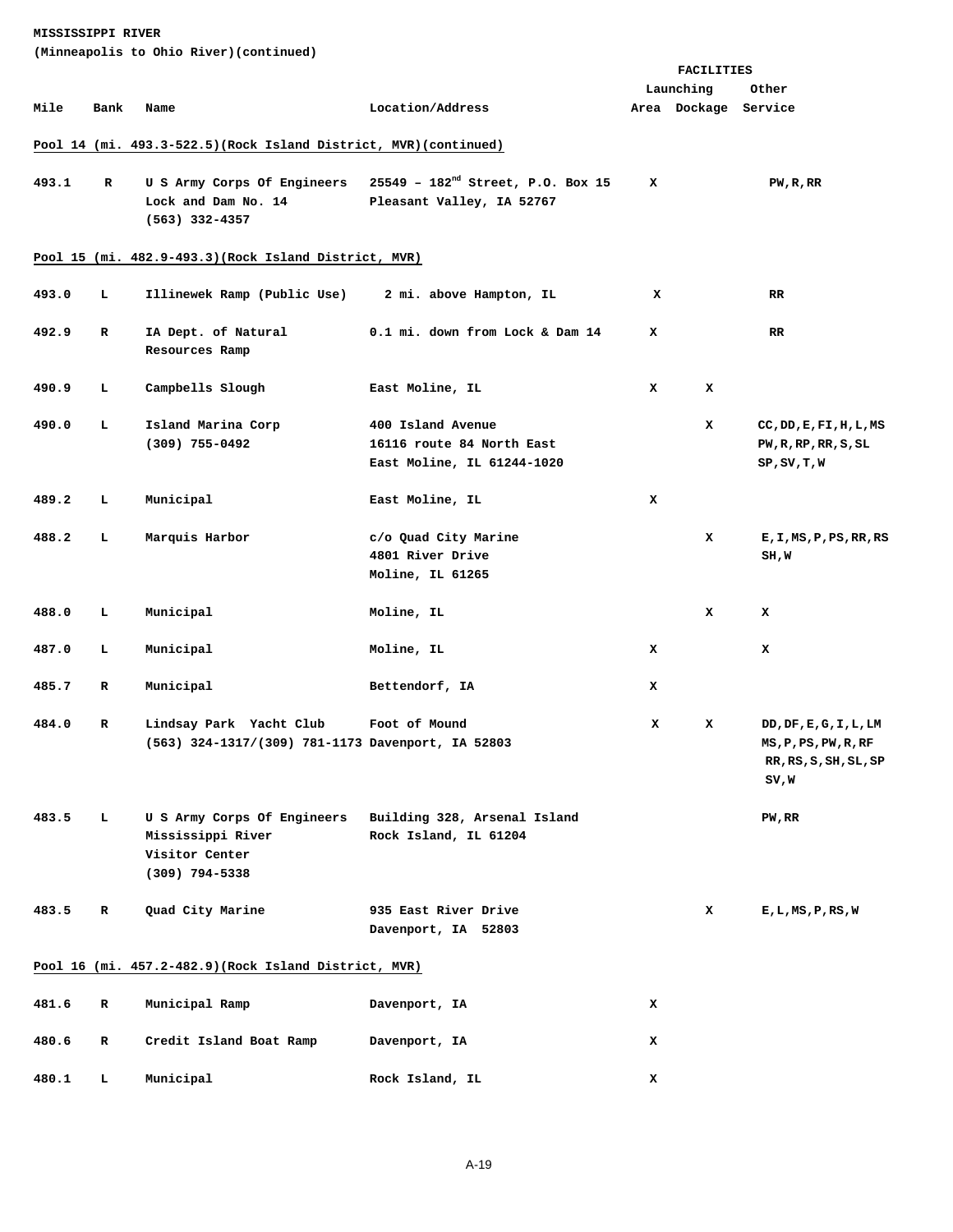**(Minneapolis to Ohio River)(continued)** 

|       |      |                                                                        |                                   | <b>FACILITIES</b> |                      |                                      |  |
|-------|------|------------------------------------------------------------------------|-----------------------------------|-------------------|----------------------|--------------------------------------|--|
|       |      |                                                                        |                                   |                   | Launching            | Other                                |  |
| Mile  | Bank | Name                                                                   | Location/Address                  |                   | Area Dockage Service |                                      |  |
|       |      |                                                                        |                                   |                   |                      |                                      |  |
|       |      | Pool 16 (mi. 457.2-482.9) (Rock Island District, MVR) (continued)      |                                   |                   |                      |                                      |  |
| 479.8 | L    | Sunset Marina                                                          | 1309 Mill Street                  | x                 | x                    | DF, E, G, I, L, PS                   |  |
|       |      | $(309)$ 732-2282                                                       | Rock Island, IL 61201             |                   |                      | RF, RR, S, SH, SL, W                 |  |
| 479.4 | R    | Municipal                                                              | Slough Boat Harbor, Davenport, IA | x                 |                      |                                      |  |
| 473.0 | R    | Buffalo Boat Ramp                                                      | Buffalo, IA                       | x                 |                      |                                      |  |
| 473.0 | т.   | *Loomis Landing                                                        |                                   | x                 | x                    | E, G, GR, I, LM, R, RS, W            |  |
|       |      |                                                                        | Andalusia, IL                     |                   |                      |                                      |  |
| 471.8 | R    | Buffalo Shores Access                                                  | Scott County, IA                  | x                 |                      | C,RR                                 |  |
| 471.5 | ь.   | Ducky's Lagoon                                                         | 13515 78 <sup>th</sup> Avenue W.  | x                 | x                    | DD, I, R, RF, RR, RS, S, SL          |  |
|       |      | $(309)$ 798-2423                                                       | Taylor Ridge, IL 61284            |                   |                      |                                      |  |
| 471.0 | ь.   | U S Army Corps Of Engineers                                            | 1.4 mi. below Andalusia, IL       | x                 |                      | $C$ , PW, R, RR                      |  |
|       |      | Andalusia Slough (Public Use) 14895 - $78^{\text{th}}$ Avenue W        |                                   |                   |                      |                                      |  |
|       |      | $(563)$ 263-7913                                                       | Andalusia, IL 61232               |                   |                      |                                      |  |
| 468.3 | R    | U S Army Corps Of Engineers                                            | 3860 Sunset Beach                 | x                 |                      | C, E, PW, R, RR, SH, W               |  |
|       |      | Clark's Ferry Recreation Area Montpelier, IA 52759<br>$(563)$ 263-7913 |                                   |                   |                      |                                      |  |
| 467.0 | т.   | Public Ramp                                                            | Andalusia Slough                  | x                 |                      |                                      |  |
| 464.8 | R    | U S Army Corps Of Engineers                                            | 1.5 mi. above Fairport, IA        | x                 |                      | $C$ , $E$ , $PW$ , $RR$ , $SH$ , $W$ |  |
|       |      | Shady Creek Recreation Area                                            | 3550 HWY 22                       |                   |                      |                                      |  |
|       |      | $(563)$ 263-7913                                                       | Muscatine, IA 52761               |                   |                      |                                      |  |
| 463.0 | R    | Fairport Landing Marina                                                | Loc: Fairport, IA                 | x                 | x                    | DF, G, I, L, MS, RF, R               |  |
|       |      | $(563)$ 264-8660                                                       | Mail: 2142 Water Street           |                   |                      | RR, RS, S, SH, SL, W                 |  |
|       |      |                                                                        | Muscatine, IA 52761-8308          |                   |                      |                                      |  |
| 462.6 | R    | Izaak Walton League                                                    | 0.5 mi. below Fairport, IA        | x                 |                      |                                      |  |
| 461.7 | R    | Public Ramp                                                            | Wyoming Slough                    | x                 |                      |                                      |  |
| 457.2 | R    | U S Army Corps Of Engineers                                            | 33109 - $102^{nd}$ Ave W          | x                 |                      | RR.                                  |  |
|       |      | Lock and Dam No. 16                                                    | Illinois City, IL 61259-9261      |                   |                      |                                      |  |
|       |      | $(309)$ 537-3191                                                       |                                   |                   |                      |                                      |  |
|       |      | Pool 17 (mi. 437.1-457.2) (Rock Island District, MVR)                  |                                   |                   |                      |                                      |  |
|       |      |                                                                        |                                   |                   |                      |                                      |  |

| 455.5 | R | Muscatine Municipal         | Mail: C/o Parks & Recreation Dept.      | x | x | B, DF, E, FI, G, GR, I |
|-------|---|-----------------------------|-----------------------------------------|---|---|------------------------|
|       |   | Boat Harbor                 | City Hall                               |   |   | MS, PW, R, RF, RR, SL  |
|       |   | (563)263-0241               | Muscatine, IA 52761                     |   |   | SP,W                   |
| 455.4 | L | *Mississippi River Gas Dock | 35504 120 <sup>th</sup> Avenue, R.R.# 7 |   | x | E, G, I, RR, W         |
|       |   | (309) 537-3119              | Muscatine, IA 52761                     |   |   |                        |
| 455.2 | R | Municipal                   | Muscatine, IA                           | x |   |                        |

A-20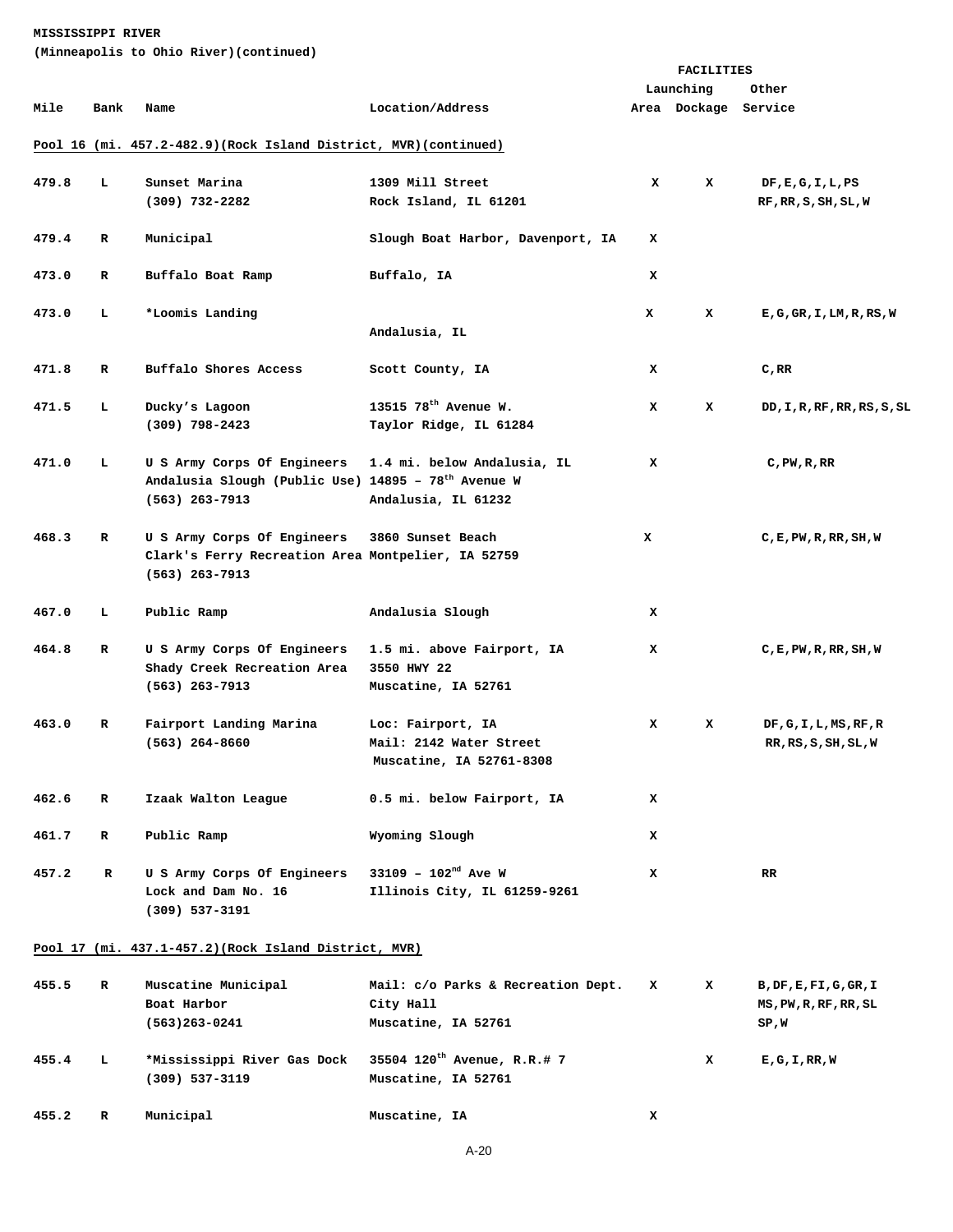|       |             | <u>--&gt; 00 01110 11101 / 001101110</u>                                                                            |                                                                                 |   | FACILITIES           |                 |
|-------|-------------|---------------------------------------------------------------------------------------------------------------------|---------------------------------------------------------------------------------|---|----------------------|-----------------|
|       |             |                                                                                                                     |                                                                                 |   | Launching            | Other           |
| Mile  | Bank        | Name                                                                                                                | Location/Address                                                                |   | Area Dockage Service |                 |
|       |             | Pool 17 (mi. 437.1-457.2) (Rock Island District, MVR) (continued)                                                   |                                                                                 |   |                      |                 |
| 449.8 | ь.          | U S Army Corps Of Engineers<br>Blanchard Island (Public Use) 34000 - 176 <sup>th</sup> Street W<br>$(563)$ 263-7913 | 11 mi. below Muscatine, IA on<br>New Boston, IL 61272                           | x |                      | $C$ , PW, R, RR |
| 437.1 | R           | U S Army Corps Of Engineers<br>Lock and Dam No. 17<br>$(309)$ 587-8125                                              | 173 Lock & Dam Road<br>New Boston, IL 61272                                     | x |                      |                 |
| 446.8 | R           | U S Army Corps Of Engineers<br>Kilpeck Landing (Public Use)<br>$(563)$ 263-7913                                     | 8.0 mi. below Muscatine, IA<br>8314 - $172^{nd}$ Street<br>New Boston, IL 61272 | x |                      | R               |
| 446.8 | L.          | Crosses Corner                                                                                                      | On main channel                                                                 | x |                      |                 |
| 442.0 | R           | Hidden Acres Resort                                                                                                 | Port Louisa, IA                                                                 | x | x                    | x               |
| 441.3 | R           | Camp Odessa                                                                                                         | Port Louisa, IA                                                                 | x | x                    | x               |
| 441.0 | R           | Lake Odessa (Public Use)                                                                                            | Upper ramp at Port Louisa, IA                                                   | x |                      |                 |
|       |             | Pool 18 (mi. 410.5-437.1) (Rock Island District, MVR)                                                               |                                                                                 |   |                      |                 |
| 435.1 | R           | Lake Odessa (Public Use)                                                                                            | Lower ramp 2.0 mi. below Lock 17                                                | x |                      |                 |
| 433.5 | R           | U S Army Corps Of Engineers<br>Ferry Landing (Public Use)<br>(563) 263-7913                                         | 4.0 mi. below Lock 17<br>6990 County Road X71<br>Oakville, IA 52646             | x |                      | $R$ , $RR$      |
| 433.1 | L.          | Sturgeon Bay Park Landing                                                                                           | New Boston, IL                                                                  | x |                      |                 |
| 427.3 | ь.          | Municipal                                                                                                           | Keithsburg, IL                                                                  | x |                      | G, I, RS        |
| 427.1 | L           | Municipal                                                                                                           | Keithsburg, IL                                                                  | x | x                    |                 |
| 424.4 | $\mathbf R$ | IA Dept. of Natural Resources Huron Chute, IA<br>(Public Ramp)                                                      |                                                                                 | x |                      |                 |
| 423.3 | т.          | Putney Landing                                                                                                      | In slough area                                                                  | x |                      |                 |
| 421.7 | R           | Des Moines County                                                                                                   | Huron Chute, IA                                                                 | x | x                    |                 |
| 421.3 | ь.          | Campbell Chute                                                                                                      | In slough area                                                                  | x |                      |                 |
| 417.3 | ь.          | State of Illinois<br>Department of Conservation<br>$(309)$ 867-3671                                                 | 120 Jefferson Street<br>Burlington, IA 52601                                    | x |                      |                 |
| 416.0 | $\mathbf R$ | Public Ramp                                                                                                         | Des Moines County, IA                                                           | x |                      |                 |
| 415.8 | L           | Municipal                                                                                                           | Oquawka, IL                                                                     | x | x                    | x               |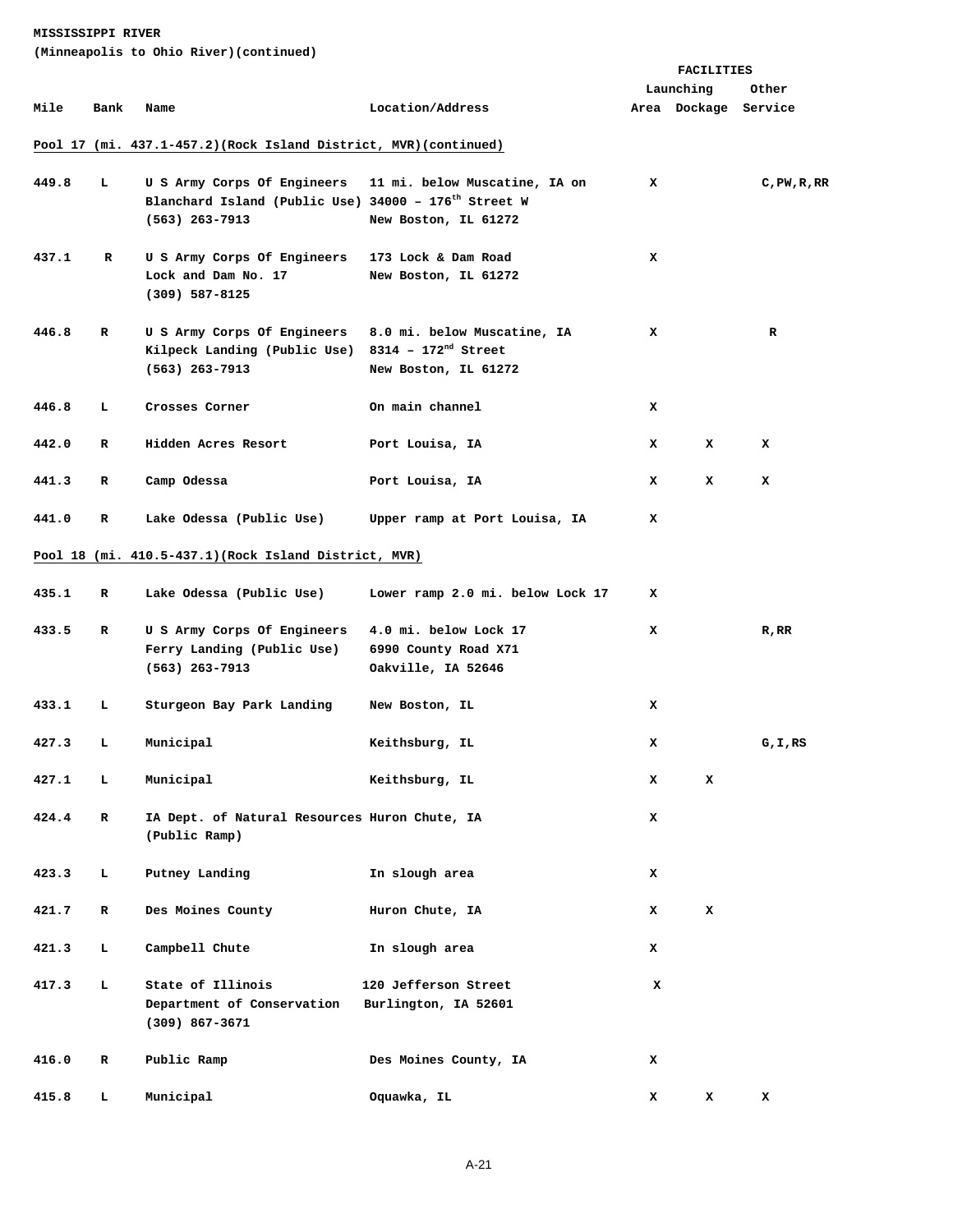|       |      |                                                                          |                                                                                                     | FACILITIES |                      |                                                                                |
|-------|------|--------------------------------------------------------------------------|-----------------------------------------------------------------------------------------------------|------------|----------------------|--------------------------------------------------------------------------------|
|       |      |                                                                          |                                                                                                     |            | Launching            | Other                                                                          |
| Mile  | Bank | Name                                                                     | Location/Address                                                                                    |            | Area Dockage Service |                                                                                |
|       |      | Pool 18 (mi. 410.5-437.1) (Rock Island District, MVR) (continued)        |                                                                                                     |            |                      |                                                                                |
| 415.2 | L    | The Pier                                                                 | Loc: South edge of town<br>Mail: P.O. Box 920, Marina Drive<br>Oquawka, IL 61469                    |            | x                    | E, G, I, P, PS, R, RS, RR<br>SH, W                                             |
| 410.5 | R    | U S Army Corps Of Engineers<br>Lock and Dam No. 18<br>$(309)$ 873-2246   | Route 1, Box 205<br>Gladstone, IL 61437                                                             | x          |                      |                                                                                |
|       |      | Pool 19 (mi. 364.2-410.5) (Rock Island District, MVR)                    |                                                                                                     |            |                      |                                                                                |
| 410.4 | ъ.   | IL Dept. of Conservation                                                 | 0.1 mi. below Lock & Dam 18                                                                         | x          |                      |                                                                                |
| 404.5 | R    | Bluff Harbor Marina<br>$(319)$ 753-2590                                  | 800 N. Front Street, P.O. Box 1073<br>Burlington, IA 52601                                          | x          | x                    | B, DD, DF, E, G, GR, I<br>L, MS, P, PS, PW, RF, RP<br>RR, S, SH, SL, SP, SV, W |
| 404.1 | R    | Municipal                                                                | Burlington, IA                                                                                      | x          | x                    |                                                                                |
| 403.8 | R    | Municipal                                                                | Burlington, IA                                                                                      | x          |                      |                                                                                |
| 390.7 | т.   | Municipal                                                                | Dallas City, IL                                                                                     | x          |                      |                                                                                |
| 390.3 | R    | Public Ramp                                                              | Lee County, IA                                                                                      | x          |                      |                                                                                |
| 390.2 | L    | Municipal                                                                | Dallas City, IL                                                                                     | x          | x                    |                                                                                |
| 383.8 | R    | Municipal                                                                | Fort Madison, IA                                                                                    | x          | x                    | x                                                                              |
| 383.8 | R    | Captain Kirks Marina<br>$(319)$ $372 - 6477$                             | Loc: Downstream of RR/HWY bridge<br>902 4 <sup>th</sup> St., P.O. Box 524<br>Fort Madison, IA 52627 |            | x                    | DF, G, I, MS, R, RF, RR<br>RS, S                                               |
| 379.7 | R    | Public Ramp                                                              | Lee County, IA                                                                                      | x          |                      |                                                                                |
| 375.8 | ь    | Nauvoo, IL                                                               | Nauvoo, IL                                                                                          | x          |                      |                                                                                |
| 375.0 | R    | Montrose Boat Harbor                                                     | Montrose, IA                                                                                        | x          | x                    | x                                                                              |
| 366.9 | R    | Keokuk Yacht Club (Private)<br>$(319) 524 - 9469$                        | 2029 River Road<br>Keokuk, IA 52632-2154                                                            | x          | x                    | DD,DF,E,FI,G,H<br>HB, I, L, LM, MS, P<br>RF, RR, S, SH, SL, W                  |
| 365.0 | ь.   | Great Lakes Boat Company<br>$(217)$ 847-2217                             | 1420 N State Highway 96<br>Hamilton, IL 62341-3123                                                  | x          | x                    | MS, R, RP, S                                                                   |
| 364.3 | R    | U S Army Corps Of Engineers<br>Lock and Dam No. 19<br>$(319) 524 - 2631$ | 523 North Water Street<br>Keokuk, IA 52632                                                          | x          |                      | PW, RF, RR                                                                     |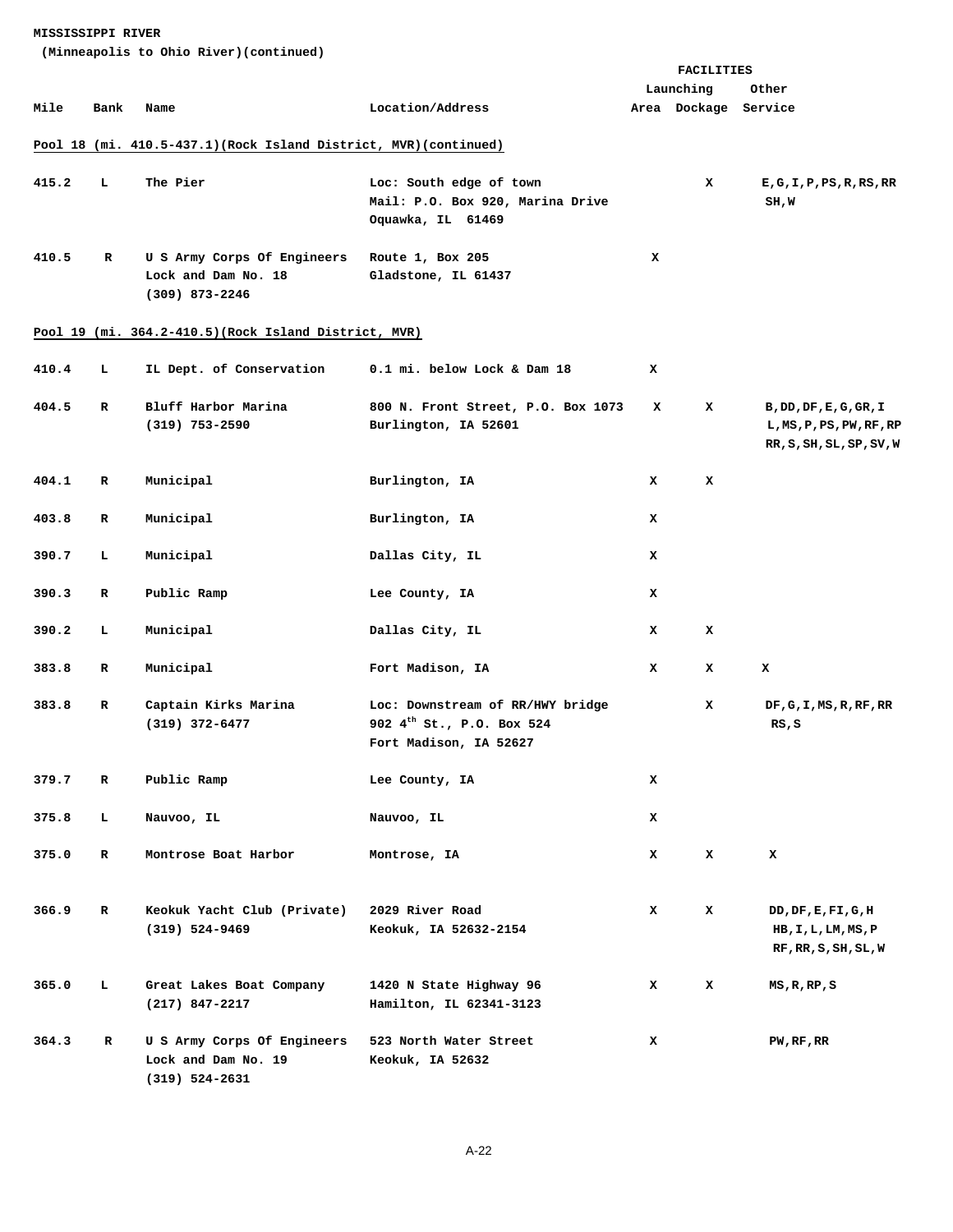## **MISSISSIPPI RIVER (Minneapolis to Ohio River)(continued)**

|       |      |                                                                                |                                                                             | <b>FACILITIES</b> |                      |                                                       |
|-------|------|--------------------------------------------------------------------------------|-----------------------------------------------------------------------------|-------------------|----------------------|-------------------------------------------------------|
|       |      |                                                                                |                                                                             |                   | Launching            | Other                                                 |
| Mile  | Bank | Name                                                                           | Location/Address                                                            |                   | Area Dockage Service |                                                       |
|       |      | Pool 20 (mi. 343.2-364.2) (Rock Island District, MVR)                          |                                                                             |                   |                      |                                                       |
| 363.1 | R    | Municipal Launching Facility Keokuk, IA                                        |                                                                             | x                 |                      |                                                       |
| 363.0 | R    | Southside Boat Club<br>$(319) 524 - 7122$                                      | Railroad & Cedar<br>Keokuk, IA 52632                                        |                   | x                    | DD, FI, I, P, PW, RF, RR                              |
| 359.2 | R    | Public Fishing Area                                                            | Alexandria, MO                                                              |                   |                      |                                                       |
| 359.1 | т.   | Warsaw Boat Landing                                                            | Warsaw, IL                                                                  | x                 |                      |                                                       |
| 358.8 | R    | Purple Cow<br>$(660)$ 754-6512                                                 | Riverfront Street<br>Alexandria, MO 63430                                   |                   |                      | C,DD,E,FI,G,H,I<br>MS, P, PW, RRF, RR<br>RS, SH, T, W |
| 347.7 | R    | U S Army Corps Of Engineers<br>Fenway Landing (Public Use)<br>$(217)$ 228-0890 | 5.0 mi. above Lock & Dam 20<br>$130^{\text{th}}$ Street<br>Canton, MO 63435 | x                 |                      | $R$ , $RR$                                            |
| 343.0 | R    | U S Army Corps Of Engineers<br>Lock and Dam No. 20<br>$(573)$ 288-3320         | P.O. Box 246<br>Canton, MO 63435                                            | x                 |                      |                                                       |
|       |      | $(min 324.9-343.2)(Rock Island District, MVR)$                                 |                                                                             |                   |                      |                                                       |
| 342.7 | R    | Camp & City Camp Ground<br>Park Ranger (217) 228-0890                          | Canton, MO<br>Mail: 909 W. Lock & Dam Road<br>Quincy, IL 62305              |                   | x                    | C, E, F1, PW, RR                                      |
| 342.3 | R    | Municipal Ramp<br>(Public Use)<br>Park Ranger (217) 228-0890                   | Canton, MO<br>Mail: 909 w. Lock & Dam Road<br>Quincy, IL 62305              |                   | x                    | R                                                     |
| 340.8 | L.   | Bear Creek (Public Use)<br>$(217)$ 228-0890                                    | Upper area of Canton Chute<br>N 2400 <sup>th</sup> Avenue<br>Ursa, IL 62376 | x                 |                      | C, R, RR                                              |
| 331.6 | т.   | U S Army Corps Of Engineers<br>Canton Chute (Public Use)<br>$(217)$ 228-0890   | 4.5 mi. above Quincy, IL<br>S Knapheide Landing<br>Quincy, IL 62305         | x                 |                      | R, RR                                                 |
| 328.5 | L    | Bob Bangert Quincy City Park<br>Park Ranger (217) 228-0890                     | Quincy Bay<br>Mail: 909 w. Lock & Dam Road<br>Quincy, IL 62305              | x                 |                      | R, RR                                                 |
| 328.1 | L    | Kesler City Park<br>Municipal Ramp<br>Park Ranger (217) 228-0890               | Quincy, IL<br>Mail: 909 w. Lock & Dam Road<br>Quincy, IL 62305              | x                 |                      | R, RR                                                 |
| 327.7 | ь    | Art Keller Marina<br>(217) 228-9227                                            | c/o Quincy Park District Art<br>8600 Bay Island Park<br>Quincy, IL 62301    |                   | x                    | DD,E,G,I,P,PS,PW<br>RF, RR, S, SH, SL, SV, W          |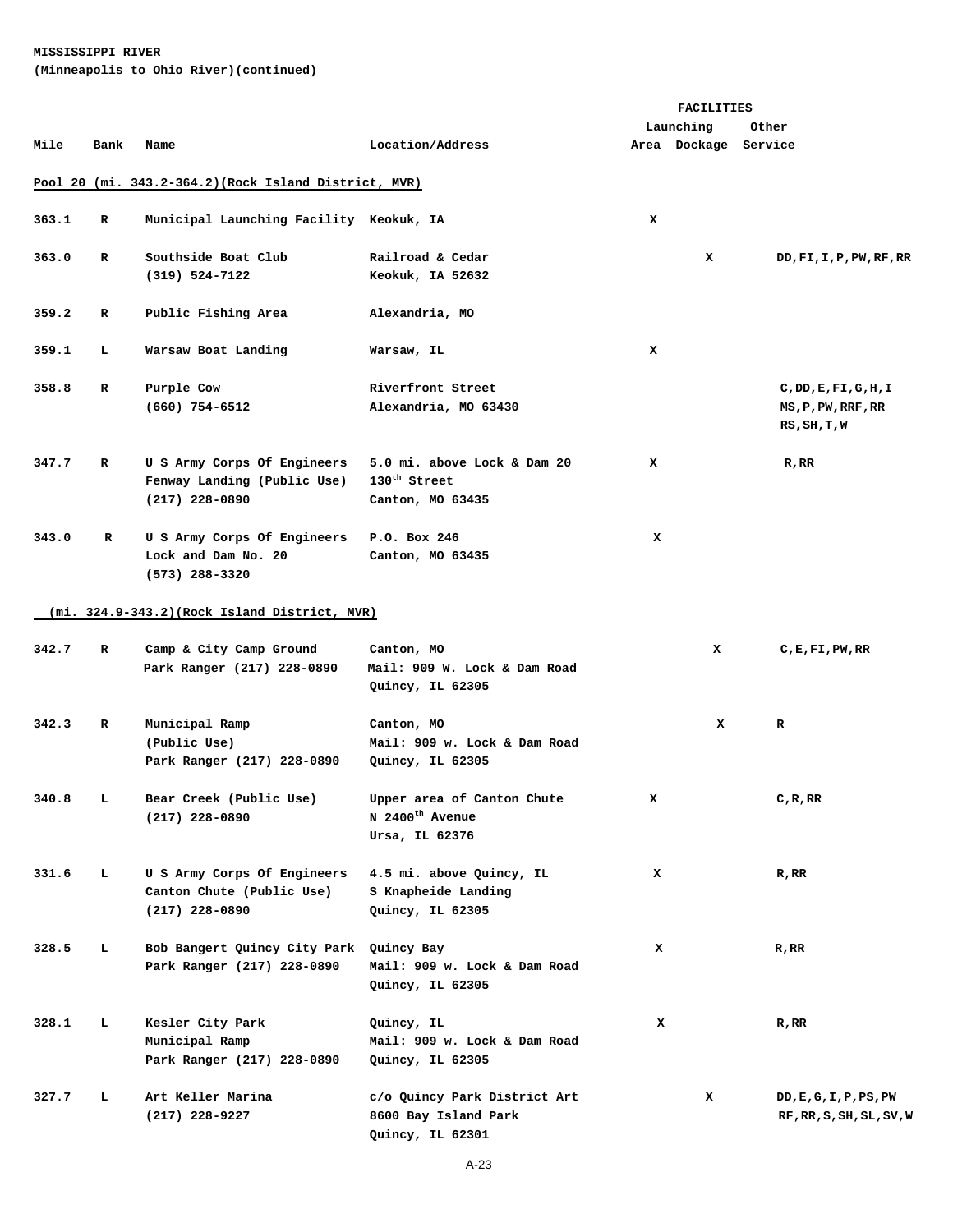|       |      |                                                                                                                             | <b>FACILITIES</b>                                                            |   |                      |                                                |
|-------|------|-----------------------------------------------------------------------------------------------------------------------------|------------------------------------------------------------------------------|---|----------------------|------------------------------------------------|
|       |      |                                                                                                                             |                                                                              |   | Launching            | Other                                          |
| Mile  | Bank | Name                                                                                                                        | Location/Address                                                             |   | Area Dockage Service |                                                |
|       |      | Pool 21 (mi. 324.9-343.2) (Rock Island District, MVR) (continued)                                                           |                                                                              |   |                      |                                                |
| 327.2 | ь.   | *Pier Restaurant                                                                                                            | 401 Bonansinga Drive<br>Quincy, IL 62301                                     |   | x                    | RF, RF, RS                                     |
| 327.2 | ъ.   | Quincy Boat Club(Private)<br>$(217)$ 228-2628                                                                               | 501 S Front Street<br>Quincy, IL 62301-3818 (Quincy Bay)                     |   | x                    | E,I,PW,RF,RR,W                                 |
|       |      | Quincy Park District Marina<br>$(217)$ 228-9214                                                                             | 1009 Quinsippi Island Road<br>Quincy, IL 62301                               |   |                      |                                                |
| 327.2 | ь.   | *Quincy Park District                                                                                                       | 1310 Washington<br>Quincy, IL 62301                                          | x |                      | DD, G, I, P, PS, PW<br>R, RF, RR, S, SH, SL, W |
| 327.1 | ъ.   | Municipal Ramp                                                                                                              | Quincy, IL 62301                                                             | x |                      |                                                |
| 326.9 | L    | South Side Boat Club<br>$(217)$ 222-1187                                                                                    | 640 South Front Street<br>Quincy, IL 62301-3821                              |   | x                    | RF, RR                                         |
| 325.5 | R    | U S Army Corps Of Engineers<br>Lock and Dam No. 21<br>$(217)$ 222-0918                                                      | 0.1 mi. below Lock & Dam 21<br>909 W. Lock & Dam Road<br>Quincy, IL 62305    | x |                      |                                                |
|       |      | Pool 22 (mi. 301.2-324.9) (Rock Island District, MVR)                                                                       |                                                                              |   |                      |                                                |
| 320.0 | R    | Marion City                                                                                                                 | Below Northeast Power Co.<br>Rural Route, Palmyra, MO 63461                  | x |                      |                                                |
| 309.7 | ъ.   | U S Army Corps Of Engineers<br>John Hay (Public Use)<br>$(217)$ 228-0890                                                    | Across River from Hannibal, MO<br>315 <sup>th</sup> Avenue<br>Hull, IL 62343 | x |                      | R, RR                                          |
| 309.0 | R    | Hannibal Boat Harbor                                                                                                        | P.O. Box 607<br>Hannibal, Mo 63401-0607                                      |   | x                    | DF, E, G, I, MS, P, R, RP<br>RR,W              |
| 308.8 | R    | Municipal Boat Harbor                                                                                                       | Hannibal, MO 63401                                                           | x | x                    | x                                              |
| 308.0 | R    | Hannibal Boat Harbor<br>Hannibal, MO 63401                                                                                  | Below highway bridge                                                         | x | x                    | DF, E, G, I, MS, R, RP, W                      |
| 301.1 | т.   | U S Army Corps Of Engineers<br>Park-N-Fish<br>$(217)$ 228-0890                                                              | Jim Young Chute Road<br>Hull, IL 62343                                       |   |                      | RR.                                            |
| 301.0 | R    | U S Army Corps Of Engineers<br>Lock and Dam No. 22<br>$(573)$ 221-0294<br>Launching Area Downstream end of lower guide wall | 13556 HWY E<br>New London, MO 63459                                          | x |                      | R                                              |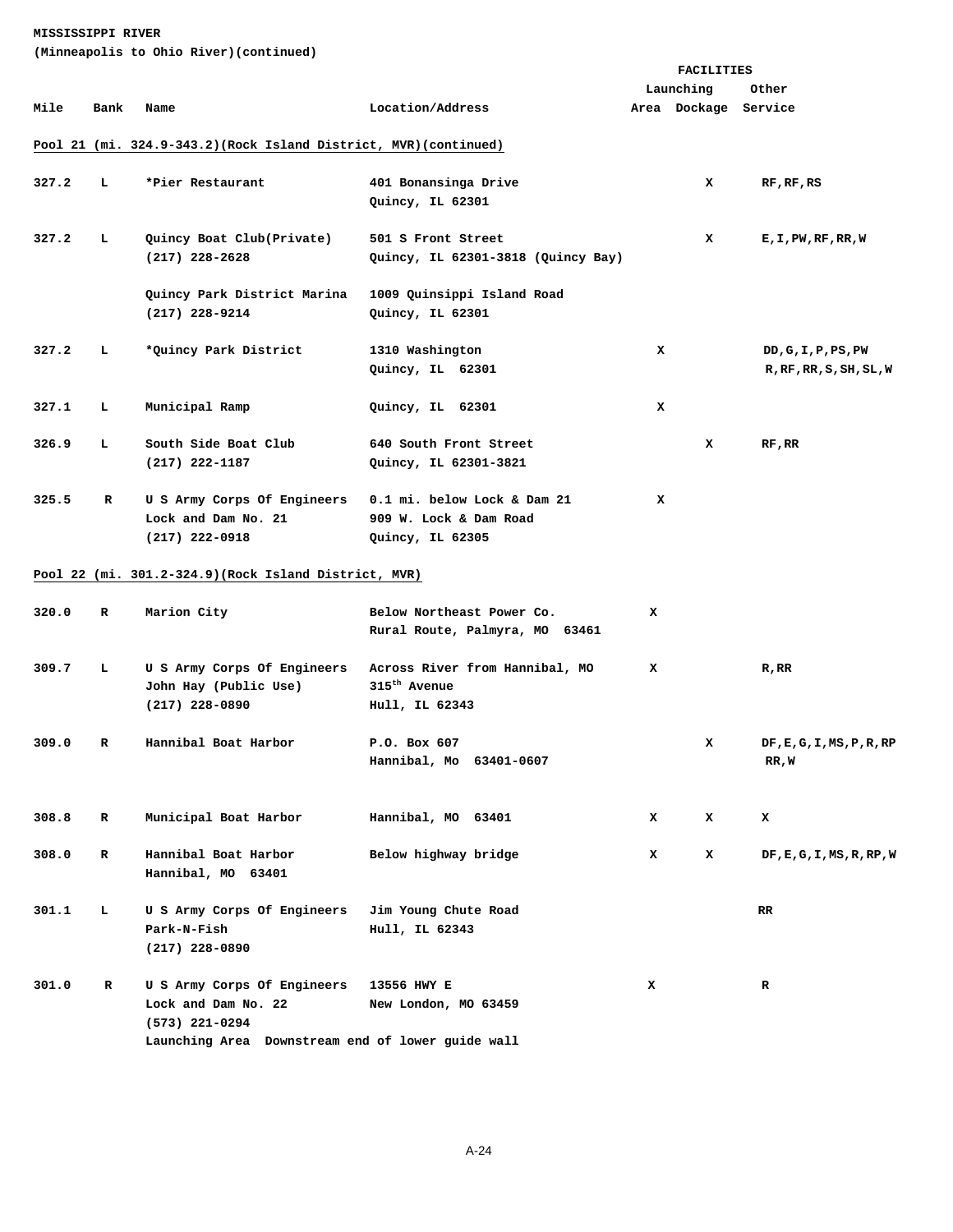|       |             |                                                     |                                                                                                                                   |   | FACILITIES           |                                                                                                                 |
|-------|-------------|-----------------------------------------------------|-----------------------------------------------------------------------------------------------------------------------------------|---|----------------------|-----------------------------------------------------------------------------------------------------------------|
|       |             |                                                     |                                                                                                                                   |   | Launching            | Other                                                                                                           |
| Mile  | Bank        | Name                                                | Location/Address                                                                                                                  |   | Area Dockage Service |                                                                                                                 |
|       |             | Pool 24 (mi. 273.4-300.0)(St. Louis District, MVS)  |                                                                                                                                   |   |                      |                                                                                                                 |
| 296.0 | L           | Cincinnati Landing                                  | Cincinnati Landing, MO                                                                                                            | x |                      | R                                                                                                               |
| 294.0 | R           | DuPont State Conservation Area<br>(573) 754-6171    | Ashburn, MO                                                                                                                       | x |                      | R,C                                                                                                             |
| 284.3 | ь           | Two Rivers North Access Area Pike, County, IL       |                                                                                                                                   | x |                      |                                                                                                                 |
| 283.2 | ь           | Two Rivers South Access Area Pike County, IL        |                                                                                                                                   | x |                      | R                                                                                                               |
| 283.2 | L           | Two Rivers Marina<br>(217) 437-2321                 | 13495 U.S. Hwy 54<br>Rockport, IL 62370                                                                                           | x | x                    | B, BR, C, DD, DF, E<br>FI,G,GR, I, L, LM, MS, PS<br>PW, RF, RP, RR, RS, S, SH<br>$SL$ , $SP$ , $SV$ , $T$ , $W$ |
| 283.0 | R           | City of Louisiana                                   | Louisiana, MO                                                                                                                     | x | x                    |                                                                                                                 |
| 280.5 | т.          | Gosline Access                                      | Pike County, IL                                                                                                                   |   | x                    |                                                                                                                 |
| 277.1 | R           | State of Missouri                                   | Little Calumet Creek                                                                                                              | x |                      | <b>RR</b>                                                                                                       |
| 276.1 | R           | Silo Access Area                                    | Clarksville, MO 63336                                                                                                             | x |                      |                                                                                                                 |
| 273.5 | ъ.          | Pleasant Hill Access Area                           | Pleasant Hill, IL                                                                                                                 | x |                      |                                                                                                                 |
|       |             | Pool 25 (mi. 241.4-273.4) (St. Louis District, MVS) |                                                                                                                                   |   |                      |                                                                                                                 |
| 273.0 | R           | Clarksville Boat Club<br>$(573)$ 242-9630           | Clarksville, MO                                                                                                                   | x | x                    | R                                                                                                               |
| 265.2 |             | Rip Rap Landing Access<br>(618) 376-3303            | Calhoun County, IL                                                                                                                | x |                      | R                                                                                                               |
| 260.3 | L.          | Mozier Landing                                      | Mozier, IL                                                                                                                        | x |                      | $\mathbf R$                                                                                                     |
| 258.4 | т.          | Hamberg Ferry Boat Access                           | Hamburg, IL                                                                                                                       | x | x                    | R, RR                                                                                                           |
| 257.7 | $\mathbf R$ | Timberlake Marina<br>$(573)$ 898-2077               | Loc: Behind Westport Island<br>40 North River Road<br>Elsberry, MO 63343-3318<br>Mail: 36 N River Road<br>Elsberry, MO 63343-3318 | x | x                    | B, C, CC, DD, E, FI, G<br>H, I, MS, P, R, RF, RR<br>S, SH, SL, SP, SV, T                                        |
| 254.3 | ъ.          | Red's Landing Access<br>$(618)$ 376-3303            |                                                                                                                                   | x |                      |                                                                                                                 |
| 252.0 | R           | Upper Mississippi Wildlife<br>Area Headquarters     | (Norton Woods)                                                                                                                    | x |                      | $R$ , $RR$                                                                                                      |
| 250.8 | R           | Hurricane Access                                    | Foley, MO 63347                                                                                                                   | x |                      |                                                                                                                 |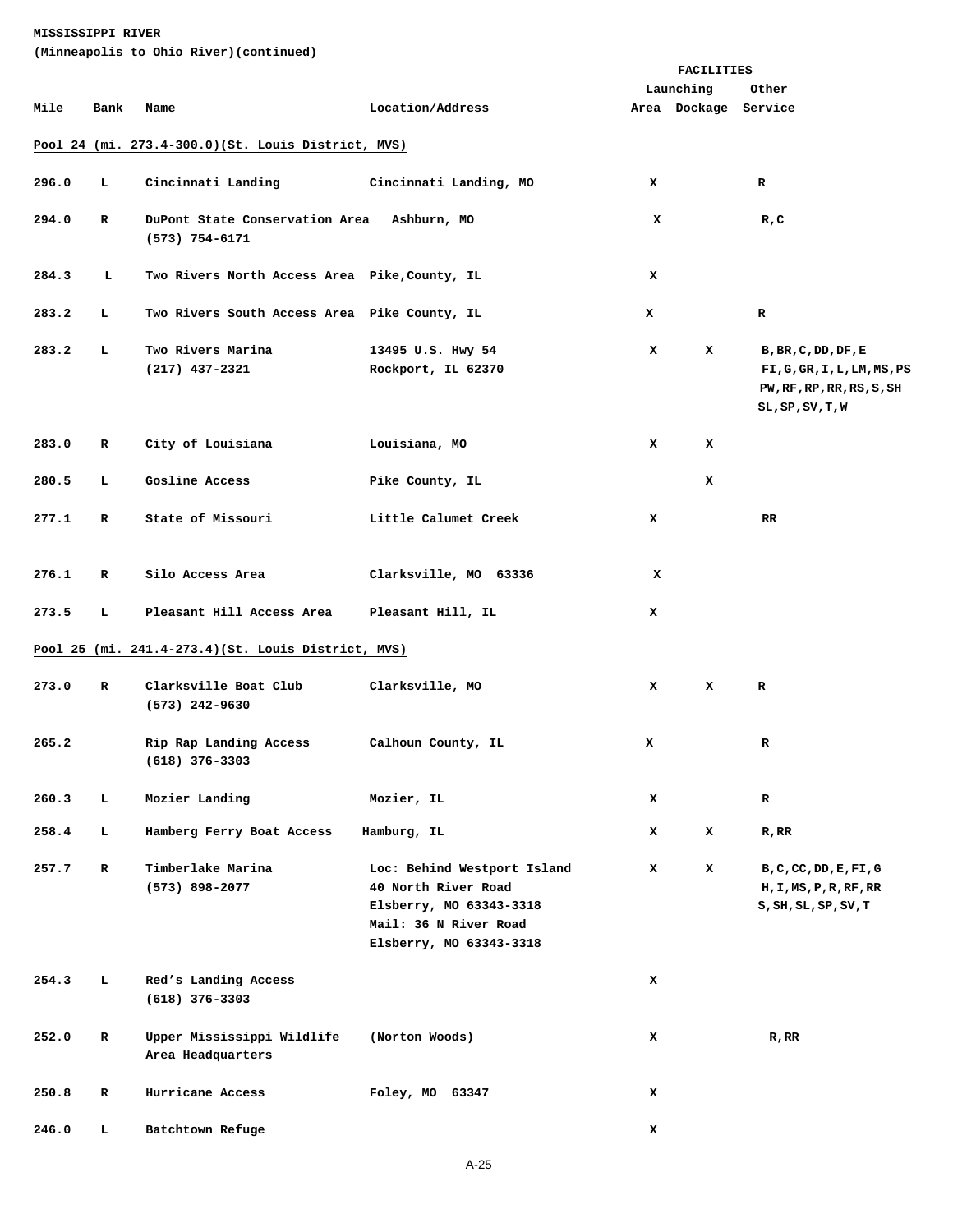| MISSISSIPPI RIVER |
|-------------------|
|-------------------|

| (Minneapolis to Ohio River)(continued) |  |  |
|----------------------------------------|--|--|
|                                        |  |  |

|       |      |                                                                 |                              |   | <b>FACILITIES</b>    |                                             |  |  |
|-------|------|-----------------------------------------------------------------|------------------------------|---|----------------------|---------------------------------------------|--|--|
|       |      |                                                                 |                              |   | Launching            | Other                                       |  |  |
| Mile  | Bank | Name                                                            | Location/Address             |   | Area Dockage Service |                                             |  |  |
|       |      | Pool 25 (mi. 241.4-273.4) (St. Louis District, MVS) (continued) |                              |   |                      |                                             |  |  |
| 245.1 | R    | Foley Access                                                    | Head of Sandy Island         | x |                      |                                             |  |  |
| 243.0 | г    | Calhoun Sportsman                                               | Batchtown, IL                | x |                      |                                             |  |  |
|       |      | Pool 26 (mi. 202.9-241.4) (St. Louis District, MVS)             |                              |   |                      |                                             |  |  |
| 231.5 |      | Riverbend Marina                                                | 2407 Hwy C                   |   |                      | DD, E, G, H, I, R, RP, S, SV                |  |  |
|       |      | $(636)$ 946-2073                                                | St. Charles, MO 63301        |   |                      |                                             |  |  |
| 226.0 | R    | Southshore Marina                                               | 1014 Urna Drive              |   | x                    | B, BR, C, CA, CC, DD                        |  |  |
|       |      | $(636)$ 250-4344                                                | Saint Charles, MO 63301      |   |                      | $DF$ , $E$ , $FI$ , $G$ , $GR$ , $H$ , $HB$ |  |  |
|       |      |                                                                 |                              |   |                      | I,L,MS,PW,R,RF,RP                           |  |  |
|       |      |                                                                 |                              |   |                      | RR, S, SH, SL, SP, SV, W                    |  |  |
| 225.2 | R    | Alexander-Richardson Invest INC. Loc: Dardenne Slough           |                              | x | x                    | DF, E, FI, G, H, I, L                       |  |  |
|       |      | DBA Yacht Club of St. Louis                                     | 105 Lake Village Drive       |   |                      | LG, LM, PS, R, RF, RP                       |  |  |
|       |      | (Private-Marina)<br>$(636)$ 250-4435                            | Saint Charles, MO 63301-6105 |   |                      | RR, RS, S, SH, SL, T, W                     |  |  |
| 224.4 | R    | Lake Center Marina (Private) Loc: Dardenne Slough               |                              |   |                      | DD, E, G, H, I, L, LG, PS                   |  |  |
|       |      | $(636)$ 250-7500                                                | 5898 Washeon Road            |   |                      | PW, RF, RP, RR, S, SH                       |  |  |
|       |      |                                                                 | Saint Charles, MO 63301      |   |                      | SL,SP,SV,W                                  |  |  |
| 223.1 | R    | Surf Side Harbor                                                | Opposite Enterprise Island   | x | x                    | G, R, RP                                    |  |  |
| 223.0 | R    | Eagles Landing Marina                                           | 800 Wilson Rd                |   | x                    |                                             |  |  |
|       |      | $(636)$ 250-4480                                                | Saint Charles, MO 63301      |   |                      |                                             |  |  |
| 223.0 | г    | Royal Landing Access Area                                       | State of Illinois            | x |                      |                                             |  |  |
| 222.8 | R    | Woodland Park Harbor                                            | Opposite Enterprise Island   | x | x                    | R, S, W                                     |  |  |
| 222.5 | R    | North Shore Marina                                              | LOC: Dardenne Slough         | x | x                    | DD, E, G, I, LM, MS, PS, PW                 |  |  |
|       |      | 1-636-250-3800                                                  | 601 North Shore Drive        |   |                      | R, RF, RR, RS, SH, SL, W                    |  |  |
|       |      |                                                                 | St. Charles, MO 63301        |   |                      |                                             |  |  |
| 222.2 | R    | Gibson Marina Corp                                              | Loc: Dardenne Slough         |   | x                    | $BR$ , $DF$ , $E$ , $G$ , $I$ , $L$         |  |  |
|       |      | Woodland Marina (Private)                                       | 125 Harbor Drive             |   |                      | SL,W                                        |  |  |
|       |      | $(636)$ 250-3446                                                | Saint Charles, MO 63301-5971 |   |                      |                                             |  |  |
| 221.8 | R    | Polestar Marina                                                 | Loc: Dardenne Slough         |   | x                    | R, DD, DF, E, G, H, I                       |  |  |
|       |      | $(636)$ 250-3008                                                | 6171 Hwy. V                  |   |                      | L, LM, P, PS, PW, R                         |  |  |
|       |      |                                                                 | Saint Charles, MO 63301-5937 |   |                      | RP, RR, S, SH, SL, W                        |  |  |
| 221.6 | R    | Viking Boat Harbor                                              |                              |   | x                    |                                             |  |  |
| 221.5 | R    | Port Charles Harbor                                             | Loc: Dardenne Slough         |   | x                    | CC, DD, DF, E, G, I                         |  |  |
|       |      | $(636)$ 250-2628                                                | 6247 Highway V               |   |                      | L, LM, MS, P, PS                            |  |  |
|       |      | (Public Use)                                                    | Saint Charles, MO 63301-5938 |   | 60 Ton Travel Lift   | PW, R, RF, RP, RR, S                        |  |  |
|       |      |                                                                 |                              |   |                      | SH, SL, SV, T, W                            |  |  |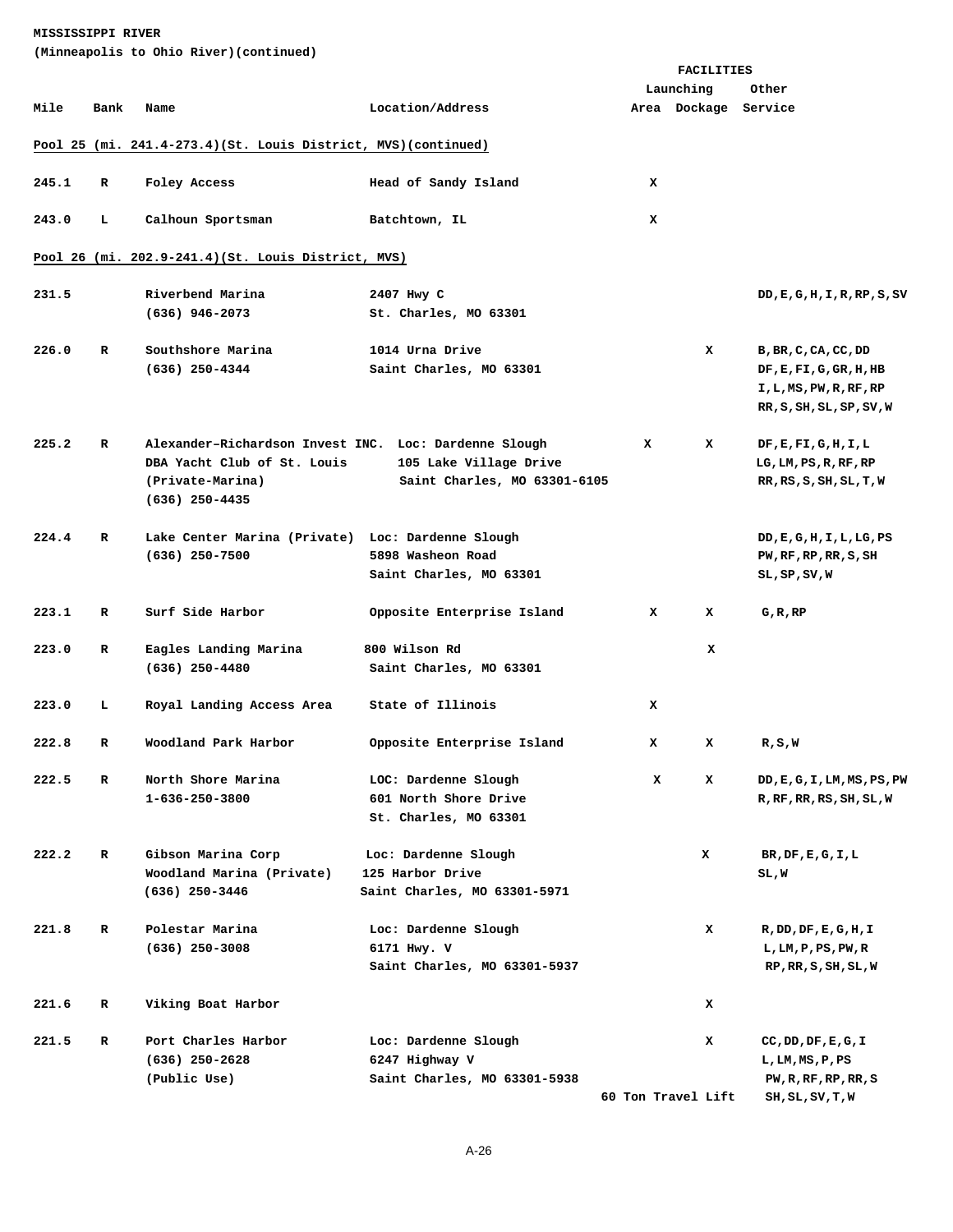|              |             | (Minneapolis to Ohio River)(continued)                          |                                  |   |                      |                                              |
|--------------|-------------|-----------------------------------------------------------------|----------------------------------|---|----------------------|----------------------------------------------|
|              |             |                                                                 |                                  |   | FACILITIES           |                                              |
|              |             |                                                                 |                                  |   | Launching            | Other                                        |
| Mile         | Bank        | Name                                                            | Location/Address                 |   | Area Dockage Service |                                              |
|              |             | Pool 26 (mi. 202.9-241.4) (St. Louis District, MVS) (continued) |                                  |   |                      |                                              |
| 221.0        | R           | Duck Club Condo Assoc(Private)Loc: Dardenne Slough              |                                  |   |                      | FI,I,LM,PS,PW,RR                             |
|              |             | $(636)$ 250-4321                                                | 6257 Hwy V                       |   |                      | RS, SH, SL, W                                |
|              |             |                                                                 | Saint Charles, MO 63301-5938     |   |                      |                                              |
| 220.0        | $\mathbf R$ | North Shore Marina Loc: Dardenne Slough                         |                                  | x |                      |                                              |
|              |             | DD, DF, E, G, GR, I, LM, PS, R, RF, RR, RS, SL, SP              |                                  |   |                      |                                              |
|              |             | $(636)$ 250-3800                                                | 615 North Shore Drive            |   |                      |                                              |
|              |             |                                                                 | St. Charles, MO 63301            |   |                      | RR, RS, S, SH, SL, SP, W                     |
| 219.1        | R           | Sherwood Marina                                                 | 29 Sherwood Harbor Road          | x | x                    | DD,E,G,GR,H,I,L,LG                           |
|              |             | $(636)$ 250-4400                                                | Portage Des Sioux, MO 63373-1010 |   |                      | MS, PW, R, RF, RP, RR<br>S, SH, SL, T, W     |
|              |             |                                                                 |                                  |   |                      |                                              |
| 219.0        | L           | Grafton Marina                                                  | Grafton, IL                      |   | x                    |                                              |
| 218.6        | г           | Public Boat Ramp                                                | Grafton, IL                      | x | x                    | R                                            |
| 217.9        | г           | Loading Dock                                                    | 400 Front Street, P.O. Box 458   |   | x                    | $CA$ , $E$ , $I$ , $LG$ , $PW$ , $RF$ , $RR$ |
| 0.0 Illinois |             | (618) 786-3494                                                  | Grafton, IL 62037-0458           |   |                      | RS,W                                         |
| 215.8        | L           |                                                                 | Chautauqua, IL                   |   | x                    | W                                            |
| 214.0        | R           | Hide-A-Way Harbor (owned by St.Charles County Parks)            |                                  | x | x                    |                                              |
|              |             | $(636)300 - 1953$                                               | Route 1, 1550 Hide-A-Way         |   |                      |                                              |
|              |             |                                                                 | Portage Des Sioux, MO 63373      |   |                      |                                              |
| 213.0        | R           | Snug Harbor (Private)                                           |                                  |   |                      |                                              |
| 212.8        | R           | Sioux Yacht Club (Private)                                      | Portage des Sioux, MO 63373      |   | x                    | E,G,I,RR,W                                   |
| 212.4        | R           | My River Home Boat Harbour Inc.1545 Riverview Street            |                                  |   | x                    | BR, CC, DD, E, G, GR, H                      |
|              |             | $(636)$ 899-0903                                                | Portage des Sioux, MO 63373-1318 |   |                      | I,L,LM,MS,P,PW,R<br>SP, SV, T, W             |
| 212.3        | R           | Palisades Yacht Club & Marina 1670 Riverview Drive              |                                  | x | x                    |                                              |
|              |             | $(636)$ 899-1093                                                | Portage des Sioux, MO 63373-1319 |   |                      |                                              |
|              |             | $(314) 706 - 2313$                                              |                                  |   |                      |                                              |
| 211.4        | R           | St. Louis Sailing Club                                          | Portage des Sioux, MO            | x | x                    |                                              |
|              |             | (Private)                                                       |                                  |   |                      |                                              |
| 209.4        | г           | Piasa Harbor-Western                                            | Loc: Behind Piasa Island         | x | x                    | B, DF, E, G, GR, I, L                        |
|              |             | Boats & Motors                                                  | on Piasa Creek                   |   |                      | MS, P, PS, PW, R, RF                         |
|              |             | $(618)$ 466-7501                                                | 10815 LockhAvenuen Road          |   |                      | RP, RR, RS, SH, SL                           |
|              |             |                                                                 | Godfrey, IL 62035-3544           |   |                      | SP, SV, T, WLP                               |
| 209.4        | г           | Piasa Creek Access Area                                         | Mouth of Piasa Creek             | x |                      | R                                            |
| 204.3        | R           | Harbor Point Yacht Club                                         | 280 Jamie Circle                 | x | x                    | DD, E, H, I, L, LM, LP                       |
|              |             | (Private)                                                       | West Alton, MO 63386-1450        |   |                      | P, PS, R, RP, RR, S                          |

A-27

(636) 899-1513 (Resvr.) SH, SL, SP, SV, W SH, SL, SP, SV, W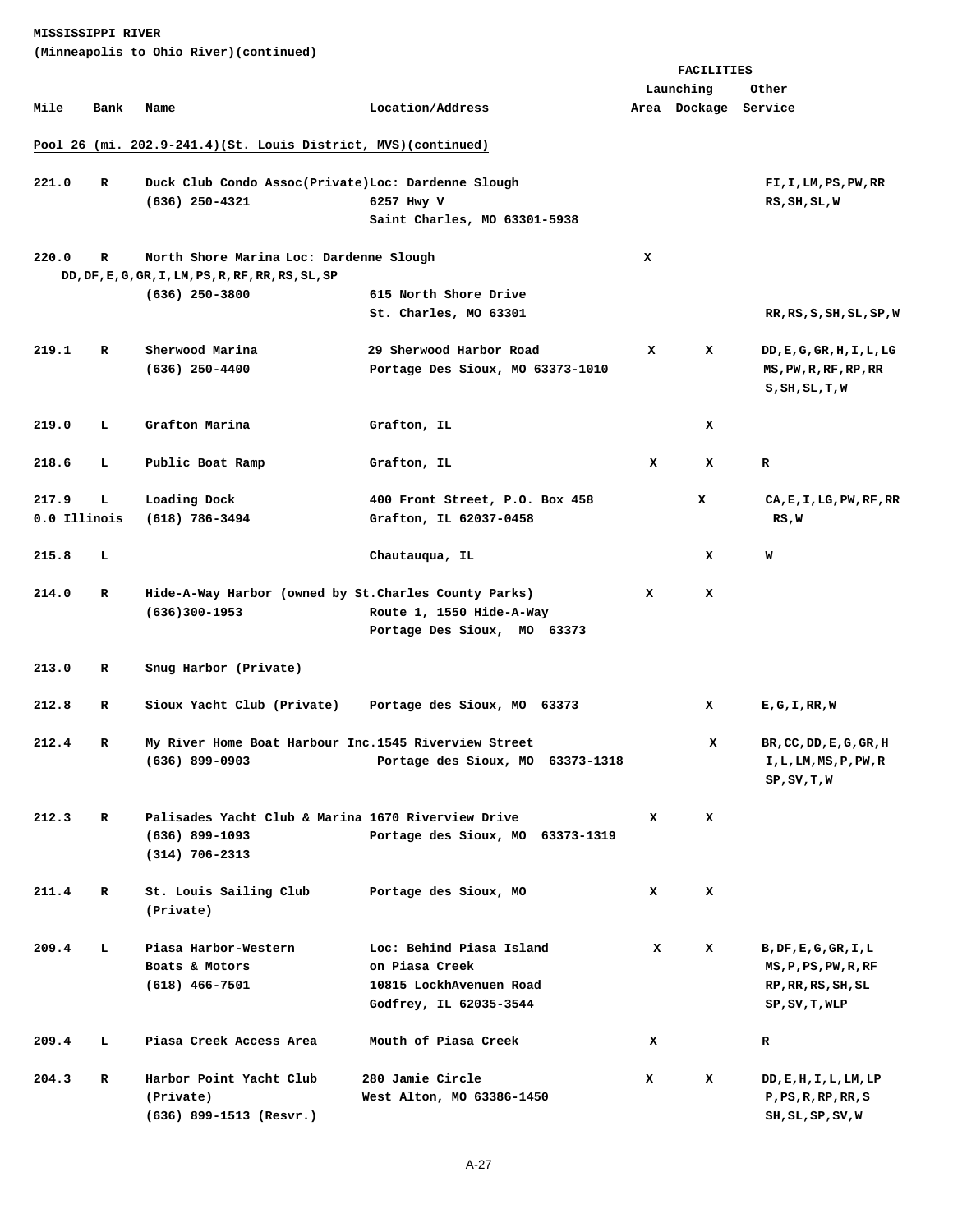|       |             | (Minneapolis to Ohio River)(continued)                         |                                                                             |            |                                   |                                                                              |
|-------|-------------|----------------------------------------------------------------|-----------------------------------------------------------------------------|------------|-----------------------------------|------------------------------------------------------------------------------|
|       |             |                                                                |                                                                             | FACILITIES |                                   |                                                                              |
| Mile  | Bank        | Name                                                           | Location/Address                                                            |            | Launching<br>Area Dockage Service | Other                                                                        |
|       |             |                                                                |                                                                             |            |                                   |                                                                              |
|       |             | Lock 26 to Lock 27 (mi. 202.9-185.0) (St. Louis District, MVS) |                                                                             |            |                                   |                                                                              |
| 203.0 | R           | West Alton Access Area (US)                                    | West Alton, MO                                                              | x          |                                   | P                                                                            |
| 202.9 | L           | The Alton Marina<br>$(618)$ 462-9860                           | 1 Henry Street<br>Alton, IL 62002-6327                                      | x          | x                                 | DD, DF, E, G, GR, I, LM<br>MS, P, PS, PW, R, RF, RP<br>RR, SH, SL, SP, SV, W |
| 202.6 | $\mathbf R$ | Lincoln Shields Access                                         | W. Alton, MO                                                                | x          |                                   | FI,R,RR                                                                      |
| 200.7 | R           | Maple Island Access                                            |                                                                             | x          |                                   | FI,R                                                                         |
| 198   | L.          | Economy Boat Store                                             | Wood River, IL                                                              |            |                                   |                                                                              |
| 195.3 | R           | Mouth of MO River                                              |                                                                             |            |                                   |                                                                              |
| 194.1 | т.          |                                                                | Chain of Rocks Canal - Upper Entrance (NAVIGATION TRAFFIC MUST ENTER CANAL) |            |                                   |                                                                              |
| 189.0 | R           | North Riverfront Park                                          | St. Louis, MO                                                               | x          |                                   | R                                                                            |
| 184.1 | т.          |                                                                | Chain of Rocks Canal - Lower Entrance (NAVIGATION TRAFFIC MUST ENTER CANAL) |            |                                   |                                                                              |
|       |             | Lock 27 to Cairo, IL (mi. 185.0-0.0)(St. Louis District, MVS)  |                                                                             |            |                                   |                                                                              |
| 158.5 | R           | Hoppie's Marine Service<br>$(636)$ 467-6154                    | 6018 Windsor Harbor Lane<br>Imperial, MO 63052                              | x          | x                                 | CC, DD, DF, E, G, I<br>MS, PW, R, RP, RR, S, W                               |
| 117.6 | L           | Kaskaskia River Lock & Dam                                     |                                                                             | x          |                                   | R                                                                            |
| 109.5 | L           | Chester Boat Ramp                                              | Chester, IL                                                                 | x          |                                   | $\mathbf R$                                                                  |
| 81.4  | R           | Wittenburg Boat Club<br>(Private)                              | Wittenburg, MO                                                              | x          |                                   |                                                                              |
| 80.0  | т.          | Grand Tower Park                                               | Grand Tower, IL                                                             | x          |                                   | с                                                                            |
| 79.8  | L           | Grand Tower Boat Ramp                                          | Grand Tower, IL                                                             | x          |                                   | P                                                                            |
| 52.8  | R           | Red Star Boat Ramp                                             | Cape Girardeau, MO                                                          | x          |                                   | RR, RR                                                                       |
| 52.3  | R           | Kidd's Fuel Service<br>$(573)335 - 1462$                       | 300 North Main Street<br>Cape Girardeau, MO 63701                           |            | x                                 | DF,E,G,W                                                                     |
| 44.0  | L           | Thebes Boat Ramp                                               | Thebes, IL                                                                  | x          |                                   |                                                                              |
| 39.8  | R           | Commerce Boat Ramp<br>(Private)                                | Commerce, Mo<br>Darriel Williams (Owner)                                    | x          |                                   | R                                                                            |
| 0.0   | L           | Cairo, IL                                                      | Cairo, IL                                                                   | x          | x                                 | x                                                                            |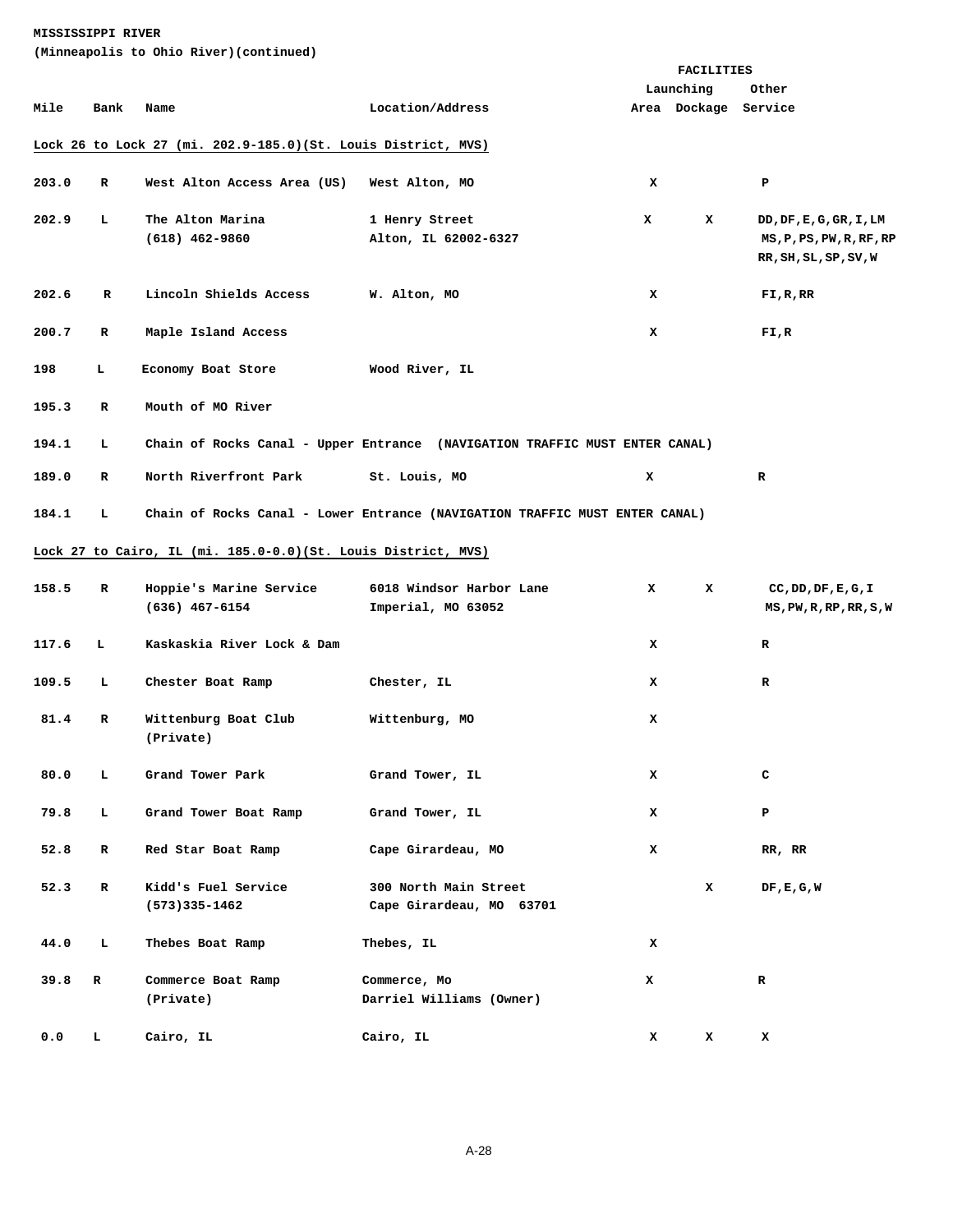**(Ohio River to Gulf of Mexico)** 

|            |              |                           |                                             |   | FACILITIES           |        |
|------------|--------------|---------------------------|---------------------------------------------|---|----------------------|--------|
|            |              |                           |                                             |   | Launching            | Other  |
| Mile       | Bank         | Name                      | Location/Address                            |   | Area Dockage Service |        |
| 979 OHIO R |              | Cairo Front               | Cairo, IL                                   | x | x                    | X,R    |
| 954.3      | R            | Cairo Point               | Cairo, IL                                   | x | x                    | X,R    |
| 952.0 L    |              | Wickliffe                 | Wickliffe, KY                               | x | x                    | X,R    |
| 952.0      | L.           | Economy Boat Store        | Wickliffe, KY                               | x |                      | G,W    |
| 947.5      | $\mathbb{R}$ | Pritchard                 | Pritchard, MO                               | x | x                    | X,R    |
| 944.5 L    |              | Island 1 Landing          | Island 1, KY                                | x | x                    | x      |
| 943.7 L    |              | Carlisle County           | Campbell Revetment, KY                      | x | x                    | X,R    |
| 937.0      | L.           | Columbus                  | Columbus, KY                                | x | x                    | X,R    |
| 924.6 R    |              | Parker Landing            | Dorena, MO                                  | x |                      | X,R    |
| 922.6 R    |              | Dorena-Hickman Ferry      | Dorena, MO                                  | x | x                    | X,R,SV |
| 922.0      | L.           | Hickman Harbor            | Hickman, KY                                 | x | x                    | X,R    |
| 921.7 L    |              | Hickman-Dorena Ferry      | Hickman, KY                                 | x | x                    | X,R,SV |
| 916.0 R CH |              | Bend of Island 8          | Big Oak Tree State Park<br>East Prairie, MO | x | x                    | X,R    |
| 911.6 L    |              | Chute of Island 8         | 12 Miles S Hickman, KY                      | x | x                    | X,R    |
| 908.5      | $\mathbb{R}$ | Milton Bell Landing       | Donaldson Point Conservation<br>Area, MO    | x |                      | x      |
| 899.0      | L            | Slough Neck Landing       | 7 Miles N Tiptonville, TN                   | x |                      | X,R    |
| 888.6      | R            | New Madrid City Front     | New Madrid, MO                              | x | x                    | X,R    |
| 888.0      | R            | New Madrid Harbor         | New Madrid, MO                              | x | x                    | X,R    |
| 876.2      | R            | Linda                     | 9 Miles E of Portageville, MO               | x |                      | R      |
| 872.8      | L            | Tiptonville Ferry Landing | Tiptonville, TN                             | x |                      | x      |
| 872.3      | L            | Tiptonville               | Tiptonville, TN                             | x | x                    | X,R    |
| 856.1      | L            | Fritz Landing             | 6 Miles SW of Ridgely, TN                   | x | x                    | X,R    |
| 849.3      | R            | Caruthersville Harbor     | 3 Miles E of Hayti, MO                      | x | x                    | X,R    |
| 846.3      | R            | Caruthersville Front      | Caruthersville, TN                          | x | x                    | X,R    |
| 839.5      | L            | W.K Ford                  | Above Booths Pt (I-55) Bridge               | x | x                    | X,R    |
| 817.7      | L            | Obion-Tamm (Ed Jones)     | 17 Miles W of Halls, TN                     | x | x                    | X,R    |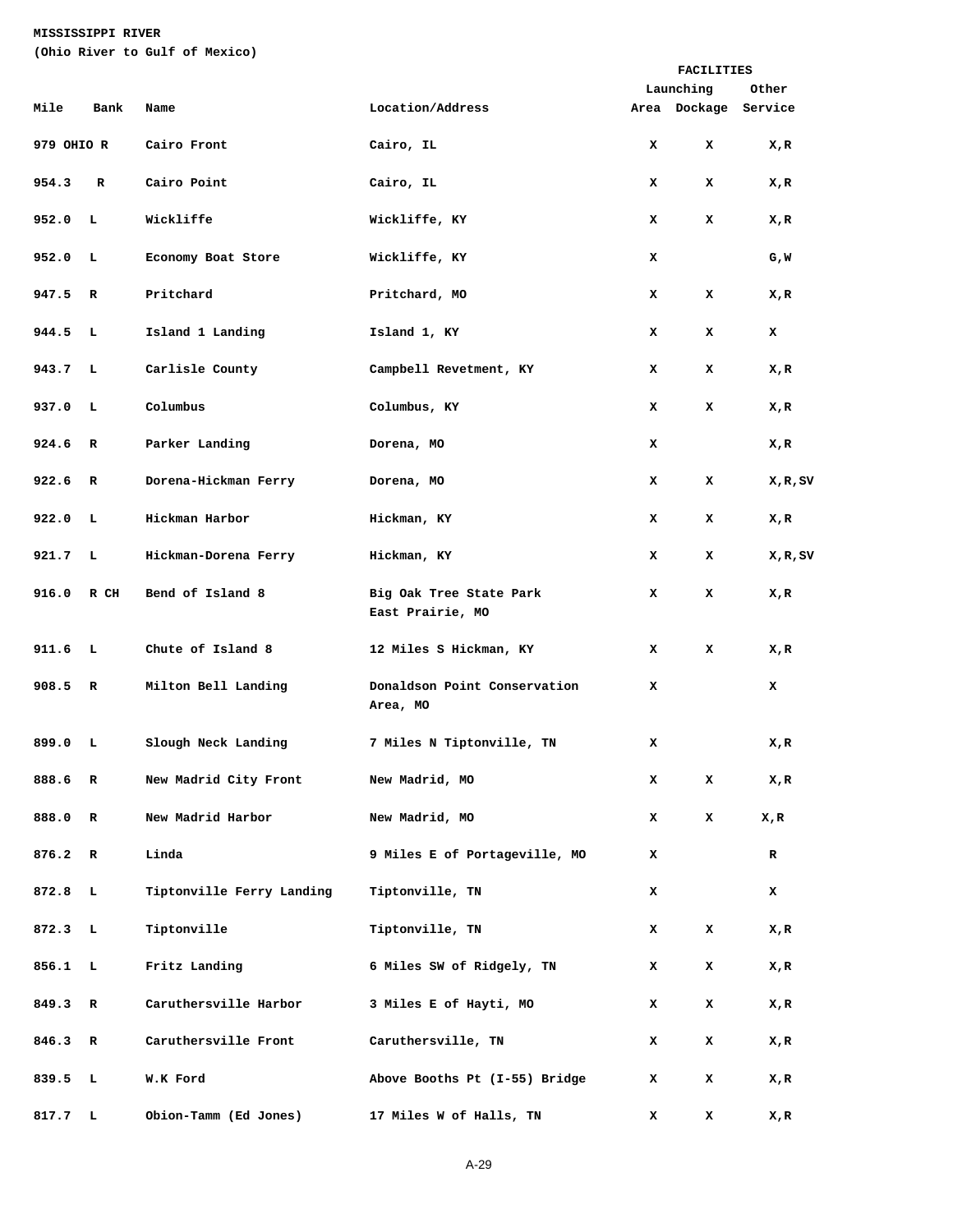**(Ohio River to Gulf of Mexico)(continued)** 

|                    |              |                                                          |                                                           |   | <b>FACILITIES</b> |                                                                                                  |
|--------------------|--------------|----------------------------------------------------------|-----------------------------------------------------------|---|-------------------|--------------------------------------------------------------------------------------------------|
|                    |              |                                                          |                                                           |   | Launching         | Other                                                                                            |
| Mile               | Bank         | Name                                                     | Location/Address                                          |   | Area Dockage      | Service                                                                                          |
| 809.3              | $\mathbf R$  | Barfield Landing                                         | 4 Miles SE Armorel, AR                                    | x | x                 | x                                                                                                |
| 795.6              | L            | Ashport                                                  | 17 Miles W of Ripely, TN                                  | x | x                 | X,R                                                                                              |
| 783.5              | $\mathbf R$  | San Souci Landing                                        | 6 Miles SE of Osceola, AR                                 | x | x                 | X,R                                                                                              |
| 771.0              | ΞL,          | Randolph (John's Boat Dock)                              | Randolph, TN                                              | x | x                 | x                                                                                                |
| 768.0              | ΞL,          |                                                          | Richardson Landing (Duvalls) 20 Miles SW of Covington, TN | x | x                 | X,R                                                                                              |
| 766.8              | R            | Reverie                                                  | Wilson, AR                                                | x |                   | X,R                                                                                              |
| 752.5              | - L          | Shelby Forest                                            | 15 Miles W of Millington, TN                              | x | x                 | X,R                                                                                              |
| 738.5              | - L          | Mud Island (Greenbelt Park)                              | North Mud Island, Memphis, TN                             | x | x                 | X,R                                                                                              |
| $735.8$ L          |              | Mud Island Marina<br>$(901 - 525 - 3808)$                | 57 North Mud Island Road<br>Memphis, TN 38103             | x | x                 | DD, DF, E, FI, G, GR,<br>I,LM,MS,P,PS,PW<br>R, RF, RR, S, SH, SL<br>SP, W, R                     |
| 735.8              | $\mathbf{L}$ | Auction Street<br>(Coast Guard Ramp)                     | Auction Street Bridge<br>Memphis, TN 38103                | x | x                 | X,R                                                                                              |
| $734.6$ L          |              | Economy Boat Store                                       | Below Harahan Bridge (I-55)<br>Memphis, TN                |   |                   | G,W                                                                                              |
| 725.7 L            |              | McKellar Lake<br>(Riverside Park Marina)<br>901-946-2000 | 1875 McKellar Lake Drive<br>Memphis, TN 38109             | x | x                 | B, CC, DD, DF, E, G,<br>H, I, LM, MS, P, PS, PW,<br>$SL, SP, SV, T, W, R, RF$ ,<br>FP, RR, S, SH |
| 725.7 L            |              | Ensley (USACE Fleet)                                     | McKellar Lake<br>(Ensley Engineer Yard)                   | x | x                 | X,R                                                                                              |
| 711.0 <sub>L</sub> |              | Star Landing (Desoto)                                    | 8 Miles SW of Walls, MS                                   | x | x                 | X,R                                                                                              |
| 699.5 L            |              | Tunica Riverpark<br>866-517-4837                         | 1 Riverpark Drive<br>Robinsonville, MS 38664              | x | x                 | X,R                                                                                              |
| 692.4 R            |              | Peters                                                   | 6 Miles East Brickeys<br>AR, Hwy 131                      | x | x                 | X,R                                                                                              |
| 687.7 L            |              | Mhoon Bend                                               | 5 Miles NW of Tunica, MS                                  | x | x                 | X,R                                                                                              |
| 679.3 R            |              | Walnut Bend                                              | 11 Miles SE of Marianna, AR                               | x | x                 | R                                                                                                |
| 677.5 L            |              | Tunica Lake                                              | Tunica Lake, MS                                           | x | x                 | X,R                                                                                              |
| 663.0 R            |              | Helena Harbor                                            | Helena, AR                                                | x | x                 | X,R                                                                                              |
| 654.7 L            |              | Delta-Friars                                             | Friars Point, MS, Hwy 1                                   | x |                   | R                                                                                                |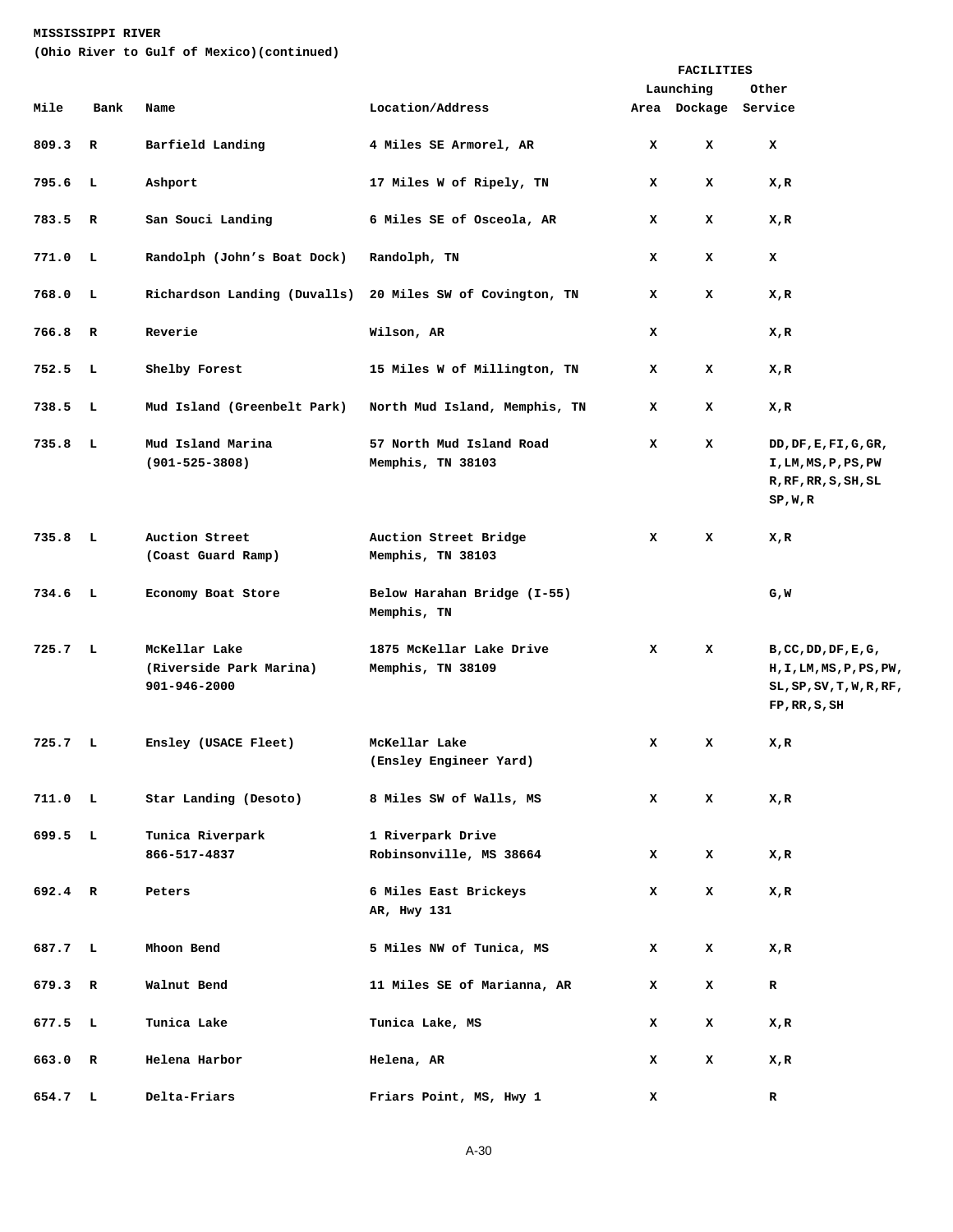**(Ohio River to Gulf of Mexico)(continued)** 

|       |              |                                                             |                                                                             |   | FACILITIES           |                                                 |  |
|-------|--------------|-------------------------------------------------------------|-----------------------------------------------------------------------------|---|----------------------|-------------------------------------------------|--|
|       |              |                                                             |                                                                             |   | Launching            | Other                                           |  |
| Mile  | Bank         | Name                                                        | Location/Address                                                            |   | Area Dockage Service |                                                 |  |
| 652.0 | $\mathbf R$  | Phillips County Harbor                                      | 8 Miles S of Helena, AR, Hwy 20                                             | x | x                    | x                                               |  |
| 640.5 | л,           | Island 63 Chute Upper                                       | 4 Miles W Farrell, MS Hwy 1                                                 | x |                      | $\mathbf R$                                     |  |
| 637.0 | $\mathbf{L}$ | Island 63 Chute Lower                                       | 4 Miles W Farrell, MS, Hwy 1                                                | x | x                    | X,R                                             |  |
| 625.8 | $\mathbf R$  | Mellwood Lake                                               | Mellwood, AR                                                                | x | x                    | X,R                                             |  |
| 624.5 | $\mathbf{L}$ | Desota Lake                                                 | Rena Lara, MS, Hwy 1                                                        | x | x                    | X,R                                             |  |
| 610.2 | L,           | Dennis Landing                                              | Deeson, MS, Hwy 1                                                           | x | x                    | R                                               |  |
| 592.0 | L.           | Terrene Landing                                             | Gunnison, MS, Hwy 1                                                         | x | x                    | R                                               |  |
| 584.5 | L            | Rosedale - Bolivar Port                                     | Rosedale, MS                                                                | x |                      |                                                 |  |
| 537.0 | L            | *Mainstream Shipyards and<br>Supply, Inc.                   | Lake Ferguson, Greenville, MS                                               | x |                      | DD,MS,R                                         |  |
| 537.2 | L            | Greenville Yacht Club<br>(Private)<br>$(662)$ 334-4283      | 201 Lake Street, Lake Ferguson<br>P.O. Box 417<br>Greenville, MS 38701-3848 | x | x                    | B, BR, DF, FI, G, I<br>PW, R, RR, RS, SH, SL, W |  |
| 537.2 | L            | *Las Vegas Casino                                           | Loc: Lake Ferguson<br>242 S Walnut Street<br>Greenville, MS 38701           |   | x                    | DF, G, RF, RR, RS                               |  |
| 537.0 | L            | *The Marina                                                 | Lake Ferguson<br>Greenville, MS 38702                                       | x | x                    | DF, G, GR, L, LM, MS, R<br>RP, RR, RS, SH       |  |
| 537.0 | L            | *Brent Marine Supply Co.                                    | Industrial Fill Street<br>Greenville, MS                                    |   |                      | DD,MS                                           |  |
| 537.0 | ь            | Mississippi Marine Corp<br>$(662)332 - 5457$                | 2219 Harbor Front Road<br>Greenville, MS 38701-9561                         |   |                      | DD, R, RP                                       |  |
| 537.0 | L            | Waterways Marine of<br>Greenville, Inc.<br>$(662)$ 344-1818 | 100 Warfield Point Park Road<br>Greenville, MS 38701                        |   |                      | F,G,W                                           |  |
| 437.3 | ь            | Vicksburg Harbor<br>& Fuel Barge                            | Loc: Vicksburg Harbor<br>Mail: 2449 Haining Road<br>Vicksburg, MS 39180     |   |                      | DF, E, G, I, P, R, W                            |  |
| 437.1 | ь            | Vicksburg City Wharf                                        | City Front                                                                  | x |                      | x                                               |  |
| 437.1 | ь            | Ergon, Inc. General Store                                   | Harbor Project<br>Vicksburg, MS 39180                                       |   |                      | DD,F,G,W                                        |  |
| 437.1 | ь            | Big River Shipbuilders, Inc.<br>$(601) 636 - 9161$          | 404 Port Terminal Cir<br>Vicksburg, MS 39183-1175                           |   |                      | DD,L,R                                          |  |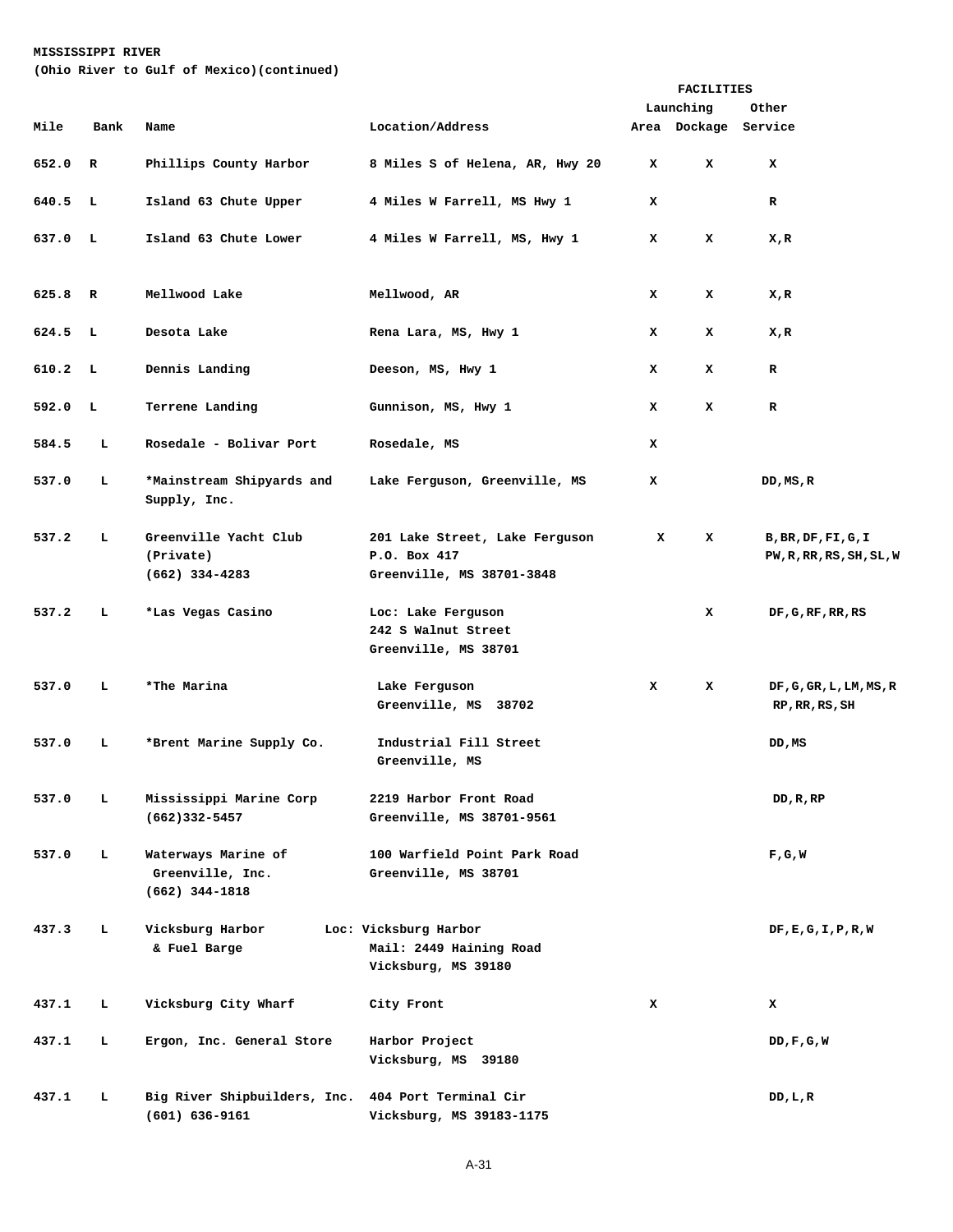**(Ohio River to Gulf of Mexico)(continued)** 

|       |      |               |                  |      | FACILITIES |         |  |
|-------|------|---------------|------------------|------|------------|---------|--|
|       |      |               |                  |      | Launching  | Other   |  |
| Mile  | Bank | Name          | Location/Address | Area | Dockage    | Service |  |
|       |      |               |                  |      |            |         |  |
| 368.8 | L    | *Natchez City | Natchez, MS      |      | x          |         |  |

**There are numerous places along the river where emergency service may be obtained; however, they are not general public facilities. There are facilities on the Gulf Intracoastal Waterway east and west of the Mississippi River at New Orleans, La.**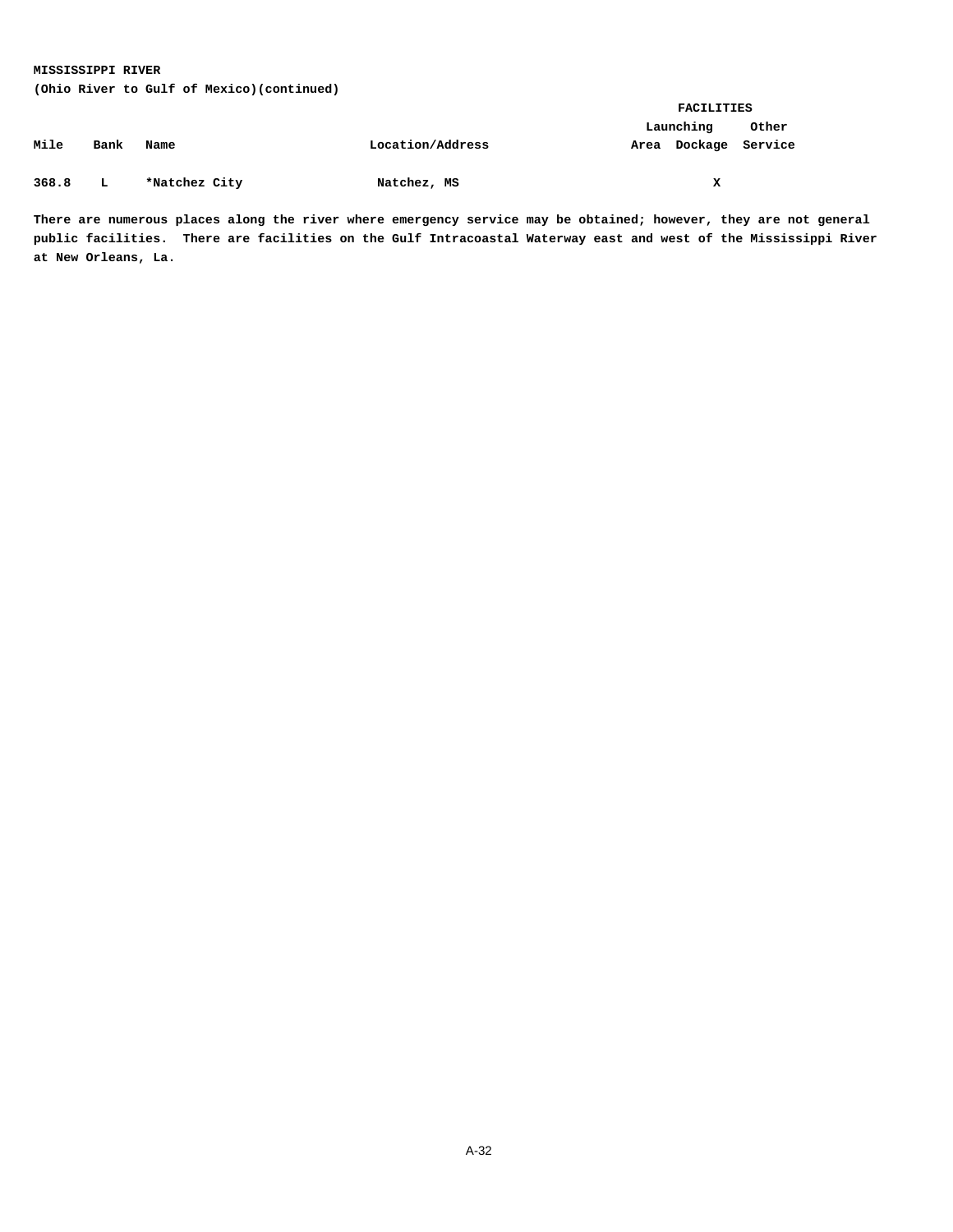|      |      |                                                                                          |                                                                                                              |   | <b>FACILITIES</b>    |                                                                        |
|------|------|------------------------------------------------------------------------------------------|--------------------------------------------------------------------------------------------------------------|---|----------------------|------------------------------------------------------------------------|
|      |      |                                                                                          |                                                                                                              |   | Launching            | Other                                                                  |
| Mile | Bank | Name                                                                                     | Location/Address                                                                                             |   | Area Dockage Service |                                                                        |
|      |      |                                                                                          | MINNESOTA RIVER (Confluence w/Mississippi River mi. 844.0) (St. Paul District, MVP)                          |   |                      |                                                                        |
| 10.8 | ъ    | Russell A. Sorenson Landing<br>(USFWS)                                                   | Lyndale Avenue                                                                                               | x |                      | R                                                                      |
| 7.2  | R    | Ft. Snelling State Park<br>Jens A. Caspersen Landing<br>Visitor Center<br>(612) 725-2389 | 7.3 mi. upstream of confluence<br>w/Mississippi River<br>101 Snelling Lake Road<br>St. Paul, Minnesota 55111 | x |                      | FI, R, RR, W                                                           |
| 3.2  | т,   | Ft. Snelling State Park<br>Visitor Center<br>(612) 725-2389                              | 3.2 mi. upstream of confluence<br>w/Mississippi River<br>101 Snelling Lake Road<br>St. Paul, Minnesota 55111 | x |                      |                                                                        |
| 2.0  | ь    | Ft. Snelling State Park<br>Picnic Island<br>Visitor Center<br>$(612)$ 725-2389           | 2.0 mi. upstream of confluence<br>w/Mississippi River<br>101 Snelling Lake Road<br>St. Paul, Minnesota 55111 | x | x                    | DD, R                                                                  |
|      |      |                                                                                          | ST. CROIX RIVER (Confluence w/ Mississippi River mi. 811.3) (St. Paul District, MVP)                         |   |                      |                                                                        |
| 25.4 | R    | St, Croix Boomsite<br>Recreation Area (MN DNR)                                           |                                                                                                              |   |                      | FI,W                                                                   |
| 24.9 | R    | Boomsite Marina (Private)<br>$(651)$ 459-2030                                            |                                                                                                              |   | x                    | E, RR, SH, SL, W                                                       |
| 24.8 | R    | St. Croix Boomsite Public<br>Access (MN DNR)                                             | 1 m. north of Stillwater, MN 55082                                                                           | x |                      | P, R, RR, W                                                            |
| 24.5 | R    | Wolf Marine Inc.<br>$(651)$ 439-2341                                                     | Hwys. 95 and 96<br>514 East Alder Street<br>Stillwater, MN 55082-4223                                        | x | SL236                | E, G, I, L, LM, LP, MS<br>PS, PW, R, RF, RR, S<br>SH, SL, SP, SV, T, W |
| 24.3 | R    | Evans Marina (Private)                                                                   |                                                                                                              | x |                      | R                                                                      |
| 23.5 | R    | Stillwater Marina<br>(Private)<br>(651) 439-5526                                         |                                                                                                              | x | x                    | E, G, I, L, PS, R, RP, RR<br>RS, SH, SP, W                             |
| 23.2 | R    | Stillwater Municipal Boat<br>Boat Docks (Private)<br>$(651)$ 430-1234                    | Stillwater, MN 55082                                                                                         |   | x                    | E, PW, RR, SL, SP                                                      |
| 22.2 | R    | Port of Sunnyside Marina<br>Sunnyside Club (Private)<br>$(651)$ 439-2118                 | Stillwater, MN 55082                                                                                         | x | x                    | DF, E, G, H, I, L, LM<br>MS, P, PS, PW, R, RF<br>RP, RR, S, SH, SL, SP |

 **SV,W**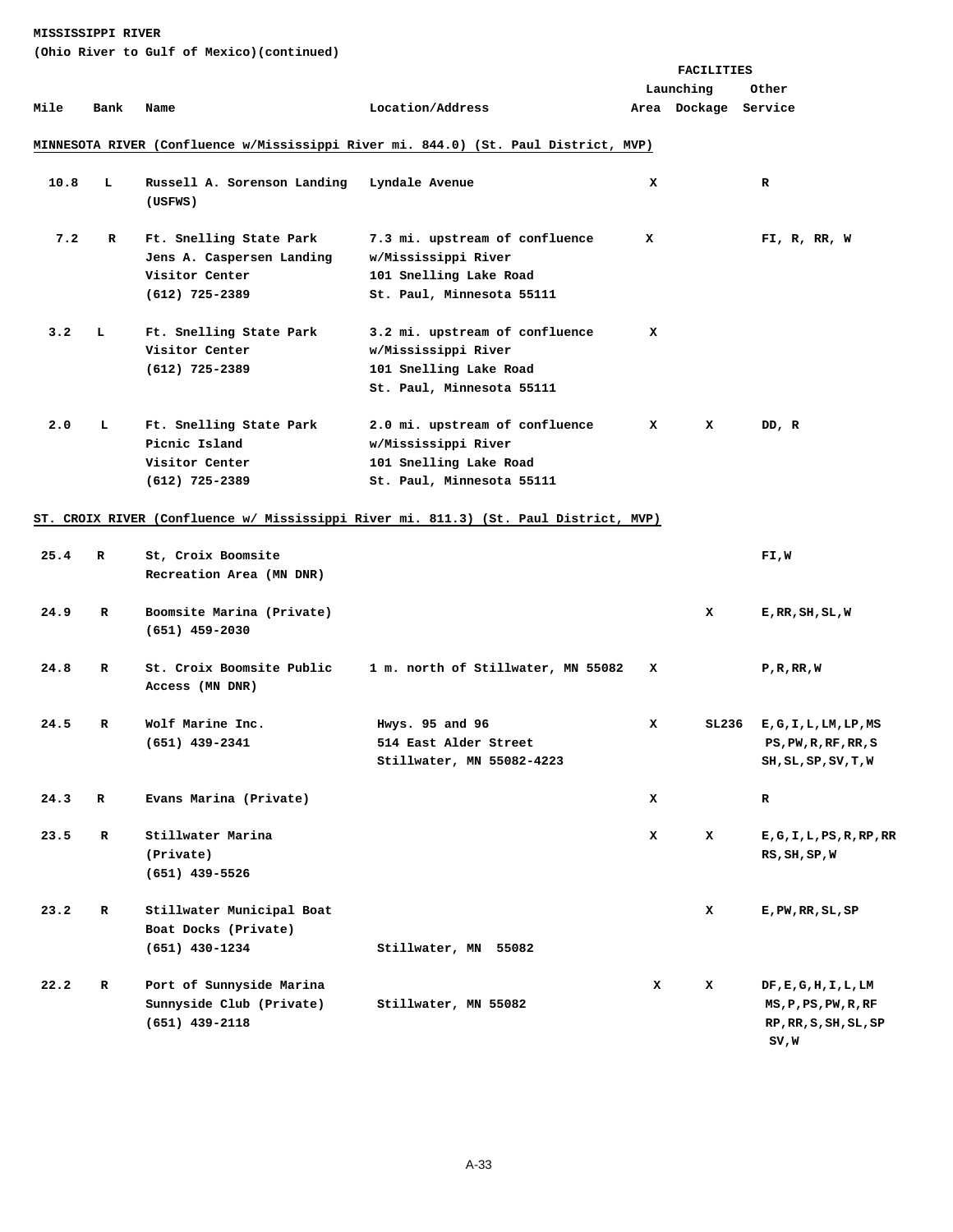## **ST. CROIX RIVER (Confluence w/ Mississippi River mi. 811.3) (St. Paul District, MVP)(continued)**

|      |              |                                                                    |                                                                                                                                 |   | FACILITIES           |                                                                                                       |
|------|--------------|--------------------------------------------------------------------|---------------------------------------------------------------------------------------------------------------------------------|---|----------------------|-------------------------------------------------------------------------------------------------------|
|      |              |                                                                    |                                                                                                                                 |   | Launching            | Other                                                                                                 |
| Mile | Bank         | Name                                                               | Location/Address                                                                                                                |   | Area Dockage Service |                                                                                                       |
| 20.2 | $\mathbf R$  | Bayport 4 <sup>th</sup> Avenue City Ramp                           | Bayport, MN                                                                                                                     | x |                      | $\mathbf R$                                                                                           |
| 19.8 | R            | Beach House Marina (Private)                                       |                                                                                                                                 | x |                      | DD, R                                                                                                 |
| 19.6 | $\mathbf R$  | River Park Marina (Private)<br>$(651)$ 459-2030                    |                                                                                                                                 |   | x                    | SL.                                                                                                   |
| 19.0 | R            | Bayport Marina (Private)<br>$(651)$ 439-2040                       | 200 5 <sup>th</sup> Avenue South<br>Bayprt, MN 55003-1468                                                                       | x | SL236                | DF, E, G, I, L, LM, PS<br>PW,RP,RR, S, SH, SL<br>SP, SV, T, W                                         |
| 16.6 | L.           | Hudson Lakefront                                                   | Hudson, WI                                                                                                                      | x |                      | P, R, RR, W                                                                                           |
| 16.3 | L            | St. Croix Marina (Private)<br>$(715)$ 386-8239                     | 16 1st Street<br>Hudson, WI 54016-1772                                                                                          | x | SL298                | E, G, H, I, L, LG, LM<br>LP, MS, P, PS, PW, R<br>RF, RP, RR, S, SH, SL<br>SP, SV, W                   |
| 16.1 | L.           | Royal Marina - King's Boat<br>Ramp (Private)                       |                                                                                                                                 | x |                      | $\mathbf R$                                                                                           |
| 16.0 | $\mathbf R$  | Beanies at Maui's Landing<br>$(651)$ 436-8874                      | 16777 North $7^{\text{th}}$ Street<br>Lakeland, MN 55043                                                                        | x | x                    | B, BR, FI, G, HB, I<br>P, PW, R, RF, RR, W                                                            |
| 11.5 | $\mathbf R$  | Afton Marina & Yacht Club<br>$(651)$ 436-6050                      | 16071 31st Street So., P.O. Box 67<br>Afton, MN 55001-9426                                                                      |   | SL184                | DF, G, L, PS, RP, RR<br>SP, SV                                                                        |
| 11.4 | R            | Afton City Boat Dock                                               |                                                                                                                                 |   | x                    | SL.                                                                                                   |
| 11.4 | $\mathbf{R}$ | Windmill Marina Ass. Inc<br>$(651)$ 436-7744                       | 16065 S 32 Street, P.O. Box 279<br>Afton, MN 55001                                                                              | x | SL168                | $B$ , $DD$ , $E$ , $G$ , $I$ , $L$ , $LG$<br>MS, P, PS, PW, R, RF<br>RP RR, S, SH, SL, SP<br>SV, T, W |
| 11.1 | $\mathbf R$  | Afton House Inn &<br>Afton Hudson Cruise Line<br>$(651)$ 436-8883  | 3291 St. Croix Trail<br>Afton, MN 55001                                                                                         |   | SL                   | DD,G,GR,H,I,L,LG<br>LM, MS, P, PS, PW, R, RF<br>RP, RR, RS, S, SH, SL<br>SP, SV, T, W                 |
| 10.1 | г            | Troy Township Ramp                                                 | 7.0 mi. south of Hudson, WI                                                                                                     | x |                      |                                                                                                       |
| 4.2  | R            | St. Croix Bluffs Regional<br>Park                                  | 4 miles upstream of mouth<br>of St. Croix                                                                                       | x |                      | C, RR, W                                                                                              |
| 0.1  | L            | City of Prescott<br>Courtesy Dock<br>(715) 262-5544                | Loc: Between B.N.RR bridge &<br>Hwy 10 highway bridge<br>Mail: Prescott City Hall, 800 Borner Street<br>Prescott, WI 54021-2011 |   | x                    | R                                                                                                     |
| 0.0  | L            | Leo's Landing Storage<br>& Transport (Private)<br>$(715)$ 262-5998 | 137 Front Street S<br>Prescott, WI 54021                                                                                        |   | x                    | G, PS, RP, RR, SP                                                                                     |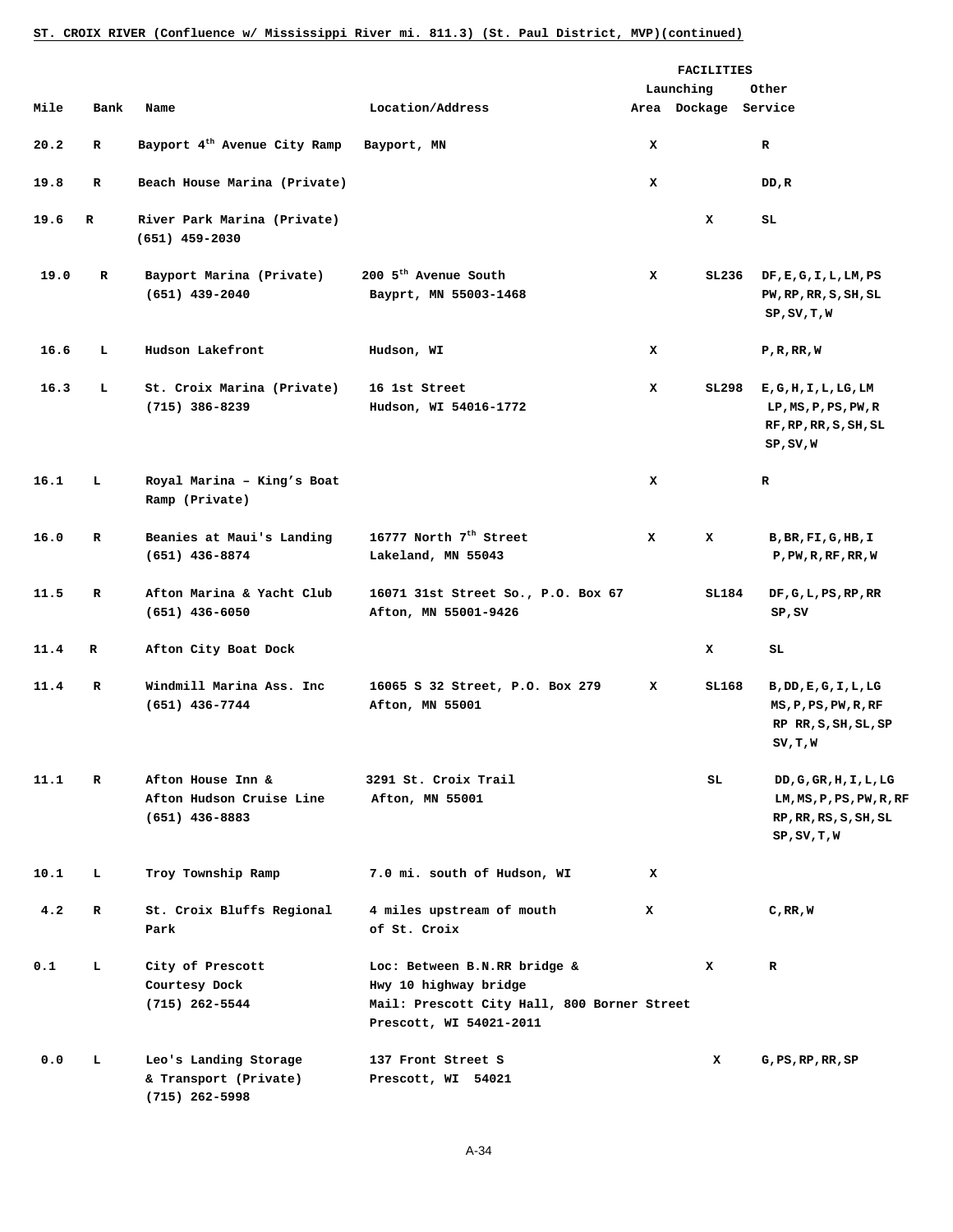| <b>ILLINOIS WATERWAY</b> |      |                                                                     |                                  |                                   |             |                                       |
|--------------------------|------|---------------------------------------------------------------------|----------------------------------|-----------------------------------|-------------|---------------------------------------|
|                          |      |                                                                     |                                  |                                   | FACILITIES  |                                       |
| Mile                     | Bank | Name                                                                | Location/Address                 | Launching<br>Area Dockage Service |             | Other                                 |
|                          |      |                                                                     |                                  |                                   |             |                                       |
|                          |      | Lockport Pool, (mi. 291.1-327.2) (Rock Island District, MVR)        |                                  |                                   |             |                                       |
|                          |      | Chicago River (Chicago District, LRC)                               |                                  |                                   |             |                                       |
| 326.1                    | R    | Skipper Bud's at Marina City 300 N. State Street                    |                                  | x                                 | x           | $DF$ , $FI$ , $G$ , $H$ , $RR$        |
|                          |      | $(312)$ 828-9989                                                    | Chicago, IL 60610-4814           |                                   |             |                                       |
|                          |      | North Branch of Chicago River (Chicago District, LRC)               |                                  |                                   |             |                                       |
|                          |      |                                                                     |                                  |                                   |             |                                       |
| 332.0                    | т.   | Goose Island Boatyard                                               | 934 N. North Branch Street       |                                   | x           | MS,R,S                                |
| 326.4                    |      | $(312)$ 440-0554                                                    | Chicago, IL 60622                |                                   | x           |                                       |
|                          |      | fax: 312 440 1016                                                   |                                  |                                   |             |                                       |
|                          |      | South Branch of Chicago River (Chicago District, LRC)               |                                  |                                   |             |                                       |
| 324.6                    | L    | Skipper Bud's River                                                 | 310 North State St Unit EE       |                                   |             |                                       |
|                          |      |                                                                     | Chicago, IL 60610                |                                   | x           | G, R, S                               |
|                          |      | City Marina                                                         |                                  |                                   |             |                                       |
|                          |      | Phone: (312) 828-9989                                               |                                  |                                   |             |                                       |
|                          |      | Fax: 312-828-9984                                                   |                                  |                                   |             |                                       |
| 323.5                    | R    | *Marinus Marine Services                                            | 1801 S. Lumber Street            | x                                 |             | *SV,S                                 |
|                          |      | Chicago                                                             | Chicago, IL 60616                |                                   |             |                                       |
|                          |      |                                                                     |                                  |                                   |             |                                       |
| 323.4.                   | R    | Canal Street Marina                                                 | 2129 S Canal St                  | x                                 | x           | x                                     |
|                          |      | $(312)$ 225-1400                                                    | Chicago, IL 60616                |                                   |             |                                       |
| 321.6                    | R    | Ashland LLC. K-A                                                    | 2550 S. Ashland Avenue           |                                   |             | DD, E, L, MS, P, PW                   |
|                          |      | Chicago Yacht Yard                                                  | Chicago, IL 60608                |                                   |             | RF,RP,R,RS                            |
|                          |      | $(312) 666 - 6670$                                                  |                                  |                                   |             |                                       |
|                          |      |                                                                     |                                  |                                   |             |                                       |
|                          |      | Chicago Sanitary and Ship Canal(Rock Island District, MVR)          |                                  |                                   |             |                                       |
| 316.1                    | т.   | *Rieck's Ship &                                                     | 5600 W. 41st Street              | x                                 |             | H,S                                   |
|                          |      | Boat Yard Division                                                  | Cicero, IL 60804-4319            |                                   |             |                                       |
|                          |      |                                                                     |                                  |                                   |             | *Marine Electronics Equipment Service |
| Des Plaines River        |      |                                                                     |                                  |                                   |             |                                       |
|                          |      |                                                                     |                                  |                                   |             |                                       |
|                          |      | Brandon Road Pool (mi. 286.0 - 291.1) (Rock Island District, MVR)   |                                  |                                   |             |                                       |
| 287.9                    | R    | Bicentennial Park &                                                 | Bluff at 201 W. Jefferson        |                                   | x           | FI                                    |
|                          |      | Billie Limacher                                                     | Joliet, IL 60435                 |                                   |             |                                       |
|                          |      | (815) 724-3760                                                      |                                  |                                   |             |                                       |
|                          |      | Dresden Island Pool (mi. 271.5 - 286.0) (Rock Island District, MVR) |                                  |                                   |             |                                       |
| 277.9                    |      | Big Basin Marina                                                    | Interstate 55 & Des Plains River | x                                 | x           | DD, E, G, H, I, L, LM                 |
|                          |      | (815) 467-2181/7884                                                 | Channahon, IL 60410              |                                   | 20 Ton Lift | MS, PS, PW, R, RF, RP                 |
|                          |      |                                                                     |                                  |                                   |             | RR, S, SH, SL, SP, W                  |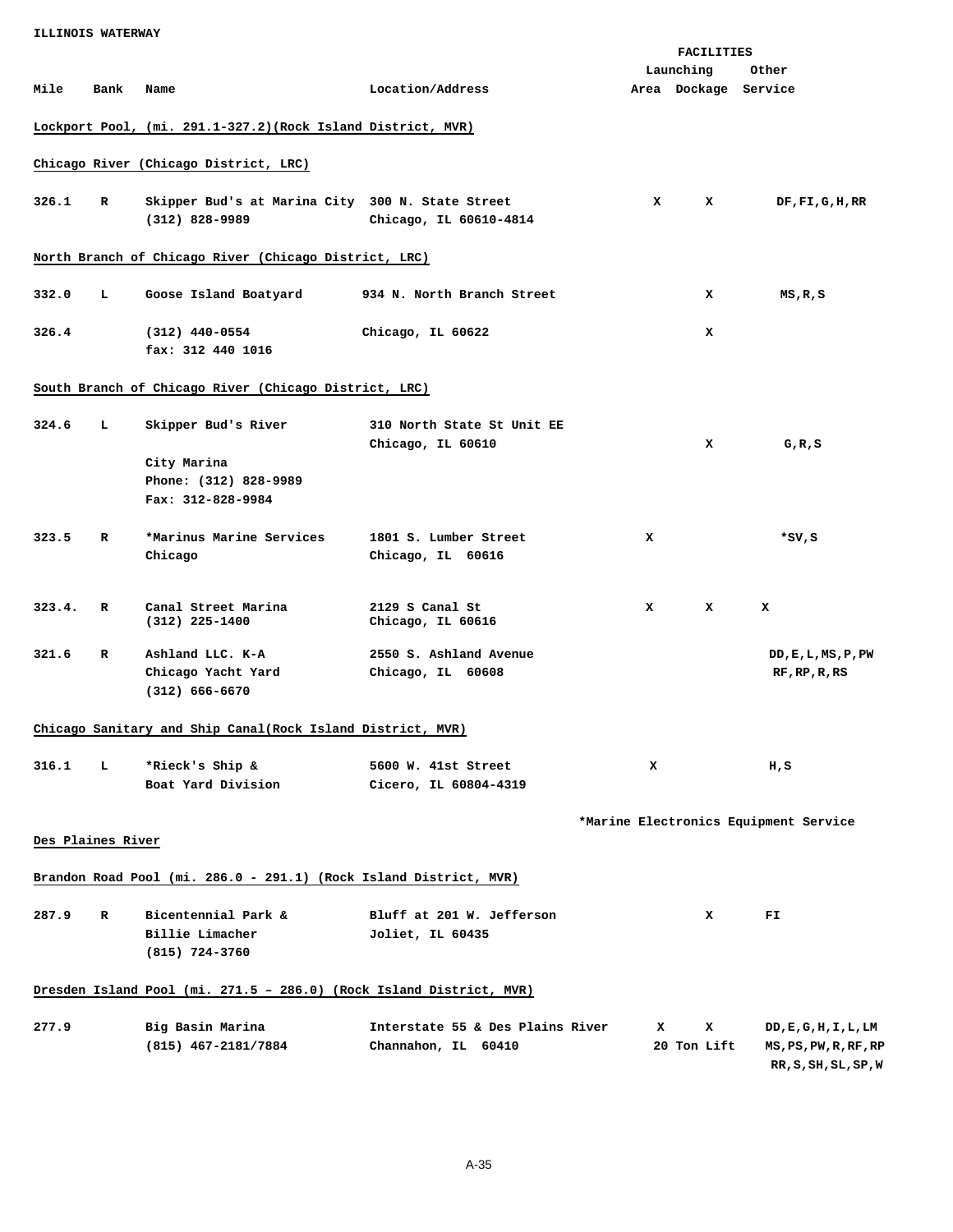**ILLINOIS WATERWAY (continued) FACILITIES Launching Other Mile Bank Name Location/Address Area Dockage Service Dresden Island Pool (mi. 271.5 – 286.0) (Rock Island District, MVR)(continued) 274.8 L Three Rivers Marine Service, 25400 Des Plaines River Road X X CC,DD,DF,E,FI,G Inc.** (815) 476-2324 Wilmington, IL 60481 H,I,L,MS,P,PS  **R,RF,RP,RR,S,SH 1-35 & 1-25 Ton Travel Lift SL,SP,SV,W 273.7 L Harborside Marina 27425 South Will Road X X DD,DF,E,G,H,I,L,LM (815) 476-4400 Wilmington, IL 60481-8352 35 Ton Lift MS,PS,PW,R,RF,RP,RR RS,S,SH,SL,SP,SV,T,W Marseilles Pool (mi. 244.6-271.5) (Rock Island District, MVR) 264.4 R Morris Boat Club Morris, IL 60450 X X 263.5 R Gebhard Woods 401 Ottawa St X X C,PW,R,RR (815) 942-0796 Morris, IL 60450 263.1 L Morris Boat Club Morris, IL 60450 RP 258.8 R Private Grist Island, Morris, IL 60450 X 252.8 R Private Seneca, IL X X 252.8** L Black Marine **1 E Dupont Road 1 E Dupont Road** Seneca, IL **252.4 L Private Seneca, IL 252.2 R Private Seneca, IL 251.8 L Spring Brook Marina Inc 623 W River Drive, P.O. Box 379 X CC,DD,DF,E,G,H,I (815) 357-8666 Seneca, IL 61360 L,,MS,P,PS,PW,,RP RR,RS,S,SH,SL,SP 135 Ton Lift SV,W** 35 Ton Lift SV,W **247.9 L Marseilles Boat Club 2451 N 2659th Road X X X (815) 795-5519 Marseilles, IL 61341-9633 247.5 R Snug Harbor Marina 103 Liberty Street X X DD,E,G,I,P,PW,RF (815) 795-9080 Marseilles, IL 61341-2013 RR,SL 247.4 R \*Marseilles Marine 561 Allen Street X X X Marseilles, IL 61341 247.4 L Illini State Park 2660 E 2350th Road X X C,CA,E,FI,I,PS (815) 795-2448 Marseilles, IL 61341-9766 PW,R,RF,SH Starved Rock Pool (mi. 231.0-244.6) (Rock Island District, MVR) 242.0 R Heritage Harbor Starved Rock Pool Ottawa, IL 61350 X X** BR, DF, E, G, I, L,MS, P, PS, PW, R, RR, RS, S, SH,

SL, SP, SV, W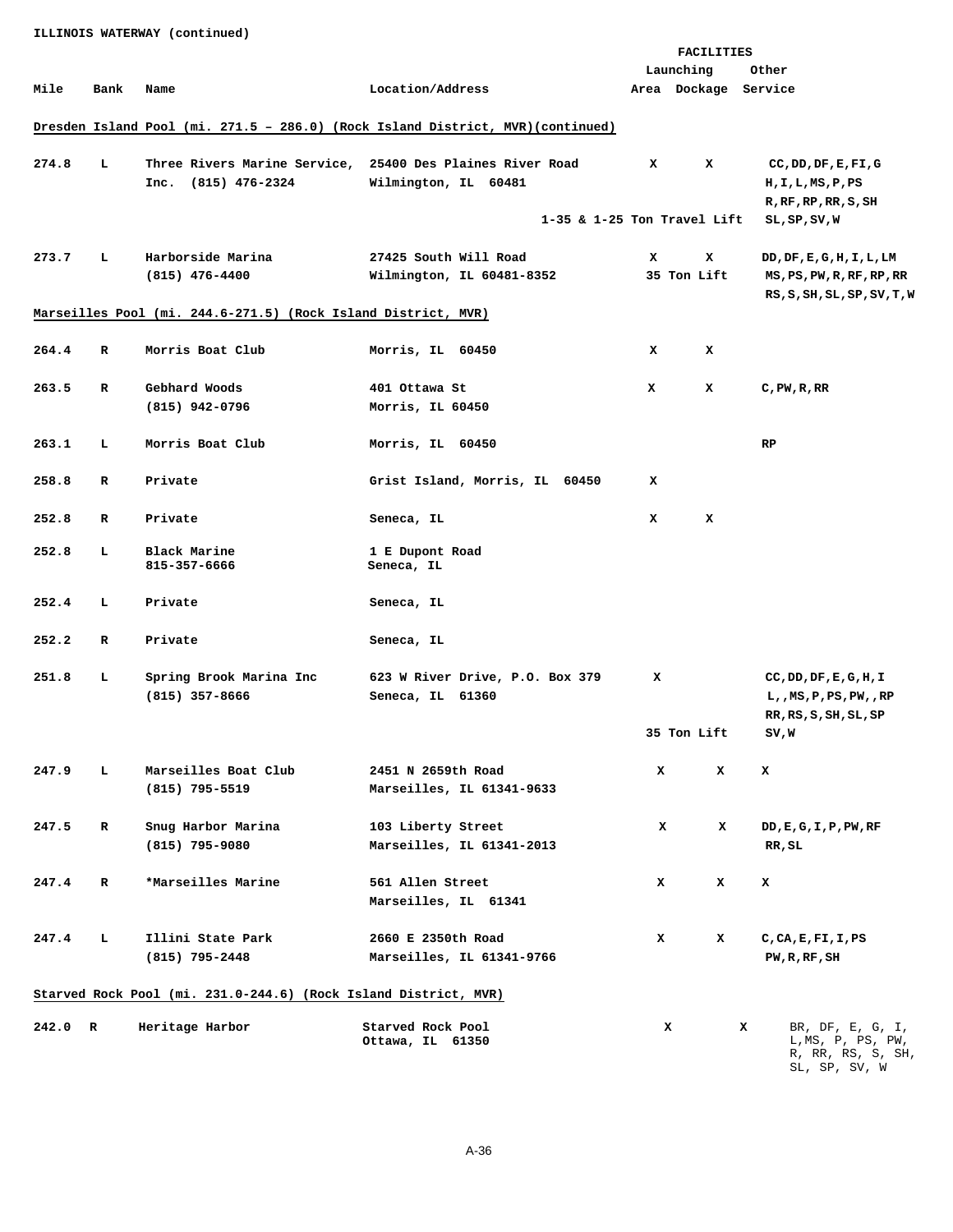**ILLINOIS WATERWAY (continued)** 

|       |              |                                                             |                                                                             |   | FACILITIES           |                            |
|-------|--------------|-------------------------------------------------------------|-----------------------------------------------------------------------------|---|----------------------|----------------------------|
|       |              |                                                             |                                                                             |   | Launching            | Other                      |
| Mile  | Bank         | Name                                                        | Location/Address                                                            |   | Area Dockage Service |                            |
|       |              |                                                             | Starved Rock Pool (mi. 231.0-244.6) (Rock Island District, MVR) (continued) |   |                      |                            |
|       |              |                                                             |                                                                             |   |                      |                            |
|       |              |                                                             |                                                                             |   |                      |                            |
| 239.7 | R            | City of Ottawa                                              | 500 Columbus Street                                                         | x | x                    | P                          |
|       |              |                                                             | Ottawa, IL 61350                                                            |   |                      |                            |
|       |              |                                                             |                                                                             |   |                      |                            |
|       |              |                                                             |                                                                             |   |                      |                            |
| 239.5 | ъ.           | City of Ottawa                                              | Allen Park, Ottawa, IL                                                      | x |                      | FI, P, RR                  |
| 234.0 | R            | Starved Rock Yacht Club                                     | Dee Bennett Rd                                                              | x |                      |                            |
|       |              | (Private)                                                   | Ottawa, IL 61350                                                            |   |                      |                            |
|       |              | $(815)434 - 1553$                                           |                                                                             |   |                      |                            |
|       |              |                                                             |                                                                             |   |                      |                            |
| 233.5 | R            | Starved Rock Marina                                         | Dee Bennett Road                                                            | x | x                    |                            |
|       |              |                                                             |                                                                             |   |                      | DF, E, G, L, MS, PS, R, RR |
|       |              | $(815)$ 433-4218                                            | from Ottawa, IL 61350                                                       |   |                      | RS, SH, SV, W, S           |
|       |              |                                                             |                                                                             |   |                      |                            |
| 233.5 | R            | Starved Rock Adventures                                     | Dee Bennett Road                                                            |   | BR, HB, I, CA, RF    |                            |
|       |              | $(815)$ 434-6386                                            | from Ottawa, IL 61350                                                       |   |                      |                            |
|       |              |                                                             |                                                                             |   |                      |                            |
|       |              | Peoria Pool (mi. 157.7 - 231.0) (Rock Island District, MVR) |                                                                             |   |                      |                            |
|       |              |                                                             |                                                                             |   |                      |                            |
| 229.9 | L.           | Starved Rock State Park                                     | Route 71 & 178 Exit 81                                                      | x | x                    | FI,RR                      |
|       |              | $(815) 667 - 4726$                                          | Utica, IL 61373                                                             |   |                      |                            |
|       |              |                                                             |                                                                             |   |                      |                            |
| 222.6 | L.           | City of Peru                                                | Peru Landing                                                                | x | x                    | FI,R                       |
|       |              | Landing Area                                                | Peru, IL 61354                                                              |   |                      |                            |
|       |              |                                                             |                                                                             |   |                      |                            |
|       |              |                                                             |                                                                             |   |                      |                            |
| 222.0 | R            | South Shore Boat Club                                       | P.O. Box 124, 2380 Water Street                                             | x |                      | G,I,RS,RR,SH,T             |
|       |              | $(815)$ 223-9890                                            | Peru, IL 61354                                                              |   |                      |                            |
|       |              |                                                             |                                                                             |   |                      |                            |
| 218.5 | ъ.           | Spring Valley Boat Club                                     | 13862 Il Highway 89, P.O. Box 94                                            | x | x                    | E, G, I, R, PS, PW, RF     |
|       |              | $(815) 664 - 2609$                                          | Spring Valley, IL 61362-9801                                                |   |                      | RR, RS, SH, W              |
|       |              |                                                             |                                                                             |   |                      |                            |
| 218.5 | R            | Pete Barto Landing                                          | Spring Valley, IL 61362                                                     | x | x                    | $P$ , R, RR                |
|       |              |                                                             |                                                                             |   |                      |                            |
| 207.6 | т.           | Hennepin Landing                                            | Hennepin, IL 61327                                                          | x | x                    | P, R, GR, RR               |
|       |              |                                                             |                                                                             |   |                      | Ship Stores Available      |
|       |              |                                                             |                                                                             |   |                      |                            |
| 196.1 | $\mathbf R$  | The Landings at Henry Harbor 210 Cromwell Drive             |                                                                             | x |                      | DD, DF, E, FI, G, I        |
|       |              |                                                             |                                                                             |   | x                    |                            |
|       |              | $(309)$ 364-2181                                            | Henry, IL 61537                                                             |   |                      | PS, PW, R, RF, S, SH       |
|       |              |                                                             |                                                                             |   |                      | SL,W                       |
|       |              |                                                             |                                                                             |   |                      |                            |
| 196.0 | $\mathbf R$  | City Dock                                                   | Henry, IL                                                                   |   |                      | R, P                       |
|       |              |                                                             |                                                                             |   |                      |                            |
| 195.6 | $\mathbf R$  | City Ramp                                                   | Henry, IL                                                                   |   |                      | $\mathbf R$                |
|       |              |                                                             |                                                                             |   |                      |                            |
| 189.1 | Ъ.           | Lacon Municipal Harbor                                      | Lacon, IL 61540                                                             | x | x                    | $F$ , RP, S                |
|       |              |                                                             |                                                                             |   |                      |                            |
| 183.4 | Ъ.           | IL Dept. of Conservation                                    | Marshall County                                                             | x |                      |                            |
|       |              |                                                             | Conservation Area                                                           |   |                      |                            |
|       |              |                                                             |                                                                             |   |                      |                            |
|       |              |                                                             |                                                                             |   |                      |                            |
| 180.5 | $\mathbf{R}$ | Chillicothe Landing                                         | Chillicothe, IL 61523                                                       | x |                      | P,R,RS,RR                  |
|       |              |                                                             |                                                                             |   |                      |                            |
| 180.1 | $\mathbf R$  | Duck Club (Private)                                         | Chillicothe, IL 61523                                                       |   |                      | $\mathbf R$                |
|       |              |                                                             |                                                                             |   |                      |                            |
| 179.9 | $\mathbf R$  | Chillicothe Marina (Private) 110 North 2nd Street           |                                                                             |   |                      |                            |
|       |              |                                                             | Chillicothe, IL<br>61523                                                    |   |                      |                            |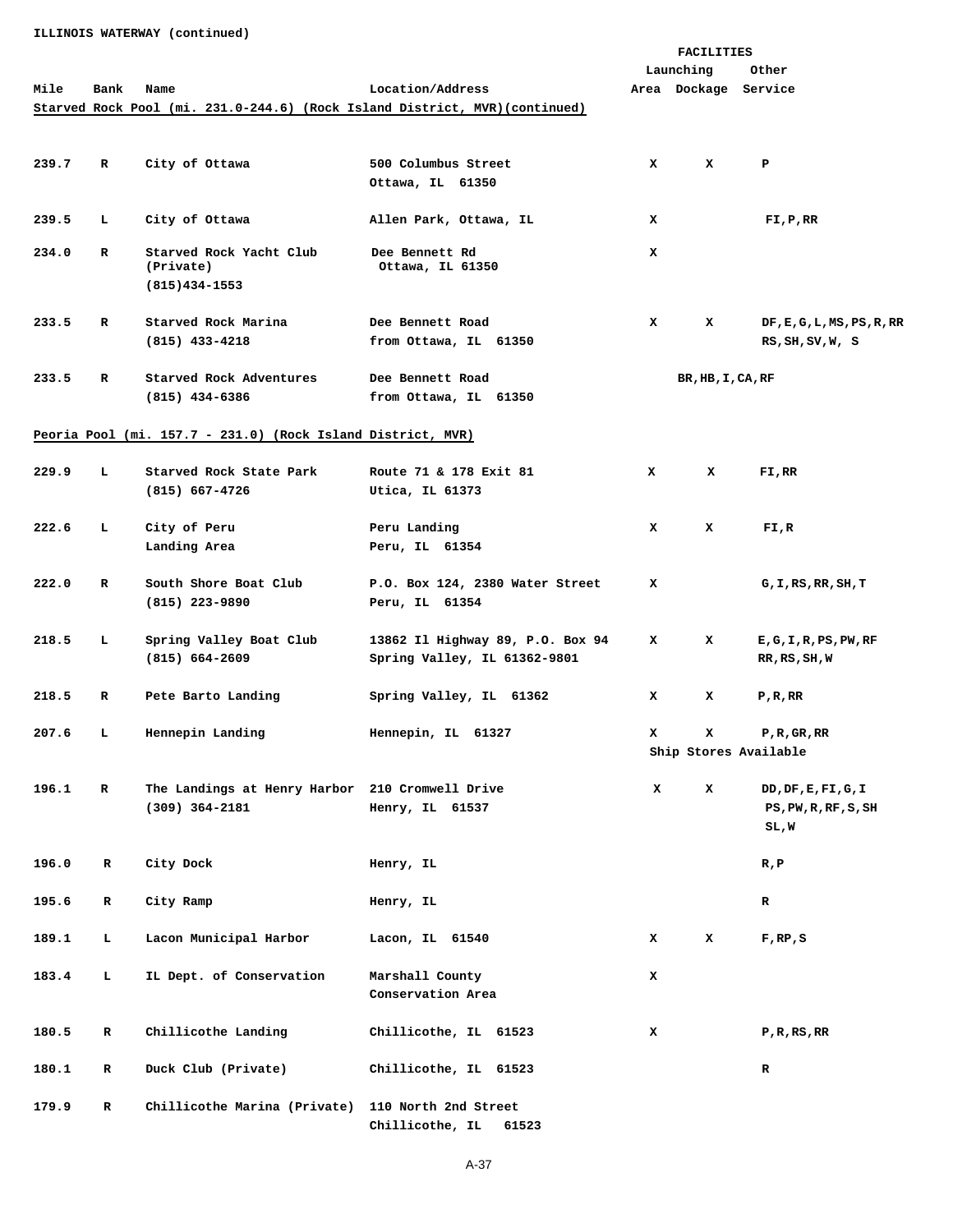**FACILITIES Launching Other Mile Bank Name Location/Address Area Dockage Service Peoria Pool (mi. 157.7 - 231.0) (Rock Island District, MVR)(continued) 178.8 L State of Illinois 524 Conservation Lane X X X Depart of Natural Resources Lowpoint, IL 61545-9782 (309) 822-8861**  178.6 R Holiday Harbor **Rr** 1 **Rr** 1 X X CC, DD, DF, E, FI, G, GR  **(309) 274-5401/678-7744 Chillicothe, IL 61523-9801 H,I,L,PW,R,RF,RP RR,RS,S,SH,SL,SV,T,W**  170.2 L Marina Spring Bay, IL **169.5 R Seaway Marina, Inc. 7012 North Galena Road X DD,E,L,PW,RR,S (309) 688-5513 Peoria, IL 61614 50 Ton Lift SH,SL,W Part of National Marina ?169.2 R Whitecap Drifter Boat Club 6802 Sankoty Drive X X (309) 691-5600 Peoria, IL 61614-3118 168.2 R National Marine Sales 5406 North Galena Road X X DD,E,G,I,L,MS,PS (309) 688-5513 Peoria Heights, IL 61616 30 Ton lift PW,R,RF,RP,RR,S SH,SL,SP,W 167.9 L Dolphin Cove (Private) 1111 Sunset Drive X DD,E,FI,I,LM,PW (309) 360-7394 East Peoria, IL 61611-1411 R,RF,RR,RS,S,SH SL,W 167.9 R Illinois Valley Yacht and 5102 North Galena Road X X DD,DF,E,G,I,LM,MS Canoe Club (Private) Peoria Heights, IL 61616 P,PS,PW,R,RF,RR (309) 682-5419 RS,S,SH,SL,W 167.7 R Sodowski Boat Basin 4914 North Galena Road X DD,E,FI,G,I,L,LM (309) 688-2526 Peoria Heights, IL 61616-5435 MS,RP,RR,RS,S,SH 10 Ton Lift SL,T,W 165.3 L Fon du Lac Park District 3703 N Main Street X X G,R,RP,S Carl Spindler Marina East Peoria, IL 61611-1448 (309) 694-3706 165.3 R Wharf Harbor Sales Inc 99 Alexander Avenue X X DD,E,G,H,L,MS,PS (309) 688-4141 Peoria, IL 61603-2895 PW,R,RP,RR,S,SH 30 Ton Lift SL, SP, SV, T, W 164.34 R Illinois Waterway Project 257 Grant Street Office, Corps of Engineers Peoria, IL 61603-3585 (309) 676-4601 163.7 R Peoria Boat Club (Private) In Detweiller Marina Harbor Southend X E,PS,SL,W (309) 676-9485 100 Spring Street** 

**ILLINOIS WATERWAY (continued)** 

 **Peoria, IL 61603**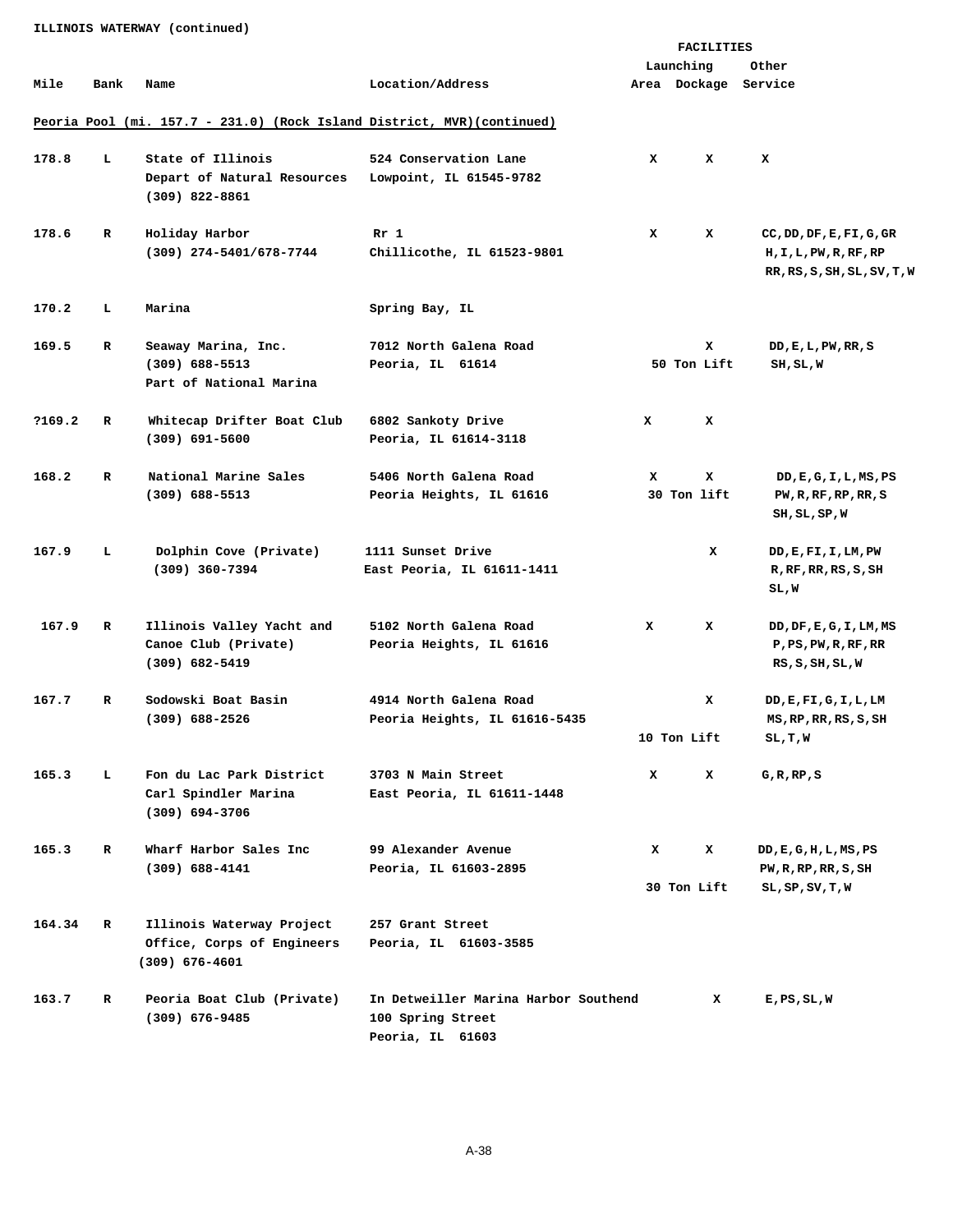**ILLINOIS WATERWAY (continued)** 

|       |             |                                                                         |                                |              | <b>FACILITIES</b>    |                        |
|-------|-------------|-------------------------------------------------------------------------|--------------------------------|--------------|----------------------|------------------------|
|       |             |                                                                         |                                |              | Launching            | Other                  |
| Mile  | Bank        | Name                                                                    | Location/Address               |              | Area Dockage Service |                        |
|       |             |                                                                         |                                |              |                      |                        |
|       |             | Peoria Pool (mi. 157.7 - 231.0) (Rock Island District, MVR) (continued) |                                |              |                      |                        |
| 163.4 | R           | Detweiller Marina,                                                      | 2 Caroline Street              | x            | x                    | DD, E, FI, G, I, LP, P |
|       |             | Peoria Park Dist                                                        | Peoria, IL 61603-3400          |              |                      | PS, P, R, RF, RR, S    |
|       |             |                                                                         |                                |              | SH, SL, T, W         |                        |
|       |             | $(309)$ 673-6523                                                        |                                |              |                      |                        |
| 163.4 | Ъ.          | East Peoria Boat & Recreation 707 Collins Lane                          |                                | x            | x                    | x                      |
|       |             | $(309)$ 699-6655                                                        | East Peoria, IL 61611-1126     |              |                      |                        |
|       |             |                                                                         |                                |              |                      |                        |
| 162.4 | Ъ.          | United States Government                                                | 500 Sw Jefferson Avenue        |              |                      |                        |
|       |             | Coast Guard Transport Dept<br>$(309)$ 671-7291                          | Peoria, IL 61605               |              |                      |                        |
|       |             |                                                                         |                                |              |                      |                        |
| 159.1 | Ъ.          | Creve Coeur Landing                                                     | Creve Coeur, IL 61611          | x            |                      | P, R, RR, RS           |
|       |             |                                                                         |                                |              |                      |                        |
| 156.0 | R           | Bartonville Boat Ramp                                                   |                                |              |                      | $\mathbf R$            |
|       |             |                                                                         |                                |              |                      |                        |
|       |             | LaGrange Pool (mi. 80.2-157.7) (Rock Island District, MVR)              |                                |              |                      |                        |
| 153.0 | Ъ.          | Pekin Boat Club Custodian                                               | 1 Coopers Island, P.O. Box 361 | $\mathbf{x}$ | x                    | DF, E, G, I, PW, R, RF |
|       |             | (Private)                                                               | Pekin, IL 61555-0361           |              |                      | RR, SH, SL, T          |
|       |             | $(309)$ 346-3056                                                        |                                |              |                      |                        |
| 152.8 | Ъ.          | Pekin Landing                                                           | Pekin, IL 61554                | x            |                      | R                      |
|       |             |                                                                         |                                |              |                      |                        |
| 145.6 | R           | Kingston Landing                                                        | Kingston Mines, IL 61539       | x            |                      | R                      |
|       |             |                                                                         |                                |              |                      |                        |
| 145.5 | Ъ.          | Manito Boat Club (Private)                                              |                                |              |                      | $\mathbf R$            |
| 145.5 | Ъ.          | Bloomington Boat Club (Private)                                         |                                |              |                      | $\mathbf R$            |
|       |             |                                                                         |                                |              |                      |                        |
| 137.1 | R           | Boat Ramp                                                               | State Grounds Copperas Creek   | x            |                      |                        |
|       |             |                                                                         |                                |              |                      |                        |
| 128.1 | $\mathbf R$ | Liverpool Landing                                                       | Liverpool, IL 61543            | x            |                      | x                      |
| 122.2 | Ъ.          | Chautauqua Park                                                         |                                | x            |                      | x                      |
|       |             |                                                                         |                                |              |                      |                        |
| 120.0 | Ъ.          | Havana Landing                                                          | Havana, IL 62644               | x            |                      | $\mathbf R$            |
|       |             |                                                                         |                                |              |                      |                        |
| 120.2 | Ъ.          | Havana Landing                                                          | Havana, IL 62644               | x            |                      | $P$ , R, RF, RR        |
| 119.6 | Ъ.          | Illinois Department of                                                  | 700 S 10th Street              | x            | x                    | R                      |
|       |             | Conservation Havana                                                     | Havana, IL 62644-1602          |              |                      |                        |
|       |             | Field Hdgrs                                                             |                                |              |                      |                        |
|       |             | $(309)$ 543-3316                                                        |                                |              |                      |                        |
| 113.3 | Ы           | Bath Chute                                                              | Fulton, IL 61252               | x            |                      |                        |
|       |             |                                                                         |                                |              |                      |                        |
| 108.1 | R           | Holmes Landing                                                          |                                | x            |                      | $\mathbf R$            |
|       |             |                                                                         |                                |              |                      |                        |
| 98.9  | R           | Sanganois Conservation Area                                             |                                | x            |                      | $\mathbf R$            |
| 97.2  | R           | Browning Landing                                                        | Browning, IL 62624             | x            |                      | $R$ , $RS$             |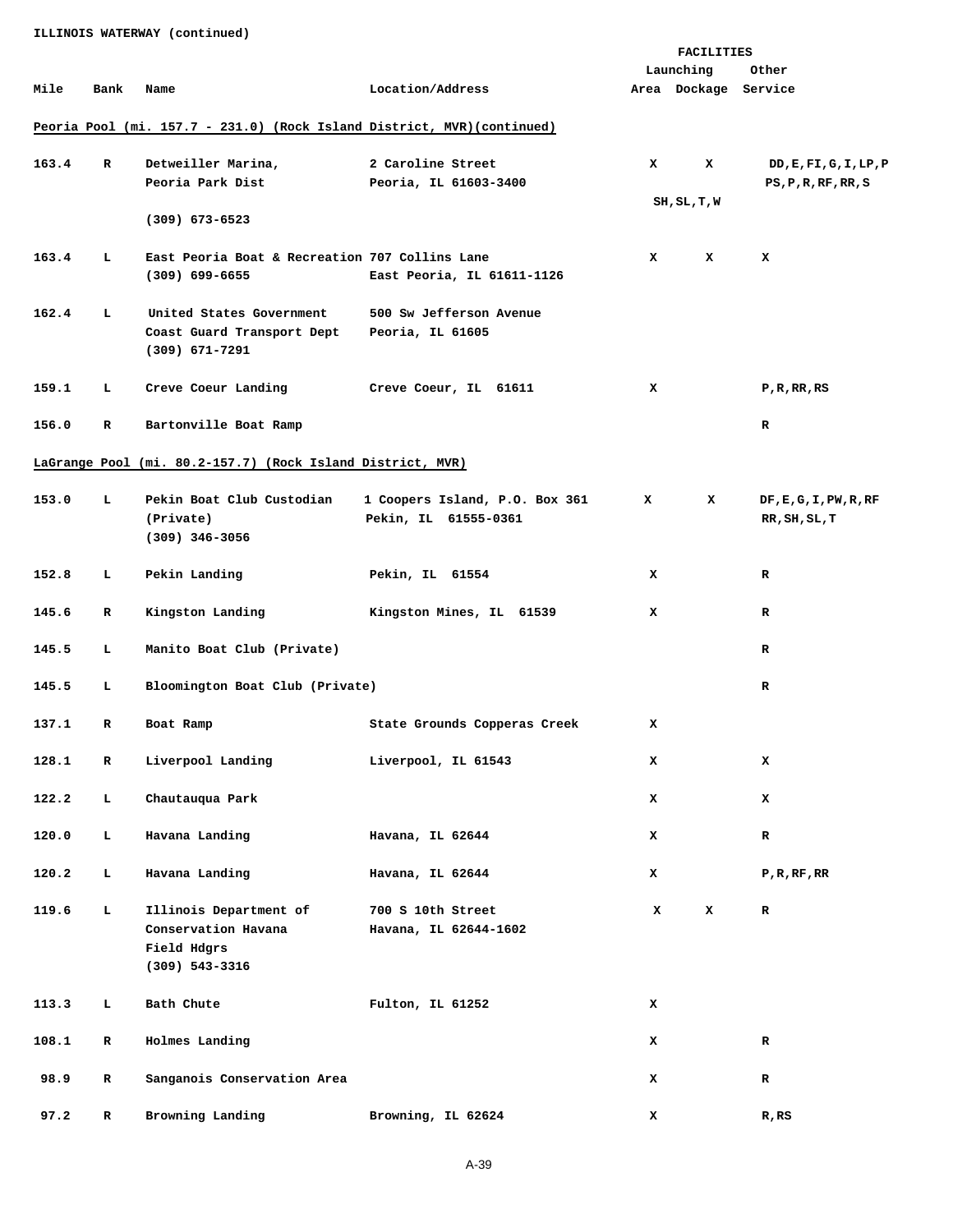|      |              |                                                                        |                                                     |              | FACILITIES           |                          |
|------|--------------|------------------------------------------------------------------------|-----------------------------------------------------|--------------|----------------------|--------------------------|
|      |              |                                                                        |                                                     |              | Launching            | Other                    |
| Mile | Bank         | Name                                                                   | Location/Address                                    |              | Area Dockage Service |                          |
|      |              | LaGrange Pool (mi. 80.2-157.7) (Rock Island District, MVR) (continued) |                                                     |              |                      |                          |
| 91.7 | $\mathbf R$  | Frederick Landing                                                      | Frederick, IL 62639                                 | $\mathbf{x}$ |                      |                          |
| 88.6 | L            | Beardstown Landing                                                     | Beardstown, IL 62618                                |              |                      |                          |
| 65.5 | L.           | Scott County Access Area                                               | Naples, IL 62669                                    | x            | x                    | x                        |
|      |              | Alton Pool (mi.0-80.2)(St. Louis District, MVS)                        |                                                     |              |                      |                          |
| 71.2 | R            |                                                                        | Meredosia, IL 62665                                 | x            | x                    | x                        |
| 65.5 | R            | Scott County Access Area                                               | Naples, IL 62669                                    | x            | x                    | x                        |
| 61.2 | R            | Pike Co. Conservation Area                                             |                                                     | x            |                      |                          |
| 57.3 | R            |                                                                        | Florence, IL                                        | x            |                      | x                        |
| 32.1 | L            | Greene County Access Area & Kampsville, IL 62053<br>Launching Ramp     |                                                     | x            |                      | x                        |
| 27.5 | $\mathbf{R}$ | Michael Access                                                         |                                                     | x            |                      |                          |
| 23.5 | R            | Godar Diamond Access                                                   | Hardin, IL 62047                                    | x            |                      |                          |
| 20.9 | $\mathbf R$  | Illinois Riverdock/Restaurant 310 S Park<br>$(618) 576 - 2362$         | Hardin, IL 62047                                    | x            |                      | FI, I, R, RF, RR, RS     |
| 13.5 | $\mathbf R$  | Hadley Landing Access Area                                             |                                                     | x            | x                    |                          |
| 7.2  | L            | Pere Marquette State Park<br>Marina (618) 786-3323                     | P.O. Box 158<br>Grafton, IL 62037-0158              | x            | x                    | C, CA, FI, LG, R, RR, RS |
| 0.3  | L.           | Marina Junction                                                        | P.O. Box 151, 400 Front Street<br>Grafton, IL 62037 | x            | x                    | DF, E, G, MS, PS, RF, W  |

 **0.0 Confluence with Upper Mississippi River - Mile 218.** 

**Calumet Harbor (Rock Island District, MVR)**

| 326.0 | ъ. | Sunset Bay Marina                                                        | 13601 South Calhoun                               | DD, DF, E, G, H, L, MS, P,     |
|-------|----|--------------------------------------------------------------------------|---------------------------------------------------|--------------------------------|
|       |    | 773-646-9900                                                             | Chicago, IL 60633                                 | R, RR, RS, S, SL, SP, SV, T, W |
|       |    |                                                                          |                                                   | $(165,000$ lb capacity)        |
| 333.6 | L. | Calumet Park Boat Ramp                                                   | E. 95th Street - Foreman Drive &<br>Lake Michigan | x                              |
| 333.5 | L. | US Coast Guard Search & Rescue 4001 East 98th Street<br>$(773)$ 768-4093 | Chicago, IL 60617-5197                            | x                              |

## **Calumet River**

## **Thomas J. O'Brien Lock (mi. 326.5, Confluence with Lake Michigan)(Rock Island District, MVR)**

**Lockport Pool (mi. 291.1-326.5)(Rock Island District, MVR)**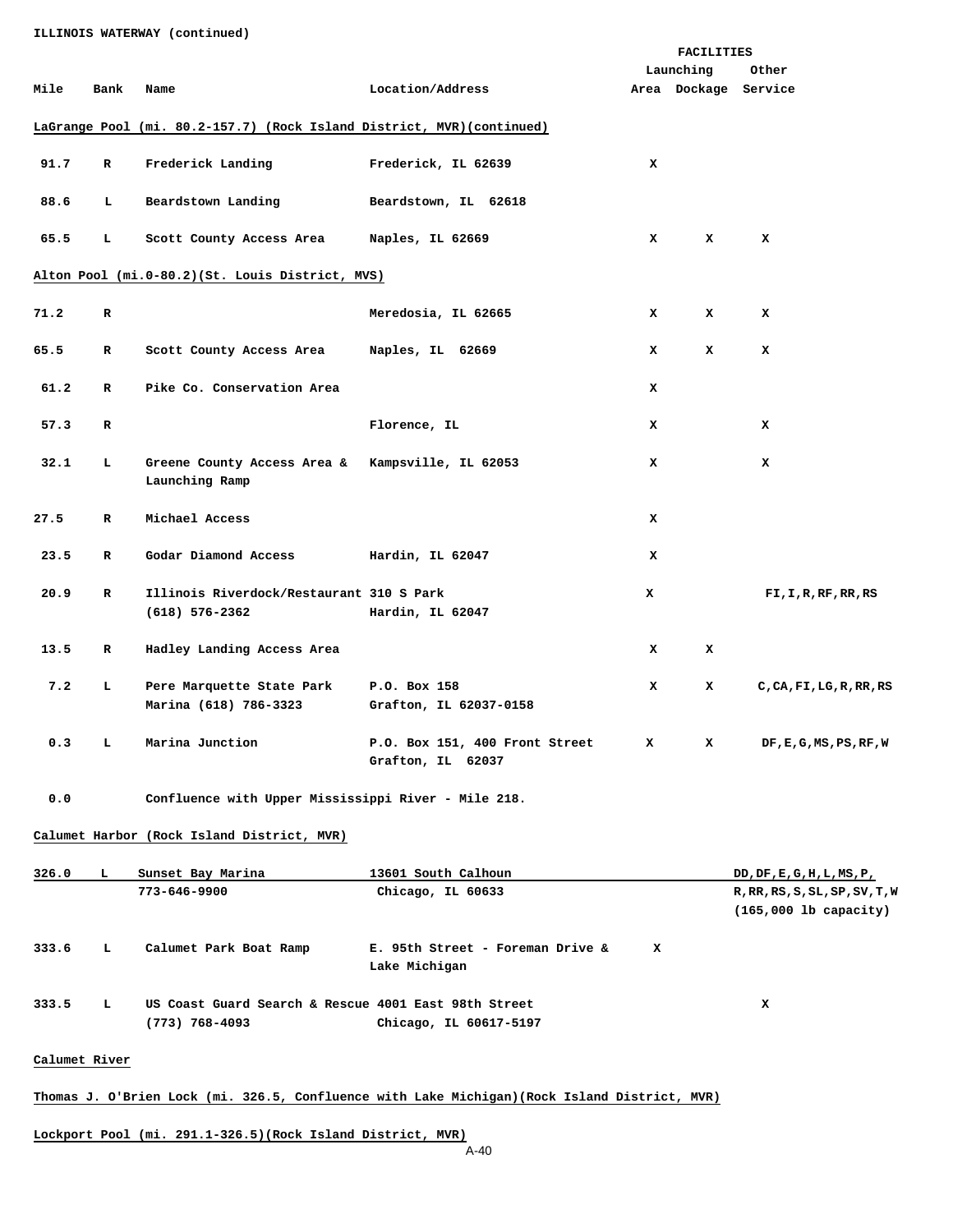**Launching Other Mile Bank Name Location/Address Area Dockage Service Little Calumet River (Rock Island District, MVR)** 325.5 L \*Morning Star Marina 14002 Croissant Drive **R**, S, SV  **708-891-0400 Burnham, IL 60633 325.4 L Waterfront Pub 14042 Croissant Drive X S Burnham, IL 60633 324.2 L Marine Services Corporation 14001 Cottage Grove Avenue CC,DD,E,FI,H,L Dolton, IL 60419** MS, P, PS, PW, I, RP **MS, P, PS, PW, I**, RP  **(708) 841-5660 125,000 lb&40Ton Travel Lift RR,S,SH,SL,W 323.2 L Pier 11 Marina 826 East 138th Street S (773) 468-9605 Riverdale, IL 60827-1525 323.2 L Lake Calumet Boat & Gun Club 824 East 138th Street X (773) 821-9794 Riverdale, IL 60827-1525 322.7 L Rentner Marine Service 13535 S. Forest Avenue DD,E,L,LG,MS,RP,RR (773) 468-3776 Chicago, IL 60827 30 Ton Lift S,SP,W Calumet-Sag Channel (Rock Island District, MVR) 313.5 R Alsip Boat Ramp 5240 W Plattner Drive X X RR Howie's Landing Alsip, IL 60658 311.2 R Village of Worth Worth, IL R WOLF RIVER, WISCONSIN (Detroit District, LRE) 42.7 L Northport Landing Northport, WI 39.3 L Mukwa's Landing 33.4 R Guth's Resort R 1 Box 312a (920) 867-2877 Weyauwega, WI 54983-8831** 

**FACILITIES** 

 **29.4 R Wolf Ridge Cottages Fremont, WI 54940**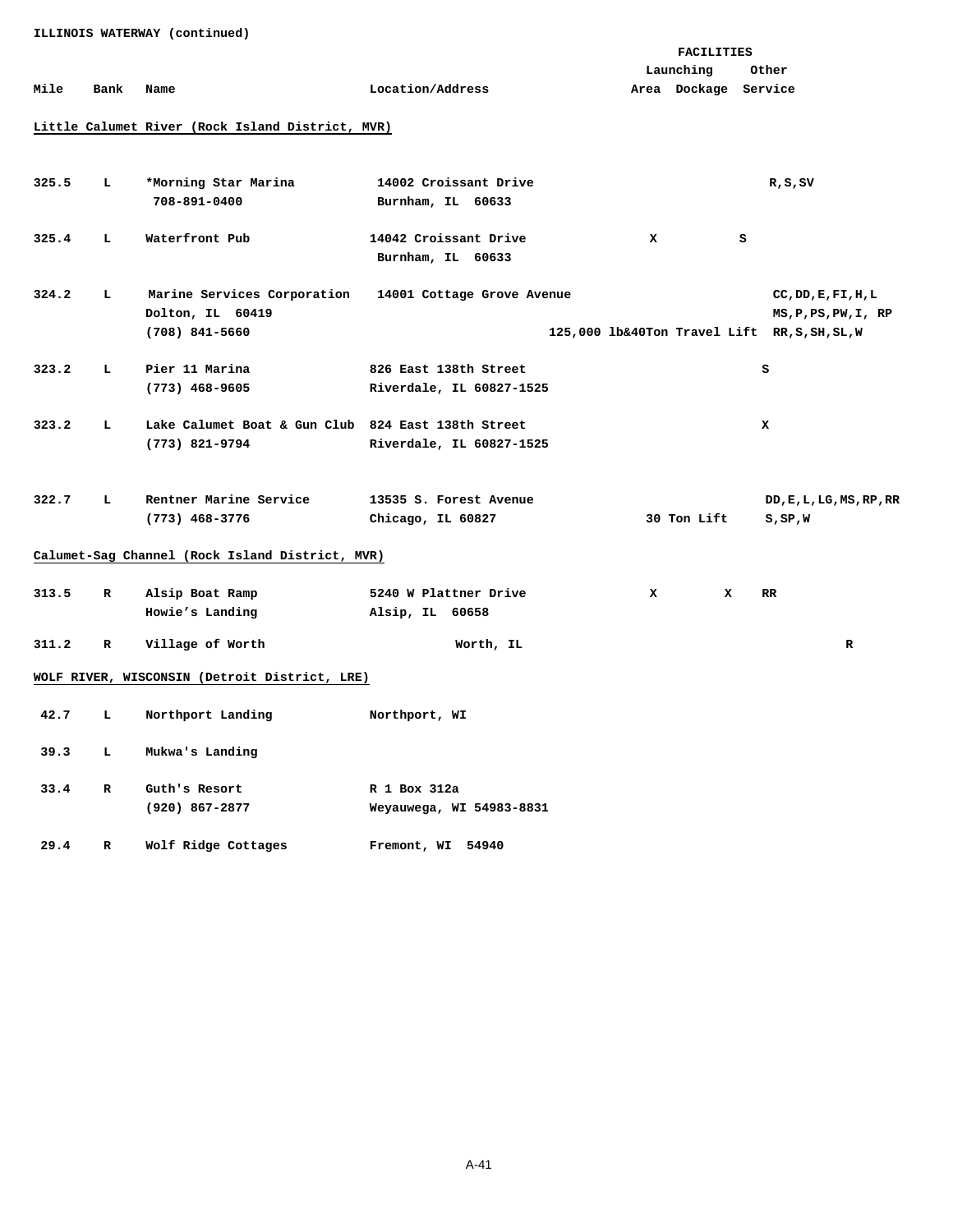### **FACILITIES**

 **Launching Other** 

## **Mile Bank Name Location/Address Area Dockage Service**

# **WOLF RIVER, WISCONSIN (Detroit District, LRE) (continued)**

| 27.5 | $\mathbf{R}$ | Gill's Landing Hotel<br>$(920)867 - 2844$        | RFD 1<br>Fremont, WI 54940                     |                                                           |
|------|--------------|--------------------------------------------------|------------------------------------------------|-----------------------------------------------------------|
| 24.7 | L.           | Red Banks Motel<br>(920) 446-2911                | E7331 Red Banks Road<br>Fremont, WI 54940-9750 |                                                           |
| 24.5 | L.           | Pine Grove Resort Inc<br>$(920)446 - 3295$       | E7426 County Road H<br>Fremont, WI 54940-9747  | B, BR, CA, E, FI, G<br>I, LG, PW, RF, RR, RS<br>SH, SL, W |
| 23.1 | R            | Ted's Grandview Supper Club<br>$(800)$ 924-0197  | 710 Wolf River Drive<br>Fremont, WI 54940-9026 | RR, RS                                                    |
| 22.0 | L            | Stamm's Resort<br>$(920)$ 446-2216               | 300 Milw<br>Fremont, WI 54940                  |                                                           |
| 22.6 | $\mathbf{R}$ | Fremont Hotel<br>$(920)$ 446-2402                | 218 Wolf River Drive<br>Fremont, WI 54940      | I, LG, RF, RR, RS, SH, SL                                 |
| 22.6 | $\mathbf{R}$ | Village of Fremont<br>Launching Area             | Fremont, WI 54940                              |                                                           |
| 22.5 | R            | Fremont River Court Resort<br>$(920)$ 446-3116   | 306 North Street<br>Fremont, WI 54940-9795     | B, BR, C, CA, DD, E<br>FI,G,I,LG,MS,R<br>RR, SH, SL, W    |
| 22.5 | R            | Village of Fremont<br>$(920)$ 446-2411           | Fremont, WI 54940                              |                                                           |
| 22.4 | R            | Bridge Bar<br>$(920)$ 446-3868                   | 101 W Main Street<br>Fremont, WI 54940-8772    |                                                           |
| 22.4 | т.           | Larry's & Jan's Bayou Resort<br>$(920)$ 446-3161 | 209 Doty Street<br>Fremont, WI 54940-9785      | B, BR, CA, FI, G, I, LG<br>P, R, RR                       |
| 22.3 | R            | Village of Fremont<br>Launching Area             | Fremont, WI 54940                              |                                                           |
| 21.1 | R            | Fort Fremont Marine INC<br>(920) 446-3220        | 8969 County Road II<br>Fremont, WI 54940-9603  | DD, DF, G, MS, R, RF<br>RP, RR, S                         |
| 20.9 | L            | Weber's Landing<br>(920) 446-3486                | RFD 1<br>Fremont, WI 54940                     |                                                           |
| 20.8 | L            | DAvenue's Sport & Marine<br>(920) 766-4410       | N244 State Highway 55<br>Kaukauna, WI 54130    | MS, RF, RP, RR, S, SP, SV                                 |
| 20.4 | L            | Riverview Resort<br>$(414)$ 446-3482             | RFD 1<br>Fremont, WI 54940                     |                                                           |
| 18.7 | R            | Party Doll Fleet, Inc.<br>(920) 446-2224         | 9082 Marion Lane<br>Fremont, WI 54940-9336     |                                                           |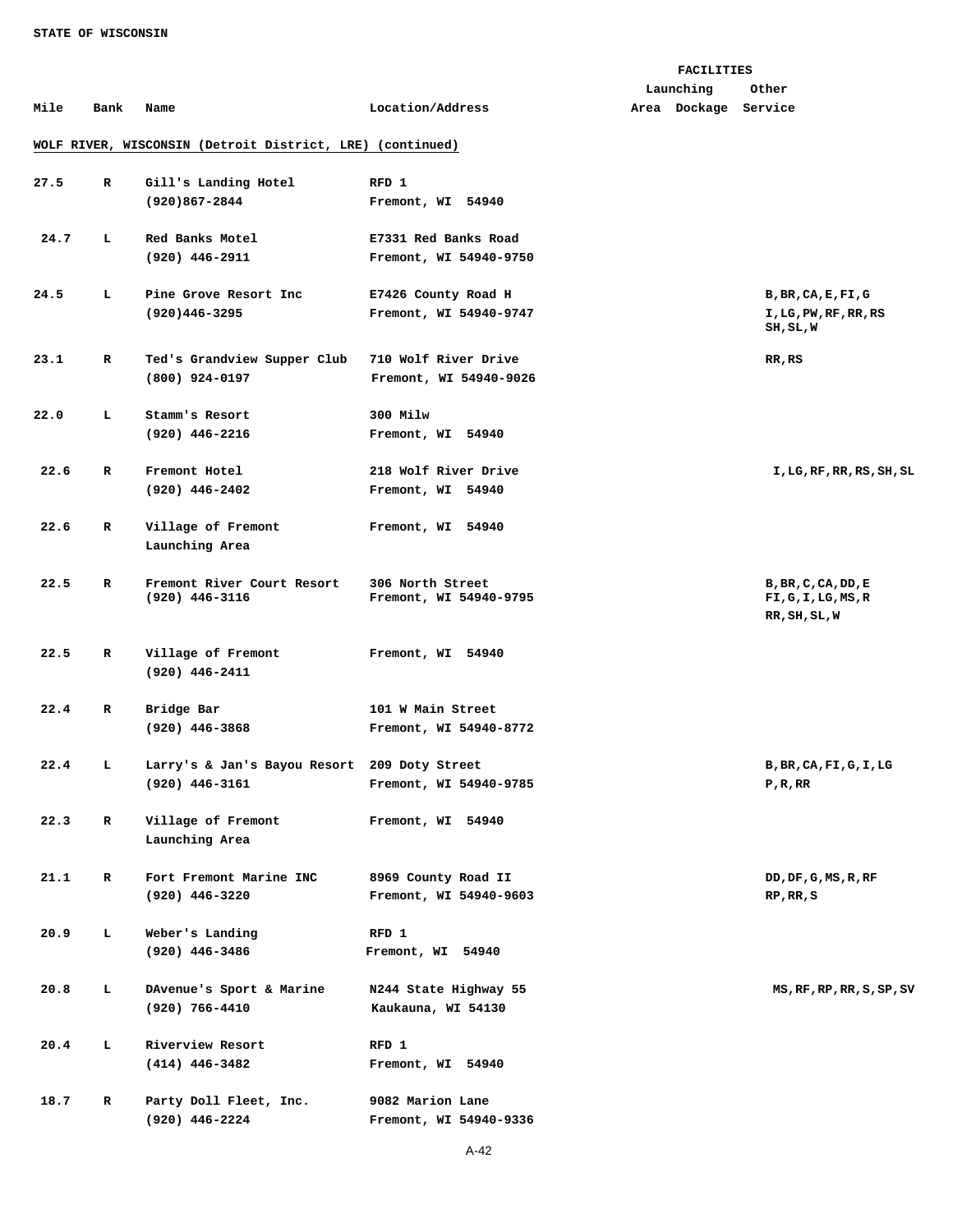|      |             |                                              |                                     | FACILITIES           |                            |
|------|-------------|----------------------------------------------|-------------------------------------|----------------------|----------------------------|
|      |             |                                              |                                     | Launching            | Other                      |
| Mile | Bank        | Name                                         | Location/Address                    | Area Dockage Service |                            |
|      |             | LAKE POYGAN (St. Paul District, MVP)         |                                     |                      |                            |
|      |             |                                              |                                     |                      |                            |
|      | West Shore  | Village of Tustin                            | Tustin, WI                          |                      |                            |
|      |             | Launching Area                               |                                     |                      |                            |
|      |             | LAKE WINNECONNE (Detroit District, LRE)      |                                     |                      |                            |
|      | South Shore | Hidden Harbor Marina                         | 7412 City Highway B                 |                      |                            |
|      |             |                                              |                                     |                      |                            |
|      |             | (920) 582-7032                               | Winneconne, WI 54986-9586           |                      |                            |
|      | South Shore | LaPlante's Marina &                          | 6490 Wentsel Road                   |                      |                            |
|      |             | Campground                                   | Winneconne, WI 54986                |                      |                            |
|      |             |                                              |                                     |                      |                            |
| 2.4  | R           | K-N-S Marina                                 | 6490 Wentsel Road                   |                      |                            |
|      |             | $(920)$ 582-7477                             | Winneconne, WI 54986                |                      |                            |
|      |             |                                              |                                     |                      |                            |
| 2.4  | R           | Fin 'N Feather Supper Club                   | 22 West Main Street                 |                      | RS                         |
|      |             | $(920)$ 582-4305                             | Winneconne, WI 54986                |                      |                            |
|      |             |                                              |                                     |                      |                            |
| 2.4  | ь.          | Doug's Wolf River House                      | 17 North 1st Avenue                 |                      |                            |
|      |             | $(920)$ 582-4555                             | Winneconne, WI 54986-9636           |                      |                            |
|      |             |                                              |                                     |                      |                            |
| 2.1  | R           | Lang's                                       | 111 North 1st Street                |                      | B, BR, DD, E, FI, G, I, LG |
|      |             | $(414) 582 - 7501$                           | Winneconne, WI 54986                |                      | MS, P, R, RF, RR, SP, W    |
|      |             | UPPER FOX RIVER (Detroit District, LRE)      |                                     |                      |                            |
| 86.9 | R           | Riverside Park                               | Berlin, WI                          |                      |                            |
|      |             |                                              |                                     |                      |                            |
| 73.8 | R           | Stearn's Park                                | Omro, WI 54963                      |                      |                            |
|      |             |                                              |                                     |                      |                            |
| 72.7 | R           | Omro Motel                                   | 934 East Main Street                |                      |                            |
|      |             | $(920)$ 685-5049                             | Omro, WI 54963-1511                 |                      |                            |
|      |             |                                              |                                     |                      |                            |
| 72.6 | R           | Scott Park                                   | Omro, WI 54963                      |                      |                            |
|      |             |                                              |                                     |                      |                            |
|      |             | LAKE BUTTE DES MORTS (Detroit District, LRE) |                                     |                      |                            |
|      | North Shore | Tilly's Too Tavern                           | 5071 Washington Street, P.O. Box 75 |                      |                            |
|      |             | (920) 582-7626                               | Butte Des Morts, WI 54927           |                      |                            |
|      |             |                                              |                                     |                      |                            |
|      | West Shore  | Black Wolf Boat Landing                      | Oshkosh, WI 54901                   |                      |                            |
|      |             | Launching Area                               |                                     |                      |                            |
|      |             |                                              |                                     |                      |                            |
|      |             | UPPER FOX RIVER (Detroit District, LRE)      |                                     |                      |                            |
|      | R           |                                              |                                     |                      |                            |
| 58.4 |             | Hergert Sport Center                         | 1232 North Sawyer Street            |                      | DD, FI, L, P, RP, RR, S    |
|      |             | $(800)$ 339-8520                             | Oshkosh, WI 54902-3377              |                      | SL,T,W                     |
| 58.0 | ь.          | Spellman's Marina LLC                        | 1713 West New York Avenue           |                      | DD, E, G, I, L, LG, MS, R  |
|      |             | $(920)$ 231-1850                             | Oshkosh, WI 54901                   |                      | RF, RP, RR, S, SL, T, W    |
|      |             |                                              |                                     |                      |                            |
| 57.9 | R           | Lakeside Marina                              | 902 Taft Avenue                     |                      |                            |
|      |             | $(920)$ 231-4321                             | Oshkosh, WI 54902-3458              |                      |                            |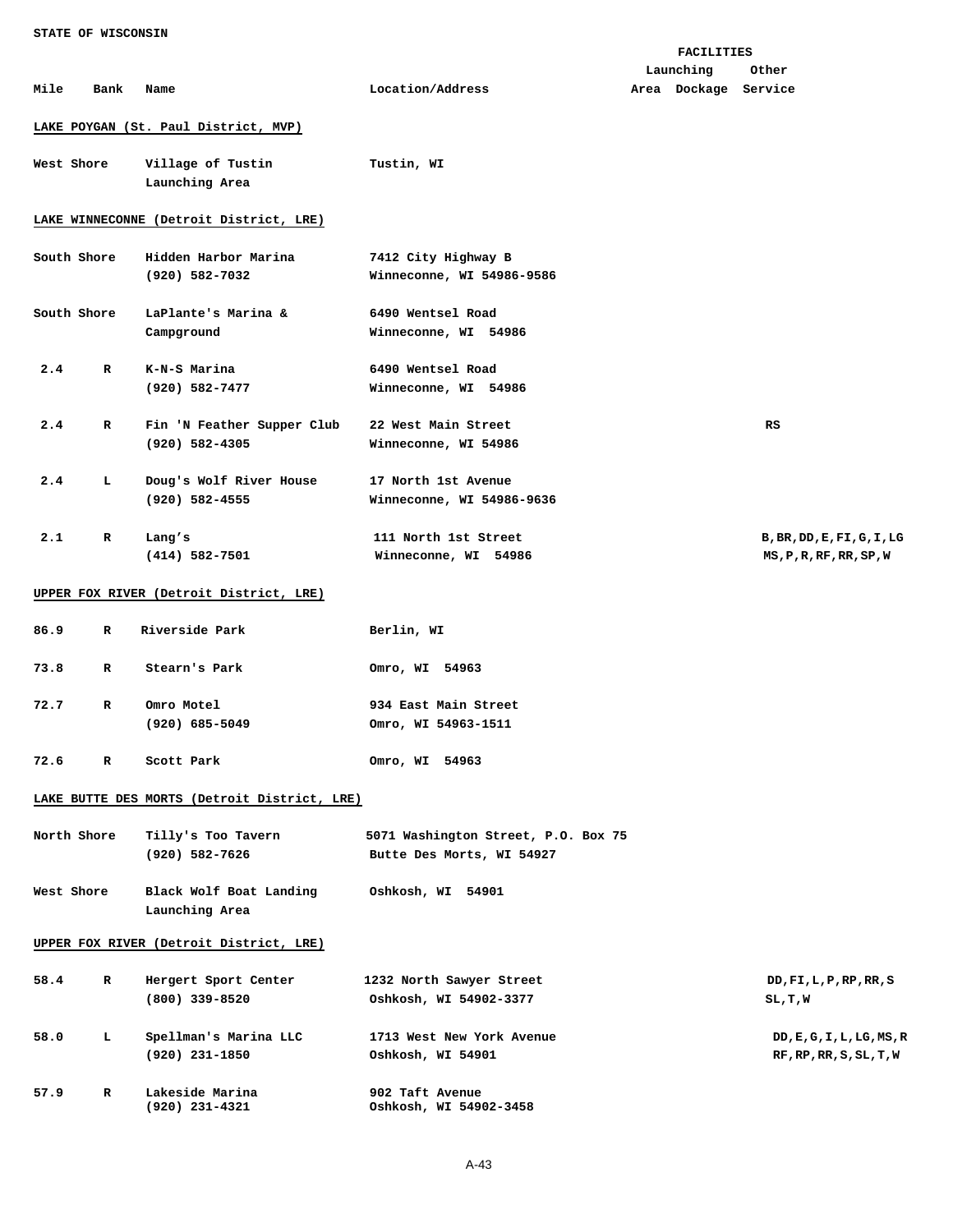**FACILITIES Launching Other Mile Bank Name Location/Address Area Dockage Service** 

## **UPPER FOX RIVER (Detroit District, LRE)(continued)**

| 57.6 | R | Kubasta's Landing | 400 North Campbell Road        |             |                           |
|------|---|-------------------|--------------------------------|-------------|---------------------------|
|      |   | (920) 235-9678    | Oshkosh, WI 54902-3485         |             |                           |
| 56.8 | R | Boat Works, Inc.  | 300 Michigan Street            |             |                           |
|      |   | $(920)$ 235-6750  | Oshkosh, WI 54901              |             |                           |
| 56.5 | R | Pioneer Marina    | 1100 Pioneer Dr, P.O. Box 2748 |             | DD, DF, E, G, GR, H, I, L |
|      |   | (920) 233-1981    | Oshkosh, WI 54903              |             | LM, MS, P, PS, PW, R, RF  |
|      |   |                   |                                | 25 Ton Lift | RR, S, SH, SL, W          |

# **LAKE WINNEBAGO (Detroit District, LRE)**

| North Shore | City of Menasha Parks                                                       | 640 Keyes Street                                                | RR.                                                                |
|-------------|-----------------------------------------------------------------------------|-----------------------------------------------------------------|--------------------------------------------------------------------|
|             | Recreation Forestry & Cemeteries Menasha, WI 54952-3446<br>$(920)$ 967-5106 |                                                                 |                                                                    |
| North Shore | Jefferson City of--<br>Riverfront Park<br>$(920)$ 674-7730                  | 601 S Wisconsin Drive<br>Jefferson, WI 53549-1858               |                                                                    |
| East Shore  | High Cliff State Park<br>$(920)$ 989-1106                                   | N7630 State Park Road N7475 High Cliff Rd<br>Sherwood, WI 54169 | B, C, CA, DD, E, FI, I<br>L, LG, LM, P, PS, PW, R<br>RR, SH, SL, W |
| East Shore  | Stockbridge Harbor                                                          | Stockbridge, WI                                                 |                                                                    |
| East Shore  | Brothertown Harbor                                                          | Brothertown, WI                                                 |                                                                    |
| East Shore  | Calumet Harbor Marina Inc<br>(920) 795-4799                                 | N10361 Calumet Harbor Road<br>Malone, WI 53049-1209             |                                                                    |
| South Shore | Clarence's Harbor Inc.<br>$(920)$ $921 - 8349$                              | N7288 Winnebago DR<br>Fond Du Lac, WI 54935-2749                | B,DD,G,H,L,MS,RF<br>85RP, RR, S, T                                 |
| South Shore | Lake Aire Supper Club &<br>Motel<br>$(920)$ $921 - 8625$                    | 2316 Lakeshore Drive<br>Fond du Lac, WI 54935                   |                                                                    |
| South Shore | Fond du Lac Yacht Club<br>$(920)$ $921 - 9950$                              | 705 Mohawk Avenue<br>Fond Du Lac, WI 54935-1965                 |                                                                    |
| West Shore  | Wendt's Marine<br>$(920) 688 - 2601$                                        | N961 Lake Shore Drive<br>Vandyne, WI 54979                      | $L$ , MS, RP, RR, S, SP, SV                                        |
| West Shore  | South Side Ice Yacht Club<br>$(920)$ 235-4470                               | 1842 South Main Street<br>Oshkosh, WI 54902-6953                |                                                                    |
| West Shore  | Winnebago County Ramp                                                       | Winnebago County Park, WI                                       |                                                                    |
| West Shore  | Neenah Swimming Pool Site<br>& Launching Area                               | Neenah, WI                                                      |                                                                    |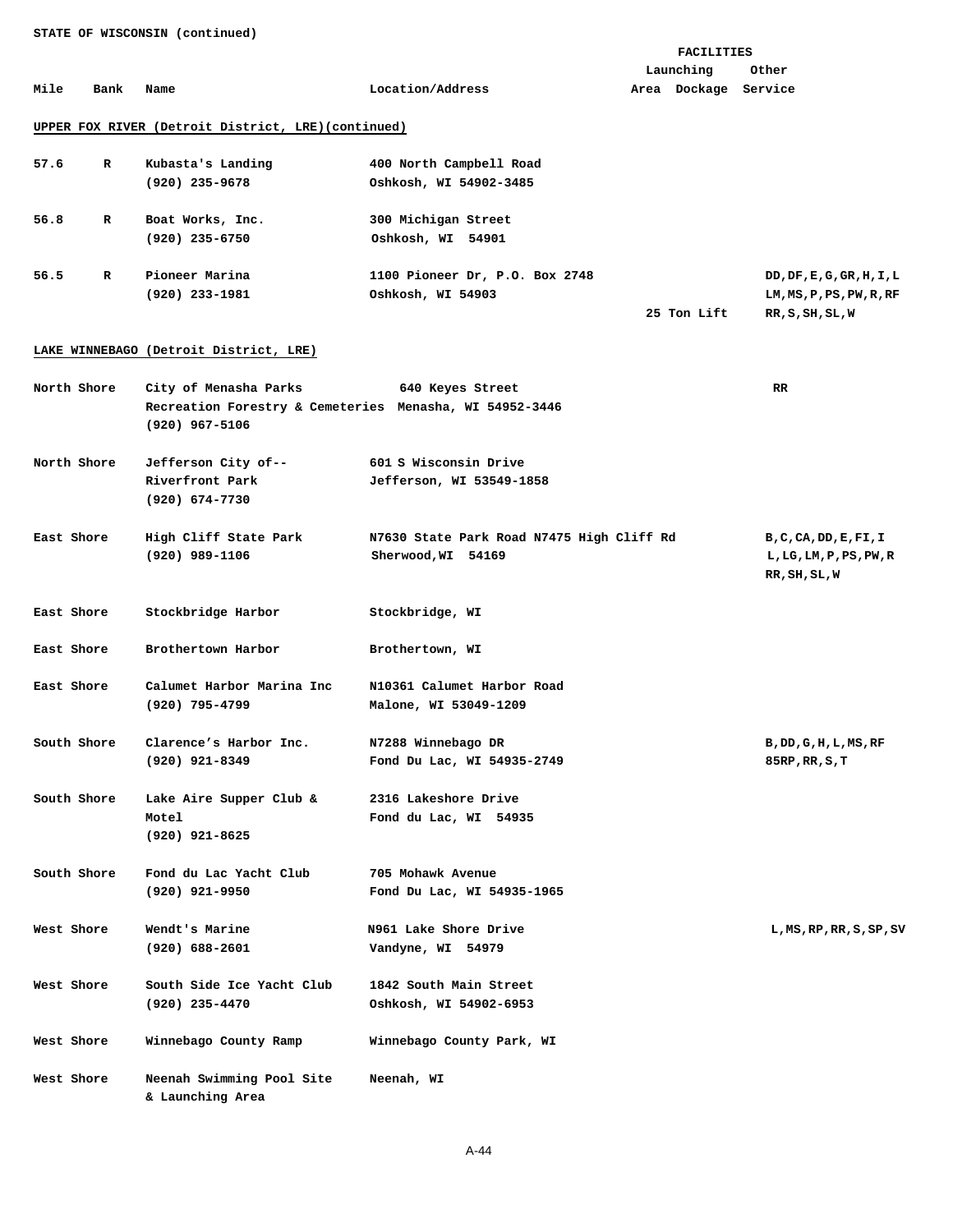|      |             |                                                               |                                              | <b>FACILITIES</b>    |       |
|------|-------------|---------------------------------------------------------------|----------------------------------------------|----------------------|-------|
|      |             |                                                               |                                              | Launching            | Other |
| Mile | Bank        | Name                                                          | Location/Address                             | Area Dockage Service |       |
|      |             | LAKE WINNEBAGO (Detroit District, LRE)(continued)             |                                              |                      |       |
|      | West Shore  | Launching Area                                                | Foot of Wisconsin Avenue<br>Neenah, WI       |                      |       |
|      |             | LOWER FOX RIVER (Detroit District, LRE)                       |                                              |                      |       |
| 38.4 | R           | City of Menasha<br>Menasha Channel Launching Area Menasha, WI | End of Manitowoc Street                      |                      |       |
| 38.0 | R           | Doty Park Launching Area<br>Neenah Channel                    | Neenah, WI                                   |                      |       |
| 37.6 | R           | Menasha Marina<br>Menasha Channel<br>$(920)$ 967-5193         | Main Street<br>Menasha, WI 54952             |                      |       |
| 37.5 | ъ           | Neenah Boat & Dock Club<br>Neenah Channel                     | Wisconsin Avenue<br>Neenah, WI 54956         |                      |       |
|      |             | LITTLE LAKE BUTTE DES MORTS (Detroit District, LRE)           |                                              |                      |       |
|      | South Shore | City of Neenah<br>Launching Area                              | Neenah, WI                                   |                      |       |
|      | East Shore  | City of Menasha<br>Launching Area & Dockage                   | Menasha, WI                                  |                      |       |
|      | East Shore  | City of Menasha<br>Launching Area                             | Foot of Ninth Street<br>Menasha, WI          |                      |       |
|      | East Shore  | City of Menasha<br>Launching Area                             | Foot of Second Street<br>Menasha, WI         |                      |       |
|      |             | LOWER FOX RIVER (Detroit District, LRE)                       |                                              |                      |       |
| 37.2 | R           | Valley Marine Mart, Inc.<br>$(920)$ 722-6379                  | 100 Water Street<br>Menasha, WI 54952        |                      |       |
| 32.7 | R           | Lutz Park Launching Area                                      | Appleton, WI 54914                           |                      |       |
| 32.6 | ь.          | Appleton Yacht Club<br>$(920)$ 733-9848                       | 1200 S Lutz Drive<br>Appleton, WI 54914-5587 |                      |       |
| 28.1 | R           | Sunset Point Park<br>Launching Area                           | Kimberly, WI                                 |                      |       |

| 28.0 | L | Fox River Management   | 1163 West Main Street |
|------|---|------------------------|-----------------------|
|      |   | Commission             | Appleton, WI 54911    |
|      |   | Fox River Navigational | 1008 Augistine Street |
|      |   | System Authority       | Kaukauna, WI 54130    |
|      |   | $(920)$ 759-9833       | POC: Harlen Kiesow    |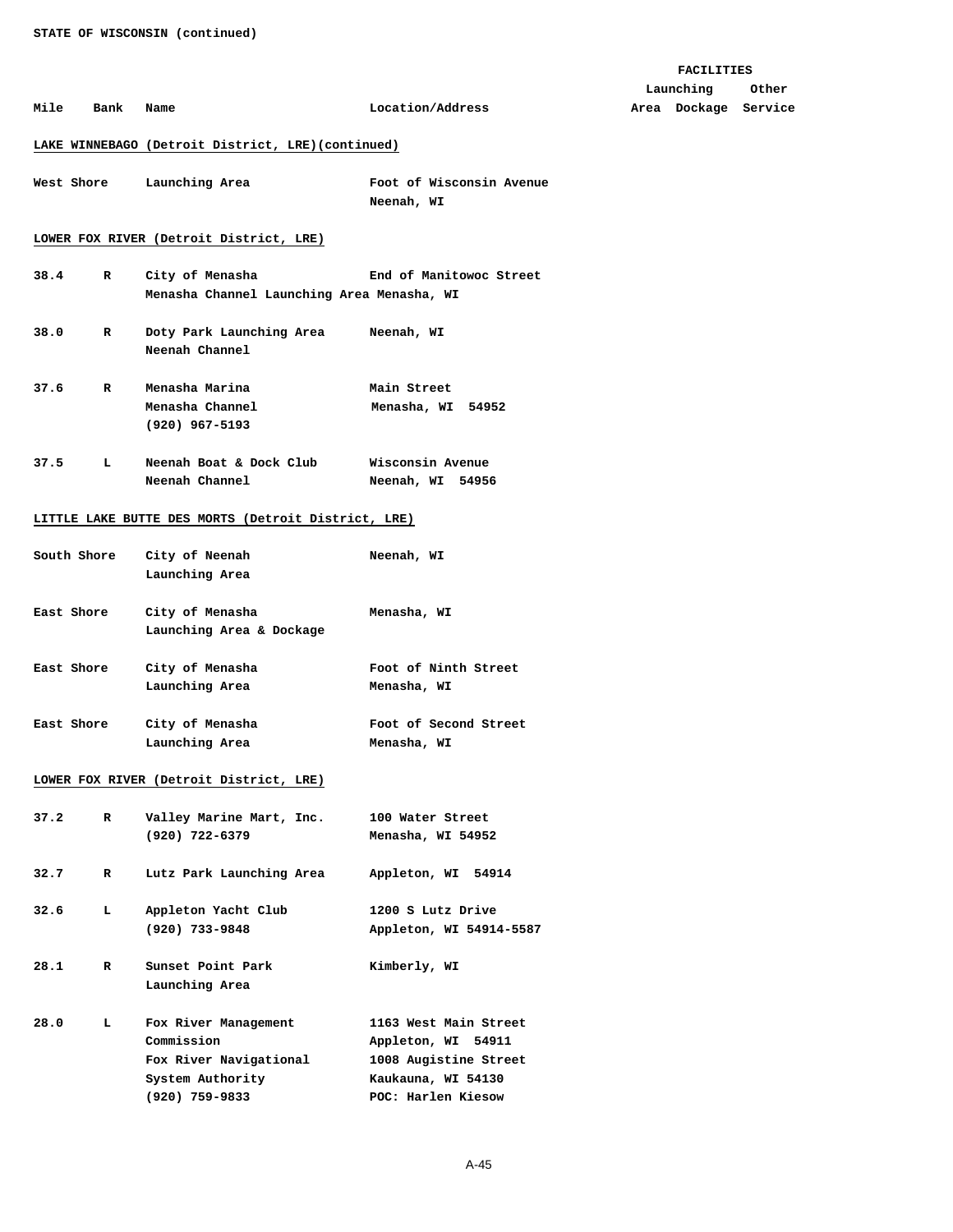### **FACILITIES**

|      |      |      |                  | Launching            | Other |
|------|------|------|------------------|----------------------|-------|
| Mile | Bank | Name | Location/Address | Area Dockage Service |       |

# **LOWER FOX RIVER (Detroit District, LRE)(continued)**

| 24.5 | L            | Riverside Park<br>Launching Area                          | Kaukauna, WI                                    |
|------|--------------|-----------------------------------------------------------|-------------------------------------------------|
| 23.6 | L.           | Fox River Management<br>Commission                        | 1008 Augustine Street<br>Kaukauna, WI 54130     |
| 22.1 | L.           | Marina Bar Launching<br>Area & Docks<br>$(920)759 - 9132$ | 2020 Augustine Street<br>Kaukauna, WI 54130     |
| 17.2 | R            | Wrightstown Park<br>Launching Area & Dockage              | Wrightstown, WI                                 |
| 7.5  | $\mathbf R$  | City of DePere<br>Launching Site & Dockage                | DePere, WI                                      |
| 6.9  | $\mathbf{R}$ | Voyager Park<br>(City Dockage)                            | DePere, WI                                      |
|      |              | GREEN BAY HARBOR (Detroit District, LRE)                  |                                                 |
| 6.7  | L.           | City of DePere<br>Launching Area                          | DePere, WI<br>(Brown County Fairgrounds)        |
| 5.6  | L            | Ashwaubenon Park<br>Launching Area & Dockage              | Ashwaubenon, WI                                 |
| 3.3  | R            | Al Zeller & Sons<br>Green Bay Marine Mart                 | 1310 South Monroe Avenue<br>Green Bay, WI 54301 |
| 2.3  | R            | City Dock Launching Area                                  | Green Bay, WI<br>54302                          |

| 0.1 | Green Bay Yachting Club | 200 Bay Beach Road       |             | DD, DF, E, FI, G, H, I |  |
|-----|-------------------------|--------------------------|-------------|------------------------|--|
|     | (Private)               | Green Bay, WI 54302-1205 |             | L, PS, PW, RF, RR, RS  |  |
|     | (920) 432-0168          |                          | 25 Ton Lift | S,SH,SL,W              |  |

0.0 R City Boat Ramp Green Bay, WI 54302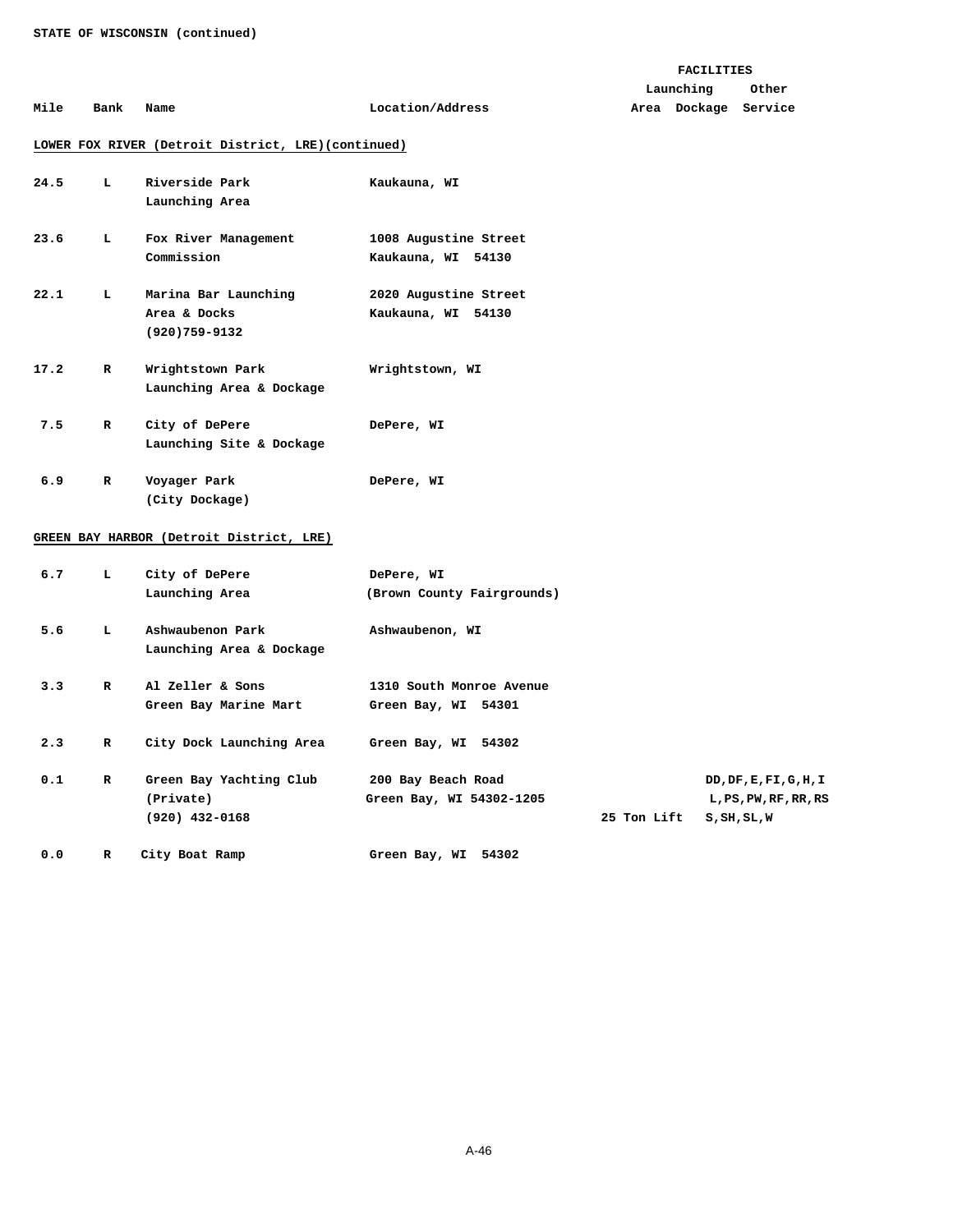# **PRINCIPAL CITIES AND TRIBUTARY CONFLUENCES ON THE MISSISSIPPI RIVER FROM ST. PAUL, MINNESOTA TO HEAD OF THE PASSES BELOW NEW ORLEANS, LOUISIANA**

 **MILE** 

| Minneapolis, Minnesota                   | 853.0 | U.S. Army Engineer District, St. Paul      |
|------------------------------------------|-------|--------------------------------------------|
| Mouth of Minnesota River                 | 844.0 | 180 5 <sup>th</sup> Street East, Suite 700 |
| Hastings, Minnesota                      | 813.8 | St. Paul, MN 55101-1678                    |
| Mouth of St. Croix River                 | 811.3 |                                            |
| Red Wing, Minnesota                      | 790.9 | (mile 614.0 to Head of Navigation)         |
| Stockholm, Wisconsin                     | 774.4 |                                            |
| Lake City, Minnesota                     | 772.6 |                                            |
| Pepin, Wisconsin                         | 767.1 |                                            |
| Mouth of Chippewa River                  | 763.5 |                                            |
| Wabasha, Minnesota                       | 760.3 |                                            |
| Alma, Wisconsin                          | 752.7 |                                            |
| Minneiska, Minnesota                     | 742.4 |                                            |
| Fountain City, Wisconsin                 | 732.9 |                                            |
| Winona, Minnesota                        | 725.6 |                                            |
| Trempealeau, Wisconsin                   | 714.7 |                                            |
| Dakota, Minnesota                        | 706.9 |                                            |
| Dresbach, Minnesota                      | 705.5 |                                            |
| Mouth of Black River                     | 698.2 |                                            |
| LaCrosse, Wisconsin                      | 697.9 |                                            |
| Genoa, Wisconsin                         | 679.5 |                                            |
| DeSoto, Wisconsin                        | 667.6 |                                            |
| Lansing, Iowa                            | 663.2 |                                            |
| Lynxville, Wisconsin                     | 651.1 |                                            |
| Prairie du Chien, Wisconsin              | 635.1 |                                            |
| McGregor, Iowa                           | 633.5 |                                            |
| Mouth of Wisconsin River                 | 631.0 |                                            |
| Clayton, Iowa                            | 624.7 |                                            |
|                                          |       |                                            |
|                                          | 614.8 |                                            |
| Guttenberg, Iowa<br>Cassville, Wisconsin | 606.6 | U.S. Army Engineer District, Rock Island   |
| Dubuque, Iowa                            | 579.4 | Clock Tower Building-P.O. Box 2004         |
| Bellevue, Iowa                           | 556.7 | Rock Island, IL 61204-2004                 |
| Mouth of Maquoketa River                 | 548.6 |                                            |
| Savanna, Illinois                        | 537.4 | (min 300.0 to 614.0)                       |
| Sabula, Iowa                             | 535.4 |                                            |
| Lyons, Iowa                              | 520.9 |                                            |
| Clinton, Iowa                            | 518.2 |                                            |
| Albany, Illinois                         | 513.5 |                                            |
|                                          | 511.7 |                                            |
| Camanche, Iowa<br>Cordova, Illinois      | 503.1 |                                            |
| Princeton, Iowa                          | 502.4 |                                            |
| LeClaire, Iowa                           | 497.1 |                                            |
| Moline, Illinois                         | 486.0 |                                            |
| Bettendorf, Iowa                         | 485.7 |                                            |
| Davenport, Iowa                          | 482.4 |                                            |
| Rock Island, Illinois                    | 482.3 |                                            |
| Mouth of Rock River                      | 479.1 |                                            |
| Buffalo, Iowa                            | 473.0 |                                            |
| Andalusia, Illinois                      | 473.0 |                                            |
| Fairport, Iowa                           | 463.1 |                                            |
| Muscatine, Iowa                          | 455.2 |                                            |
| Mouth of Iowa River                      | 434.3 |                                            |
| New Boston, Illinois                     | 433.0 |                                            |
| Keithsburg, Illinois                     | 427.5 |                                            |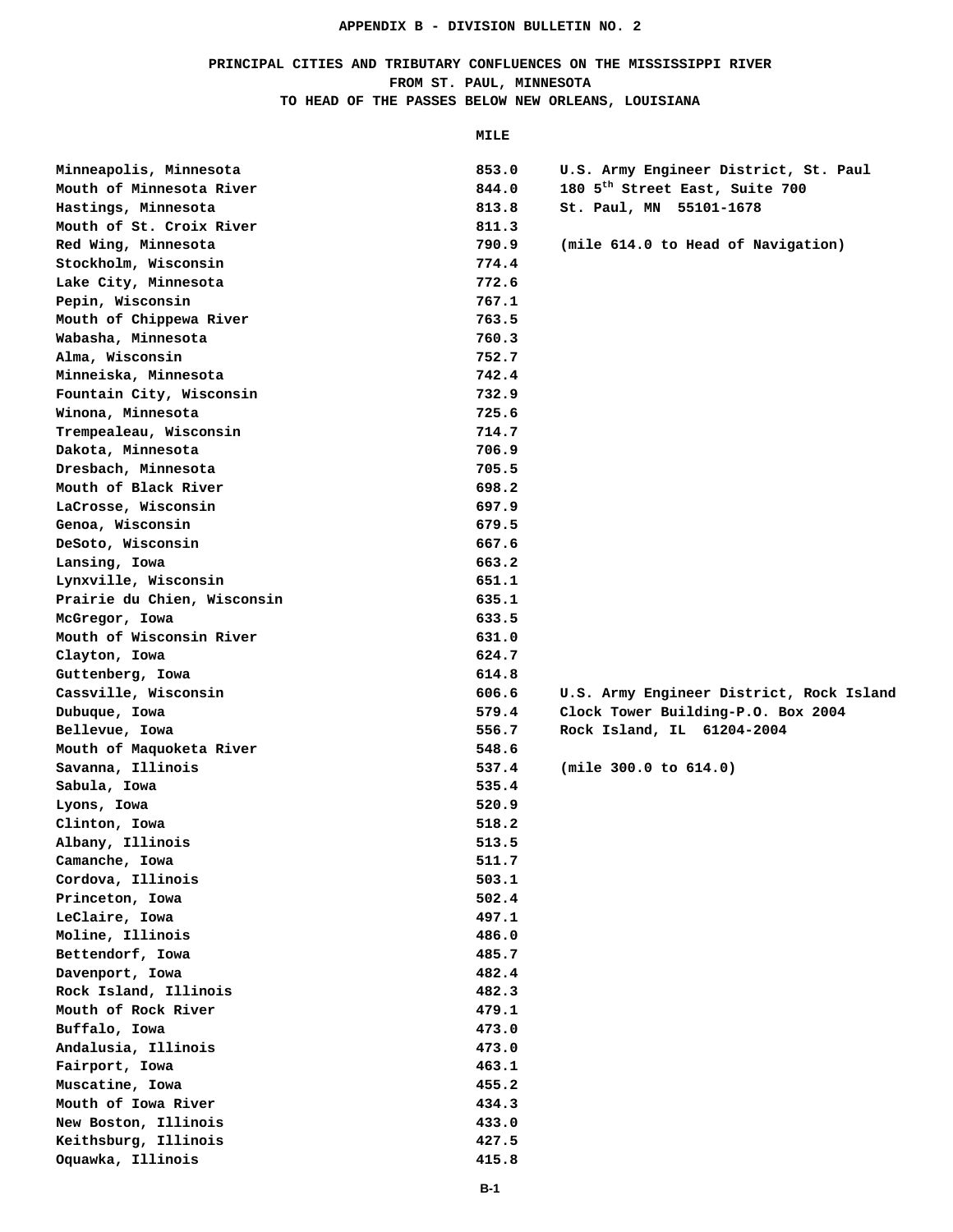## **PRINCIPAL CITIES AND TRIBUTARY CONFLUENCES ON THE MISSISSIPPI RIVER FROM ST. PAUL, MINNESOTA TO HEAD OF THE PASSES BELOW NEW ORLEANS, LOUISIANA (CONTINUED)**

 **MILE** 

| Burlington, Iowa                              | 403.9 | US Army Engineer District, Rock Island  |
|-----------------------------------------------|-------|-----------------------------------------|
| Mouth of Skunk River                          | 395.9 | Clock Tower Building-P.O. Box 2004      |
| Dallas City, Illinois                         | 390.7 | Rock Island, IL 61204-2004              |
| Pontoosac, Illinois                           | 388.6 |                                         |
| Fort Madison, Iowa                            | 383.4 | (min 300.0 to 614.0)                    |
| Nauvoo, Illinois                              | 374.8 |                                         |
| Montrose, Iowa                                | 374.8 |                                         |
| Keokuk, Iowa                                  | 364.0 |                                         |
| Mouth of Des Moines River                     | 361.4 |                                         |
| Warsaw, Illinois                              | 359.7 |                                         |
| Alexandria, Missouri                          | 359.1 |                                         |
| Canton, Missouri                              | 342.3 |                                         |
| LaGrange, Missouri                            | 336.0 |                                         |
| Quincy, Illinois                              | 327.1 |                                         |
| Hannibal, Missouri                            | 308.8 |                                         |
| Saverton, Missouri                            | 302.4 |                                         |
| Mouth of Salt River                           | 284.2 | U.S. Army Engineer District, St. Louis  |
| Louisiana, Missouri                           | 282.8 | 1222 Spruce Street                      |
| Clarksville, Missouri                         | 273.1 | St. Louis, MO 63101-2833                |
| Hamburg, Illinois                             | 258.6 |                                         |
| Winfield, Missouri                            | 242.0 | (mile 0 (Mouth of Ohio River) to 300.0) |
| Grafton, Illinois                             | 218.2 |                                         |
| Mouth of Illinois River                       | 218.1 |                                         |
| Portage Des Sioux, Missouri                   | 212.4 |                                         |
| Alton, Illinois                               | 203.1 |                                         |
| Mouth of Missouri River                       | 195.0 |                                         |
| East St. Louis, Illinois                      | 180.0 |                                         |
| St. Louis, Missouri                           | 180.0 |                                         |
| Mouth of Meramec River                        | 160.7 |                                         |
| Ste. Genevieve, Missouri                      | 123.0 |                                         |
| Kaskaskia River Navigation Proj.              | 117.3 |                                         |
| Fort Gage, Illinois                           | 115.6 |                                         |
| Chester, Illinois                             | 109.5 |                                         |
| Wittenburg, Missouri                          | 81.4  |                                         |
| Grand Tower, Illinois                         | 79.5  |                                         |
| Moccasin Springs, Missouri                    | 66.3  |                                         |
| Cape Girardeau, Missouri                      | 52.0  |                                         |
| Thebes, Illinois                              | 44.0  |                                         |
| Commerce, Missouri                            | 39.5  |                                         |
| Cairo, Illinois (mouth of Ohio River)         | 0.0   |                                         |
| Hickman, Kentucky                             | 922.0 | U.S. Army Engineer District, Memphis    |
| New Madrid, Missouri                          | 889.0 | 167 North Main Street, B-202            |
| Caruthersville, Missouri                      | 845.0 | Memphis, TN 38103-1894                  |
| Mouth of the Obion River                      | 819.2 |                                         |
| Mouth of the Forked Deer River                | 803.6 |                                         |
| Osceola, Arkansas                             | 786.0 |                                         |
| Mouth of the Hatchie River                    | 773.2 |                                         |
| Mouth of the Loosahatchie River               | 740.8 |                                         |
| New Mouth of the Wolf River                   | 738.5 |                                         |
| Memphis, Tennessee                            | 736.0 | (mile 599.0 to 954.0)                   |
| Old Mouth of the Wolf River (Downtown Harbor) | 736.8 |                                         |
| Mouth of McKellar Lake Harbor                 | 725.6 |                                         |
| Mouth of Pidgen Harbor                        | 724.1 |                                         |
| St. Francis River                             | 672.3 |                                         |
| Helena, Arkansas                              | 663.4 |                                         |
|                                               |       |                                         |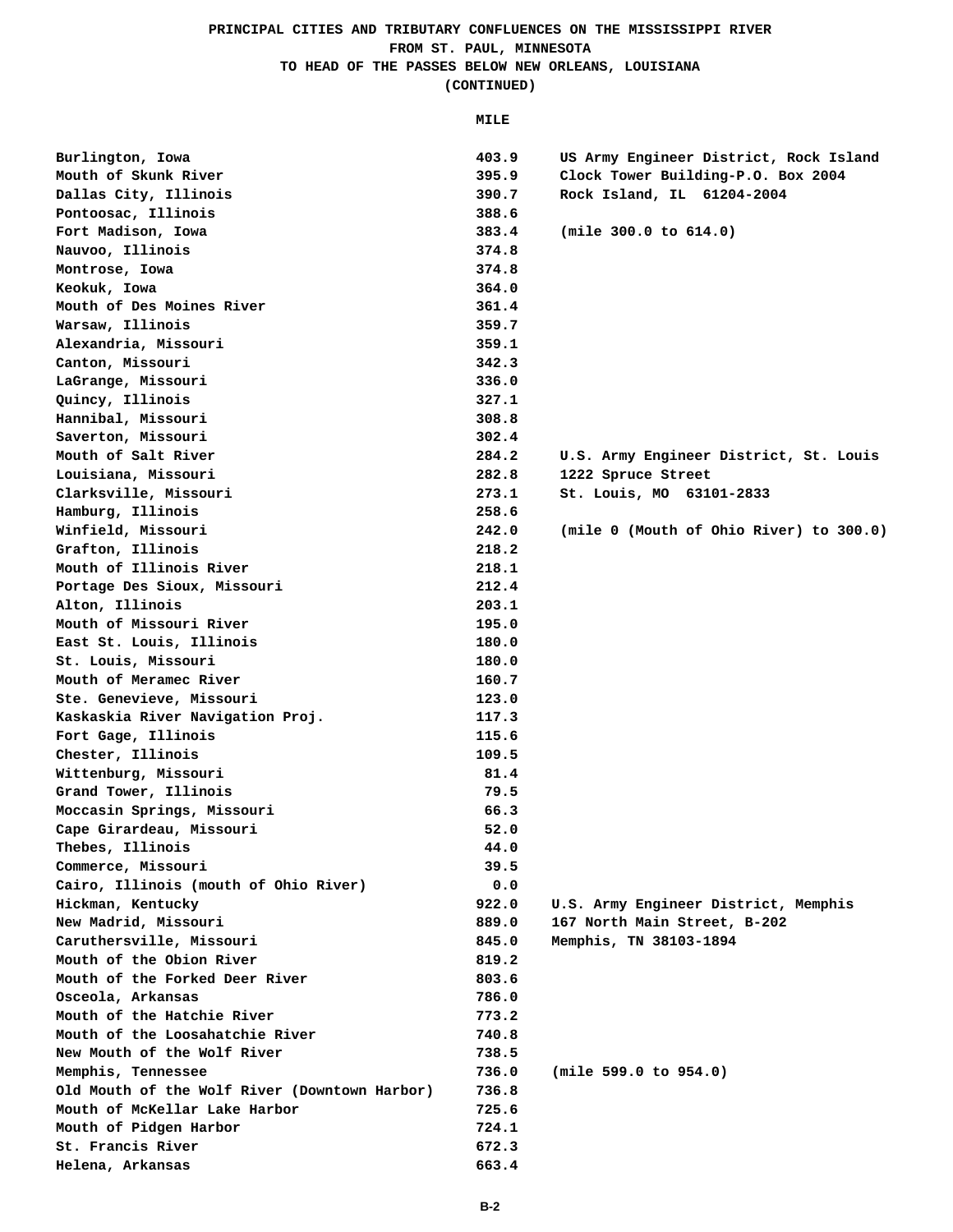## **PRINCIPAL CITIES AND TRIBUTARY CONFLUENCES ON THE MISSISSIPPI RIVER FROM ST. PAUL, MINNESOTA TO HEAD OF THE PASSES BELOW NEW ORLEANS, LOUISIANA (CONTINUED)**

 **MILE**  Mouth of the White River **599.0 Arkansas City, Arkansas 549.5 U.S. Army Engineer District, Vicksburg Greenville, Mississippi 537.2 4155 Clay Street Grand Lake, Arkansas 513.0 Vicksburg, MS 39183-3435**  Lake Providence, Louisiana **487.5 Vicksburg, Mississippi 437.2 (mile 322.5 to 599.0)**  Mouth of Yazoo River 437.2 **Natchez, Mississippi 364.2 Baton Rouge, Louisiana 229.0 U.S. Army Engineer District, New Orleans Donaldsonville, Louisiana 175.3 P.O. Box 60267, Foot of Prytania St. New Orleans, Louisiana 95.0 New Orleans, LA 70160-0267 Head of Passes, Pilottown, Louisiana 0.0 (mile 0 (Head of Passes) to mile 322.5)** 

**NOTE: Below Baton Rouge, La., is highly industrialized, which is not necessarily suitable for recreational activities. Please refer to the latest Mississippi River Flood Control and Navigation Maps for additional information. Additionally, mariners can refer to the Marine Yellow Pages at 'www.marineyellowpages.com', and the Southern Waterway Guide at 'www.waterwayguide.com' for marine information and services below Baton Rouge, La.**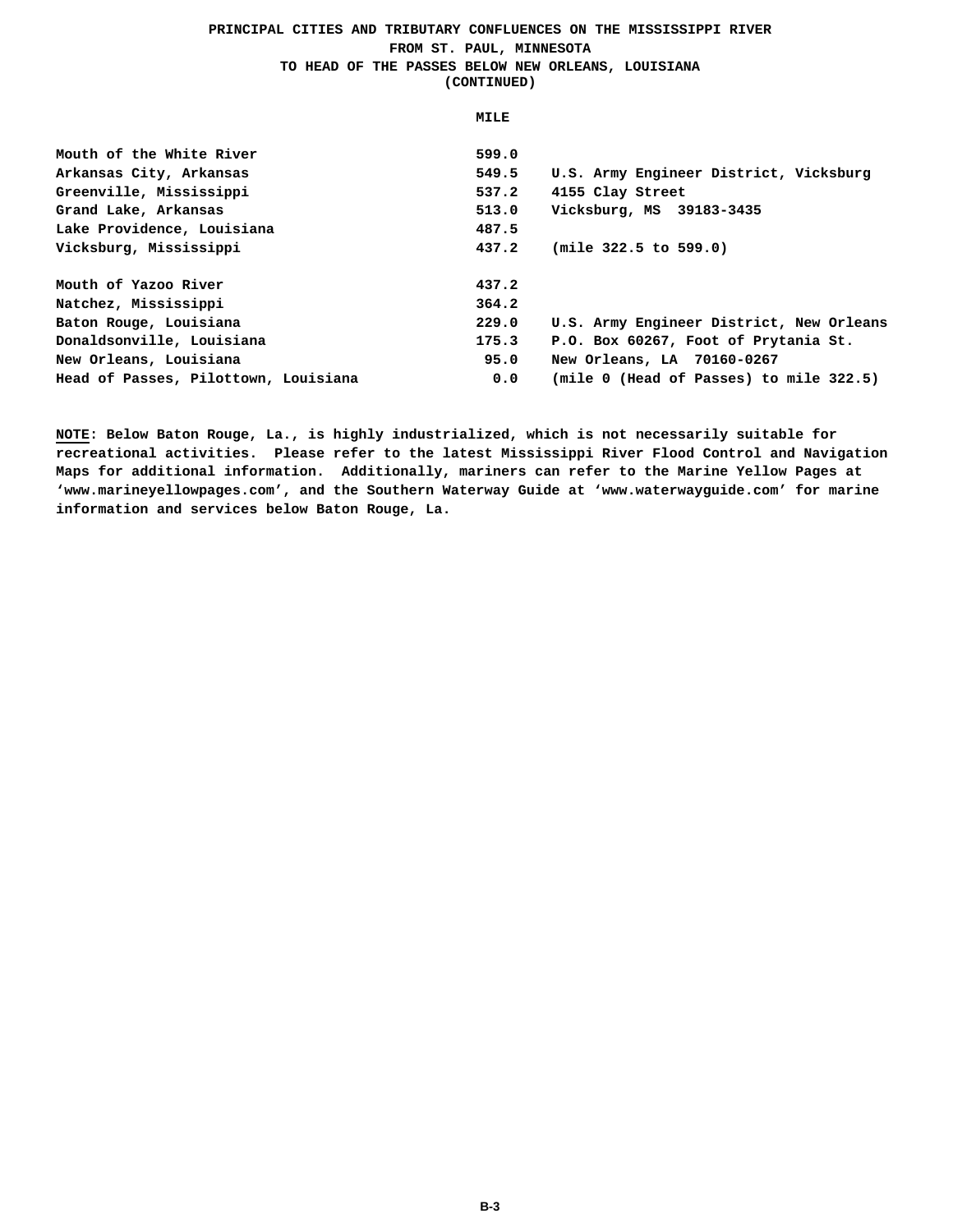| Brownlee, Louisiana                        | 235.7           | U.S. Army Engineer District, Vicksburg     |
|--------------------------------------------|-----------------|--------------------------------------------|
| Shreveport, Louisiana (Bridge Crossings)   | 234.5-225.1     | 4155 E. Clay Street                        |
| Bossier City, Louisiana (Bridge Crossings) | 228.5-222.5     | Vicksburg, Mississippi 39183               |
| Hinkle, Louisiana                          | 230.0           |                                            |
| Dixie Gardens, Louisiana                   | 221.6           | (Head of Navigation to Mouth of Red River) |
| Lucas, Louisiana                           | 217.1           |                                            |
| Caddo-Bossier Port                         | 211.8-210.9     |                                            |
| Gayles, Louisiana                          | 211.3           |                                            |
| Moss, Louisiana                            | 206.0           |                                            |
| Atkins, Louisiana                          | 204.0           |                                            |
| Caspiana, Louisiana                        | 204.0           |                                            |
| Cooterville, Louisiana                     | 201.9           |                                            |
| Joe D. Waggonner Jr. Lock and Dam No. 5    | 200.0           |                                            |
| Crosskeys, Louisiana                       | 199.3           |                                            |
| Williams, Louisiana (Overhead Pipeline)    | $195.1 - 195.2$ |                                            |
| East Point, Louisiana                      | 192.6           |                                            |
| New Hope, Louisiana                        | 191.3           |                                            |
| Abington, Louisiana                        | 189.0           |                                            |
| Linsberry, Louisiana                       | 188.6           |                                            |
| Harmon, Louisiana                          | 184.6           |                                            |
| Gahagan, Louisiana                         | 181.1           |                                            |
| Coushatta, Louisiana (Bridge Crossing)     | 177.8           |                                            |
| Armistead, Louisiana                       | 177.4           |                                            |
| Hollingsworth, Louisiana                   | 175.0           |                                            |
| Red River Parish Port (Proposed)           | 173.3           |                                            |
| Redoak, Louisiana                          | 169.4           |                                            |
| Lake End, Louisiana                        | 169.3           |                                            |
| Russell B. Long Lock and Dam No. 4         | 168.5           |                                            |
|                                            | 165.1           |                                            |
| Timon, Louisiana                           |                 |                                            |
| Powhatan, Louisiana                        | 162.8           |                                            |
| Campti, Louisiana                          | 158.6           |                                            |
| Hyams, Louisiana                           | 154.7           |                                            |
| Natchitoches Parish Port                   | 152.3           |                                            |
| Grand Ecore, Louisiana                     |                 |                                            |
| (Bridge Crossing, Overhead Pipeline)       | 151.6-152.1     |                                            |
| Clarence, Louisiana                        | 150.2           |                                            |
| Natchitoches, Louisiana                    | 150.0           |                                            |
| Bethal, Louisiana                          | 148.6           |                                            |
| Irma, Louisiana                            | 147.9           |                                            |
| Luella, Louisiana                          | 146.3           |                                            |
| St. Maurice, Louisiana                     | 142.0           |                                            |
|                                            |                 |                                            |
| Montgomery, Louisiana                      | 132.4           |                                            |
| Odra, Louisiana                            | 125.2           |                                            |
| Aloha, Louisiana                           | 121.4           |                                            |
| Lock and Dam No. 3                         | 116.5           |                                            |
| Colfax, Louisiana                          | 116.0           |                                            |
| McNeely, Louisiana                         | 114.1           |                                            |
| Raven Camp, Louisiana                      | 112.5           |                                            |
| Kateland, Louisiana                        | 110.4           |                                            |
| Zimmerman, Louisiana                       | 108.7           |                                            |
| Boyce, Louisiana (Bridge Crossing)         | 105.8           |                                            |
| Alfalfa, Louisiana                         | 102.2           |                                            |
| Rapides, Louisiana                         | 101.0           |                                            |
| Barrett, Louisiana                         | 95.0            |                                            |
| Alexandria Regional Port                   | $91.0 - 92.5$   |                                            |
| Alexandria, Louisiana (Bridge Crossings)   | $84.0 - 90.1$   |                                            |
|                                            |                 |                                            |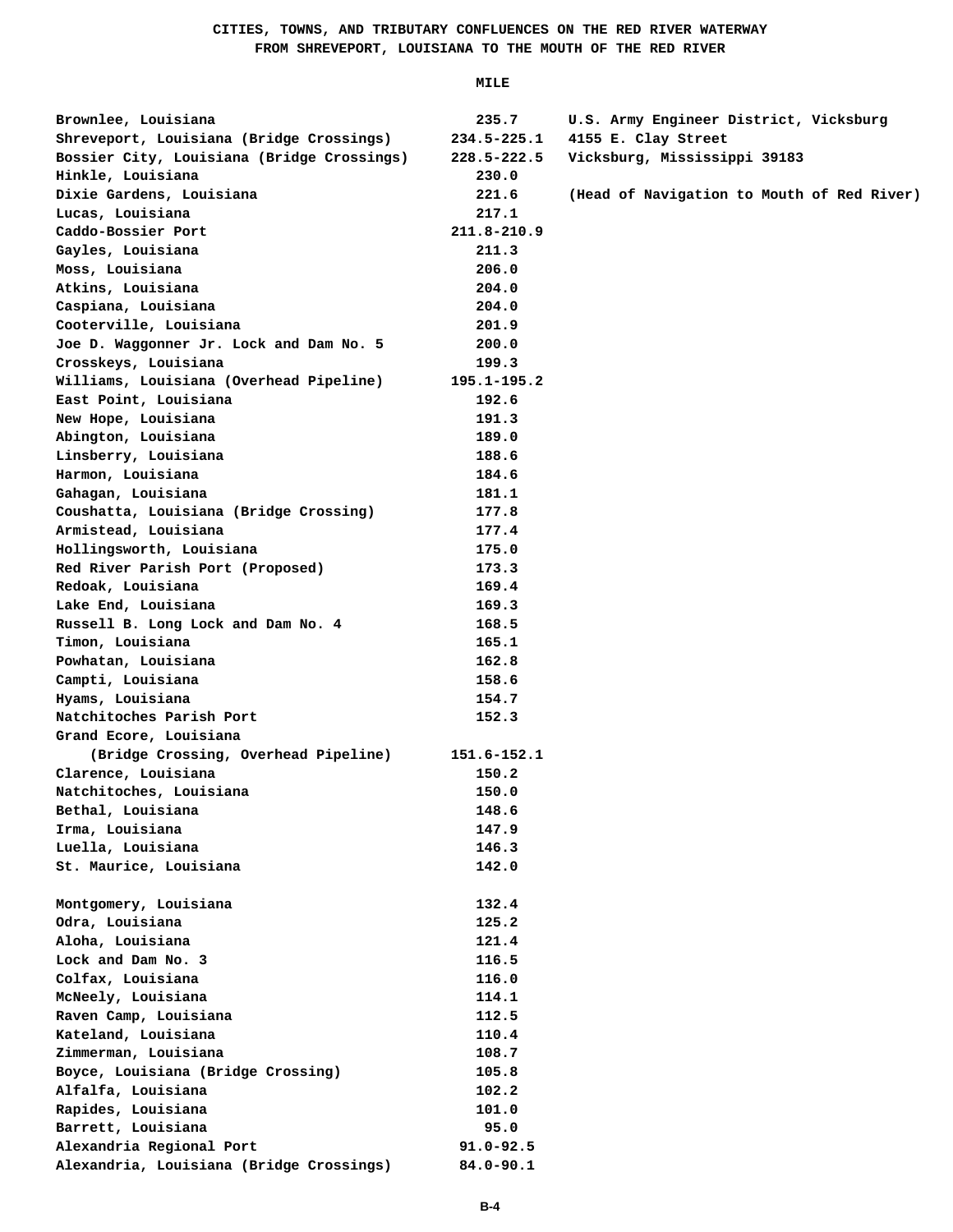#### **CITIES, TOWNS, AND TRIBUTARY CONFLUENCES ON THE RED RIVER WATERWAY FROM SHREVEPORT, LOUISIANA TO THE MOUTH OF THE RED RIVER (CONTINUED)**

| Mallin, Louisiana                           | 90.5 |
|---------------------------------------------|------|
| Pineville, Louisiana                        | 87.8 |
| Wardville, Louisiana                        | 86.5 |
| Latanier, Louisiana                         | 78.1 |
| John H. Overton Lock and Dam No. 2          | 74.5 |
| Poland, Louisiana                           | 72.0 |
| Magda, Louisiana                            | 70.9 |
| Roxana, Louisiana                           | 68.7 |
| Echo, Louisiana                             | 67.9 |
| Egg Bend, Louisiana                         | 66.0 |
| Cassandria, Louisiana                       | 61.5 |
| Effie, Louisiana                            | 60.0 |
| Moncla, Louisiana (Bridge Crossing)         | 59.7 |
| Vick, Louisiana                             | 56.6 |
| Brouillette, Louisiana                      | 50.0 |
| Lindy C. Boggs Lock and Dam No. 1           | 44.0 |
| Mouth of the Ouachita/Black River Waterway  | 34.2 |
| Delhoste, Louisiana                         | 34.1 |
| Old River Control Structure Outflow Channel | 10.6 |
| Lower Old River                             | 6.9  |
| Old River Lock (Bridge Crossing)            | 0.0  |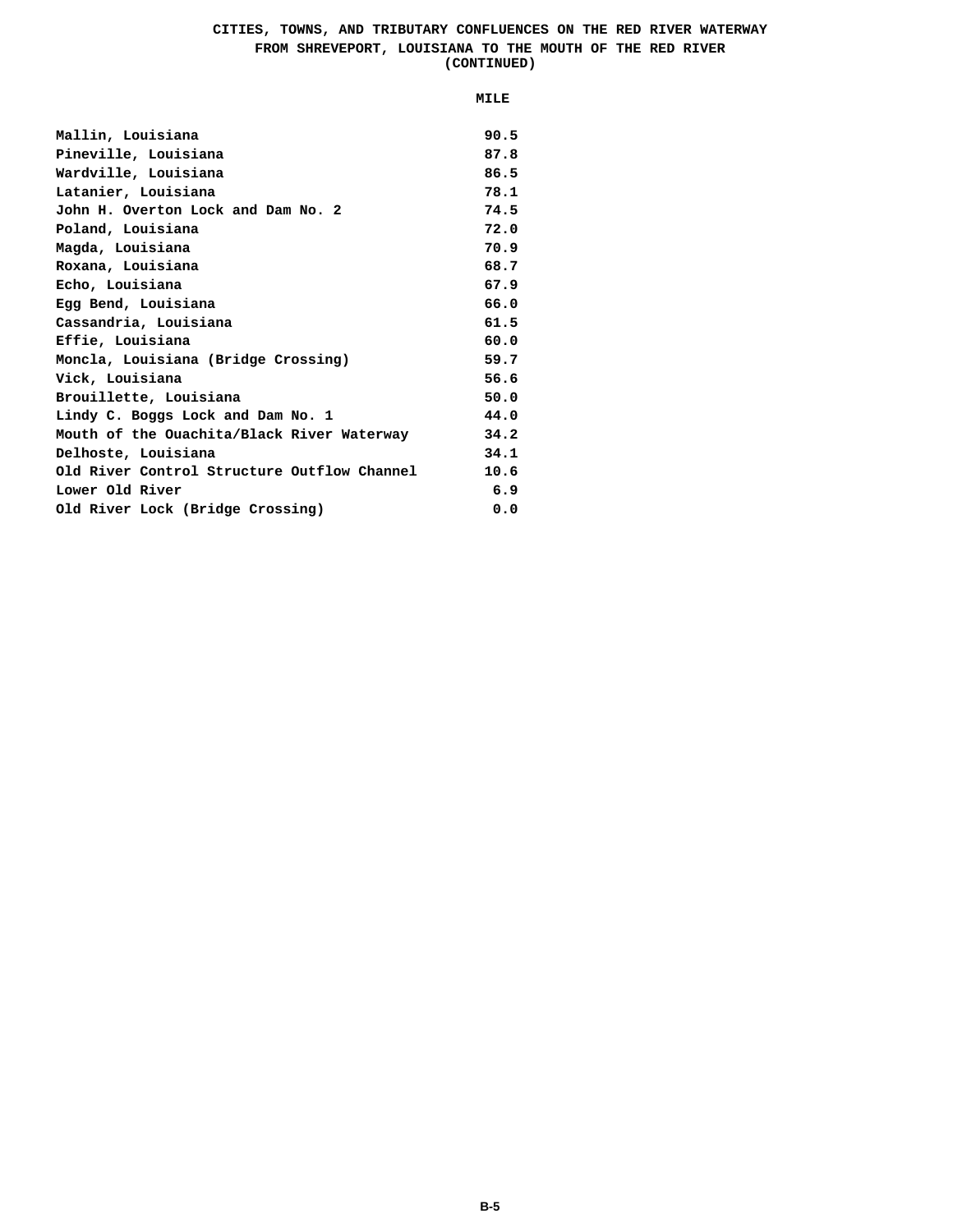## **CITIES, TOWNS, AND TRIBUTARY CONFLUENCES ON THE OUACHITA/BLACK RIVER WATERWAY FROM CAMDEN, LOUISIANA TO THE MOUTH OF THE BLACK RIVER**

| Camden, Arkansas                          | 332.0           | U.S. Army Engineer District, Vicksburg |
|-------------------------------------------|-----------------|----------------------------------------|
| U.S. Highway 79 Bridge Crossing           | 329.5           | 4155 E. Clay Street                    |
| Camden Port Authority                     | 327.5           | Vicksburg, Mississippi 39183           |
| Millers Bluff, Arkansas                   | 299.2           |                                        |
| Mouth of Champagnolle Creek               | 289.2           | (Camden, AR to Mouth of Black River)   |
| U.S. Highway 167 Bridge Crossing          | 288.2           |                                        |
| Calion, Arkansas                          | 288.0           |                                        |
| H.K Thatcher Lock and Dam                 | 281.9           |                                        |
| Moro Bay, Arkansas                        | 270.7           |                                        |
| U.S. Highway 63 Bridge Crossing           | 268.6           |                                        |
| Mouth of Saline River                     | 238.2           |                                        |
| U.S. Highway 82 Bridge Crossing           | 235.8           |                                        |
| Felsenthal, Arkansas                      | 227.5           |                                        |
| Felsenthal Lock and Dam                   | 226.9           |                                        |
| Arkansas/Louisiana State Line             | 221.1           |                                        |
| Mouth of Cook Creek                       | 199.0           |                                        |
| Ouachita City, Louisiana                  | 194.4           |                                        |
| Mouth of Bayou Bartholomew                | 194.1           |                                        |
| Louisiana Highway 2 Bridge Crossing       | 191.8           |                                        |
| Sterlington, Louisiana                    | 191.8           |                                        |
| Union Pacific Railroad Bridge Crossing    | 191.5           |                                        |
| Mouth of Bayou De L'Outre                 | 188.1           |                                        |
| Loch Lomond, Louisiana                    | 187.9           |                                        |
| Mouth of Bayou D'Arbonne                  | 173.0           |                                        |
| Mouth of Bayou DeSiard                    | 171.4           |                                        |
| Monroe, Louisiana (Bridge Crossings)      | $160.4 - 171.4$ |                                        |
| West Monroe, Louisiana                    | 165.8-170.3     |                                        |
| Brownsville, Louisiana                    | 163.8           |                                        |
| De Loach, Louisiana                       | 159.8           |                                        |
| Mouth of Cheniere Creek                   | 153.6           |                                        |
| Rilla, Louisiana                          | 150.7           |                                        |
| McLain, Louisiana                         | 146.1           |                                        |
| Logtown, Louisiana                        | 142.4           |                                        |
| Corey, Louisiana                          | 122.7           |                                        |
| Columbia Lock and Dam                     | 117.0           |                                        |
| Riverton, Louisiana                       | 116.7           |                                        |
| Union Pacific Railroad Bridge Crossing    | 114.4           |                                        |
| Columbia, Louisiana (Bridge Crossing)     | 110.3           |                                        |
| Bellevue, Louisiana                       | 108.4           |                                        |
| Duty, Louisiana (Ferry Crossing)          | 81.0            |                                        |
| Enterprise, Louisiana                     | 78.3            |                                        |
| Mouth of Boeuf River                      | 66.0            |                                        |
| Harrisonburg, Louisiana (Bridge Crossing) | 57.5            |                                        |
| Wallace Ridge, Louisiana                  | 49.9            |                                        |
| Mouth of Haha Bayou                       | 43.8            |                                        |
| Mouth of Tensas River                     | 41.5            |                                        |
| Mouth of Little River                     | 41.2            |                                        |
| Ouachita River becomes Black River        | 41.3            |                                        |
| Wildsville, Louisiana                     | 40.9            |                                        |
| Jonesville, Louisiana (Bridge Crossing)   | 40.8            |                                        |
| Security, Louisiana                       | 35.0            |                                        |
| Lismore, Louisiana                        | 31.9            |                                        |
| Glade, Louisiana                          | 25.8            |                                        |
| Jonesville Lock and Dam                   | 25.0            |                                        |
| Serena, Louisiana                         | 21.9            |                                        |
| New Era, Louisiana                        | 11.0            |                                        |
| Mouth of Catahoula Lake Diversion Canal   | 8.9             |                                        |
|                                           |                 |                                        |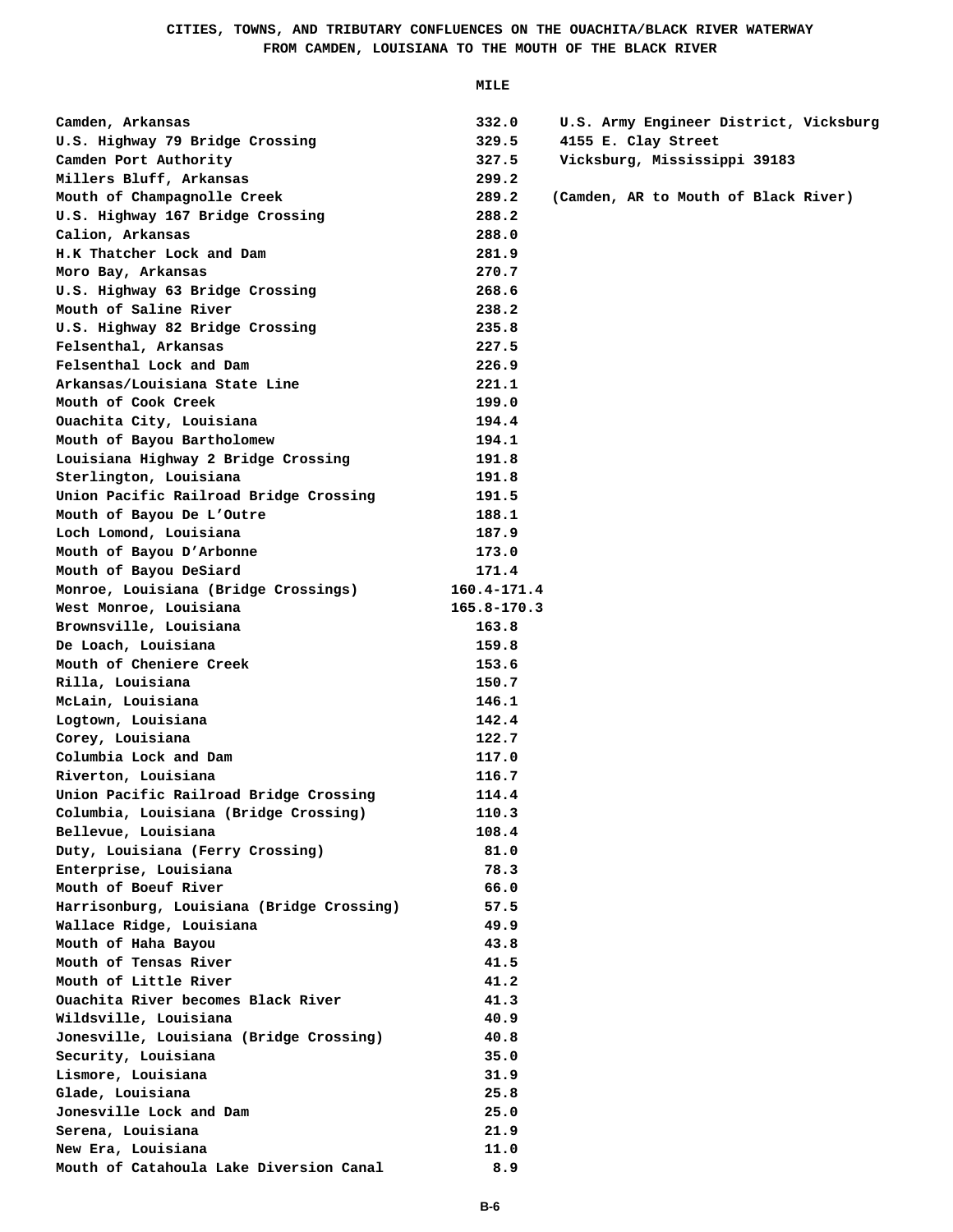# **CITIES, TOWNS, AND TRIBUTARY CONFLUENCES ON THE OUACHITA/BLACK RIVER WATERWAY FROM CAMDEN, LOUISIANA TO THE MOUTH OF THE BLACK RIVER (CONTINUED)**

| Book, Louisiana                    | 7.0 |
|------------------------------------|-----|
| Acme, Louisiana                    | 1.6 |
| Delhoste, Louisiana                | 0.0 |
| Mouth of Ouachita/Black Waterway   | 0.0 |
| Confluence with Red River Waterway | 0.0 |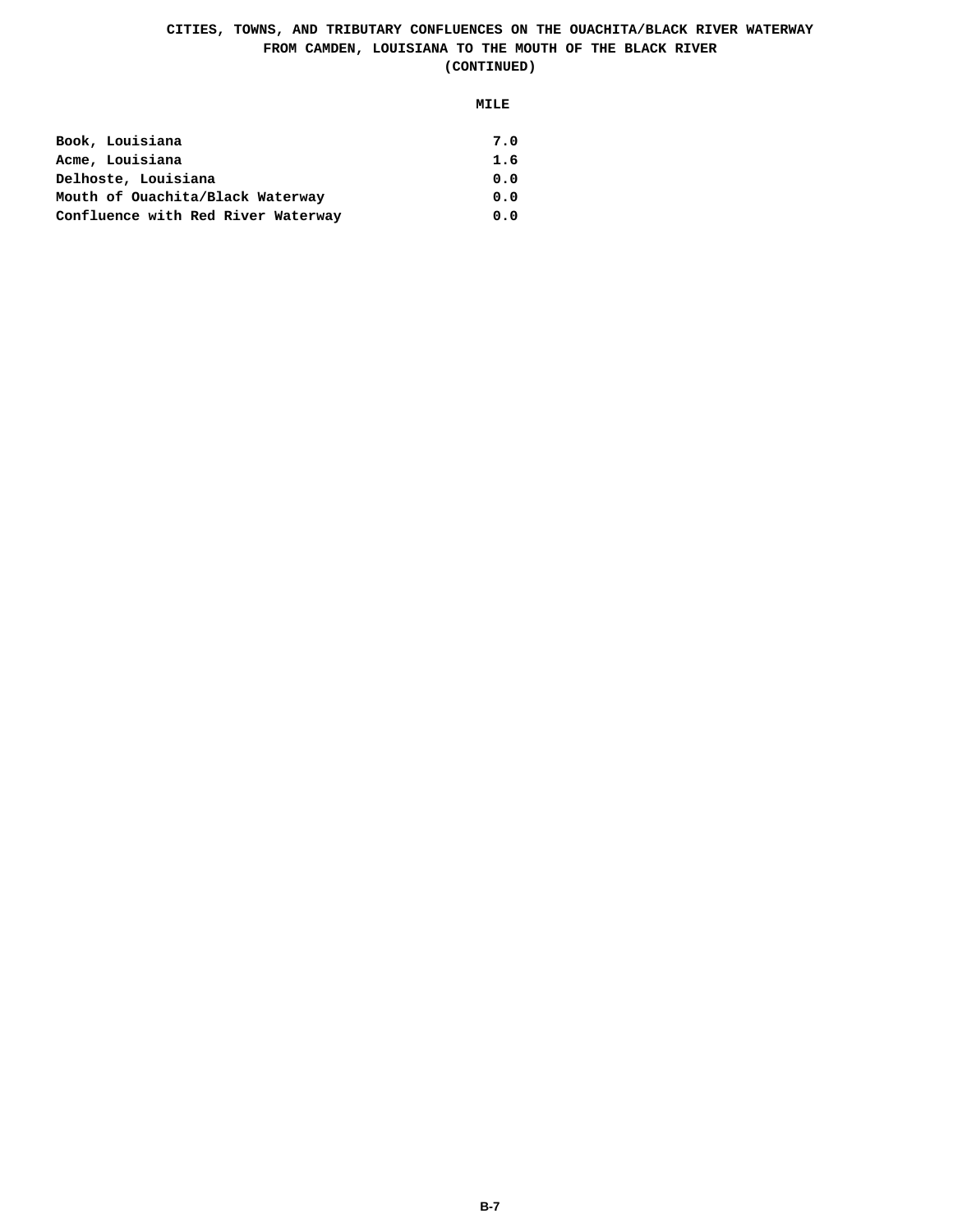# **CITIES, TOWNS, AND TRIBUTARY CONFLUENCES ON THE ILLINOIS WATERWAY FROM LAKE MICHIGAN AT CHICAGO AND CALUMET HARBORS TO MISSISSIPPI RIVER AT GRAFTON, ILLINOIS**

| Chicago Harbor (Lake Michigan)<br>Chicago, Illinois                                | 327.2<br>327.0 | U.S. Army Engineer District, Chicago                              |
|------------------------------------------------------------------------------------|----------------|-------------------------------------------------------------------|
| Junction Chicago River with N&S Branches<br>Chicago River (Wolf Point) Lake Street | 325.6          | 231 South LaSalle Street, Suite 1500,                             |
| Junction S. Fork S. Branch & W. Fork S. Branch                                     |                | Chicago, Illinois 60604<br>(Chicago Harbor & River to mile 325.6) |
| Chicago R.                                                                         | 321.7          |                                                                   |
| Junction S. Branch Chicago River with Chicago<br>Sanitary & Ship Canal             | 321.1          |                                                                   |
| Stickney, Illinois                                                                 | 315.8          |                                                                   |
| Forest View, Illinois                                                              | 314.8          |                                                                   |
| Summit, Illinois                                                                   | 312.8          |                                                                   |
| Argo, Illinois                                                                     | 311.7          |                                                                   |
| Willow Springs, Illinois                                                           | 307.9          |                                                                   |
| Junction Chg. Sanitary & Ship Canal with                                           |                |                                                                   |
| Calumet-Sag Channel (Sag Junction)                                                 | 303.5          |                                                                   |
| Lemont, Illinois                                                                   | 300.5          |                                                                   |
| Romeoville, Illinois                                                               | 296.2          |                                                                   |
| Lockport, Illinois                                                                 | 292.8          | U.S. Army Engineer District, Rock Island                          |
| Junction Chg. Sanitary & Ship Canal with                                           |                | Illinois Waterway Project Office                                  |
| Des Plaines River                                                                  | 290.0          | 257 Grant Street                                                  |
| Joliet, Illinois                                                                   | 287.9          | Peoria, Illinois 61603-3585                                       |
| Channahon, Illinois                                                                | 276.8          |                                                                   |
| Confluence of Kankakee and Des Plaines Rivers                                      |                | (mile 325.6 to 80.0)                                              |
| forming the Illinois River                                                         | 272.9          |                                                                   |
| Mouth of the DuPage River                                                          | 266.8          |                                                                   |
| Mouth of Mazon River                                                               | 263.5          |                                                                   |
| Morris, Illinois                                                                   | 263.4          |                                                                   |
| Seneca, Illinois                                                                   | 252.7          |                                                                   |
| Marseilles, Illinois                                                               | 246.9          |                                                                   |
| Mouth of Fox River                                                                 | 239.7          |                                                                   |
| Ottawa, Illinois                                                                   | 239.7          |                                                                   |
| Mouth of Vermilion River                                                           | 226.4          |                                                                   |
| Peru, Illinois                                                                     | 222.5          |                                                                   |
| Hennepin, Illinois                                                                 | 207.4          |                                                                   |
| Henry, Illinois                                                                    | 196.0          |                                                                   |
| Lacon, Illinois                                                                    | 189.2          |                                                                   |
| Chillicothe, Illinois                                                              | 180.4          |                                                                   |
| Rome, Illinois                                                                     | 178.0          |                                                                   |
| Spring Bay, Illinois                                                               | 173.8          |                                                                   |
| Mossville, Illinois                                                                | 171.8          |                                                                   |
| Long Shore, Illinois                                                               | 168.2          |                                                                   |
| Peoria Heights, Illinois                                                           | 167.6          |                                                                   |
| Peoria, Illinois                                                                   | 162.6          |                                                                   |
| Pekin, Illinois                                                                    | 152.8          |                                                                   |
| Mouth of Mackinaw River                                                            | 147.7          |                                                                   |
| Kingston Mines, Illinois                                                           | 145.5          |                                                                   |
| Liverpool, Illinois                                                                | 128.0          |                                                                   |
| Mouth of Spoon River                                                               | 120.5          |                                                                   |
| Havana, Illinois                                                                   | 120.2          |                                                                   |
| Mouth of the Sangamon River (Natural)                                              | 98.0           |                                                                   |
| Browning, Illinois                                                                 | 97.2           | U.S. Army Engineer District, Rock Island                          |
| Frederick, Illinois                                                                | 91.6           | Illinois Waterway Project Office                                  |
| Mouth of Sangamon River (Canal)                                                    | 88.9           | 257 Grant Street                                                  |
| Beardstown, Illinois                                                               | 88.2           | Peoria, Illinois 61603-3585                                       |
| Mouth of LaMoine River                                                             | 83.7           |                                                                   |
|                                                                                    |                |                                                                   |